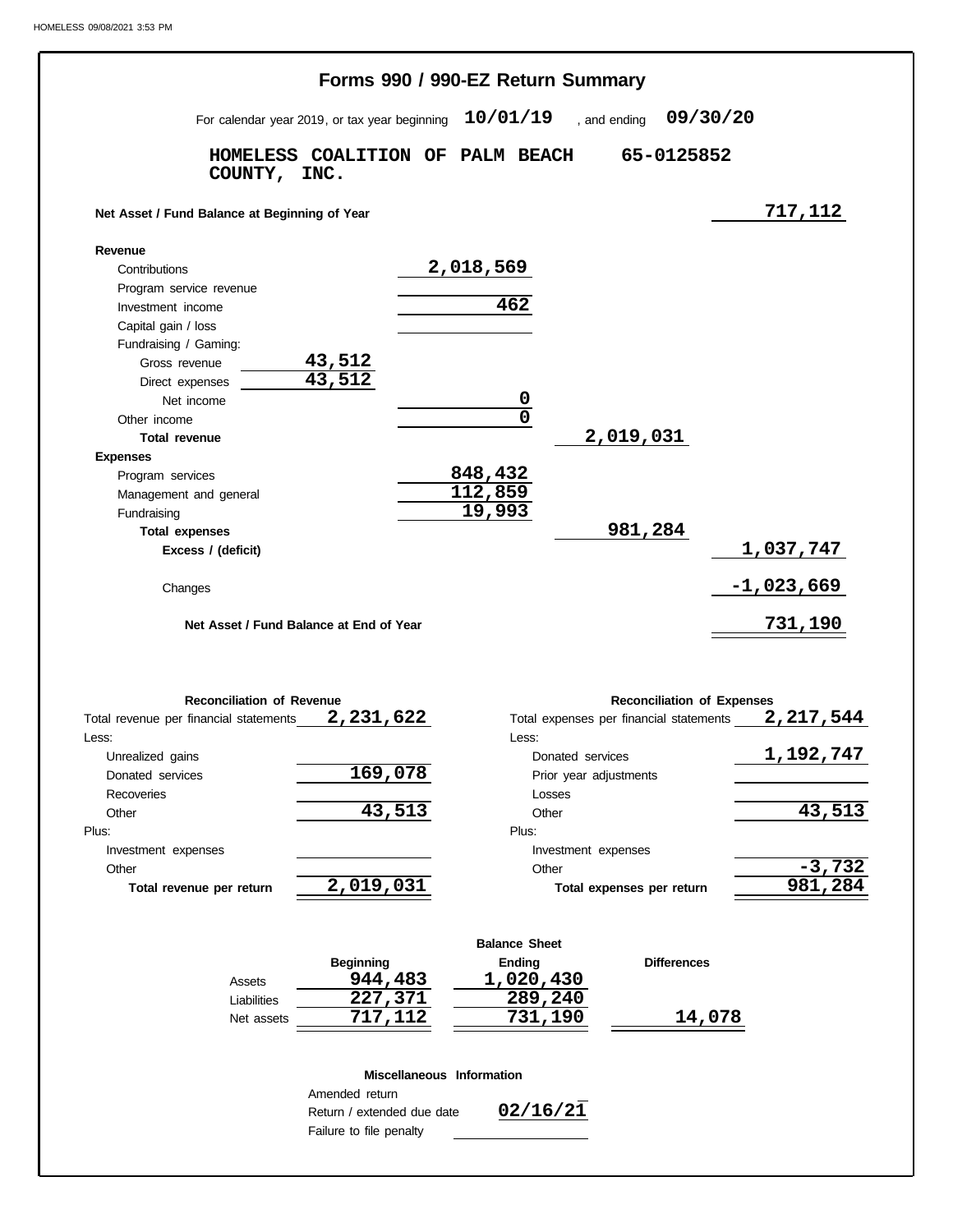| <b>Power of Attorney</b>          |  |  |  |  |  |  |  |  |  |  |
|-----------------------------------|--|--|--|--|--|--|--|--|--|--|
| and Declaration of Representative |  |  |  |  |  |  |  |  |  |  |

| 2848<br>Form<br>(Rev. February 2020) |                                                                                                                                                                                                                                                                                                                                                                                                                                                                                                                                                                                                                | OMB No. 1545-0150                    |                                          |                                                                                                               |               |                                                            |                             |  |  |
|--------------------------------------|----------------------------------------------------------------------------------------------------------------------------------------------------------------------------------------------------------------------------------------------------------------------------------------------------------------------------------------------------------------------------------------------------------------------------------------------------------------------------------------------------------------------------------------------------------------------------------------------------------------|--------------------------------------|------------------------------------------|---------------------------------------------------------------------------------------------------------------|---------------|------------------------------------------------------------|-----------------------------|--|--|
| Department of the Treasury           |                                                                                                                                                                                                                                                                                                                                                                                                                                                                                                                                                                                                                |                                      |                                          | and Declaration of Representative<br>UGo to www.irs.gov/Form2848 for instructions and the latest information. |               |                                                            | For IRS Use Only            |  |  |
| Internal Revenue Service<br>Part I   |                                                                                                                                                                                                                                                                                                                                                                                                                                                                                                                                                                                                                |                                      |                                          |                                                                                                               |               |                                                            | Received by:                |  |  |
|                                      | <b>Power of Attorney</b><br>Caution: A separate Form 2848 must be completed for each taxpayer. Form 2848 will not be honored                                                                                                                                                                                                                                                                                                                                                                                                                                                                                   |                                      |                                          |                                                                                                               |               |                                                            |                             |  |  |
|                                      | for any purpose other than representation before the IRS.                                                                                                                                                                                                                                                                                                                                                                                                                                                                                                                                                      |                                      |                                          |                                                                                                               |               |                                                            | Function _______________    |  |  |
|                                      | 1 Taxpayer information. Taxpayer must sign and date this form on page 2, line 7.                                                                                                                                                                                                                                                                                                                                                                                                                                                                                                                               |                                      |                                          |                                                                                                               |               | Date                                                       |                             |  |  |
| Taxpayer name and address            | HOMELESS COALITION OF PALM BEACH                                                                                                                                                                                                                                                                                                                                                                                                                                                                                                                                                                               |                                      |                                          | Taxpayer identification number(s)<br>65-0125852<br>Daytime telephone number                                   |               |                                                            | Plan number (if applicable) |  |  |
| COUNTY, INC.<br>810 DATURA STREET    |                                                                                                                                                                                                                                                                                                                                                                                                                                                                                                                                                                                                                |                                      |                                          |                                                                                                               |               |                                                            |                             |  |  |
| WEST PALM BEACH                      | FL 33401                                                                                                                                                                                                                                                                                                                                                                                                                                                                                                                                                                                                       |                                      |                                          | 561-355-4764                                                                                                  |               |                                                            |                             |  |  |
|                                      | hereby appoints the following representative(s) as attorney(s)-in-fact:<br>2 Representative(s) must sign and date this form on page 2, Part II.                                                                                                                                                                                                                                                                                                                                                                                                                                                                |                                      |                                          |                                                                                                               |               |                                                            |                             |  |  |
| Name and address                     |                                                                                                                                                                                                                                                                                                                                                                                                                                                                                                                                                                                                                |                                      |                                          | CAF No. 030393982R                                                                                            |               |                                                            |                             |  |  |
| MARI HUFF, CPA                       |                                                                                                                                                                                                                                                                                                                                                                                                                                                                                                                                                                                                                |                                      |                                          | PTIN P00761938                                                                                                |               |                                                            | .                           |  |  |
|                                      | 759 SW FEDERAL HIGHWAY, SUITE 101                                                                                                                                                                                                                                                                                                                                                                                                                                                                                                                                                                              |                                      |                                          | Telephone No. 772-888-2042                                                                                    |               |                                                            | .                           |  |  |
| <b>STUART</b>                        | FL 34994-2972                                                                                                                                                                                                                                                                                                                                                                                                                                                                                                                                                                                                  |                                      |                                          |                                                                                                               |               |                                                            |                             |  |  |
|                                      | Check if to be sent copies of notices and communications                                                                                                                                                                                                                                                                                                                                                                                                                                                                                                                                                       | x                                    |                                          | Check if new: Address                                                                                         |               | Telephone No.                                              | Fax No.                     |  |  |
| Name and address                     |                                                                                                                                                                                                                                                                                                                                                                                                                                                                                                                                                                                                                |                                      |                                          | CAF No.                                                                                                       | <b>NONE</b>   |                                                            |                             |  |  |
|                                      | DANIEL RANCHUREJEE, CPA                                                                                                                                                                                                                                                                                                                                                                                                                                                                                                                                                                                        |                                      |                                          | PTIN PO2071387                                                                                                |               |                                                            |                             |  |  |
|                                      | 759 SW FEDERAL HIGHWAY, SUITE 101                                                                                                                                                                                                                                                                                                                                                                                                                                                                                                                                                                              |                                      |                                          |                                                                                                               |               |                                                            | Telephone No. 772-888-2042  |  |  |
| <b>STUART</b>                        | FL 34994-2972                                                                                                                                                                                                                                                                                                                                                                                                                                                                                                                                                                                                  |                                      |                                          |                                                                                                               |               |                                                            |                             |  |  |
|                                      | Check if to be sent copies of notices and communications                                                                                                                                                                                                                                                                                                                                                                                                                                                                                                                                                       |                                      |                                          | Check if new: Address                                                                                         |               | Telephone No.                                              | Fax No.                     |  |  |
| Name and address                     |                                                                                                                                                                                                                                                                                                                                                                                                                                                                                                                                                                                                                |                                      |                                          |                                                                                                               |               |                                                            |                             |  |  |
|                                      |                                                                                                                                                                                                                                                                                                                                                                                                                                                                                                                                                                                                                |                                      |                                          |                                                                                                               |               |                                                            |                             |  |  |
|                                      |                                                                                                                                                                                                                                                                                                                                                                                                                                                                                                                                                                                                                |                                      |                                          |                                                                                                               |               |                                                            |                             |  |  |
|                                      |                                                                                                                                                                                                                                                                                                                                                                                                                                                                                                                                                                                                                |                                      |                                          |                                                                                                               |               |                                                            |                             |  |  |
|                                      | (Note: IRS sends notices and communications to only two representatives.)                                                                                                                                                                                                                                                                                                                                                                                                                                                                                                                                      |                                      | Check if new: Address  <br>Telephone No. |                                                                                                               |               |                                                            | Fax No.                     |  |  |
| Name and address                     |                                                                                                                                                                                                                                                                                                                                                                                                                                                                                                                                                                                                                |                                      |                                          |                                                                                                               |               |                                                            |                             |  |  |
|                                      |                                                                                                                                                                                                                                                                                                                                                                                                                                                                                                                                                                                                                |                                      |                                          |                                                                                                               |               |                                                            |                             |  |  |
|                                      |                                                                                                                                                                                                                                                                                                                                                                                                                                                                                                                                                                                                                |                                      |                                          |                                                                                                               |               |                                                            |                             |  |  |
|                                      |                                                                                                                                                                                                                                                                                                                                                                                                                                                                                                                                                                                                                |                                      |                                          | Fax No. $\frac{1}{2}$                                                                                         |               |                                                            |                             |  |  |
|                                      | (Note: IRS sends notices and communications to only two representatives.)                                                                                                                                                                                                                                                                                                                                                                                                                                                                                                                                      |                                      |                                          | Check if new: Address                                                                                         | Telephone No. | Fax No.                                                    |                             |  |  |
|                                      | to represent the taxpayer before the Internal Revenue Service and perform the following acts:<br>Acts authorized (you are required to complete this line 3). With the exception of the acts described in line 5b, I authorize my representative(s)<br>to receive and inspect my confidential tax information and to perform acts that I can perform with respect to the tax matters described below.<br>For example, my representative(s) shall have the authority to sign any agreements, consents, or similar documents (see instructions for line 5a<br>for authorizing a representative to sign a return). |                                      |                                          |                                                                                                               |               |                                                            |                             |  |  |
|                                      | Description of Matter (Income, Employment, Payroll, Excise, Estate, Gift,<br>Whistleblower, Practitioner Discipline, PLR, FOIA, Civil Penalty, Sec.<br>4980H Shared Responsibility Payment, etc.) (see instructions)                                                                                                                                                                                                                                                                                                                                                                                           |                                      |                                          | <b>Tax Form Number</b><br>(1040, 941, 720, etc.) (if applicable)                                              |               | Year(s) or Period(s) (if applicable)<br>(see instructions) |                             |  |  |
|                                      | Specific use not recorded on Centralized Authorization File (CAF). If the power of attorney is for a specific use not recorded on CAF,                                                                                                                                                                                                                                                                                                                                                                                                                                                                         |                                      |                                          |                                                                                                               |               |                                                            |                             |  |  |
|                                      |                                                                                                                                                                                                                                                                                                                                                                                                                                                                                                                                                                                                                |                                      |                                          |                                                                                                               |               |                                                            |                             |  |  |
|                                      | 5a Additional acts authorized. In addition to the acts listed on line 3 above, I authorize my representative(s) to perform the following acts (see<br>instructions for line 5a for more information):<br>Authorize disclosure to third parties;                                                                                                                                                                                                                                                                                                                                                                | Substitute or add representative(s); |                                          | Access my IRS records via an Intermediate Service Provider;<br>Sign a return;                                 |               |                                                            |                             |  |  |
|                                      |                                                                                                                                                                                                                                                                                                                                                                                                                                                                                                                                                                                                                |                                      |                                          |                                                                                                               |               |                                                            |                             |  |  |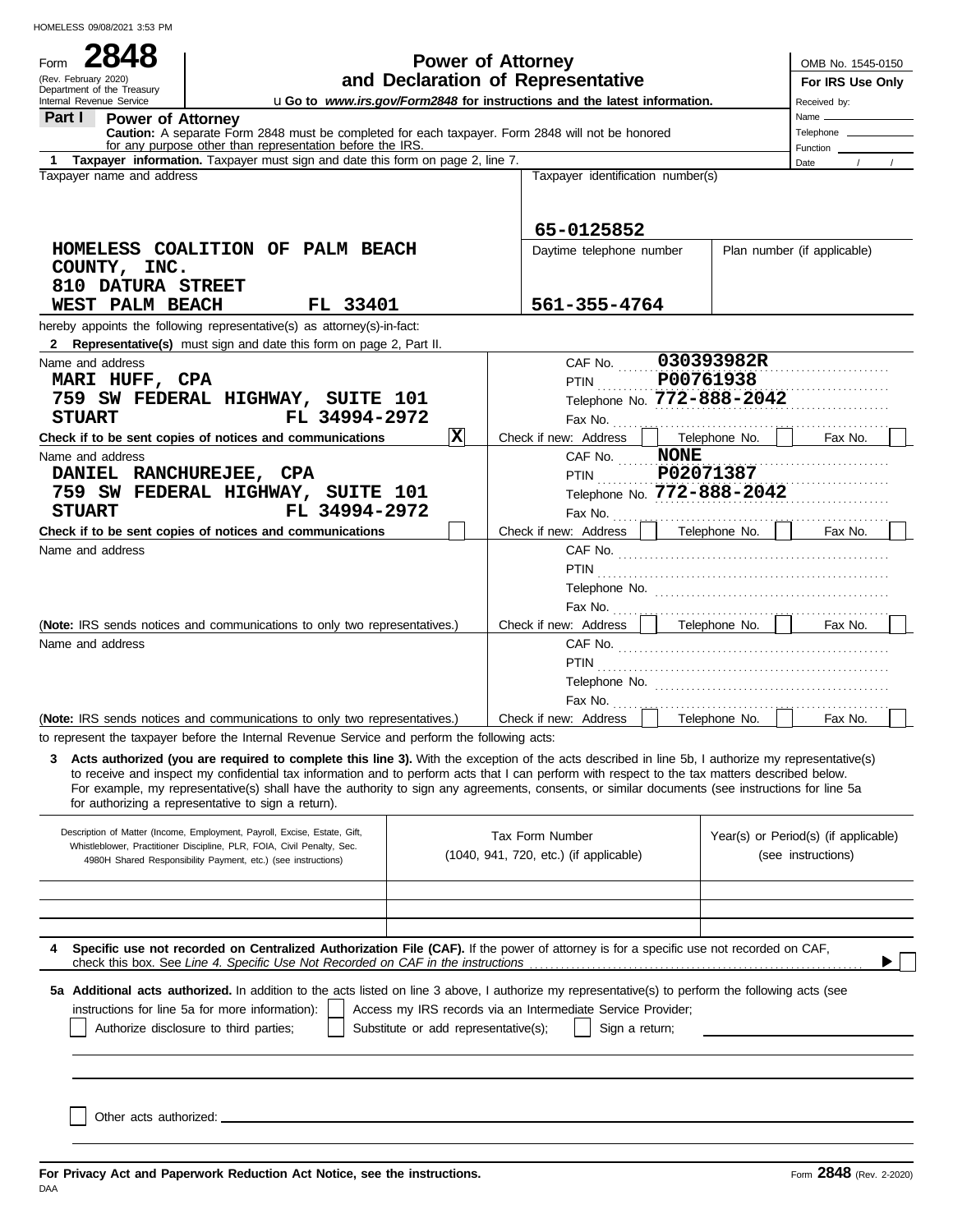|                | Form 2848 (Rev. 2-2020)         |                                                                              | HOMELESS COALITION OF PALM BEACH                                                                                                                                                                                                                            | 65-0125852 |                                                             | Page 2   |
|----------------|---------------------------------|------------------------------------------------------------------------------|-------------------------------------------------------------------------------------------------------------------------------------------------------------------------------------------------------------------------------------------------------------|------------|-------------------------------------------------------------|----------|
|                |                                 |                                                                              | <b>b</b> Specific acts not authorized. My representative(s) is (are) not authorized to endorse or otherwise negotiate any check (including directing or                                                                                                     |            |                                                             |          |
|                |                                 |                                                                              | accepting payment by any means, electronic or otherwise, into an account owned or controlled by the representative(s) or any firm or other                                                                                                                  |            |                                                             |          |
|                |                                 |                                                                              | entity with whom the representative(s) is (are) associated) issued by the government in respect of a federal tax liability.                                                                                                                                 |            |                                                             |          |
|                |                                 |                                                                              | List any other specific deletions to the acts otherwise authorized in this power of attorney (see instructions for line 5b):                                                                                                                                |            |                                                             |          |
|                |                                 |                                                                              |                                                                                                                                                                                                                                                             |            |                                                             |          |
| 6              |                                 |                                                                              | Retention/revocation of prior power(s) of attorney. The filing of this power of attorney automatically revokes all earlier power(s) of                                                                                                                      |            |                                                             |          |
|                |                                 |                                                                              | attorney on file with the Internal Revenue Service for the same matters and years or periods covered by this document. If you do not want                                                                                                                   |            |                                                             |          |
|                |                                 | to revoke a prior power of attorney, check here                              |                                                                                                                                                                                                                                                             |            |                                                             |          |
|                |                                 |                                                                              | YOU MUST ATTACH A COPY OF ANY POWER OF ATTORNEY YOU WANT TO REMAIN IN EFFECT.                                                                                                                                                                               |            |                                                             |          |
| 7              |                                 |                                                                              | Signature of taxpayer. If a tax matter concerns a year in which a joint return was filed, each spouse must file a separate power of attorney                                                                                                                |            |                                                             |          |
|                |                                 |                                                                              | even if they are appointing the same representative(s). If signed by a corporate officer, partner, guardian, tax matters partner, partnership                                                                                                               |            |                                                             |          |
|                |                                 |                                                                              | representative (or designated individual, if applicable), executor, receiver, administrator, or trustee on behalf of the taxpayer, I certify that I have                                                                                                    |            |                                                             |          |
|                |                                 | the legal authority to execute this form on behalf of the taxpayer.          |                                                                                                                                                                                                                                                             |            |                                                             |          |
|                |                                 |                                                                              | LIF NOT COMPLETED, SIGNED, AND DATED, THE IRS WILL RETURN THIS POWER OF ATTORNEY TO THE TAXPAYER.                                                                                                                                                           |            |                                                             |          |
|                |                                 |                                                                              |                                                                                                                                                                                                                                                             |            | <b>PRESIDENT</b>                                            |          |
|                |                                 | Signature                                                                    |                                                                                                                                                                                                                                                             | Date       | Title (if applicable)                                       |          |
|                | PAUL DUMARS                     |                                                                              |                                                                                                                                                                                                                                                             |            | HOMELESS COALITION OF PALM BEACH                            |          |
|                |                                 | <b>Print Name</b>                                                            |                                                                                                                                                                                                                                                             |            | Print name of taxpayer from line 1 if other than individual |          |
| <b>Part II</b> |                                 | <b>Declaration of Representative</b>                                         |                                                                                                                                                                                                                                                             |            |                                                             |          |
|                |                                 | Under penalties of perjury, by my signature below I declare that:            |                                                                                                                                                                                                                                                             |            |                                                             |          |
|                |                                 |                                                                              | · I am not currently suspended or disbarred from practice, or ineligible for practice, before the Internal Revenue Service;                                                                                                                                 |            |                                                             |          |
|                |                                 |                                                                              | • I am subject to regulations contained in Circular 230 (31 CFR, Subtitle A, Part 10), as amended, governing practice before the Internal Revenue Service;                                                                                                  |            |                                                             |          |
|                |                                 |                                                                              | • I am authorized to represent the taxpayer identified in Part I for the matter(s) specified there; and                                                                                                                                                     |            |                                                             |          |
|                | • I am one of the following:    |                                                                              |                                                                                                                                                                                                                                                             |            |                                                             |          |
| а              |                                 |                                                                              | Attorney—a member in good standing of the bar of the highest court of the jurisdiction shown below.                                                                                                                                                         |            |                                                             |          |
| b              |                                 |                                                                              | Certified Public Accountant-a holder of an active license to practice as a certified public accountant in the jurisdiction shown below.                                                                                                                     |            |                                                             |          |
| c              |                                 |                                                                              | Enrolled Agent—enrolled as an agent by the Internal Revenue Service per the requirements of Circular 230.                                                                                                                                                   |            |                                                             |          |
| d              |                                 | Officer-a bona fide officer of the taxpayer organization.                    |                                                                                                                                                                                                                                                             |            |                                                             |          |
| е              |                                 | Full-Time Employee—a full-time employee of the taxpayer.                     |                                                                                                                                                                                                                                                             |            |                                                             |          |
| f              |                                 |                                                                              | Family Member—a member of the taxpayer's immediate family (spouse, parent, child, grandparent, grandchild, step-parent, step-child, brother, or sister).                                                                                                    |            |                                                             |          |
|                |                                 |                                                                              |                                                                                                                                                                                                                                                             |            |                                                             |          |
| g              |                                 | the Internal Revenue Service is limited by section 10.3(d) of Circular 230). | Enrolled Actuary—enrolled as an actuary by the Joint Board for the Enrollment of Actuaries under 29 U.S.C. 1242 (the authority to practice before                                                                                                           |            |                                                             |          |
| h.             |                                 |                                                                              | Unenrolled Return Preparer—Authority to practice before the IRS is limited. An unenrolled return preparer may represent, provided the preparer (1)                                                                                                          |            |                                                             |          |
|                |                                 |                                                                              | prepared and signed the return or claim for refund (or prepared if there is no signature space on the form); (2) was eligible to sign the return or                                                                                                         |            |                                                             |          |
|                |                                 |                                                                              | claim for refund; (3) has a valid PTIN; and (4) possesses the required Annual Filing Season Program Record of Completion(s). See Special Rules<br>and Requirements for Unenrolled Return Preparers in the instructions for additional information.          |            |                                                             |          |
|                |                                 |                                                                              |                                                                                                                                                                                                                                                             |            |                                                             |          |
| ĸ              |                                 |                                                                              | Qualifying Student-receives permission to represent taxpayers before the IRS by virtue of his/her status as a law, business, or accounting<br>student working in an LITC or STCP. See instructions for Part II for additional information and requirements. |            |                                                             |          |
| r              |                                 | Internal Revenue Service is limited by section 10.3(e)).                     | Enrolled Retirement Plan Agent—enrolled as a retirement plan agent under the requirements of Circular 230 (the authority to practice before the                                                                                                             |            |                                                             |          |
|                |                                 |                                                                              | U IF THIS DECLARATION OF REPRESENTATIVE IS NOT COMPLETED, SIGNED, AND DATED, THE IRS WILL RETURN THE                                                                                                                                                        |            |                                                             |          |
|                |                                 |                                                                              | POWER OF ATTORNEY. REPRESENTATIVES MUST SIGN IN THE ORDER LISTED IN PART I, LINE 2.                                                                                                                                                                         |            |                                                             |          |
|                |                                 |                                                                              | Note: For designations d-f, enter your title, position, or relationship to the taxpayer in the "Licensing jurisdiction" column.                                                                                                                             |            |                                                             |          |
|                |                                 |                                                                              |                                                                                                                                                                                                                                                             |            |                                                             |          |
|                |                                 | Licensing jurisdiction                                                       | Bar, license, certification,                                                                                                                                                                                                                                |            |                                                             |          |
|                | Designation $-$<br>Insert above | (State) or other<br>licensing authority                                      | registration, or enrollment                                                                                                                                                                                                                                 | Signature  |                                                             | Date     |
|                | letter $(a-r)$ .                | (if applicable).                                                             | number (if applicable).                                                                                                                                                                                                                                     |            |                                                             |          |
|                |                                 |                                                                              |                                                                                                                                                                                                                                                             |            |                                                             |          |
|                |                                 |                                                                              |                                                                                                                                                                                                                                                             |            |                                                             |          |
|                | в                               | <b>FLORIDA</b>                                                               | AC39207                                                                                                                                                                                                                                                     |            |                                                             | 09/08/21 |

**B FLORIDA AC57181 09/08/21**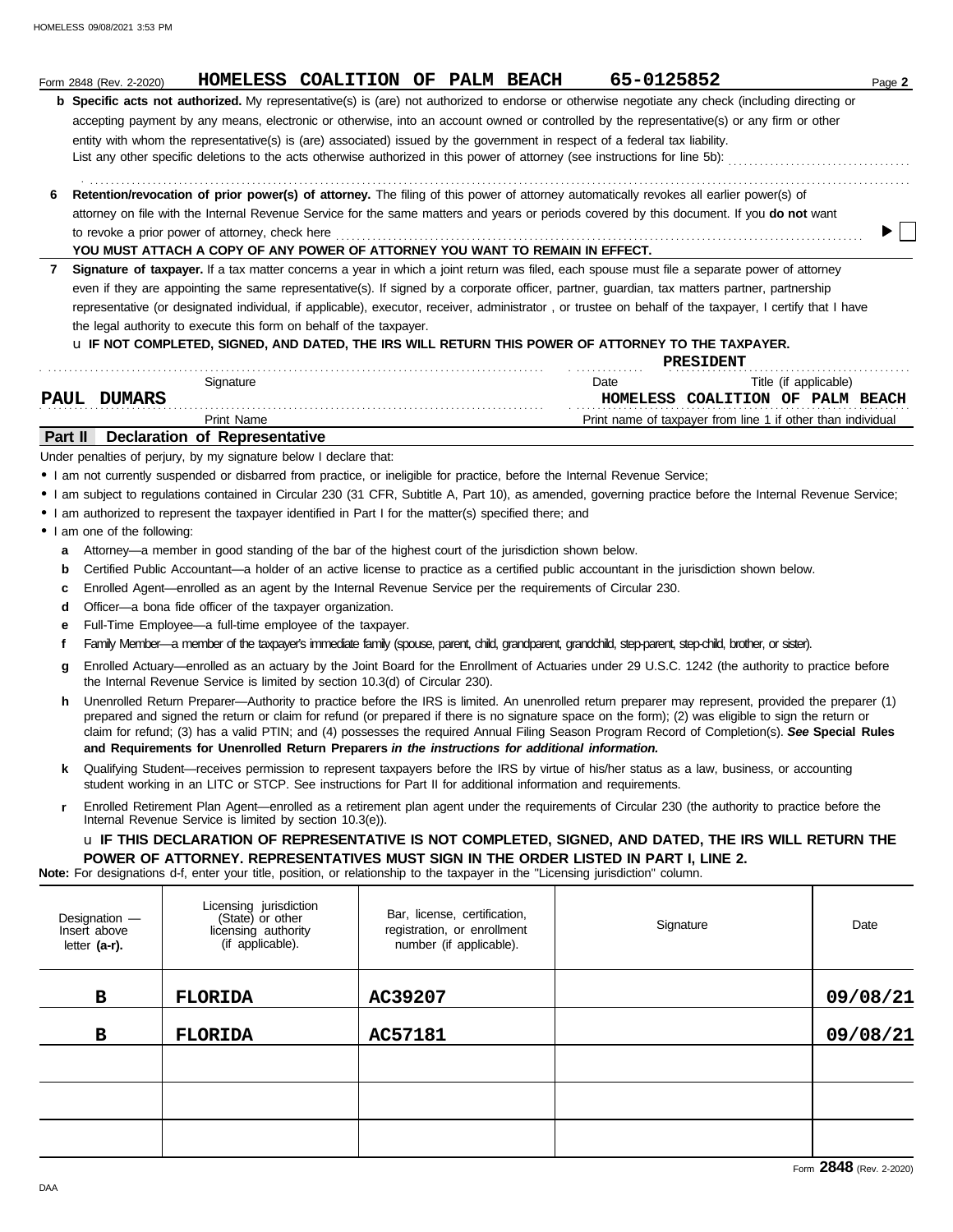| 8821<br>Form<br>(Rev. February 2020)                   |                 | <b>Tax Information Authorization</b><br>UGo to www.irs.gov/Form8821 for instructions and the latest information.<br>U Don't sign this form unless all applicable lines have been completed.                 |                                   |                       | OMB No. 1545-1165<br>For IRS Use Only<br>Received by:<br>Name _ |                             |  |
|--------------------------------------------------------|-----------------|-------------------------------------------------------------------------------------------------------------------------------------------------------------------------------------------------------------|-----------------------------------|-----------------------|-----------------------------------------------------------------|-----------------------------|--|
|                                                        |                 | U Don't use Form 8821 to request copies of your tax returns                                                                                                                                                 |                                   |                       |                                                                 | Telephone ______            |  |
| Department of the Treasury<br>Internal Revenue Service |                 | or to authorize someone to represent you.                                                                                                                                                                   |                                   |                       |                                                                 | Function __                 |  |
|                                                        |                 |                                                                                                                                                                                                             |                                   |                       |                                                                 | Date                        |  |
| Taxpayer name and address                              |                 | 1 Taxpayer information. Taxpayer must sign and date this form on line 7.                                                                                                                                    | Taxpayer identification number(s) |                       |                                                                 |                             |  |
|                                                        |                 |                                                                                                                                                                                                             |                                   |                       |                                                                 |                             |  |
|                                                        |                 |                                                                                                                                                                                                             | 65-0125852                        |                       |                                                                 |                             |  |
| HOMELESS COALITION OF PALM BEACH<br>COUNTY,<br>INC.    |                 |                                                                                                                                                                                                             | Daytime telephone number          |                       |                                                                 | Plan number (if applicable) |  |
| 810 DATURA STREET<br>WEST PALM BEACH                   |                 | FL 33401                                                                                                                                                                                                    | 561-355-4764                      |                       |                                                                 |                             |  |
| appointees is attached U                               | $\vert x \vert$ | 2 Appointee. If you wish to name more than one appointee, attach a list to this form. Check here if a list of additional<br>SEE STATEMENT 1                                                                 |                                   |                       |                                                                 |                             |  |
| Name and address                                       |                 |                                                                                                                                                                                                             | CAF No.                           | 030393982R            |                                                                 |                             |  |
|                                                        |                 |                                                                                                                                                                                                             | <b>PTIN</b>                       | P00761938             |                                                                 |                             |  |
| MARI HUFF, CPA                                         |                 |                                                                                                                                                                                                             | Telephone No. 772-888-2042        |                       |                                                                 |                             |  |
| 759 SW FEDERAL HIGHWAY, SUITE 101                      |                 |                                                                                                                                                                                                             | Fax No.                           |                       |                                                                 |                             |  |
| <b>STUART</b>                                          |                 | FL 34994-2972                                                                                                                                                                                               | Check if new: Address             |                       | Telephone No.                                                   | Fax No.                     |  |
|                                                        |                 | 3 Tax Information. Appointee is authorized to inspect and/or receive confidential tax information for the type of tax, forms,<br>periods, and specific matters you list below. See the line 3 instructions. |                                   |                       |                                                                 |                             |  |
|                                                        |                 | By checking here, I authorize access to my IRS records via an Intermediate Service Provider.                                                                                                                |                                   |                       |                                                                 |                             |  |
| (a)<br>Type of Tax Information (Income,                |                 | (b)                                                                                                                                                                                                         |                                   | (c)                   |                                                                 | (d)                         |  |
| Employment, Payroll, Excise, Estate, Gift,             |                 | Tax Form Number                                                                                                                                                                                             |                                   | Year(s) or Period(s)  |                                                                 | Specific Tax Matters        |  |
| Civil Penalty, Sec. 4980H Payments, etc.)              |                 | (1040, 941, 720, etc.)                                                                                                                                                                                      |                                   |                       |                                                                 |                             |  |
|                                                        |                 |                                                                                                                                                                                                             |                                   |                       |                                                                 |                             |  |
|                                                        |                 |                                                                                                                                                                                                             |                                   |                       |                                                                 |                             |  |
|                                                        |                 |                                                                                                                                                                                                             |                                   |                       |                                                                 |                             |  |
|                                                        |                 |                                                                                                                                                                                                             |                                   |                       |                                                                 |                             |  |
|                                                        |                 |                                                                                                                                                                                                             |                                   |                       |                                                                 |                             |  |
|                                                        |                 |                                                                                                                                                                                                             |                                   |                       |                                                                 |                             |  |
|                                                        |                 | Specific use not recorded on Centralized Authorization File (CAF). If the tax information authorization is for a specific                                                                                   |                                   |                       |                                                                 |                             |  |
|                                                        |                 | use not recorded on CAF, check this box. See the instructions. If you check this box, skip lines 5 and 6                                                                                                    |                                   |                       |                                                                 |                             |  |
|                                                        |                 |                                                                                                                                                                                                             |                                   |                       |                                                                 |                             |  |
| 5                                                      |                 | Disclosure of tax information (you must check a box on line 5a or 5b unless the box on line 4 is checked):                                                                                                  |                                   |                       |                                                                 |                             |  |
|                                                        |                 | a If you want copies of tax information, notices, and other written communications sent to the appointee on an ongoing                                                                                      |                                   |                       |                                                                 |                             |  |
| basis, check this box                                  |                 |                                                                                                                                                                                                             |                                   |                       |                                                                 | $ {\bf x} $                 |  |
|                                                        |                 | Note: Appointees will no longer receive forms, publications, and other related materials with the notices.                                                                                                  |                                   |                       |                                                                 |                             |  |
|                                                        |                 |                                                                                                                                                                                                             |                                   |                       |                                                                 |                             |  |
|                                                        |                 |                                                                                                                                                                                                             |                                   |                       |                                                                 |                             |  |
| 6                                                      |                 | Retention/revocation of prior tax information authorizations. If the line 4 box is checked, skip this line. If the line 4 box                                                                               |                                   |                       |                                                                 |                             |  |
|                                                        |                 |                                                                                                                                                                                                             |                                   |                       |                                                                 |                             |  |
|                                                        |                 | isn't checked, the IRS will automatically revoke all prior Tax Information Authorizations on file unless you check the line 6                                                                               |                                   |                       |                                                                 |                             |  |
|                                                        |                 | box and attach a copy of the Tax Information Authorization(s) that you want to retain                                                                                                                       |                                   |                       |                                                                 |                             |  |
|                                                        |                 | To revoke a prior tax information authorization(s) without submitting a new authorization, see the line 6 instructions.                                                                                     |                                   |                       |                                                                 |                             |  |
|                                                        |                 |                                                                                                                                                                                                             |                                   |                       |                                                                 |                             |  |
| 7                                                      |                 | Signature of taxpayer. If signed by a corporate officer, partner, guardian, partnership representative (or designated                                                                                       |                                   |                       |                                                                 |                             |  |
|                                                        |                 | individual, if applicable), executor, receiver, administrator, trustee, or party other than the taxpayer, I certify that I have the                                                                         |                                   |                       |                                                                 |                             |  |
|                                                        |                 | legal authority to execute this form with respect to the tax matters and tax periods shown on line 3 above.                                                                                                 |                                   |                       |                                                                 |                             |  |
|                                                        |                 | IF NOT COMPLETE, SIGNED, AND DATED, THIS TAX INFORMATION AUTHORIZATION WILL BE RETURNED.                                                                                                                    |                                   |                       |                                                                 |                             |  |
|                                                        |                 |                                                                                                                                                                                                             |                                   |                       |                                                                 |                             |  |
|                                                        |                 | DON'T SIGN THIS FORM IF IT IS BLANK OR INCOMPLETE.                                                                                                                                                          |                                   |                       |                                                                 |                             |  |
|                                                        |                 |                                                                                                                                                                                                             |                                   |                       |                                                                 |                             |  |
| Signature                                              |                 |                                                                                                                                                                                                             |                                   | Date                  |                                                                 |                             |  |
| <b>PAUL</b><br><b>DUMARS</b>                           |                 |                                                                                                                                                                                                             | PRESIDENT                         |                       |                                                                 |                             |  |
| Print Name                                             |                 |                                                                                                                                                                                                             |                                   | Title (if applicable) |                                                                 |                             |  |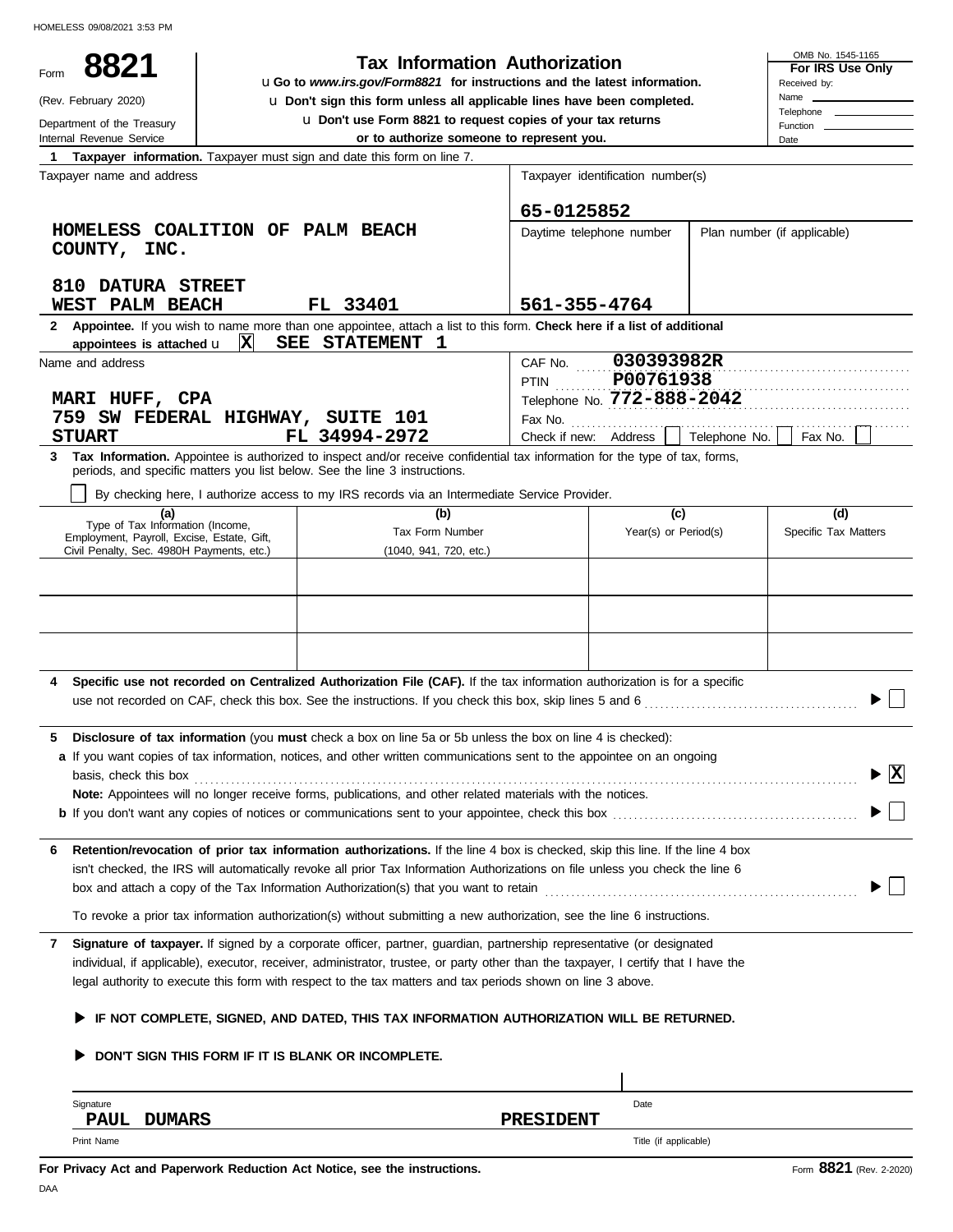# HOMELESS HOMELESS COALITION OF PALM BEACH 9/8/2021 3:53 PM 65-0125852 **Federal Statements**

FYE: 9/30/2020

### **Statement 1 - Form 8821, Line 2 - Additional Appointees**

### **Description**

| DANIEL RANCHUREJEE, CPA           | CAF NO.:<br>NONE.       |  |
|-----------------------------------|-------------------------|--|
| 759 SW FEDERAL HIGHWAY, SUITE 101 | P02071387<br>PTIN:      |  |
| STUART, FL 34994-2972             | PHONE NO.: 772-888-2042 |  |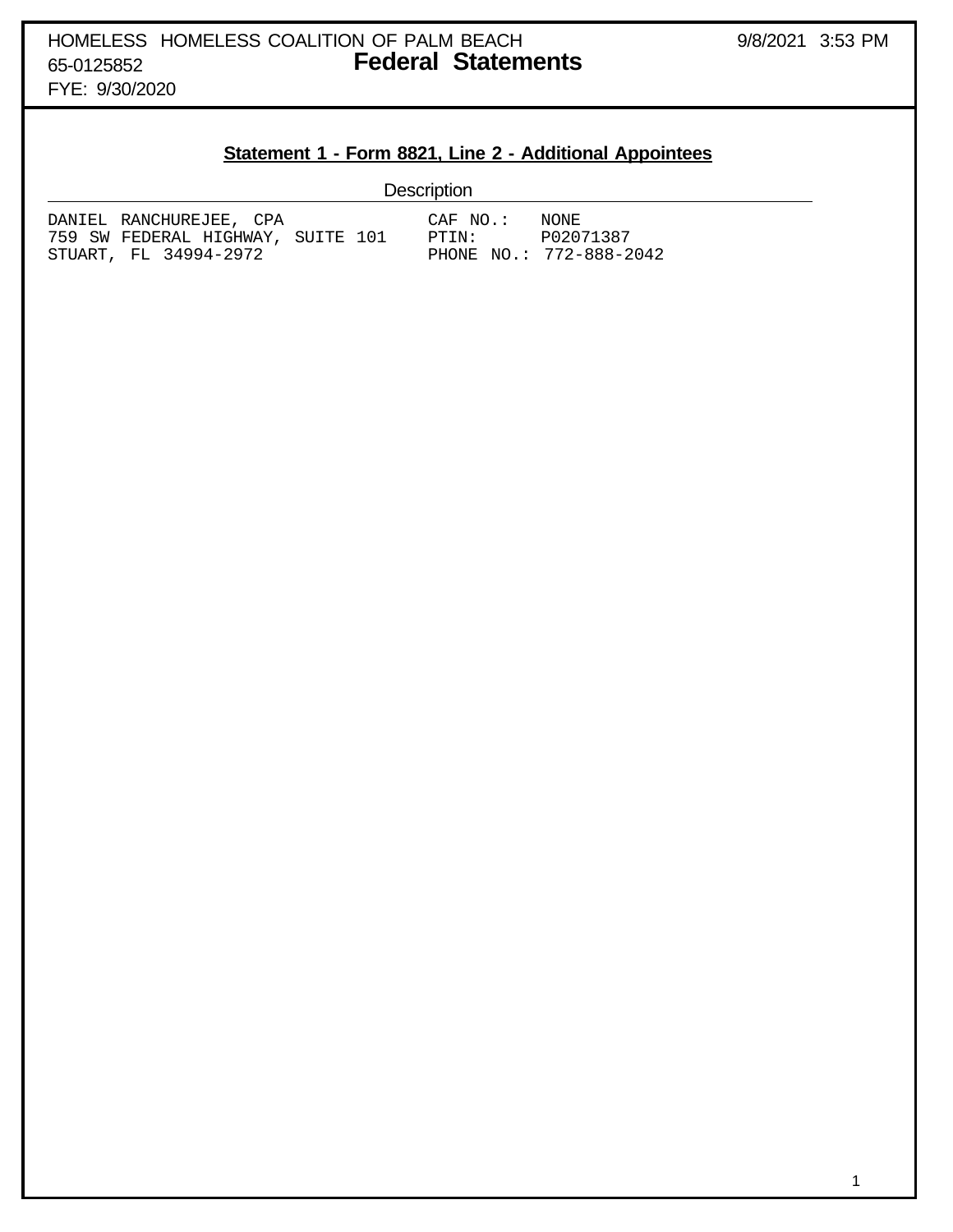| Form 8879-EO                                                                 |                  |                                                                                                                                                                                                                                                                                                                                                                                                                                                                                                                                                                                                                                                                                                                                                                                                                                                                                                                                                                                                                                                                                                                                                                                                                                                                                                                                                                                                                                                                                                                                                                                                                                                                                                                                                                                                                                                                                                                                                                                                                                                                                                                                                                                                                                                                                                                                                                                                                                                                                                                                                                                      | for an Exempt Organization                       | <b>IRS</b> e-file Signature Authorization |                                                                        |                                       |  |  |  |  |
|------------------------------------------------------------------------------|------------------|--------------------------------------------------------------------------------------------------------------------------------------------------------------------------------------------------------------------------------------------------------------------------------------------------------------------------------------------------------------------------------------------------------------------------------------------------------------------------------------------------------------------------------------------------------------------------------------------------------------------------------------------------------------------------------------------------------------------------------------------------------------------------------------------------------------------------------------------------------------------------------------------------------------------------------------------------------------------------------------------------------------------------------------------------------------------------------------------------------------------------------------------------------------------------------------------------------------------------------------------------------------------------------------------------------------------------------------------------------------------------------------------------------------------------------------------------------------------------------------------------------------------------------------------------------------------------------------------------------------------------------------------------------------------------------------------------------------------------------------------------------------------------------------------------------------------------------------------------------------------------------------------------------------------------------------------------------------------------------------------------------------------------------------------------------------------------------------------------------------------------------------------------------------------------------------------------------------------------------------------------------------------------------------------------------------------------------------------------------------------------------------------------------------------------------------------------------------------------------------------------------------------------------------------------------------------------------------|--------------------------------------------------|-------------------------------------------|------------------------------------------------------------------------|---------------------------------------|--|--|--|--|
|                                                                              |                  |                                                                                                                                                                                                                                                                                                                                                                                                                                                                                                                                                                                                                                                                                                                                                                                                                                                                                                                                                                                                                                                                                                                                                                                                                                                                                                                                                                                                                                                                                                                                                                                                                                                                                                                                                                                                                                                                                                                                                                                                                                                                                                                                                                                                                                                                                                                                                                                                                                                                                                                                                                                      | $10/01$ 2019, and ending                         |                                           | $9/30_{20}$ 20                                                         |                                       |  |  |  |  |
| Department of the Treasury                                                   |                  | For calendar year 2019, or fiscal year beginning<br>u Go to www.irs.gov/Form8879EO for the latest information.                                                                                                                                                                                                                                                                                                                                                                                                                                                                                                                                                                                                                                                                                                                                                                                                                                                                                                                                                                                                                                                                                                                                                                                                                                                                                                                                                                                                                                                                                                                                                                                                                                                                                                                                                                                                                                                                                                                                                                                                                                                                                                                                                                                                                                                                                                                                                                                                                                                                       | U Do not send to the IRS. Keep for your records. |                                           |                                                                        | 2019                                  |  |  |  |  |
| Internal Revenue Service<br>Name of exempt organization                      | HOMELESS         | COALITION OF PALM BEACH                                                                                                                                                                                                                                                                                                                                                                                                                                                                                                                                                                                                                                                                                                                                                                                                                                                                                                                                                                                                                                                                                                                                                                                                                                                                                                                                                                                                                                                                                                                                                                                                                                                                                                                                                                                                                                                                                                                                                                                                                                                                                                                                                                                                                                                                                                                                                                                                                                                                                                                                                              |                                                  |                                           |                                                                        | Employer identification number        |  |  |  |  |
|                                                                              | COUNTY,          | INC.                                                                                                                                                                                                                                                                                                                                                                                                                                                                                                                                                                                                                                                                                                                                                                                                                                                                                                                                                                                                                                                                                                                                                                                                                                                                                                                                                                                                                                                                                                                                                                                                                                                                                                                                                                                                                                                                                                                                                                                                                                                                                                                                                                                                                                                                                                                                                                                                                                                                                                                                                                                 |                                                  |                                           | 65-0125852                                                             |                                       |  |  |  |  |
| Name and title of officer                                                    | PAUL DUMARS      |                                                                                                                                                                                                                                                                                                                                                                                                                                                                                                                                                                                                                                                                                                                                                                                                                                                                                                                                                                                                                                                                                                                                                                                                                                                                                                                                                                                                                                                                                                                                                                                                                                                                                                                                                                                                                                                                                                                                                                                                                                                                                                                                                                                                                                                                                                                                                                                                                                                                                                                                                                                      |                                                  |                                           |                                                                        |                                       |  |  |  |  |
|                                                                              | <b>PRESIDENT</b> |                                                                                                                                                                                                                                                                                                                                                                                                                                                                                                                                                                                                                                                                                                                                                                                                                                                                                                                                                                                                                                                                                                                                                                                                                                                                                                                                                                                                                                                                                                                                                                                                                                                                                                                                                                                                                                                                                                                                                                                                                                                                                                                                                                                                                                                                                                                                                                                                                                                                                                                                                                                      |                                                  |                                           |                                                                        |                                       |  |  |  |  |
| Part I                                                                       |                  | Type of Return and Return Information (Whole Dollars Only)                                                                                                                                                                                                                                                                                                                                                                                                                                                                                                                                                                                                                                                                                                                                                                                                                                                                                                                                                                                                                                                                                                                                                                                                                                                                                                                                                                                                                                                                                                                                                                                                                                                                                                                                                                                                                                                                                                                                                                                                                                                                                                                                                                                                                                                                                                                                                                                                                                                                                                                           |                                                  |                                           |                                                                        |                                       |  |  |  |  |
|                                                                              |                  | Check the box for the return for which you are using this Form 8879-EO and enter the applicable amount, if any, from the return. If you                                                                                                                                                                                                                                                                                                                                                                                                                                                                                                                                                                                                                                                                                                                                                                                                                                                                                                                                                                                                                                                                                                                                                                                                                                                                                                                                                                                                                                                                                                                                                                                                                                                                                                                                                                                                                                                                                                                                                                                                                                                                                                                                                                                                                                                                                                                                                                                                                                              |                                                  |                                           |                                                                        |                                       |  |  |  |  |
|                                                                              |                  | check the box on line 1a, 2a, 3a, 4a, or 5a, below, and the amount on that line for the return being filed with this form was blank, then                                                                                                                                                                                                                                                                                                                                                                                                                                                                                                                                                                                                                                                                                                                                                                                                                                                                                                                                                                                                                                                                                                                                                                                                                                                                                                                                                                                                                                                                                                                                                                                                                                                                                                                                                                                                                                                                                                                                                                                                                                                                                                                                                                                                                                                                                                                                                                                                                                            |                                                  |                                           |                                                                        |                                       |  |  |  |  |
|                                                                              |                  | leave line 1b, 2b, 3b, 4b, or 5b, whichever is applicable, blank (do not enter -0-). But, if you entered -0- on the return, then enter -0- on                                                                                                                                                                                                                                                                                                                                                                                                                                                                                                                                                                                                                                                                                                                                                                                                                                                                                                                                                                                                                                                                                                                                                                                                                                                                                                                                                                                                                                                                                                                                                                                                                                                                                                                                                                                                                                                                                                                                                                                                                                                                                                                                                                                                                                                                                                                                                                                                                                        |                                                  |                                           |                                                                        |                                       |  |  |  |  |
|                                                                              |                  | the applicable line below. Do not complete more than one line in Part I.                                                                                                                                                                                                                                                                                                                                                                                                                                                                                                                                                                                                                                                                                                                                                                                                                                                                                                                                                                                                                                                                                                                                                                                                                                                                                                                                                                                                                                                                                                                                                                                                                                                                                                                                                                                                                                                                                                                                                                                                                                                                                                                                                                                                                                                                                                                                                                                                                                                                                                             |                                                  |                                           |                                                                        |                                       |  |  |  |  |
| 1a Form 990 check here ▶<br>2a Form 990-EZ check here $\blacktriangleright$  |                  |                                                                                                                                                                                                                                                                                                                                                                                                                                                                                                                                                                                                                                                                                                                                                                                                                                                                                                                                                                                                                                                                                                                                                                                                                                                                                                                                                                                                                                                                                                                                                                                                                                                                                                                                                                                                                                                                                                                                                                                                                                                                                                                                                                                                                                                                                                                                                                                                                                                                                                                                                                                      |                                                  |                                           |                                                                        |                                       |  |  |  |  |
| 3a Form 1120-POL check here                                                  |                  |                                                                                                                                                                                                                                                                                                                                                                                                                                                                                                                                                                                                                                                                                                                                                                                                                                                                                                                                                                                                                                                                                                                                                                                                                                                                                                                                                                                                                                                                                                                                                                                                                                                                                                                                                                                                                                                                                                                                                                                                                                                                                                                                                                                                                                                                                                                                                                                                                                                                                                                                                                                      |                                                  |                                           |                                                                        |                                       |  |  |  |  |
| 4a Form 990-PF check here $\blacktriangleright$                              |                  |                                                                                                                                                                                                                                                                                                                                                                                                                                                                                                                                                                                                                                                                                                                                                                                                                                                                                                                                                                                                                                                                                                                                                                                                                                                                                                                                                                                                                                                                                                                                                                                                                                                                                                                                                                                                                                                                                                                                                                                                                                                                                                                                                                                                                                                                                                                                                                                                                                                                                                                                                                                      |                                                  |                                           |                                                                        |                                       |  |  |  |  |
| 5a Form 8868 check here $\blacktriangleright$ $\Box$                         |                  |                                                                                                                                                                                                                                                                                                                                                                                                                                                                                                                                                                                                                                                                                                                                                                                                                                                                                                                                                                                                                                                                                                                                                                                                                                                                                                                                                                                                                                                                                                                                                                                                                                                                                                                                                                                                                                                                                                                                                                                                                                                                                                                                                                                                                                                                                                                                                                                                                                                                                                                                                                                      |                                                  |                                           |                                                                        |                                       |  |  |  |  |
|                                                                              |                  |                                                                                                                                                                                                                                                                                                                                                                                                                                                                                                                                                                                                                                                                                                                                                                                                                                                                                                                                                                                                                                                                                                                                                                                                                                                                                                                                                                                                                                                                                                                                                                                                                                                                                                                                                                                                                                                                                                                                                                                                                                                                                                                                                                                                                                                                                                                                                                                                                                                                                                                                                                                      |                                                  |                                           |                                                                        |                                       |  |  |  |  |
| Part II                                                                      |                  | Declaration and Signature Authorization of Officer                                                                                                                                                                                                                                                                                                                                                                                                                                                                                                                                                                                                                                                                                                                                                                                                                                                                                                                                                                                                                                                                                                                                                                                                                                                                                                                                                                                                                                                                                                                                                                                                                                                                                                                                                                                                                                                                                                                                                                                                                                                                                                                                                                                                                                                                                                                                                                                                                                                                                                                                   |                                                  |                                           |                                                                        |                                       |  |  |  |  |
| Officer's PIN: check one box only<br>ΙX                                      |                  | Under penalties of perjury, I declare that I am an officer of the above organization and that I have examined a copy of the<br>organization's 2019 electronic return and accompanying schedules and statements and to the best of my knowledge and belief, they<br>are true, correct, and complete. I further declare that the amount in Part I above is the amount shown on the copy of the<br>organization's electronic return. I consent to allow my intermediate service provider, transmitter, or electronic return originator (ERO)<br>to send the organization's return to the IRS and to receive from the IRS (a) an acknowledgement of receipt or reason for rejection of<br>the transmission, (b) the reason for any delay in processing the return or refund, and (c) the date of any refund. If applicable, I<br>authorize the U.S. Treasury and its designated Financial Agent to initiate an electronic funds withdrawal (direct debit) entry to the<br>financial institution account indicated in the tax preparation software for payment of the organization's federal taxes owed on this<br>return, and the financial institution to debit the entry to this account. To revoke a payment, I must contact the U.S. Treasury Financial<br>Agent at 1-888-353-4537 no later than 2 business days prior to the payment (settlement) date. I also authorize the financial institutions<br>involved in the processing of the electronic payment of taxes to receive confidential information necessary to answer inquiries and<br>resolve issues related to the payment. I have selected a personal identification number (PIN) as my signature for the organization's<br>electronic return and, if applicable, the organization's consent to electronic funds withdrawal.<br>l authorize MARI HUFF, C.P.A., P.A.<br>ERO firm name<br>on the organization's tax year 2019 electronically filed return. If I have indicated within this return that a copy of the return is<br>being filed with a state agency(ies) regulating charities as part of the IRS Fed/State program, I also authorize the aforementioned<br>ERO to enter my PIN on the return's disclosure consent screen.<br>As an officer of the organization, I will enter my PIN as my signature on the organization's tax year 2019 electronically filed return.<br>If I have indicated within this return that a copy of the return is being filed with a state agency(ies) regulating charities as part of<br>the IRS Fed/State program, I will enter my PIN on the return's disclosure consent screen. | to enter my PIN                                  | Date                                      | 12345<br>Enter five numbers, but<br>do not enter all zeros<br>09/08/21 | as my signature                       |  |  |  |  |
| Officer's signature<br>Part III                                              |                  | <b>Certification and Authentication</b>                                                                                                                                                                                                                                                                                                                                                                                                                                                                                                                                                                                                                                                                                                                                                                                                                                                                                                                                                                                                                                                                                                                                                                                                                                                                                                                                                                                                                                                                                                                                                                                                                                                                                                                                                                                                                                                                                                                                                                                                                                                                                                                                                                                                                                                                                                                                                                                                                                                                                                                                              |                                                  |                                           |                                                                        |                                       |  |  |  |  |
| <b>ERO's EFIN/PIN.</b> Enter your six-digit electronic filing identification |                  |                                                                                                                                                                                                                                                                                                                                                                                                                                                                                                                                                                                                                                                                                                                                                                                                                                                                                                                                                                                                                                                                                                                                                                                                                                                                                                                                                                                                                                                                                                                                                                                                                                                                                                                                                                                                                                                                                                                                                                                                                                                                                                                                                                                                                                                                                                                                                                                                                                                                                                                                                                                      |                                                  |                                           |                                                                        |                                       |  |  |  |  |
| number (EFIN) followed by your five-digit self-selected PIN.                 |                  |                                                                                                                                                                                                                                                                                                                                                                                                                                                                                                                                                                                                                                                                                                                                                                                                                                                                                                                                                                                                                                                                                                                                                                                                                                                                                                                                                                                                                                                                                                                                                                                                                                                                                                                                                                                                                                                                                                                                                                                                                                                                                                                                                                                                                                                                                                                                                                                                                                                                                                                                                                                      |                                                  |                                           |                                                                        | 60017821800<br>Do not enter all zeros |  |  |  |  |
| Information for Authorized IRS e-file Providers for Business Returns.        |                  | I certify that the above numeric entry is my PIN, which is my signature on the 2019 electronically filed return for the organization<br>indicated above. I confirm that I am submitting this return in accordance with the requirements of Pub. 4163, Modernized e-File (MeF)                                                                                                                                                                                                                                                                                                                                                                                                                                                                                                                                                                                                                                                                                                                                                                                                                                                                                                                                                                                                                                                                                                                                                                                                                                                                                                                                                                                                                                                                                                                                                                                                                                                                                                                                                                                                                                                                                                                                                                                                                                                                                                                                                                                                                                                                                                        |                                                  |                                           |                                                                        |                                       |  |  |  |  |
| ERO's signature                                                              | MARI HUFF, CPA   |                                                                                                                                                                                                                                                                                                                                                                                                                                                                                                                                                                                                                                                                                                                                                                                                                                                                                                                                                                                                                                                                                                                                                                                                                                                                                                                                                                                                                                                                                                                                                                                                                                                                                                                                                                                                                                                                                                                                                                                                                                                                                                                                                                                                                                                                                                                                                                                                                                                                                                                                                                                      |                                                  | Date                                      | 09/08/21                                                               |                                       |  |  |  |  |
|                                                                              |                  |                                                                                                                                                                                                                                                                                                                                                                                                                                                                                                                                                                                                                                                                                                                                                                                                                                                                                                                                                                                                                                                                                                                                                                                                                                                                                                                                                                                                                                                                                                                                                                                                                                                                                                                                                                                                                                                                                                                                                                                                                                                                                                                                                                                                                                                                                                                                                                                                                                                                                                                                                                                      |                                                  |                                           |                                                                        |                                       |  |  |  |  |
|                                                                              |                  | <b>ERO Must Retain This Form - See Instructions</b>                                                                                                                                                                                                                                                                                                                                                                                                                                                                                                                                                                                                                                                                                                                                                                                                                                                                                                                                                                                                                                                                                                                                                                                                                                                                                                                                                                                                                                                                                                                                                                                                                                                                                                                                                                                                                                                                                                                                                                                                                                                                                                                                                                                                                                                                                                                                                                                                                                                                                                                                  |                                                  |                                           |                                                                        |                                       |  |  |  |  |
|                                                                              |                  | Do Not Submit This Form to the IRS Unless Requested To Do So                                                                                                                                                                                                                                                                                                                                                                                                                                                                                                                                                                                                                                                                                                                                                                                                                                                                                                                                                                                                                                                                                                                                                                                                                                                                                                                                                                                                                                                                                                                                                                                                                                                                                                                                                                                                                                                                                                                                                                                                                                                                                                                                                                                                                                                                                                                                                                                                                                                                                                                         |                                                  |                                           |                                                                        |                                       |  |  |  |  |
| For Paperwork Reduction Act Notice, see back of form.                        |                  |                                                                                                                                                                                                                                                                                                                                                                                                                                                                                                                                                                                                                                                                                                                                                                                                                                                                                                                                                                                                                                                                                                                                                                                                                                                                                                                                                                                                                                                                                                                                                                                                                                                                                                                                                                                                                                                                                                                                                                                                                                                                                                                                                                                                                                                                                                                                                                                                                                                                                                                                                                                      |                                                  |                                           |                                                                        | Form 8879-EO (2019)                   |  |  |  |  |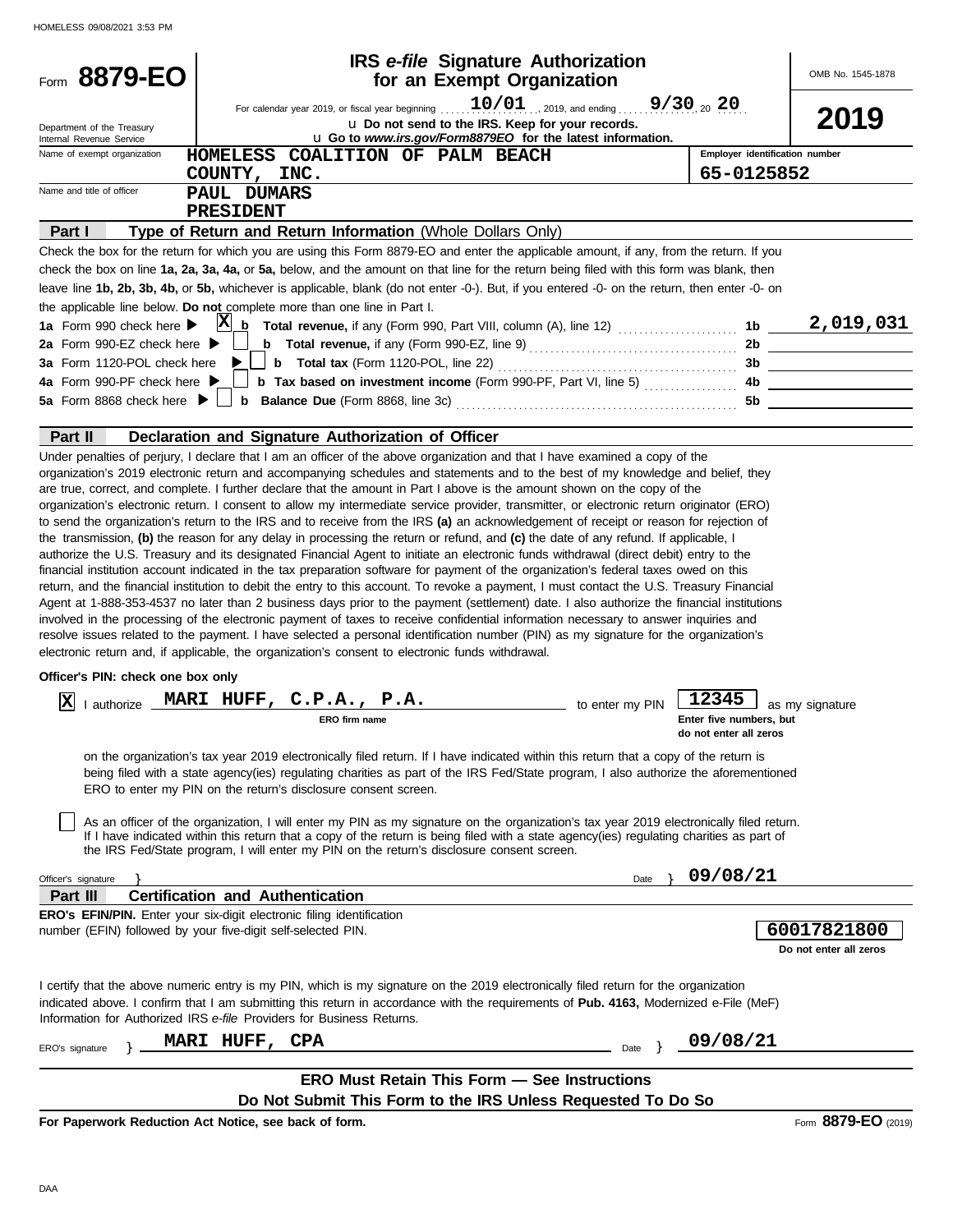Form

(Rev. January 2020)

# **990 2019 2019 2019 2019 2019 2019 2019 2019 2019 2019 2019 2019 2019 2019 2019 2019 2019 2019 2019 2019 2019 2019 2019 2019 2019 2019 2019 2019 2019 2019 2019**

**u** Do not enter social security numbers on this form as it may be made public.<br>**I** LGo to *MMM its COV/Form990*, for instructions and the latest information **Under section 501(c), 527, or 4947(a)(1) of the Internal Revenue Code (except private foundations)** OMB No. 1545-0047

|  | 20 I Y                |
|--|-----------------------|
|  | <b>Open to Public</b> |
|  | <b>Inspection</b>     |

|                                |                             | Department of the Treasury<br>Internal Revenue Service |                            |                                          |                                                                                   |                      | U Do not enter social security numbers on this form as it may be made public.<br>U Go to www.irs.gov/Form990 for instructions and the latest information.                  |                  |                                  |                                     | Open to Public<br>Inspection                           |                       |  |
|--------------------------------|-----------------------------|--------------------------------------------------------|----------------------------|------------------------------------------|-----------------------------------------------------------------------------------|----------------------|----------------------------------------------------------------------------------------------------------------------------------------------------------------------------|------------------|----------------------------------|-------------------------------------|--------------------------------------------------------|-----------------------|--|
|                                |                             |                                                        |                            |                                          |                                                                                   |                      | For the 2019 calendar year, or tax year beginning $10/01/19$ , and ending $09/30/20$                                                                                       |                  |                                  |                                     |                                                        |                       |  |
| в                              | Check if applicable:        |                                                        |                            | C Name of organization                   |                                                                                   |                      | HOMELESS COALITION OF PALM BEACH                                                                                                                                           |                  |                                  |                                     | D Employer identification number                       |                       |  |
|                                | Address change              |                                                        |                            |                                          | COUNTY, INC.                                                                      |                      |                                                                                                                                                                            |                  |                                  |                                     |                                                        |                       |  |
|                                |                             |                                                        |                            | Doing business as                        |                                                                                   |                      |                                                                                                                                                                            |                  |                                  |                                     | 65-0125852                                             |                       |  |
|                                | Name change                 |                                                        |                            |                                          | Number and street (or P.O. box if mail is not delivered to street address)        |                      |                                                                                                                                                                            |                  | Room/suite                       | E Telephone number                  |                                                        |                       |  |
|                                | Initial return              |                                                        |                            | 810 DATURA STREET                        |                                                                                   |                      |                                                                                                                                                                            |                  |                                  |                                     | 561-355-4764                                           |                       |  |
|                                | Final return/<br>terminated |                                                        |                            |                                          | City or town, state or province, country, and ZIP or foreign postal code          |                      |                                                                                                                                                                            |                  |                                  |                                     |                                                        |                       |  |
|                                | Amended return              |                                                        |                            | WEST PALM BEACH                          |                                                                                   | FL 33401             |                                                                                                                                                                            |                  |                                  | G Gross receipts \$                 |                                                        | 2,062,543             |  |
|                                |                             |                                                        |                            | F Name and address of principal officer: |                                                                                   |                      |                                                                                                                                                                            |                  |                                  |                                     | Yes<br>$H(a)$ is this a group return for subordinates? | $\vert x \vert$<br>No |  |
|                                |                             | Application pending                                    |                            | PAUL DUMARS                              |                                                                                   |                      |                                                                                                                                                                            |                  |                                  |                                     |                                                        |                       |  |
|                                |                             |                                                        |                            | 882 HIBISCUS DR.                         |                                                                                   |                      |                                                                                                                                                                            |                  |                                  | H(b) Are all subordinates included? | Yes                                                    | No                    |  |
|                                |                             |                                                        |                            | ROYAL PALM BEACH                         |                                                                                   |                      | FL 33411                                                                                                                                                                   |                  |                                  |                                     | If "No," attach a list. (see instructions)             |                       |  |
|                                |                             | Tax-exempt status:                                     |                            | $ \mathbf{X} $ 501(c)(3)                 | $501(c)$ (                                                                        | ) $t$ (insert no.)   | 4947(a)(1) or<br>527                                                                                                                                                       |                  |                                  |                                     |                                                        |                       |  |
|                                | Website: U                  |                                                        |                            |                                          | HOMELESSCOALITIONPBC.ORG                                                          |                      |                                                                                                                                                                            |                  |                                  | H(c) Group exemption number U       |                                                        |                       |  |
|                                |                             | Form of organization:                                  | $ \mathbf{X} $ Corporation | Trust                                    | Association                                                                       | Other <b>LI</b>      |                                                                                                                                                                            |                  | L Year of formation: 1988        |                                     | <b>M</b> State of legal domicile: $\mathbf{FL}$        |                       |  |
|                                | Part I                      |                                                        | <b>Summary</b>             |                                          |                                                                                   |                      |                                                                                                                                                                            |                  |                                  |                                     |                                                        |                       |  |
|                                |                             |                                                        |                            |                                          | 1 Briefly describe the organization's mission or most significant activities:     |                      |                                                                                                                                                                            |                  |                                  |                                     |                                                        |                       |  |
|                                |                             |                                                        |                            |                                          |                                                                                   |                      | PROVIDING SUFFICIENT RESOURCES TO END HOMELESSNESS THROUGH HOUSING,                                                                                                        |                  |                                  |                                     |                                                        |                       |  |
| Governance                     |                             |                                                        |                            |                                          |                                                                                   |                      | EDUCATION, ADVOCACY, AND COMMUNITY COLLABORATION.                                                                                                                          |                  |                                  |                                     |                                                        |                       |  |
|                                |                             |                                                        |                            |                                          |                                                                                   |                      |                                                                                                                                                                            |                  |                                  |                                     |                                                        |                       |  |
|                                |                             |                                                        |                            |                                          |                                                                                   |                      | 2 Check this box $\left  \cdot \right $ if the organization discontinued its operations or disposed of more than 25% of its net assets.                                    |                  |                                  |                                     |                                                        |                       |  |
| න්                             |                             |                                                        |                            |                                          | 3 Number of voting members of the governing body (Part VI, line 1a)               |                      |                                                                                                                                                                            |                  |                                  | 3                                   | 14                                                     |                       |  |
|                                |                             |                                                        |                            |                                          |                                                                                   |                      |                                                                                                                                                                            |                  |                                  | 4                                   | 14                                                     |                       |  |
| Activities                     |                             |                                                        |                            |                                          |                                                                                   |                      |                                                                                                                                                                            |                  |                                  | 5                                   | 6                                                      |                       |  |
|                                |                             |                                                        |                            |                                          | 6 Total number of volunteers (estimate if necessary)                              |                      |                                                                                                                                                                            |                  |                                  | 6                                   | 100                                                    |                       |  |
|                                |                             |                                                        |                            |                                          |                                                                                   |                      |                                                                                                                                                                            |                  |                                  | 7a                                  |                                                        | 0                     |  |
|                                |                             |                                                        |                            |                                          |                                                                                   |                      |                                                                                                                                                                            |                  | <b>Prior Year</b>                | 7b                                  | <b>Current Year</b>                                    | O                     |  |
|                                |                             |                                                        |                            |                                          |                                                                                   |                      |                                                                                                                                                                            |                  |                                  | 1,208,516                           |                                                        | 2,018,569             |  |
|                                | 9                           |                                                        |                            |                                          |                                                                                   |                      |                                                                                                                                                                            |                  |                                  |                                     |                                                        |                       |  |
| Revenue                        |                             |                                                        |                            |                                          |                                                                                   |                      |                                                                                                                                                                            |                  |                                  | 2,710                               |                                                        | 462                   |  |
|                                |                             |                                                        |                            |                                          |                                                                                   |                      | 11 Other revenue (Part VIII, column (A), lines 5, 6d, 8c, 9c, 10c, and 11e)                                                                                                |                  |                                  | 403,806                             |                                                        |                       |  |
|                                |                             |                                                        |                            |                                          |                                                                                   |                      | 12 Total revenue - add lines 8 through 11 (must equal Part VIII, column (A), line 12)                                                                                      |                  |                                  | 1,615,032                           | 2,019,031                                              |                       |  |
|                                |                             |                                                        |                            |                                          |                                                                                   |                      | 13 Grants and similar amounts paid (Part IX, column (A), lines 1-3)                                                                                                        |                  |                                  |                                     |                                                        |                       |  |
|                                |                             |                                                        |                            |                                          | 14 Benefits paid to or for members (Part IX, column (A), line 4)                  |                      |                                                                                                                                                                            |                  |                                  |                                     |                                                        |                       |  |
|                                |                             |                                                        |                            |                                          |                                                                                   |                      | 15 Salaries, other compensation, employee benefits (Part IX, column (A), lines 5-10)                                                                                       |                  |                                  | 199,369                             |                                                        | 201,378               |  |
| န္တ                            |                             |                                                        |                            |                                          | 16a Professional fundraising fees (Part IX, column (A), line 11e)                 |                      |                                                                                                                                                                            |                  |                                  |                                     |                                                        |                       |  |
| Exper                          |                             |                                                        |                            |                                          |                                                                                   |                      | <b>b</b> Total fundraising expenses (Part IX, column (D), line 25) <b>u</b> 19, 993                                                                                        |                  |                                  |                                     |                                                        |                       |  |
|                                |                             |                                                        |                            |                                          |                                                                                   |                      |                                                                                                                                                                            |                  |                                  | 702,769                             |                                                        | 779,906               |  |
|                                |                             |                                                        |                            |                                          |                                                                                   |                      | 18 Total expenses. Add lines 13-17 (must equal Part IX, column (A), line 25)                                                                                               |                  |                                  | 902,138                             |                                                        | 981,284               |  |
|                                |                             |                                                        |                            |                                          |                                                                                   |                      |                                                                                                                                                                            |                  |                                  | 712,894                             | 1,037,747                                              |                       |  |
|                                |                             |                                                        |                            |                                          |                                                                                   |                      |                                                                                                                                                                            |                  | <b>Beginning of Current Year</b> |                                     | <b>End of Year</b>                                     |                       |  |
| Net Assets or<br>Fund Balances |                             |                                                        |                            | <b>20</b> Total assets (Part X, line 16) |                                                                                   |                      |                                                                                                                                                                            |                  |                                  | 944,483                             | 1,020,430                                              |                       |  |
|                                |                             |                                                        |                            | 21 Total liabilities (Part X, line 26)   |                                                                                   |                      |                                                                                                                                                                            |                  |                                  | 227,371                             |                                                        | 289,240               |  |
|                                |                             |                                                        |                            |                                          |                                                                                   |                      |                                                                                                                                                                            |                  |                                  | 717,112                             |                                                        | 731,190               |  |
|                                | Part II                     |                                                        |                            | <b>Signature Block</b>                   |                                                                                   |                      |                                                                                                                                                                            |                  |                                  |                                     |                                                        |                       |  |
|                                |                             |                                                        |                            |                                          |                                                                                   |                      | Under penalties of perjury, I declare that I have examined this return, including accompanying schedules and statements, and to the best of my knowledge and belief, it is |                  |                                  |                                     |                                                        |                       |  |
|                                |                             |                                                        |                            |                                          |                                                                                   |                      | true, correct, and complete. Declaration of preparer (other than officer) is based on all information of which preparer has any knowledge.                                 |                  |                                  |                                     |                                                        |                       |  |
|                                |                             |                                                        |                            |                                          |                                                                                   |                      |                                                                                                                                                                            |                  |                                  |                                     |                                                        |                       |  |
| Sign                           |                             |                                                        | Signature of officer       |                                          |                                                                                   |                      |                                                                                                                                                                            |                  |                                  | Date                                |                                                        |                       |  |
| Here                           |                             |                                                        |                            | PAUL DUMARS                              |                                                                                   |                      |                                                                                                                                                                            | <b>PRESIDENT</b> |                                  |                                     |                                                        |                       |  |
|                                |                             |                                                        |                            | Type or print name and title             |                                                                                   |                      |                                                                                                                                                                            |                  |                                  |                                     |                                                        |                       |  |
|                                |                             |                                                        | Print/Type preparer's name |                                          |                                                                                   | Preparer's signature |                                                                                                                                                                            |                  | Date                             | Check                               | <b>PTIN</b>                                            |                       |  |
| Paid                           |                             |                                                        | MARI HUFF, CPA             |                                          |                                                                                   | MARI HUFF, CPA       |                                                                                                                                                                            |                  |                                  | $09/08/21$ self-employed            | P00761938                                              |                       |  |
|                                | Preparer                    | Firm's name                                            |                            |                                          | MARI HUFF, C.P.A., P.A.                                                           |                      |                                                                                                                                                                            |                  |                                  | Firm's $EIN$ }                      | 47-2814883                                             |                       |  |
|                                | <b>Use Only</b>             |                                                        |                            |                                          | 759 SW FEDERAL HIGHWAY,                                                           |                      | SUITE 101                                                                                                                                                                  |                  |                                  |                                     |                                                        |                       |  |
|                                |                             | Firm's address                                         |                            |                                          | STUART, FL                                                                        | 34994-2972           |                                                                                                                                                                            |                  |                                  | Phone no.                           | 772-888-2042                                           |                       |  |
|                                |                             |                                                        |                            |                                          | May the IRS discuss this return with the preparer shown above? (see instructions) |                      |                                                                                                                                                                            |                  |                                  |                                     | $ \mathbf{X} $ Yes                                     | l No                  |  |

| Sign                                                                              |                              |                            | Signature of officer |                |    |     |                    |                      |  |           |                  |      | Date |                          |  |              |                   |     |
|-----------------------------------------------------------------------------------|------------------------------|----------------------------|----------------------|----------------|----|-----|--------------------|----------------------|--|-----------|------------------|------|------|--------------------------|--|--------------|-------------------|-----|
| Here                                                                              |                              | <b>PAUL</b>                |                      | <b>DUMARS</b>  |    |     |                    |                      |  |           | <b>PRESIDENT</b> |      |      |                          |  |              |                   |     |
|                                                                                   | Type or print name and title |                            |                      |                |    |     |                    |                      |  |           |                  |      |      |                          |  |              |                   |     |
|                                                                                   |                              | Print/Type preparer's name |                      |                |    |     |                    | Preparer's signature |  |           |                  | Date |      | if<br>Check              |  | PTIN         |                   |     |
| Paid                                                                              |                              | MARI HUFF, CPA             |                      |                |    |     | <b>MARI</b>        | HUFF, CPA            |  |           |                  |      |      | $09/08/21$ self-employed |  | P00761938    |                   |     |
| Preparer                                                                          | Firm's name                  |                            |                      | <b>MARI</b>    |    |     | HUFF, C.P.A., P.A. |                      |  |           |                  |      |      | Firm's $EIN$ $\}$        |  | 47-2814883   |                   |     |
| <b>Use Only</b>                                                                   |                              |                            |                      | 759            | SW |     | FEDERAL HIGHWAY,   |                      |  | SUITE 101 |                  |      |      |                          |  |              |                   |     |
|                                                                                   |                              | Firm's address             |                      | <b>STUART,</b> |    | FL. | 34994-2972         |                      |  |           |                  |      |      | Phone no.                |  | 772-888-2042 |                   |     |
| May the IRS discuss this return with the preparer shown above? (see instructions) |                              |                            |                      |                |    |     |                    |                      |  |           |                  |      |      |                          |  | X Yes        |                   | No. |
| For Paperwork Reduction Act Notice, see the separate instructions.                |                              |                            |                      |                |    |     |                    |                      |  |           |                  |      |      |                          |  |              | $Form$ 990 (2019) |     |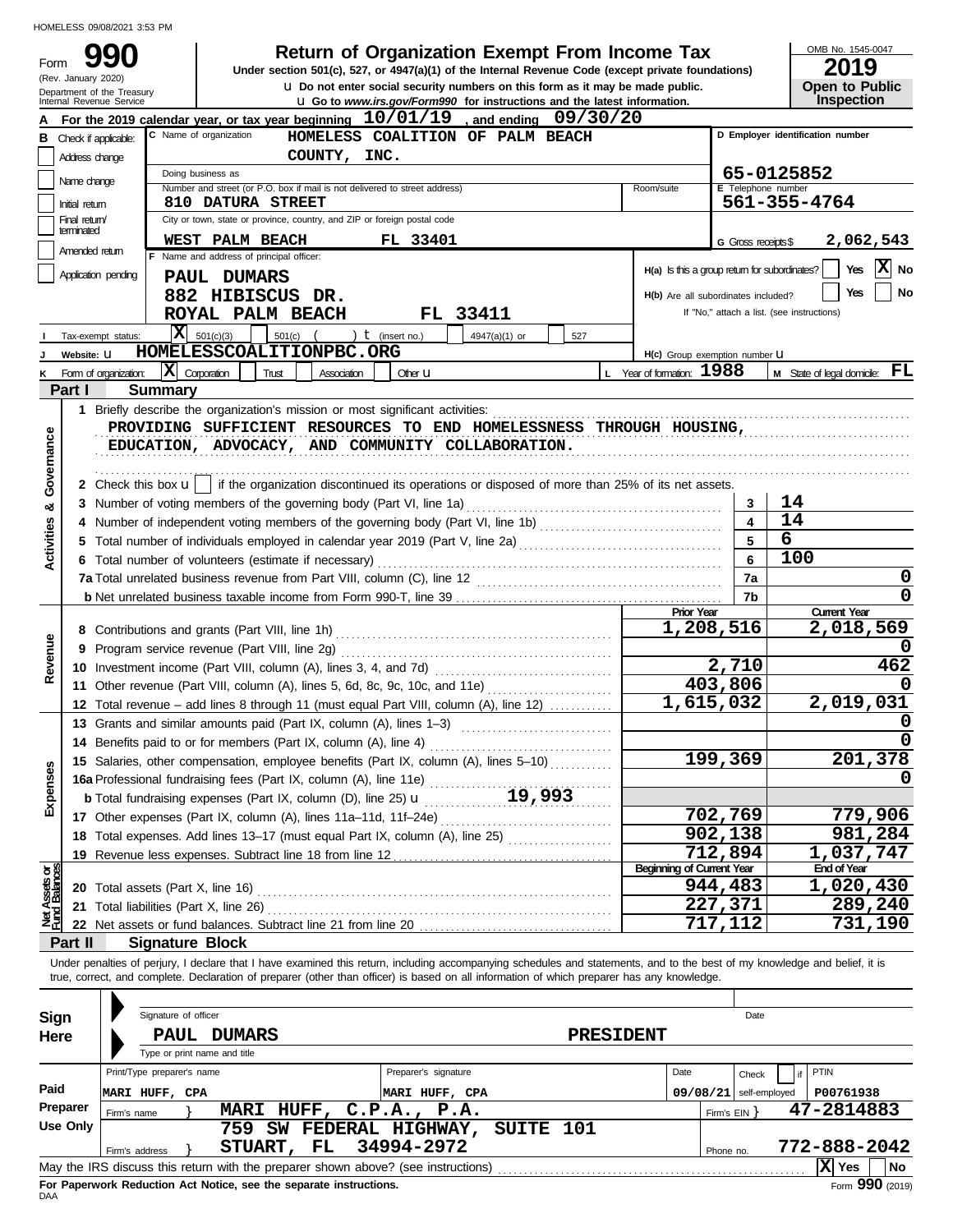| Form 990 (2019) HOMELESS COALITION OF PALM BEACH                                                                                                                                                                                                                                                                                                                                                                                                                                                                                                                |                                                                                      | 65-0125852  |               | Page 2                              |
|-----------------------------------------------------------------------------------------------------------------------------------------------------------------------------------------------------------------------------------------------------------------------------------------------------------------------------------------------------------------------------------------------------------------------------------------------------------------------------------------------------------------------------------------------------------------|--------------------------------------------------------------------------------------|-------------|---------------|-------------------------------------|
| <b>Statement of Program Service Accomplishments</b><br>Part III                                                                                                                                                                                                                                                                                                                                                                                                                                                                                                 |                                                                                      |             |               | $\mathbf{\overline{X}}$             |
| 1 Briefly describe the organization's mission:<br>TO PROVIDE LEADERSHIP IN ADDRESSING AND IMPROVING THE QUALITY OF LIFE OF<br>THE HOMELESS IN PALM BEACH COUNTY, FLORIDA, THROUGH ADVOCACY, EDUCATION,<br>COLLABORATION, PLANNING, AND MAXIMIZING RESOURCES.                                                                                                                                                                                                                                                                                                    |                                                                                      |             |               |                                     |
| 2 Did the organization undertake any significant program services during the year which were not listed on the<br>prior Form 990 or 990-EZ?<br>If "Yes," describe these new services on Schedule O.                                                                                                                                                                                                                                                                                                                                                             |                                                                                      |             |               | Yes $ X $ No                        |
| Did the organization cease conducting, or make significant changes in how it conducts, any program<br>3<br>services?<br>If "Yes," describe these changes on Schedule O.                                                                                                                                                                                                                                                                                                                                                                                         |                                                                                      |             |               | Yes $ X $ No                        |
| Describe the organization's program service accomplishments for each of its three largest program services, as measured by<br>expenses. Section $501(c)(3)$ and $501(c)(4)$ organizations are required to report the amount of grants and allocations to others,<br>the total expenses, and revenue, if any, for each program service reported.                                                                                                                                                                                                                 |                                                                                      |             |               |                                     |
| ) (Expenses \$<br>4a (Code:<br>THE HOMELESS COALITION SPONSORS THE CREATING HOUSING OPPORTUNITIES PROGRAM.<br>THE PROGRAM HELPS FAMILIES AND INDIVIDUALS MOVE FROM HOMELESSNESS TO<br>HOME. CREATING HOUSING OPPORTUNITIES PAYS FOR THE FIRST AND LAST MONTH'S<br>RENT AND SECURITY DEPOSITS FOR FAMILIES AND INDIVIDUALS WHO ARE READY TO<br>MOVE FROM PERMANENT SUPPORTIVE HOUSING (SHP); TRANSITIONAL HOUSING (TH); OR<br>INTERIM HOUSING (IH)<br>KIND DONATIONS FOR THIS PROGRAM BY WAY OF OFFICE SPACE AND FACILITIES TOTAL<br>\$36,500 REPORTED ON SCH. D | $419,276$ including grants of \$<br>INTO INDEPENDENT PERMANENT HOUSING. NON-TANGIBLE |             | ) (Revenue \$ | - IN-                               |
| 4b (Code:<br>) (Expenses $$$<br>PROJECT HOMELESS CONNECT IS A QUARTERLY ONE-STOP EVENT<br>AND SERVICES TO PEOPLE EXPERIENCING HOMELESSNESS IN PALM BEACH COUNTY.<br>COUNTY DONATED SERVICES AND FACILITIES WERE USED FOR THIS PROGRAM.<br>TANGIBLE IN-KIND DONATIONS FOR THIS PROGRAM BY WAY OF OFFICE SPACE AND<br>FACILITIES TOTAL \$9,500 REPORTED ON SCH. D                                                                                                                                                                                                 | 70,706 including grants of \$                                                        |             | ) (Revenue \$ | TO DELIVER RESOURCES<br>THE<br>NON- |
|                                                                                                                                                                                                                                                                                                                                                                                                                                                                                                                                                                 |                                                                                      |             |               |                                     |
| 4c (Code:<br>$\ldots$ ) (Expenses \$<br>HOMELESS RESOURCE CENTER IS A SINGLE ACCESS POINT LOCATION TO CONNECT<br>HOMELESS INDIVIDUALS AND FAMILIES TO HOUSING. A TOTAL OF \$1,023,669 IN<br>VARIOUS IN-KIND CLOTHING, HOUSEHOLD, AND FOOD DONATIONS AND SERVICES WERE<br>RECEIVED FOR THIS PROGRAM AND REPORTED ON SCH. M.                                                                                                                                                                                                                                      | 96,185 including grants of \$                                                        |             | ) (Revenue \$ |                                     |
|                                                                                                                                                                                                                                                                                                                                                                                                                                                                                                                                                                 |                                                                                      |             |               |                                     |
| 4d Other program services (Describe on Schedule O.)                                                                                                                                                                                                                                                                                                                                                                                                                                                                                                             |                                                                                      |             |               |                                     |
| $262, 265$ including grants of \$<br>(Expenses \$<br>4e Total program service expenses <b>u</b>                                                                                                                                                                                                                                                                                                                                                                                                                                                                 | 848,432                                                                              | (Revenue \$ |               |                                     |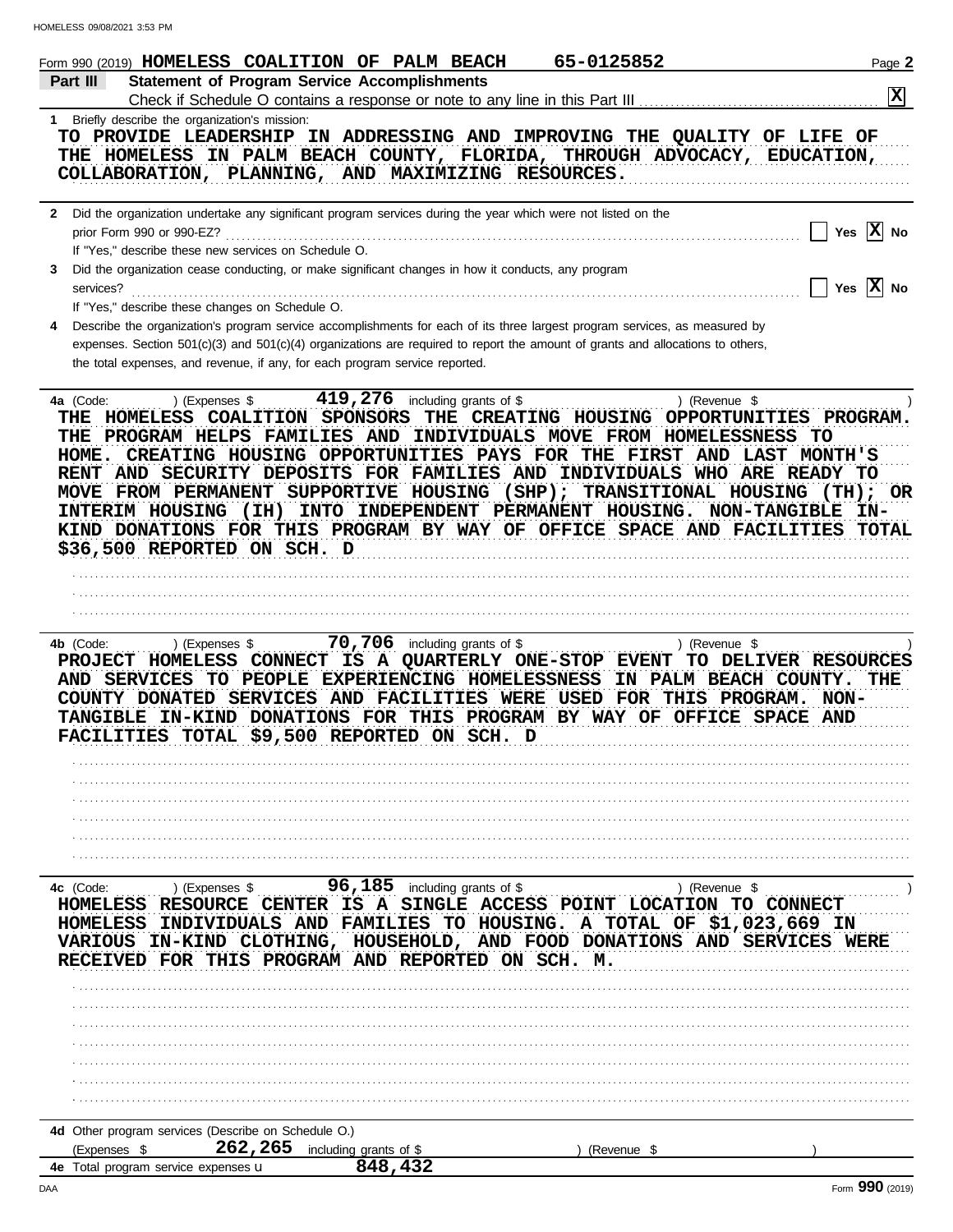### **Part IV Checklist of Required Schedules Form 990 (2019) HOMELESS COALITION OF PALM BEACH 65-0125852** Page 3

|--|--|

|          |                                                                                                                                                                                                        |                  | Yes         | No               |
|----------|--------------------------------------------------------------------------------------------------------------------------------------------------------------------------------------------------------|------------------|-------------|------------------|
| 1        | Is the organization described in section $501(c)(3)$ or $4947(a)(1)$ (other than a private foundation)? If "Yes,"                                                                                      |                  |             |                  |
|          | complete Schedule A                                                                                                                                                                                    | 1                | X           |                  |
| 2        |                                                                                                                                                                                                        | $\mathbf{2}$     | $\mathbf x$ |                  |
| 3        | Did the organization engage in direct or indirect political campaign activities on behalf of or in opposition to                                                                                       |                  |             | x                |
|          | candidates for public office? If "Yes," complete Schedule C, Part I                                                                                                                                    | 3                |             |                  |
| 4        | Section 501(c)(3) organizations. Did the organization engage in lobbying activities, or have a section 501(h)                                                                                          | 4                |             | x                |
| 5        | election in effect during the tax year? If "Yes," complete Schedule C, Part II<br>Is the organization a section $501(c)(4)$ , $501(c)(5)$ , or $501(c)(6)$ organization that receives membership dues, |                  |             |                  |
|          | assessments, or similar amounts as defined in Revenue Procedure 98-19? If "Yes," complete Schedule C, Part III                                                                                         | 5                |             | x                |
| 6        | Did the organization maintain any donor advised funds or any similar funds or accounts for which donors                                                                                                |                  |             |                  |
|          | have the right to provide advice on the distribution or investment of amounts in such funds or accounts? If                                                                                            |                  |             |                  |
|          | "Yes," complete Schedule D, Part I                                                                                                                                                                     | 6                |             | x                |
| 7        | Did the organization receive or hold a conservation easement, including easements to preserve open space,                                                                                              |                  |             |                  |
|          | the environment, historic land areas, or historic structures? If "Yes," complete Schedule D, Part II                                                                                                   | 7                |             | x                |
| 8        | Did the organization maintain collections of works of art, historical treasures, or other similar assets? If "Yes,"                                                                                    |                  |             |                  |
|          | complete Schedule D, Part III                                                                                                                                                                          | 8                |             | X                |
| 9        | Did the organization report an amount in Part X, line 21, for escrow or custodial account liability, serve as a                                                                                        |                  |             |                  |
|          | custodian for amounts not listed in Part X; or provide credit counseling, debt management, credit repair, or                                                                                           |                  |             |                  |
|          | debt negotiation services? If "Yes," complete Schedule D, Part IV                                                                                                                                      | 9                |             | X                |
| 10       | Did the organization, directly or through a related organization, hold assets in donor-restricted endowments                                                                                           |                  |             |                  |
|          | or in quasi endowments? If "Yes," complete Schedule D, Part V                                                                                                                                          | 10               |             | x                |
| 11       | If the organization's answer to any of the following questions is "Yes," then complete Schedule D, Parts VI,                                                                                           |                  |             |                  |
|          | VII, VIII, IX, or X as applicable.                                                                                                                                                                     |                  |             |                  |
| a        | Did the organization report an amount for land, buildings, and equipment in Part X, line 10? If "Yes,"                                                                                                 |                  |             |                  |
|          | complete Schedule D, Part VI                                                                                                                                                                           | 11a              | x           |                  |
| b        | Did the organization report an amount for investments—other securities in Part X, line 12, that is 5% or more                                                                                          |                  |             |                  |
|          | of its total assets reported in Part X, line 16? If "Yes," complete Schedule D, Part VII                                                                                                               | 11 <sub>b</sub>  |             | X                |
|          | Did the organization report an amount for investments—program related in Part X, line 13, that is 5% or more                                                                                           |                  |             | x                |
|          | of its total assets reported in Part X, line 16? If "Yes," complete Schedule D, Part VIII                                                                                                              | 11c              |             |                  |
| d        | Did the organization report an amount for other assets in Part X, line 15, that is 5% or more of its total assets<br>reported in Part X, line 16? If "Yes," complete Schedule D, Part IX               | 11d              |             | X                |
|          | Did the organization report an amount for other liabilities in Part X, line 25? If "Yes," complete Schedule D, Part X                                                                                  | 11e              |             | $\mathbf x$      |
| f        | Did the organization's separate or consolidated financial statements for the tax year include a footnote that addresses                                                                                |                  |             |                  |
|          | the organization's liability for uncertain tax positions under FIN 48 (ASC 740)? If "Yes," complete Schedule D, Part X                                                                                 | 11f              |             | X                |
| 12a      | Did the organization obtain separate, independent audited financial statements for the tax year? If "Yes," complete                                                                                    |                  |             |                  |
|          |                                                                                                                                                                                                        | 12a              | X           |                  |
|          | Was the organization included in consolidated, independent audited financial statements for the tax year? If                                                                                           |                  |             |                  |
|          | "Yes," and if the organization answered "No" to line 12a, then completing Schedule D, Parts XI and XII is optional                                                                                     | 12b              |             | X                |
| 13       |                                                                                                                                                                                                        | 13               |             | X                |
| 14a      | Did the organization maintain an office, employees, or agents outside of the United States?                                                                                                            | 14a              |             | $\mathbf x$      |
| b        | Did the organization have aggregate revenues or expenses of more than \$10,000 from grantmaking,                                                                                                       |                  |             |                  |
|          | fundraising, business, investment, and program service activities outside the United States, or aggregate                                                                                              |                  |             |                  |
|          |                                                                                                                                                                                                        | 14b              |             | x                |
| 15       | Did the organization report on Part IX, column (A), line 3, more than \$5,000 of grants or other assistance to or                                                                                      |                  |             |                  |
|          | for any foreign organization? If "Yes," complete Schedule F, Parts II and IV                                                                                                                           | 15               |             | X                |
| 16       | Did the organization report on Part IX, column (A), line 3, more than \$5,000 of aggregate grants or other                                                                                             |                  |             |                  |
|          | assistance to or for foreign individuals? If "Yes," complete Schedule F, Parts III and IV                                                                                                              | 16               |             | X                |
| 17       | Did the organization report a total of more than \$15,000 of expenses for professional fundraising services on                                                                                         |                  |             |                  |
|          |                                                                                                                                                                                                        | 17               |             | X                |
| 18       | Did the organization report more than \$15,000 total of fundraising event gross income and contributions on                                                                                            |                  | X           |                  |
|          | Part VIII, lines 1c and 8a? If "Yes," complete Schedule G, Part II                                                                                                                                     | 18               |             |                  |
| 19       | Did the organization report more than \$15,000 of gross income from gaming activities on Part VIII, line 9a?                                                                                           |                  |             |                  |
|          |                                                                                                                                                                                                        | 19<br><b>20a</b> |             | X<br>$\mathbf x$ |
| 20a<br>b |                                                                                                                                                                                                        | 20 <sub>b</sub>  |             |                  |
| 21       | Did the organization report more than \$5,000 of grants or other assistance to any domestic organization or                                                                                            |                  |             |                  |
|          |                                                                                                                                                                                                        | 21               |             | x                |
|          |                                                                                                                                                                                                        |                  |             |                  |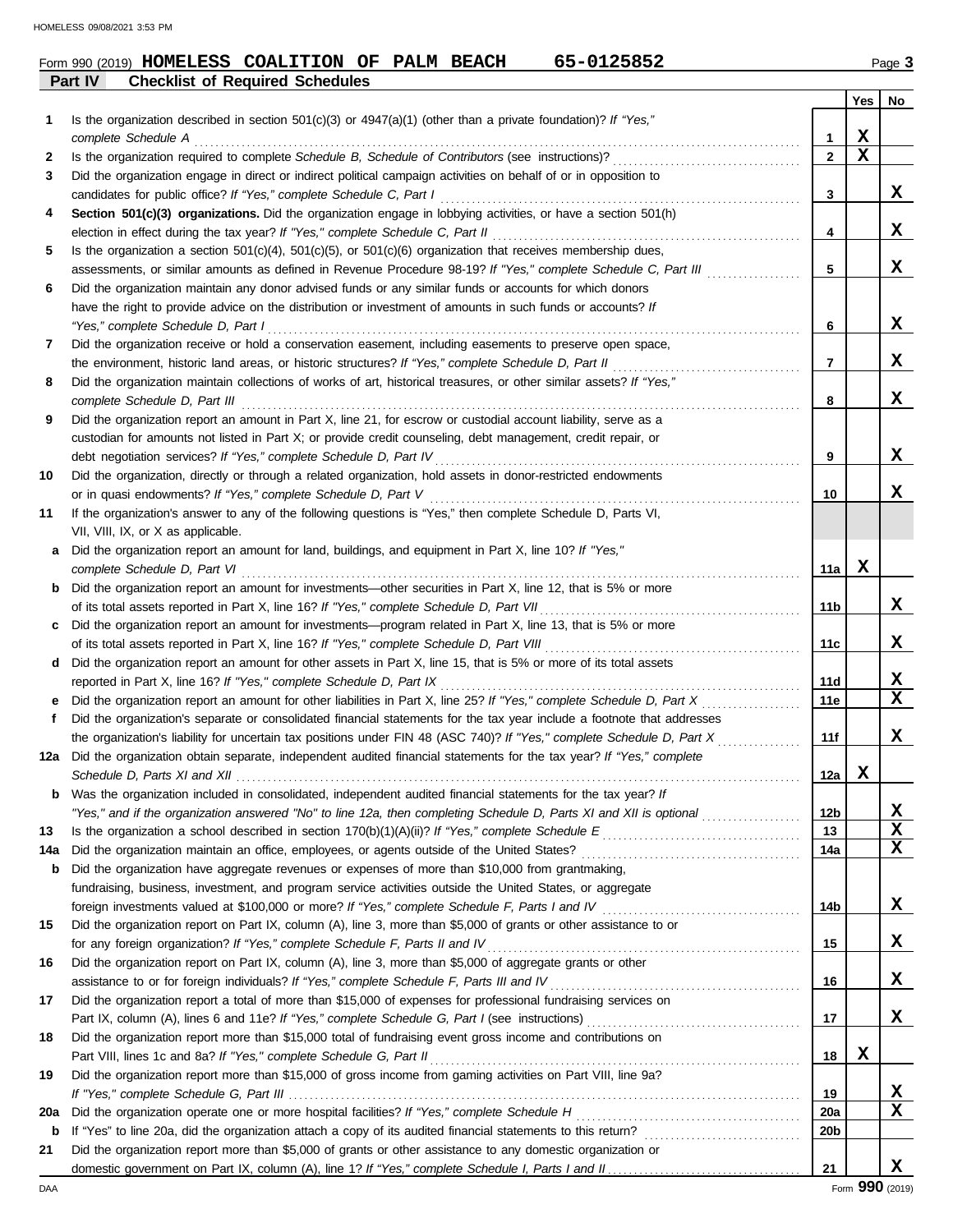|     | Part IV<br><b>Checklist of Required Schedules (continued)</b>                                                                                                                                     |                |             |                 |                 |             |
|-----|---------------------------------------------------------------------------------------------------------------------------------------------------------------------------------------------------|----------------|-------------|-----------------|-----------------|-------------|
|     |                                                                                                                                                                                                   |                |             |                 | Yes             | No          |
| 22  | Did the organization report more than \$5,000 of grants or other assistance to or for domestic individuals on                                                                                     |                |             |                 |                 |             |
|     | Part IX, column (A), line 2? If "Yes," complete Schedule I, Parts I and III                                                                                                                       |                |             | 22              |                 | X           |
| 23  | Did the organization answer "Yes" to Part VII, Section A, line 3, 4, or 5 about compensation of the                                                                                               |                |             |                 |                 |             |
|     | organization's current and former officers, directors, trustees, key employees, and highest compensated                                                                                           |                |             |                 |                 | X           |
| 24a | employees? If "Yes," complete Schedule J<br>Did the organization have a tax-exempt bond issue with an outstanding principal amount of more than                                                   |                |             | 23              |                 |             |
|     | \$100,000 as of the last day of the year, that was issued after December 31, 2002? If "Yes," answer lines 24b                                                                                     |                |             |                 |                 |             |
|     | through 24d and complete Schedule K. If "No," go to line 25a                                                                                                                                      |                |             | 24a             |                 | X           |
| b   | Did the organization invest any proceeds of tax-exempt bonds beyond a temporary period exception?                                                                                                 |                |             | 24b             |                 |             |
|     | Did the organization maintain an escrow account other than a refunding escrow at any time during the year                                                                                         |                |             |                 |                 |             |
|     | to defease any tax-exempt bonds?                                                                                                                                                                  |                |             | 24c             |                 |             |
| d   | Did the organization act as an "on behalf of" issuer for bonds outstanding at any time during the year?                                                                                           |                |             | 24d             |                 |             |
|     | 25a Section 501(c)(3), 501(c)(4), and 501(c)(29) organizations. Did the organization engage in an excess benefit                                                                                  |                |             |                 |                 |             |
|     | transaction with a disqualified person during the year? If "Yes," complete Schedule L, Part I                                                                                                     |                |             | 25a             |                 | X           |
| b   | Is the organization aware that it engaged in an excess benefit transaction with a disqualified person in a prior                                                                                  |                |             |                 |                 |             |
|     | year, and that the transaction has not been reported on any of the organization's prior Forms 990 or 990-EZ?                                                                                      |                |             |                 |                 |             |
|     | If "Yes." complete Schedule L, Part I                                                                                                                                                             |                |             | 25b             |                 | X           |
| 26  | Did the organization report any amount on Part X, line 5 or 22, for receivables from or payables to any current                                                                                   |                |             |                 |                 |             |
|     | or former officer, director, trustee, key employee, creator or founder, substantial contributor, or 35%                                                                                           |                |             |                 |                 |             |
|     | controlled entity or family member of any of these persons? If "Yes," complete Schedule L, Part II                                                                                                |                |             | 26              |                 | X           |
| 27  | Did the organization provide a grant or other assistance to any current or former officer, director, trustee, key                                                                                 |                |             |                 |                 |             |
|     | employee, creator or founder, substantial contributor or employee thereof, a grant selection committee                                                                                            |                |             |                 |                 |             |
|     | member, or to a 35% controlled entity (including an employee thereof) or family member of any of these                                                                                            |                |             |                 |                 | X           |
|     | persons? If "Yes," complete Schedule L, Part III                                                                                                                                                  |                |             | 27              |                 |             |
| 28  | Was the organization a party to a business transaction with one of the following parties (see Schedule L, Part<br>IV instructions, for applicable filing thresholds, conditions, and exceptions): |                |             |                 |                 |             |
| а   | A current or former officer, director, trustee, key employee, creator or founder, or substantial contributor? If                                                                                  |                |             |                 |                 |             |
|     | "Yes," complete Schedule L, Part IV                                                                                                                                                               |                |             | 28a             |                 | х           |
| b   | A family member of any individual described in line 28a? If "Yes," complete Schedule L, Part IV                                                                                                   |                |             | 28b             |                 | $\mathbf x$ |
| c   | A 35% controlled entity of one or more individuals and/or organizations described in lines 28a or 28b? If                                                                                         |                |             |                 |                 |             |
|     | "Yes," complete Schedule L, Part IV                                                                                                                                                               |                |             | 28c             |                 | X           |
| 29  | Did the organization receive more than \$25,000 in non-cash contributions? If "Yes," complete Schedule M                                                                                          |                |             | 29              | $\mathbf x$     |             |
| 30  | Did the organization receive contributions of art, historical treasures, or other similar assets, or qualified                                                                                    |                |             |                 |                 |             |
|     | conservation contributions? If "Yes," complete Schedule M                                                                                                                                         |                |             | 30              |                 | X           |
| 31  | Did the organization liquidate, terminate, or dissolve and cease operations? If "Yes," complete Schedule N, Part I                                                                                |                |             | 31              |                 | X           |
| 32  | Did the organization sell, exchange, dispose of, or transfer more than 25% of its net assets? If "Yes,"                                                                                           |                |             |                 |                 |             |
|     | complete Schedule N, Part II                                                                                                                                                                      |                |             | 32              |                 | х           |
| 33  | Did the organization own 100% of an entity disregarded as separate from the organization under Regulations                                                                                        |                |             |                 |                 |             |
|     | sections 301.7701-2 and 301.7701-3? If "Yes," complete Schedule R, Part I                                                                                                                         |                |             | 33              |                 | х           |
| 34  | Was the organization related to any tax-exempt or taxable entity? If "Yes," complete Schedule R, Part II, III,                                                                                    |                |             |                 |                 |             |
|     | or IV, and Part V, line 1                                                                                                                                                                         |                |             | 34              |                 | х           |
| 35a | Did the organization have a controlled entity within the meaning of section 512(b)(13)?                                                                                                           |                |             | 35a             |                 | X           |
| b   | If "Yes" to line 35a, did the organization receive any payment from or engage in any transaction with a                                                                                           |                |             |                 |                 |             |
|     | controlled entity within the meaning of section 512(b)(13)? If "Yes," complete Schedule R, Part V, line 2                                                                                         |                |             | 35 <sub>b</sub> |                 |             |
| 36  | Section 501(c)(3) organizations. Did the organization make any transfers to an exempt non-charitable<br>related organization? If "Yes," complete Schedule R, Part V, line 2                       |                |             | 36              |                 | х           |
| 37  | Did the organization conduct more than 5% of its activities through an entity that is not a related organization                                                                                  |                |             |                 |                 |             |
|     | and that is treated as a partnership for federal income tax purposes? If "Yes," complete Schedule R, Part VI                                                                                      |                |             | 37              |                 | x           |
| 38  | Did the organization complete Schedule O and provide explanations in Schedule O for Part VI, lines 11b and                                                                                        |                |             |                 |                 |             |
|     | 19? Note: All Form 990 filers are required to complete Schedule O.                                                                                                                                |                |             | 38              | X               |             |
|     | Statements Regarding Other IRS Filings and Tax Compliance<br>Part V                                                                                                                               |                |             |                 |                 |             |
|     |                                                                                                                                                                                                   |                |             |                 |                 |             |
|     |                                                                                                                                                                                                   |                |             |                 | Yes             | No          |
| 1a  | Enter the number reported in Box 3 of Form 1096. Enter -0- if not applicable                                                                                                                      | 1a             | 39          |                 |                 |             |
| b   | Enter the number of Forms W-2G included in line 1a. Enter -0- if not applicable                                                                                                                   | 1 <sub>b</sub> | $\mathbf 0$ |                 |                 |             |
| c   | Did the organization comply with backup withholding rules for reportable payments to vendors and                                                                                                  |                |             |                 |                 |             |
|     |                                                                                                                                                                                                   |                |             | 1c              |                 |             |
| DAA |                                                                                                                                                                                                   |                |             |                 | Form 990 (2019) |             |

**HOMELESS COALITION OF PALM BEACH 65-0125852**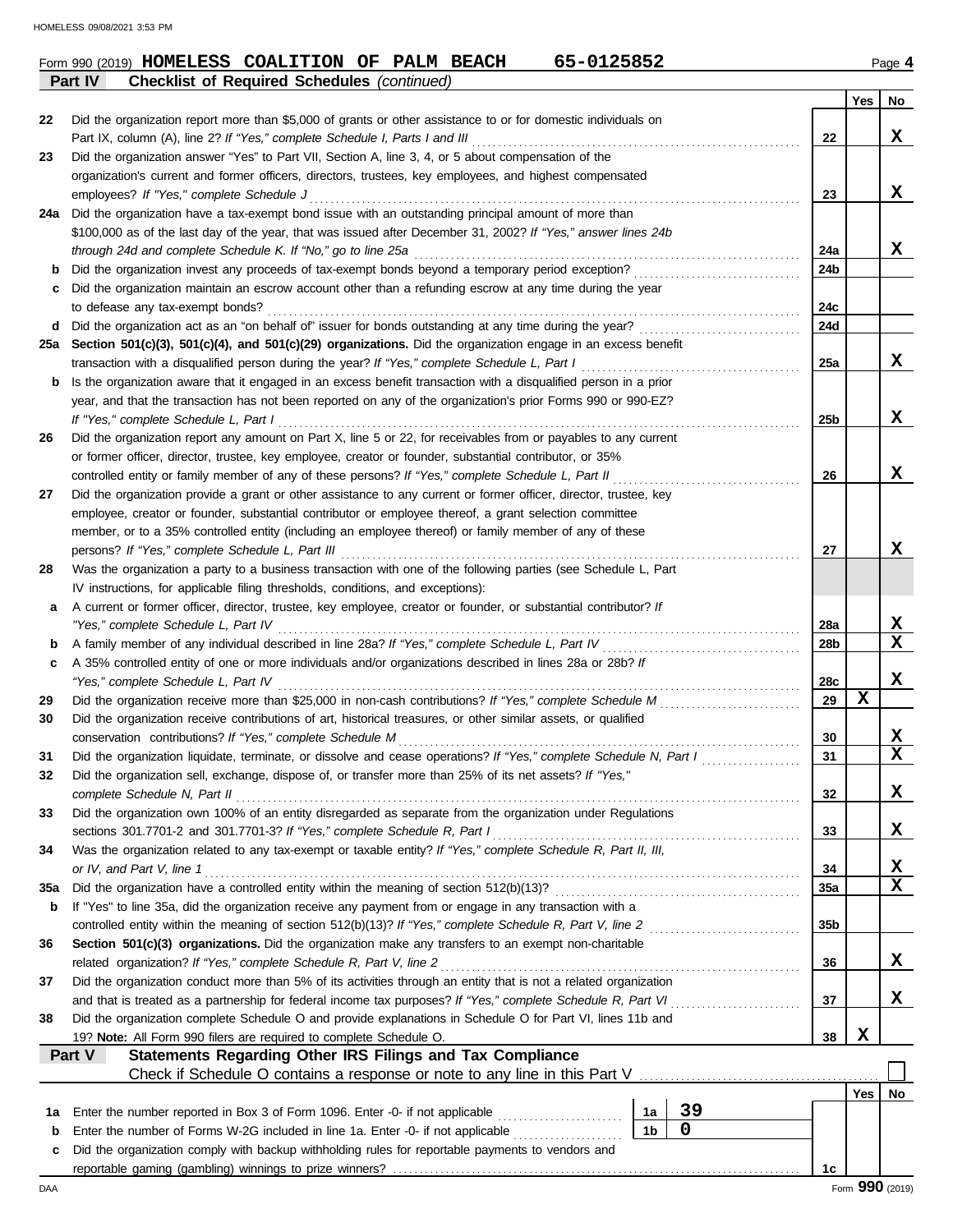|             |                                                                                                                                    |                 |                                                                                                                 |                | Yes | No          |  |  |  |  |  |
|-------------|------------------------------------------------------------------------------------------------------------------------------------|-----------------|-----------------------------------------------------------------------------------------------------------------|----------------|-----|-------------|--|--|--|--|--|
| 2a          | Enter the number of employees reported on Form W-3, Transmittal of Wage and Tax                                                    |                 |                                                                                                                 |                |     |             |  |  |  |  |  |
|             | Statements, filed for the calendar year ending with or within the year covered by this return                                      | 2a              | 6                                                                                                               |                |     |             |  |  |  |  |  |
| b           | If at least one is reported on line 2a, did the organization file all required federal employment tax returns?                     |                 |                                                                                                                 | 2b             | X   |             |  |  |  |  |  |
|             | Note: If the sum of lines 1a and 2a is greater than 250, you may be required to e-file (see instructions)                          |                 |                                                                                                                 |                |     |             |  |  |  |  |  |
| за          | Did the organization have unrelated business gross income of \$1,000 or more during the year?                                      |                 |                                                                                                                 | 3a             |     | X           |  |  |  |  |  |
| b           | If "Yes," has it filed a Form 990-T for this year? If "No" to line 3b, provide an explanation on Schedule O                        |                 |                                                                                                                 |                |     |             |  |  |  |  |  |
| 4a          | At any time during the calendar year, did the organization have an interest in, or a signature or other authority over,            |                 |                                                                                                                 |                |     |             |  |  |  |  |  |
|             | a financial account in a foreign country (such as a bank account, securities account, or other financial account)?                 |                 |                                                                                                                 | 4a             |     | X           |  |  |  |  |  |
| b           | If "Yes," enter the name of the foreign country <b>u</b>                                                                           |                 |                                                                                                                 |                |     |             |  |  |  |  |  |
|             | See instructions for filing requirements for FinCEN Form 114, Report of Foreign Bank and Financial Accounts (FBAR).                |                 |                                                                                                                 |                |     |             |  |  |  |  |  |
| 5а          | Was the organization a party to a prohibited tax shelter transaction at any time during the tax year?                              |                 |                                                                                                                 | 5a             |     | X           |  |  |  |  |  |
| b           | Did any taxable party notify the organization that it was or is a party to a prohibited tax shelter transaction?                   |                 |                                                                                                                 | 5 <sub>b</sub> |     | $\mathbf x$ |  |  |  |  |  |
| c           | If "Yes" to line 5a or 5b, did the organization file Form 8886-T?                                                                  |                 |                                                                                                                 | 5 <sub>c</sub> |     |             |  |  |  |  |  |
| 6a          | Does the organization have annual gross receipts that are normally greater than \$100,000, and did the                             |                 |                                                                                                                 |                |     |             |  |  |  |  |  |
|             | organization solicit any contributions that were not tax deductible as charitable contributions?                                   |                 |                                                                                                                 | 6a             |     | x           |  |  |  |  |  |
| b           | If "Yes," did the organization include with every solicitation an express statement that such contributions or                     |                 |                                                                                                                 |                |     |             |  |  |  |  |  |
|             | gifts were not tax deductible?                                                                                                     |                 |                                                                                                                 | 6b             |     |             |  |  |  |  |  |
| 7           | Organizations that may receive deductible contributions under section 170(c).                                                      |                 |                                                                                                                 |                |     |             |  |  |  |  |  |
| а           | Did the organization receive a payment in excess of \$75 made partly as a contribution and partly for goods                        |                 |                                                                                                                 |                |     |             |  |  |  |  |  |
|             | and services provided to the payor?                                                                                                |                 |                                                                                                                 | 7а             |     |             |  |  |  |  |  |
| $\mathbf b$ |                                                                                                                                    |                 |                                                                                                                 | 7b             |     |             |  |  |  |  |  |
| c           | Did the organization sell, exchange, or otherwise dispose of tangible personal property for which it was                           |                 |                                                                                                                 |                |     |             |  |  |  |  |  |
|             |                                                                                                                                    |                 |                                                                                                                 | 7c             |     |             |  |  |  |  |  |
| d           |                                                                                                                                    | <b>7d</b>       |                                                                                                                 | 7e             |     |             |  |  |  |  |  |
|             | Did the organization receive any funds, directly or indirectly, to pay premiums on a personal benefit contract?                    |                 |                                                                                                                 |                |     |             |  |  |  |  |  |
|             | 7f<br>Did the organization, during the year, pay premiums, directly or indirectly, on a personal benefit contract?<br>7g           |                 |                                                                                                                 |                |     |             |  |  |  |  |  |
| g           | If the organization received a contribution of qualified intellectual property, did the organization file Form 8899 as required?   |                 |                                                                                                                 |                |     |             |  |  |  |  |  |
| h           | If the organization received a contribution of cars, boats, airplanes, or other vehicles, did the organization file a Form 1098-C? |                 |                                                                                                                 | 7h             |     |             |  |  |  |  |  |
| 8           | Sponsoring organizations maintaining donor advised funds. Did a donor advised fund maintained by the                               |                 |                                                                                                                 |                |     |             |  |  |  |  |  |
|             | sponsoring organization have excess business holdings at any time during the year?                                                 |                 | and a construction of the construction of the construction of the construction of the construction of the const | 8              |     |             |  |  |  |  |  |
| 9           | Sponsoring organizations maintaining donor advised funds.                                                                          |                 |                                                                                                                 |                |     |             |  |  |  |  |  |
| а           | Did the sponsoring organization make any taxable distributions under section 4966?                                                 |                 |                                                                                                                 | 9a             |     |             |  |  |  |  |  |
| b           |                                                                                                                                    |                 |                                                                                                                 | 9b             |     |             |  |  |  |  |  |
| 10          | Section 501(c)(7) organizations. Enter:                                                                                            |                 |                                                                                                                 |                |     |             |  |  |  |  |  |
| а           | Initiation fees and capital contributions included on Part VIII, line 12                                                           | 10a             |                                                                                                                 |                |     |             |  |  |  |  |  |
| b           | Gross receipts, included on Form 990, Part VIII, line 12, for public use of club facilities                                        | 10 <sub>b</sub> |                                                                                                                 |                |     |             |  |  |  |  |  |
| 11          | Section 501(c)(12) organizations. Enter:                                                                                           |                 |                                                                                                                 |                |     |             |  |  |  |  |  |
| а           | Gross income from members or shareholders                                                                                          | 11a             |                                                                                                                 |                |     |             |  |  |  |  |  |
| $\mathbf b$ | Gross income from other sources (Do not net amounts due or paid to other sources<br>against amounts due or received from them.)    | 11 <sub>b</sub> |                                                                                                                 |                |     |             |  |  |  |  |  |
| 12a         | Section 4947(a)(1) non-exempt charitable trusts. Is the organization filing Form 990 in lieu of Form 1041?                         |                 |                                                                                                                 | 12a            |     |             |  |  |  |  |  |
| b           | If "Yes," enter the amount of tax-exempt interest received or accrued during the year                                              | 12 <sub>b</sub> |                                                                                                                 |                |     |             |  |  |  |  |  |
| 13          | Section 501(c)(29) qualified nonprofit health insurance issuers.                                                                   |                 |                                                                                                                 |                |     |             |  |  |  |  |  |
| а           | Is the organization licensed to issue qualified health plans in more than one state?                                               |                 |                                                                                                                 | 13a            |     |             |  |  |  |  |  |
|             | Note: See the instructions for additional information the organization must report on Schedule O.                                  |                 |                                                                                                                 |                |     |             |  |  |  |  |  |
| b           | Enter the amount of reserves the organization is required to maintain by the states in which                                       |                 |                                                                                                                 |                |     |             |  |  |  |  |  |
|             |                                                                                                                                    | 13 <sub>b</sub> |                                                                                                                 |                |     |             |  |  |  |  |  |
| c           | Enter the amount of reserves on hand                                                                                               | 13c             |                                                                                                                 |                |     |             |  |  |  |  |  |
| 14a         | Did the organization receive any payments for indoor tanning services during the tax year?                                         |                 |                                                                                                                 | 14a            |     | x           |  |  |  |  |  |
| b           |                                                                                                                                    |                 |                                                                                                                 | 14b            |     |             |  |  |  |  |  |
| 15          | Is the organization subject to the section 4960 tax on payment(s) of more than \$1,000,000 in remuneration or                      |                 |                                                                                                                 |                |     |             |  |  |  |  |  |
|             | excess parachute payment(s) during the year?                                                                                       |                 |                                                                                                                 | 15             |     | x           |  |  |  |  |  |
|             | If "Yes," see instructions and file Form 4720, Schedule N.                                                                         |                 |                                                                                                                 |                |     |             |  |  |  |  |  |
| 16          | Is the organization an educational institution subject to the section 4968 excise tax on net investment income?                    |                 |                                                                                                                 | 16             |     | x           |  |  |  |  |  |
|             | If "Yes," complete Form 4720, Schedule O.                                                                                          |                 |                                                                                                                 |                |     |             |  |  |  |  |  |

**Part V Statements Regarding Other IRS Filings and Tax Compliance** *(continued)* **Form 990 (2019) HOMELESS COALITION OF PALM BEACH 65-0125852** Page 5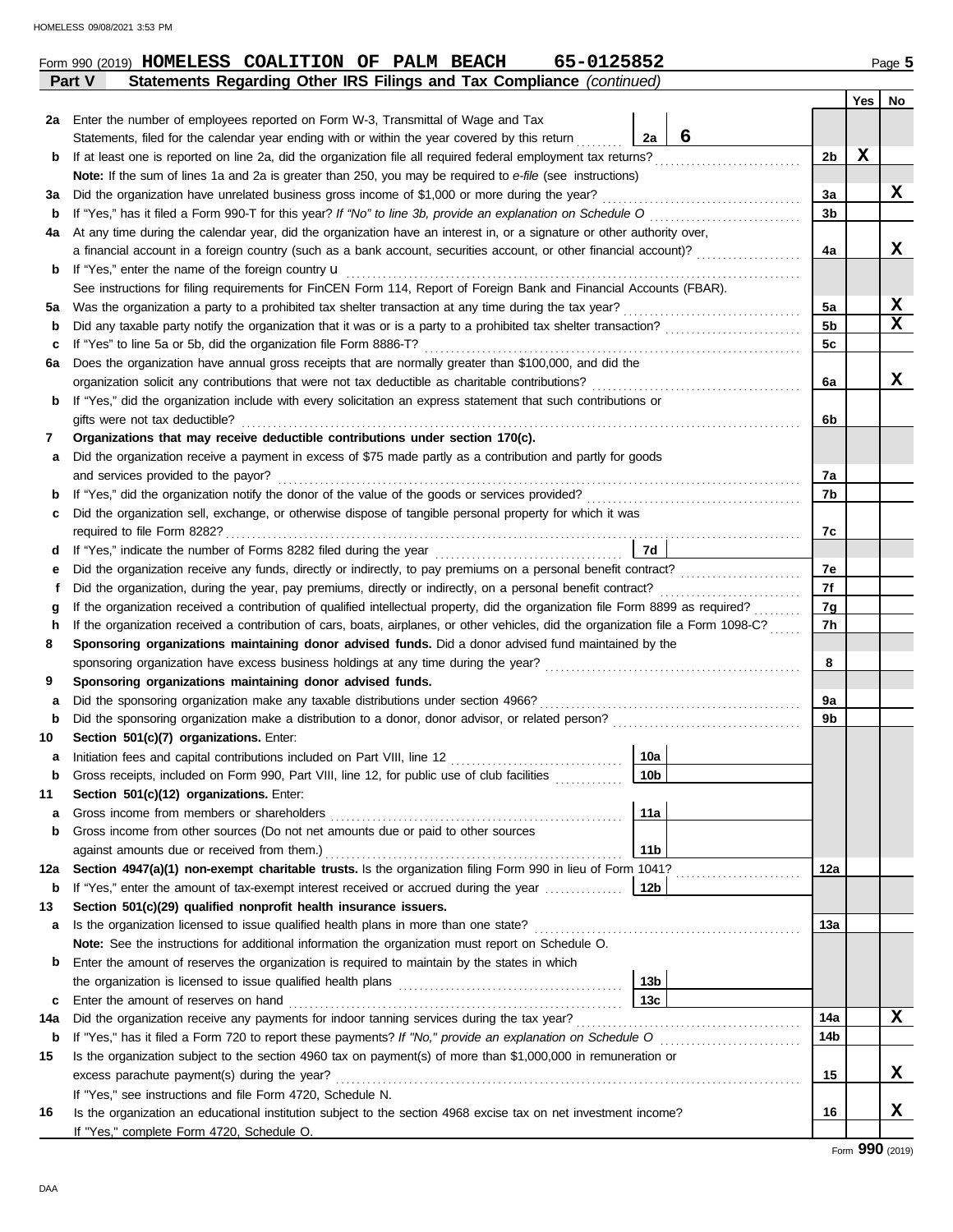|                | Form 990 (2019) HOMELESS COALITION OF PALM BEACH                                                                                                                                                                                 |  |  | 65-0125852                                                                                                                |    |  |            | Page 6 |
|----------------|----------------------------------------------------------------------------------------------------------------------------------------------------------------------------------------------------------------------------------|--|--|---------------------------------------------------------------------------------------------------------------------------|----|--|------------|--------|
| <b>Part VI</b> |                                                                                                                                                                                                                                  |  |  | Governance, Management, and Disclosure For each "Yes" response to lines 2 through 7b below, and for a "No"                |    |  |            |        |
|                |                                                                                                                                                                                                                                  |  |  | response to line 8a, 8b, or 10b below, describe the circumstances, processes, or changes on Schedule O. See instructions. |    |  |            |        |
|                |                                                                                                                                                                                                                                  |  |  |                                                                                                                           |    |  |            |        |
|                | Section A. Governing Body and Management                                                                                                                                                                                         |  |  |                                                                                                                           |    |  |            |        |
|                |                                                                                                                                                                                                                                  |  |  |                                                                                                                           |    |  | <b>Yes</b> | Nο     |
| 1a             | Enter the number of voting members of the governing body at the end of the tax year                                                                                                                                              |  |  |                                                                                                                           | 1а |  |            |        |
|                | $\mathbf{r}$ and the contract of the contract of the contract of the contract of the contract of the contract of the contract of the contract of the contract of the contract of the contract of the contract of the contract of |  |  |                                                                                                                           |    |  |            |        |

|             | If there are material differences in voting rights among members of the governing body, or                                          |                 |     |    |
|-------------|-------------------------------------------------------------------------------------------------------------------------------------|-----------------|-----|----|
|             | if the governing body delegated broad authority to an executive committee or similar                                                |                 |     |    |
|             | committee, explain on Schedule O.                                                                                                   |                 |     |    |
| $\mathbf b$ | 14<br>Enter the number of voting members included on line 1a, above, who are independent<br>1b                                      |                 |     |    |
| 2           | Did any officer, director, trustee, or key employee have a family relationship or a business relationship with                      |                 |     |    |
|             | any other officer, director, trustee, or key employee?                                                                              | 2               |     | X  |
| 3           | Did the organization delegate control over management duties customarily performed by or under the direct                           |                 |     |    |
|             | supervision of officers, directors, trustees, or key employees to a management company or other person?                             | 3               |     | X  |
| 4           |                                                                                                                                     | 4               |     | X  |
| 5           |                                                                                                                                     | 5               |     | X  |
| 6           | Did the organization have members or stockholders?                                                                                  | 6               |     | X  |
| 7а          | Did the organization have members, stockholders, or other persons who had the power to elect or appoint                             |                 |     |    |
|             | one or more members of the governing body?                                                                                          | 7а              |     | X. |
| b           | Are any governance decisions of the organization reserved to (or subject to approval by) members,                                   |                 |     |    |
|             | stockholders, or persons other than the governing body?                                                                             | 7b              |     | X. |
| 8           | Did the organization contemporaneously document the meetings held or written actions undertaken during the year by the following:   |                 |     |    |
| а           | The governing body?                                                                                                                 | 8а              | x   |    |
| b           | Each committee with authority to act on behalf of the governing body?                                                               | 8b              | x   |    |
| 9           | Is there any officer, director, trustee, or key employee listed in Part VII, Section A, who cannot be reached at                    |                 |     |    |
|             |                                                                                                                                     | 9               |     | x  |
|             | Section B. Policies (This Section B requests information about policies not required by the Internal Revenue Code.)                 |                 |     |    |
|             |                                                                                                                                     |                 | Yes | No |
| 10a         | Did the organization have local chapters, branches, or affiliates?                                                                  | 10a             |     | X  |
| b           | If "Yes," did the organization have written policies and procedures governing the activities of such chapters,                      |                 |     |    |
|             | affiliates, and branches to ensure their operations are consistent with the organization's exempt purposes?                         | 10 <sub>b</sub> |     |    |
| 11a         | Has the organization provided a complete copy of this Form 990 to all members of its governing body before filing the form?         | 11a             | x   |    |
| b           | Describe in Schedule O the process, if any, used by the organization to review this Form 990.                                       |                 |     |    |
| 12a         | Did the organization have a written conflict of interest policy? If "No," go to line 13                                             | 12a             | x   |    |
| b           | Were officers, directors, or trustees, and key employees required to disclose annually interests that could give rise to conflicts? | 12b             | x   |    |
| c           | Did the organization regularly and consistently monitor and enforce compliance with the policy? If "Yes,"                           |                 |     |    |
|             | describe in Schedule O how this was done                                                                                            | 12c             | x   |    |
| 13          | Did the organization have a written whistleblower policy?                                                                           | 13              | X   |    |
| 14          | Did the organization have a written document retention and destruction policy?                                                      | 14              | х   |    |
| 15          | Did the process for determining compensation of the following persons include a review and approval by                              |                 |     |    |
|             | independent persons, comparability data, and contemporaneous substantiation of the deliberation and decision?                       |                 |     |    |
| а           |                                                                                                                                     | 15a             |     | X  |
| b           | Other officers or key employees of the organization                                                                                 | 15b             |     | X  |
|             | If "Yes" to line 15a or 15b, describe the process in Schedule O (see instructions).                                                 |                 |     |    |
| 16a         | Did the organization invest in, contribute assets to, or participate in a joint venture or similar arrangement                      |                 |     |    |
|             | with a taxable entity during the year?                                                                                              | 16a             |     | X  |
|             | b If "Yes," did the organization follow a written policy or procedure requiring the organization to evaluate its                    |                 |     |    |
|             | participation in joint venture arrangements under applicable federal tax law, and take steps to safeguard the                       |                 |     |    |
|             |                                                                                                                                     | 16b             |     |    |
|             | <b>Section C. Disclosure</b>                                                                                                        |                 |     |    |
| 17          | List the states with which a copy of this Form 990 is required to be filed $\mathbf{u}$ $\mathbf{F}\mathbf{L}$                      |                 |     |    |

#### **18** Section 6104 requires an organization to make its Forms 1023 (1024 or 1024-A, if applicable), 990, and 990-T (Section 501(c)

(3)s only) available for public inspection. Indicate how you made these available. Check all that apply.

|  |  | $\vert$ Own website $\vert$ Another's website $\vert X \vert$ Upon request $\vert$ Other (explain on Schedule O)           |  |
|--|--|----------------------------------------------------------------------------------------------------------------------------|--|
|  |  | 10 Describe an Cabadule Q whather (and if an bow) the examination made its governing decuments, conflict of interact polic |  |

| Describe on Schedule O whether (and it so, how) the organization made its governing documents, conflict of interest policy, and |
|---------------------------------------------------------------------------------------------------------------------------------|
| financial statements available to the public during the tax year.                                                               |

|  |  |  |  |  |  |  | 20 State the name, address, and telephone number of the person who possesses the organization's books and records <b>u</b> |  |  |  |
|--|--|--|--|--|--|--|----------------------------------------------------------------------------------------------------------------------------|--|--|--|
|--|--|--|--|--|--|--|----------------------------------------------------------------------------------------------------------------------------|--|--|--|

#### **HOMELESS COALITION OF PALM BEACH 810 DATURA STREET PALM BEACH FL 33401 561-355-4764**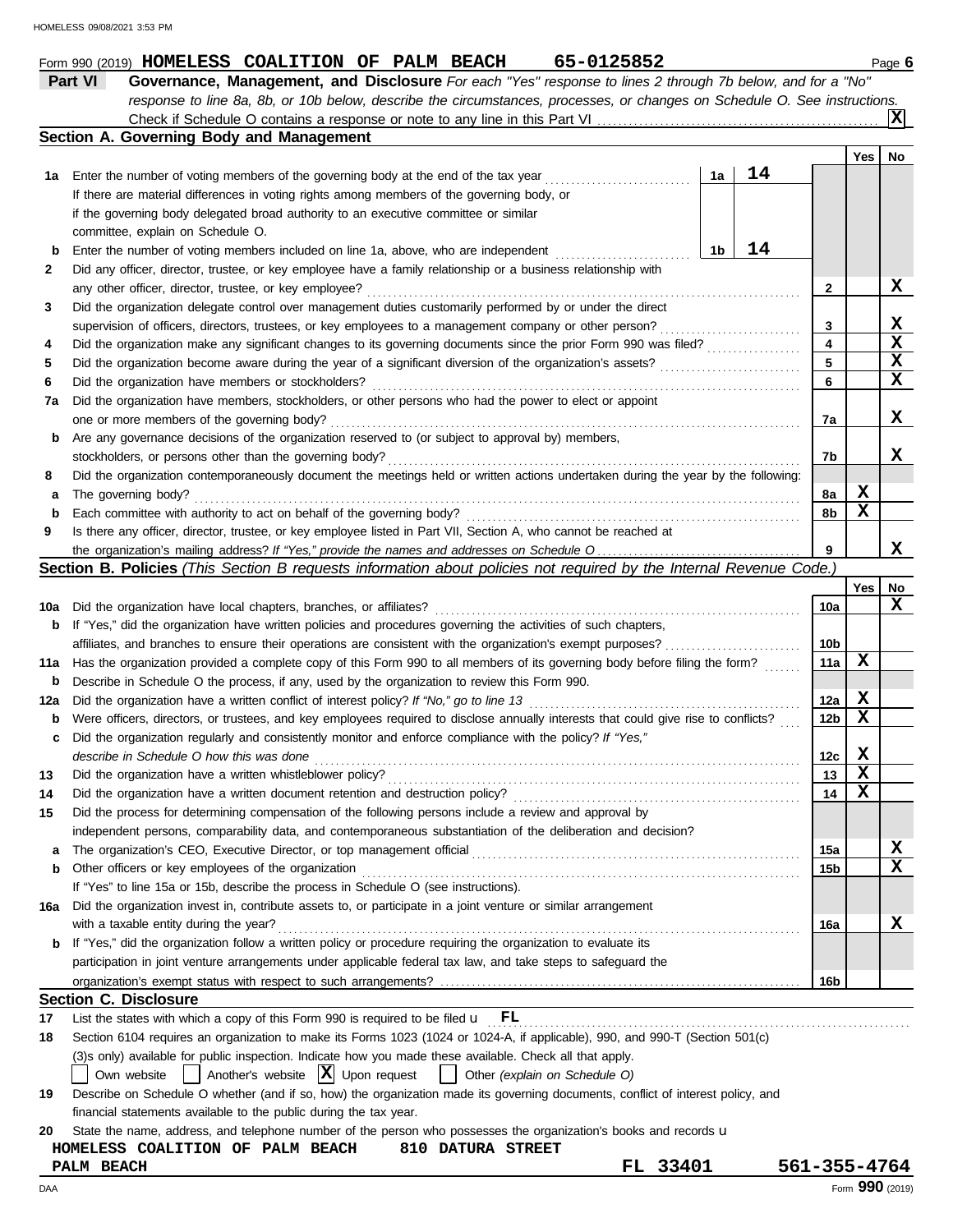| 65-0125852<br>Form 990 (2019) HOMELESS COALITION OF PALM BEACH                                                                                                                                                              | Page 7 |
|-----------------------------------------------------------------------------------------------------------------------------------------------------------------------------------------------------------------------------|--------|
| Compensation of Officers, Directors, Trustees, Key Employees, Highest Compensated Employees, and<br>Part VII                                                                                                                |        |
| <b>Independent Contractors</b>                                                                                                                                                                                              |        |
|                                                                                                                                                                                                                             |        |
| Officers, Directors, Trustees, Key Employees, and Highest Compensated Employees<br>Section A.                                                                                                                               |        |
| 1a Complete this table for all persons required to be listed. Report compensation for the calendar year ending with or within the<br>organization's tax year.                                                               |        |
| • List all of the organization's current officers, directors, trustees (whether individuals or organizations), regardless of amount of<br>compensation. Enter -0- in columns (D), (E), and (F) if no compensation was paid. |        |

● List all of the organization's **current** key employees, if any. See instructions for definition of "key employee."

who received reportable compensation (Box 5 of Form W-2 and/or Box 7 of Form 1099-MISC) of more than \$100,000 from the organization and any related organizations. ■ List the organization's five **current** highest compensated employees (other than an officer, director, trustee, or key employee)<br> **•** Preceived reportable compensation (Box 5 of Form M/-2 and/or Box 7 of Form 1099-MISC)

■ List all of the organization's **former** officers, key employees, and highest compensated employees who received more than<br> **•** 00.000 of reportable compensation from the ergonization and any related ergonizations \$100,000 of reportable compensation from the organization and any related organizations.

List all of the organization's **former directors or trustees** that received, in the capacity as a former director or trustee of the List all of the organization's former directors or trustees that received, in the capacity as a former director organization, more than \$10,000 of reportable compensation from the organization and any related organizations See instructions for the order in which to list the persons above.

 $\overline{X}$  Check this box if neither the organization nor any related organization compensated any current officer, director, or trustee.

| (A)<br>Name and title                                   | (B)<br>Average<br>hours<br>per week<br>(list any               | (C)<br>Position<br>(do not check more than one<br>box, unless person is both an<br>officer and a director/trustee) |                          |             |                 |                                |        | (D)<br>Reportable<br>compensation<br>from the<br>organization | (E)<br>Reportable<br>compensation<br>from related<br>organizations | (F)<br>Estimated amount<br>of other<br>compensation<br>from the |
|---------------------------------------------------------|----------------------------------------------------------------|--------------------------------------------------------------------------------------------------------------------|--------------------------|-------------|-----------------|--------------------------------|--------|---------------------------------------------------------------|--------------------------------------------------------------------|-----------------------------------------------------------------|
|                                                         | hours for<br>related<br>organizations<br>below<br>dotted line) | Individual trustee<br>or director                                                                                  | Institutional<br>trustee | Officer     | Key<br>employee | Highest compensated<br>empbyee | Former | (W-2/1099-MISC)                                               | (W-2/1099-MISC)                                                    | organization and<br>related organizations                       |
| (1) PAUL DUMARS                                         |                                                                |                                                                                                                    |                          |             |                 |                                |        |                                                               |                                                                    |                                                                 |
|                                                         | 20.00                                                          |                                                                                                                    |                          |             |                 |                                |        |                                                               |                                                                    |                                                                 |
| <b>PRESIDENT</b><br>$(2)$ SOPHIA E.<br><b>ECCLESTON</b> | 0.00                                                           | $\mathbf x$                                                                                                        |                          | $\mathbf x$ |                 |                                |        | 0                                                             | 0                                                                  | 0                                                               |
|                                                         | 20.00                                                          |                                                                                                                    |                          |             |                 |                                |        |                                                               |                                                                    |                                                                 |
| PAST PRESIDENT                                          | 0.00                                                           | $\mathbf x$                                                                                                        |                          | $\mathbf x$ |                 |                                |        | 0                                                             | 0                                                                  | 0                                                               |
| (3) CHRISTIAN BERGSTROM                                 |                                                                |                                                                                                                    |                          |             |                 |                                |        |                                                               |                                                                    |                                                                 |
|                                                         | 20.00                                                          |                                                                                                                    |                          |             |                 |                                |        |                                                               |                                                                    |                                                                 |
| <b>BOARD MEMBER</b>                                     | 0.00                                                           |                                                                                                                    |                          | X           |                 |                                |        | 0                                                             | 0                                                                  | $\mathbf 0$                                                     |
| $(4)$ SALLY $D$ .<br><b>CHESTER</b>                     |                                                                |                                                                                                                    |                          |             |                 |                                |        |                                                               |                                                                    |                                                                 |
|                                                         | 20.00                                                          |                                                                                                                    |                          |             |                 |                                |        |                                                               |                                                                    |                                                                 |
| <b>SECRETARY</b>                                        | 0.00                                                           |                                                                                                                    |                          | $\mathbf x$ |                 |                                |        | 0                                                             | 0                                                                  | $\Omega$                                                        |
| <b>CROWLEY</b><br><b>(5) JAMES</b>                      |                                                                |                                                                                                                    |                          |             |                 |                                |        |                                                               |                                                                    |                                                                 |
|                                                         | 20.00                                                          |                                                                                                                    |                          |             |                 |                                |        |                                                               |                                                                    |                                                                 |
| <b>BOARD MEMBER</b>                                     | 0.00                                                           |                                                                                                                    |                          | $\mathbf x$ |                 |                                |        | 0                                                             | 0                                                                  | 0                                                               |
| <b>CRUISE</b><br>$(6)$ PETER L.                         |                                                                |                                                                                                                    |                          |             |                 |                                |        |                                                               |                                                                    |                                                                 |
|                                                         | 20.00                                                          |                                                                                                                    |                          |             |                 |                                |        |                                                               |                                                                    |                                                                 |
| <b>BOARD MEMBER</b>                                     | 0.00                                                           |                                                                                                                    |                          | $\mathbf x$ |                 |                                |        | 0                                                             | 0                                                                  | $\mathbf 0$                                                     |
| (7) TEDODORE<br>PEROULAKIS                              |                                                                |                                                                                                                    |                          |             |                 |                                |        |                                                               |                                                                    |                                                                 |
|                                                         | 20.00                                                          |                                                                                                                    |                          |             |                 |                                |        |                                                               |                                                                    |                                                                 |
| <b>BOARD MEMBER</b>                                     | 0.00                                                           |                                                                                                                    |                          | $\mathbf x$ |                 |                                |        | 0                                                             | 0                                                                  | $\Omega$                                                        |
| (8) CHRISTINE A.                                        | PHILIPS<br>20.00                                               |                                                                                                                    |                          |             |                 |                                |        |                                                               |                                                                    |                                                                 |
| <b>VICE PRESIDENT</b>                                   | 0.00                                                           |                                                                                                                    |                          | $\mathbf x$ |                 |                                |        | 0                                                             | 0                                                                  | 0                                                               |
| SMALLRIDGE<br>$(9)$ KELLY                               |                                                                |                                                                                                                    |                          |             |                 |                                |        |                                                               |                                                                    |                                                                 |
|                                                         | 20.00                                                          |                                                                                                                    |                          |             |                 |                                |        |                                                               |                                                                    |                                                                 |
| <b>BOARD MEMBER</b>                                     | 0.00                                                           |                                                                                                                    |                          | $\mathbf x$ |                 |                                |        | 0                                                             | 0                                                                  | $\mathbf 0$                                                     |
| (10) MICHELLE<br><b>OYOLA</b>                           | <b>MCGOVERN</b>                                                |                                                                                                                    |                          |             |                 |                                |        |                                                               |                                                                    |                                                                 |
|                                                         | 20.00                                                          |                                                                                                                    |                          |             |                 |                                |        |                                                               |                                                                    |                                                                 |
| <b>TREASURER</b>                                        | 0.00                                                           | $\mathbf x$                                                                                                        |                          |             |                 |                                |        | 0                                                             | 0                                                                  | $\mathbf 0$                                                     |
| (11) RACHELLE<br>LITT                                   |                                                                |                                                                                                                    |                          |             |                 |                                |        |                                                               |                                                                    |                                                                 |
|                                                         | 20.00                                                          |                                                                                                                    |                          |             |                 |                                |        |                                                               |                                                                    |                                                                 |
| <b>BOARD MEMBER</b>                                     | 0.00                                                           |                                                                                                                    |                          | $\mathbf x$ |                 |                                |        | 0                                                             | 0                                                                  | 0                                                               |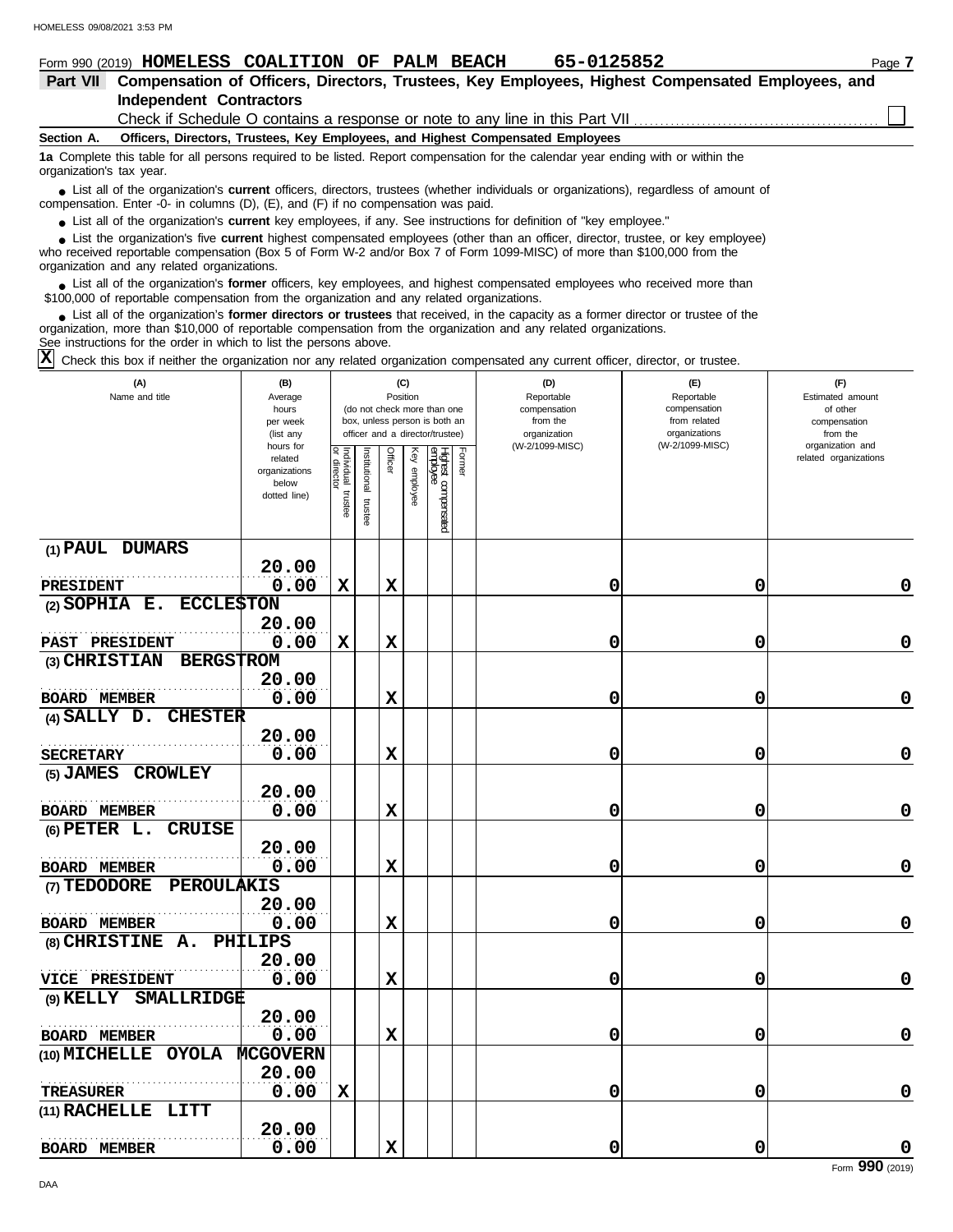| Form 990 (2019) HOMELESS COALITION OF PALM BEACH<br>Part VII                                                                                                                                                                                                                                                                                                                                                                                                  |                                                                |                                      |                         |          |              |                                                                                                 |              | 65-0125852<br>Section A. Officers, Directors, Trustees, Key Employees, and Highest Compensated Employees (continued) |                                                                    |  |                                                                 | Page 8              |
|---------------------------------------------------------------------------------------------------------------------------------------------------------------------------------------------------------------------------------------------------------------------------------------------------------------------------------------------------------------------------------------------------------------------------------------------------------------|----------------------------------------------------------------|--------------------------------------|-------------------------|----------|--------------|-------------------------------------------------------------------------------------------------|--------------|----------------------------------------------------------------------------------------------------------------------|--------------------------------------------------------------------|--|-----------------------------------------------------------------|---------------------|
| (A)<br>Name and title                                                                                                                                                                                                                                                                                                                                                                                                                                         | (B)<br>Average<br>hours<br>per week<br>(list any               |                                      |                         | Position | (C)          | (do not check more than one<br>box, unless person is both an<br>officer and a director/trustee) |              | (D)<br>Reportable<br>compensation<br>from the<br>organization                                                        | (E)<br>Reportable<br>compensation<br>from related<br>organizations |  | (F)<br>Estimated amount<br>of other<br>compensation<br>from the |                     |
|                                                                                                                                                                                                                                                                                                                                                                                                                                                               | hours for<br>related<br>organizations<br>below<br>dotted line) | Individual<br>or director<br>trustee | nstitutional<br>trustee | Officer  | Key employee | Highest compensated<br>employee                                                                 | Former       | (W-2/1099-MISC)                                                                                                      | (W-2/1099-MISC)                                                    |  | organization and<br>related organizations                       |                     |
| DIANA D'ANGELO<br>(12)                                                                                                                                                                                                                                                                                                                                                                                                                                        |                                                                |                                      |                         |          |              |                                                                                                 |              |                                                                                                                      |                                                                    |  |                                                                 |                     |
| <b>BOARD MEMBER</b>                                                                                                                                                                                                                                                                                                                                                                                                                                           | 0.00<br>0.00                                                   |                                      |                         | X        |              |                                                                                                 |              | 0                                                                                                                    | 0                                                                  |  |                                                                 | $\mathbf 0$         |
| PETER BENNETT<br>(13)<br><b>BOARD MEMBER</b>                                                                                                                                                                                                                                                                                                                                                                                                                  | <b>BROCK</b><br>0.00<br>0.00                                   |                                      |                         | X        |              |                                                                                                 |              | 0                                                                                                                    | 0                                                                  |  |                                                                 | 0                   |
| FRANCES FERGUSON<br>(14)                                                                                                                                                                                                                                                                                                                                                                                                                                      | 0.00                                                           |                                      |                         |          |              |                                                                                                 |              |                                                                                                                      |                                                                    |  |                                                                 |                     |
| <b>BOARD MEMBER</b>                                                                                                                                                                                                                                                                                                                                                                                                                                           | 0.00                                                           |                                      |                         | X        |              |                                                                                                 |              | 0                                                                                                                    | 0                                                                  |  |                                                                 | 0                   |
|                                                                                                                                                                                                                                                                                                                                                                                                                                                               |                                                                |                                      |                         |          |              |                                                                                                 |              |                                                                                                                      |                                                                    |  |                                                                 |                     |
|                                                                                                                                                                                                                                                                                                                                                                                                                                                               |                                                                |                                      |                         |          |              |                                                                                                 |              |                                                                                                                      |                                                                    |  |                                                                 |                     |
|                                                                                                                                                                                                                                                                                                                                                                                                                                                               |                                                                |                                      |                         |          |              |                                                                                                 |              |                                                                                                                      |                                                                    |  |                                                                 |                     |
|                                                                                                                                                                                                                                                                                                                                                                                                                                                               |                                                                |                                      |                         |          |              |                                                                                                 |              |                                                                                                                      |                                                                    |  |                                                                 |                     |
|                                                                                                                                                                                                                                                                                                                                                                                                                                                               |                                                                |                                      |                         |          |              |                                                                                                 |              |                                                                                                                      |                                                                    |  |                                                                 |                     |
| Total from continuation sheets to Part VII, Section A                                                                                                                                                                                                                                                                                                                                                                                                         |                                                                |                                      |                         |          |              |                                                                                                 | u            |                                                                                                                      |                                                                    |  |                                                                 |                     |
| d<br>Total number of individuals (including but not limited to those listed above) who received more than \$100,000 of<br>$\mathbf{2}$<br>reportable compensation from the organization $\boldsymbol{\cup}$ 0                                                                                                                                                                                                                                                 |                                                                |                                      |                         |          |              |                                                                                                 | $\mathbf{u}$ |                                                                                                                      |                                                                    |  |                                                                 |                     |
| Did the organization list any former officer, director, trustee, key employee, or highest compensated<br>3                                                                                                                                                                                                                                                                                                                                                    |                                                                |                                      |                         |          |              |                                                                                                 |              |                                                                                                                      |                                                                    |  |                                                                 | Yes<br>No           |
| For any individual listed on line 1a, is the sum of reportable compensation and other compensation from the<br>4                                                                                                                                                                                                                                                                                                                                              |                                                                |                                      |                         |          |              |                                                                                                 |              |                                                                                                                      |                                                                    |  | 3                                                               | X                   |
| organization and related organizations greater than \$150,000? If "Yes," complete Schedule J for such<br>individual <b>construction in the construction of the construction</b> in the construction of the construction of the construction of the construction of the construction of the construction of the construction of the construct<br>Did any person listed on line 1a receive or accrue compensation from any unrelated organization or individual |                                                                |                                      |                         |          |              |                                                                                                 |              |                                                                                                                      |                                                                    |  | 4                                                               | X                   |
| 5                                                                                                                                                                                                                                                                                                                                                                                                                                                             |                                                                |                                      |                         |          |              |                                                                                                 |              |                                                                                                                      |                                                                    |  | 5                                                               | X                   |
| Section B. Independent Contractors<br>Complete this table for your five highest compensated independent contractors that received more than \$100,000 of<br>1                                                                                                                                                                                                                                                                                                 |                                                                |                                      |                         |          |              |                                                                                                 |              |                                                                                                                      |                                                                    |  |                                                                 |                     |
| compensation from the organization. Report compensation for the calendar year ending with or within the organization's tax year.<br>(A)<br>Name and business address                                                                                                                                                                                                                                                                                          |                                                                |                                      |                         |          |              |                                                                                                 |              |                                                                                                                      | (B)<br>Description of services                                     |  |                                                                 | (C)<br>Compensation |
|                                                                                                                                                                                                                                                                                                                                                                                                                                                               |                                                                |                                      |                         |          |              |                                                                                                 |              |                                                                                                                      |                                                                    |  |                                                                 |                     |
|                                                                                                                                                                                                                                                                                                                                                                                                                                                               |                                                                |                                      |                         |          |              |                                                                                                 |              |                                                                                                                      |                                                                    |  |                                                                 |                     |
|                                                                                                                                                                                                                                                                                                                                                                                                                                                               |                                                                |                                      |                         |          |              |                                                                                                 |              |                                                                                                                      |                                                                    |  |                                                                 |                     |
|                                                                                                                                                                                                                                                                                                                                                                                                                                                               |                                                                |                                      |                         |          |              |                                                                                                 |              |                                                                                                                      |                                                                    |  |                                                                 |                     |
| Total number of independent contractors (including but not limited to those listed above) who<br>2                                                                                                                                                                                                                                                                                                                                                            |                                                                |                                      |                         |          |              |                                                                                                 |              |                                                                                                                      |                                                                    |  |                                                                 |                     |
| received more than \$100,000 of compensation from the organization u                                                                                                                                                                                                                                                                                                                                                                                          |                                                                |                                      |                         |          |              |                                                                                                 |              |                                                                                                                      | 0                                                                  |  |                                                                 |                     |

| received more than \$100,000 of compensation from the organization <b>U</b> |
|-----------------------------------------------------------------------------|
|-----------------------------------------------------------------------------|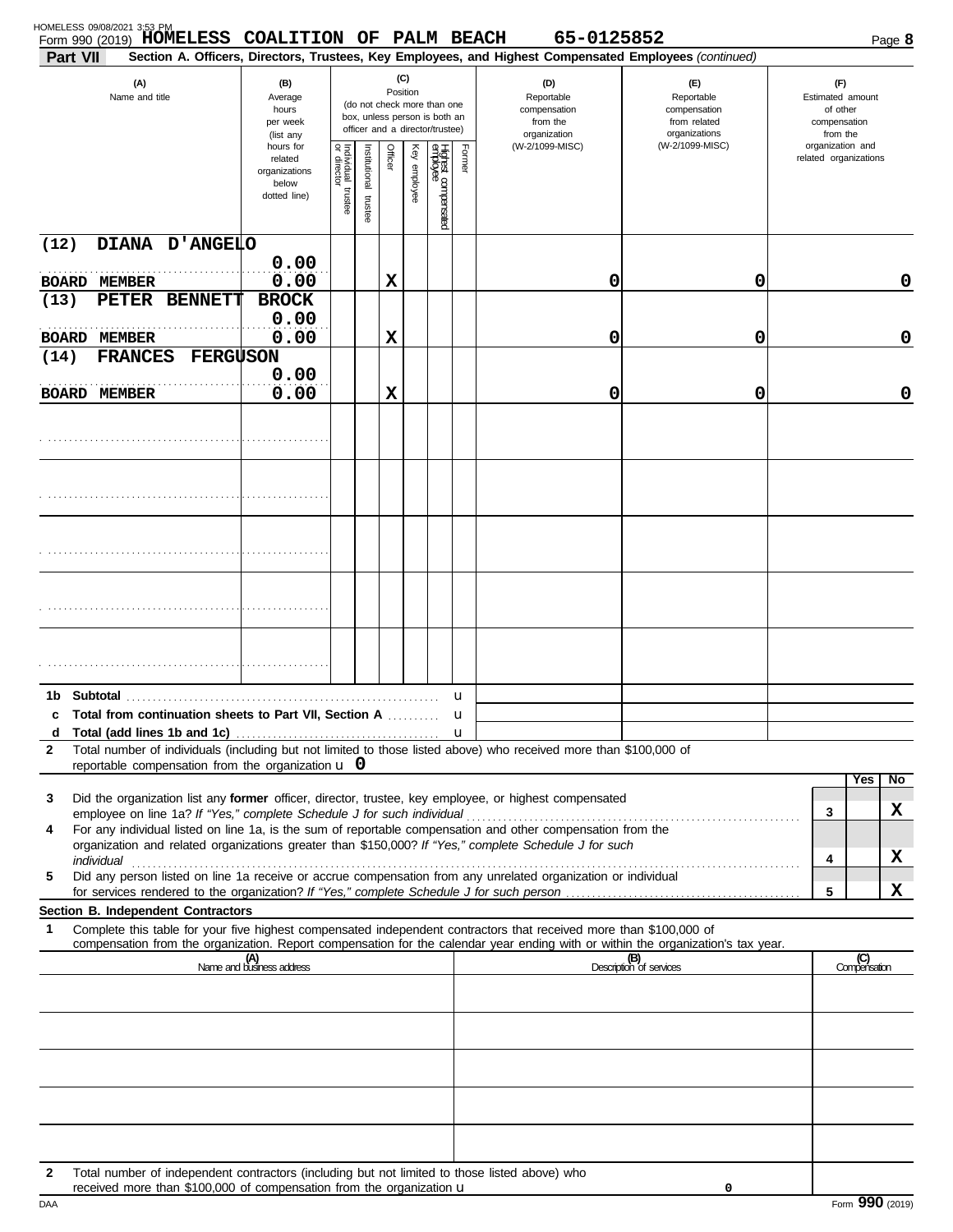## **Form 990 (2019) HOMELESS COALITION OF PALM BEACH 65-0125852** Page 9

### **Part VIII Statement of Revenue**

Check if Schedule O contains a response or note to any line in this Part VIII . . . . . . . . . . . . . . . . . . . . . . . . . . . . . . . . . . . . . . . . . . . .

|                                                                  |             |                                                       |    |                |                 |  |                      | (A)<br>Total revenue | (B)<br>Related or exempt<br>function revenue | (C)<br>Unrelated<br>business revenue | (D)<br>Revenue excluded<br>from tax under<br>sections 512-514 |
|------------------------------------------------------------------|-------------|-------------------------------------------------------|----|----------------|-----------------|--|----------------------|----------------------|----------------------------------------------|--------------------------------------|---------------------------------------------------------------|
|                                                                  |             |                                                       |    |                |                 |  |                      |                      |                                              |                                      |                                                               |
| <b>Contributions, Gifts, Grants</b><br>and Other Similar Amounts |             | 1a Federated campaigns                                |    |                | 1a              |  |                      |                      |                                              |                                      |                                                               |
|                                                                  |             | <b>b</b> Membership dues <i></i>                      |    |                | 1 <sub>b</sub>  |  |                      |                      |                                              |                                      |                                                               |
|                                                                  |             | c Fundraising events                                  |    |                | 1 <sub>c</sub>  |  | 129,162              |                      |                                              |                                      |                                                               |
|                                                                  |             | d Related organizations                               |    |                | 1 <sub>d</sub>  |  |                      |                      |                                              |                                      |                                                               |
|                                                                  |             | e Government grants (contributions)                   |    |                | 1e              |  | 213,947              |                      |                                              |                                      |                                                               |
|                                                                  |             | f All other contributions, gifts, grants,             |    |                |                 |  |                      |                      |                                              |                                      |                                                               |
|                                                                  |             | and similar amounts not induded above                 |    |                | 1f              |  | 1,675,460            |                      |                                              |                                      |                                                               |
|                                                                  |             | $g$ Noncash contributions included in lines 1a-1f     |    |                | 1g $\vert$ \$   |  | 1,023,669            |                      |                                              |                                      |                                                               |
|                                                                  |             |                                                       |    |                |                 |  | u                    | 2,018,569            |                                              |                                      |                                                               |
|                                                                  |             |                                                       |    |                |                 |  | <b>Business Code</b> |                      |                                              |                                      |                                                               |
|                                                                  | 2a          |                                                       |    |                |                 |  |                      |                      |                                              |                                      |                                                               |
|                                                                  | b           |                                                       |    |                |                 |  |                      |                      |                                              |                                      |                                                               |
| Program Service<br>Revenue                                       |             |                                                       |    |                |                 |  |                      |                      |                                              |                                      |                                                               |
|                                                                  |             |                                                       |    |                |                 |  |                      |                      |                                              |                                      |                                                               |
|                                                                  |             |                                                       |    |                |                 |  |                      |                      |                                              |                                      |                                                               |
|                                                                  |             | f All other program service revenue $\ldots$          |    |                |                 |  |                      |                      |                                              |                                      |                                                               |
|                                                                  |             |                                                       |    |                |                 |  | $\mathbf{u}$         |                      |                                              |                                      |                                                               |
|                                                                  | 3           | Investment income (including dividends, interest, and |    |                |                 |  |                      |                      |                                              |                                      |                                                               |
|                                                                  |             |                                                       |    |                |                 |  | u                    | 462                  |                                              |                                      | 462                                                           |
|                                                                  | 4           | Income from investment of tax-exempt bond proceeds    |    |                |                 |  | u                    |                      |                                              |                                      |                                                               |
|                                                                  | 5           |                                                       |    |                |                 |  | u                    |                      |                                              |                                      |                                                               |
|                                                                  |             |                                                       |    | (i) Real       |                 |  | (ii) Personal        |                      |                                              |                                      |                                                               |
|                                                                  | 6а          | Gross rents                                           | 6а |                |                 |  |                      |                      |                                              |                                      |                                                               |
|                                                                  | b           | Less: rental expenses                                 | 6b |                |                 |  |                      |                      |                                              |                                      |                                                               |
|                                                                  | с           | Rental inc. or (loss)                                 | 6с |                |                 |  |                      |                      |                                              |                                      |                                                               |
|                                                                  | d           | Net rental income or (loss)                           |    |                |                 |  | u                    |                      |                                              |                                      |                                                               |
|                                                                  |             | <b>7a</b> Gross amount from                           |    | (i) Securities |                 |  | (ii) Other           |                      |                                              |                                      |                                                               |
|                                                                  |             | sales of assets                                       | 7a |                |                 |  |                      |                      |                                              |                                      |                                                               |
|                                                                  |             | other than inventory                                  |    |                |                 |  |                      |                      |                                              |                                      |                                                               |
|                                                                  |             | $b$ Less: $\cos$ or other                             |    |                |                 |  |                      |                      |                                              |                                      |                                                               |
|                                                                  |             | basis and sales exps.                                 | 7b |                |                 |  |                      |                      |                                              |                                      |                                                               |
|                                                                  |             | <b>c</b> Gain or (loss)                               | 7c |                |                 |  |                      |                      |                                              |                                      |                                                               |
| Other Revenue                                                    |             |                                                       |    |                |                 |  | u                    |                      |                                              |                                      |                                                               |
|                                                                  |             | 8a Gross income from fundraising events               |    |                |                 |  |                      |                      |                                              |                                      |                                                               |
|                                                                  |             | (not including $\quad$                                |    | 129,162        |                 |  |                      |                      |                                              |                                      |                                                               |
|                                                                  |             | of contributions reported on line 1c).                |    |                |                 |  |                      |                      |                                              |                                      |                                                               |
|                                                                  |             | See Part IV, line 18                                  |    |                | 8а              |  | 43,512               |                      |                                              |                                      |                                                               |
|                                                                  |             | <b>b</b> Less: direct expenses                        |    |                | 8b              |  | 43,512               |                      |                                              |                                      |                                                               |
|                                                                  |             | c Net income or (loss) from fundraising events        |    |                |                 |  | $\mathbf{u}$         |                      |                                              |                                      |                                                               |
|                                                                  |             | 9a Gross income from gaming activities.               |    |                |                 |  |                      |                      |                                              |                                      |                                                               |
|                                                                  |             | See Part IV, line 19                                  |    |                | 9а              |  |                      |                      |                                              |                                      |                                                               |
|                                                                  |             | <b>b</b> Less: direct expenses                        |    |                | 9 <sub>b</sub>  |  |                      |                      |                                              |                                      |                                                               |
|                                                                  |             |                                                       |    |                |                 |  | $\mathbf{u}$         |                      |                                              |                                      |                                                               |
|                                                                  |             | 10a Gross sales of inventory, less                    |    |                |                 |  |                      |                      |                                              |                                      |                                                               |
|                                                                  |             | returns and allowances                                |    | .              | 10a             |  |                      |                      |                                              |                                      |                                                               |
|                                                                  |             | <b>b</b> Less: cost of goods sold                     |    |                | 10 <sub>b</sub> |  |                      |                      |                                              |                                      |                                                               |
|                                                                  |             | <b>c</b> Net income or (loss) from sales of inventory |    |                |                 |  | $\mathbf{u}$         |                      |                                              |                                      |                                                               |
|                                                                  |             |                                                       |    |                |                 |  | <b>Business Code</b> |                      |                                              |                                      |                                                               |
|                                                                  | 11a         |                                                       |    |                |                 |  |                      |                      |                                              |                                      |                                                               |
| Miscellaneous<br>Revenue                                         | $\mathbf b$ |                                                       |    |                |                 |  |                      |                      |                                              |                                      |                                                               |
|                                                                  |             |                                                       |    |                |                 |  |                      |                      |                                              |                                      |                                                               |
|                                                                  |             |                                                       |    |                |                 |  |                      |                      |                                              |                                      |                                                               |
|                                                                  | е           |                                                       |    |                |                 |  | $\mathbf{u}$         |                      |                                              |                                      |                                                               |
|                                                                  | 12          |                                                       |    |                |                 |  | $\mathbf{u}$         | 2,019,031            | 0                                            | 0                                    | 462                                                           |
|                                                                  |             |                                                       |    |                |                 |  |                      |                      |                                              |                                      | $000 \, \mathrm{m}$                                           |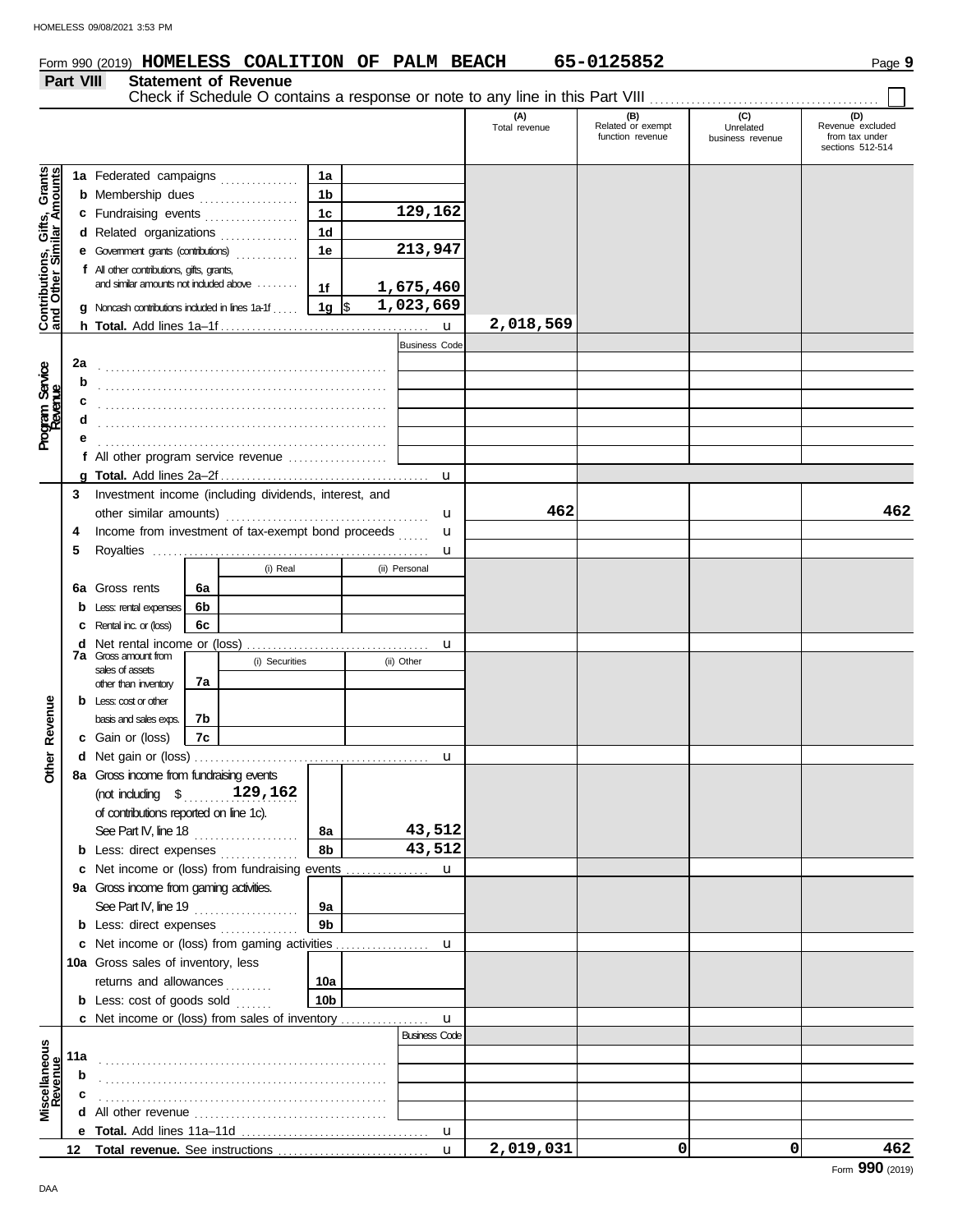#### **Part IX Statement of Functional Expenses Form 990 (2019) HOMELESS COALITION OF PALM BEACH 65-0125852** Page 10 *Section 501(c)(3) and 501(c)(4) organizations must complete all columns. All other organizations must complete column (A). Do not include amounts reported on lines 6b,* **(A) (B) (C) (D)** Total expenses Program service Management and Fundraising Check if Schedule O contains a response or note to any line in this Part IX

|    | Do not include amounts reported on lines 6b,                                                                                                                                                                                        | (A)<br>Total expenses | (B)<br>Program service | (C)<br>Management and | (D)<br>Fundraising |
|----|-------------------------------------------------------------------------------------------------------------------------------------------------------------------------------------------------------------------------------------|-----------------------|------------------------|-----------------------|--------------------|
|    | 7b, 8b, 9b, and 10b of Part VIII.                                                                                                                                                                                                   |                       | expenses               | general expenses      | expenses           |
| 1. | Grants and other assistance to domestic organizations                                                                                                                                                                               |                       |                        |                       |                    |
|    | and domestic governments. See Part IV, line 21                                                                                                                                                                                      |                       |                        |                       |                    |
| 2  | Grants and other assistance to domestic                                                                                                                                                                                             |                       |                        |                       |                    |
|    | individuals. See Part IV, line 22                                                                                                                                                                                                   |                       |                        |                       |                    |
| 3  | Grants and other assistance to foreign                                                                                                                                                                                              |                       |                        |                       |                    |
|    | organizations, foreign governments, and foreign                                                                                                                                                                                     |                       |                        |                       |                    |
|    | individuals. See Part IV, lines 15 and 16                                                                                                                                                                                           |                       |                        |                       |                    |
| 4  | Benefits paid to or for members<br>Compensation of current officers, directors,                                                                                                                                                     |                       |                        |                       |                    |
| 5  | trustees, and key employees                                                                                                                                                                                                         | 40,760                | 28,908                 | 6,378                 | 5,474              |
| 6  | Compensation not included above to disqualified                                                                                                                                                                                     |                       |                        |                       |                    |
|    | persons (as defined under section 4958(f)(1)) and                                                                                                                                                                                   |                       |                        |                       |                    |
|    | persons described in section 4958(c)(3)(B)                                                                                                                                                                                          | <u>12,742</u>         | 12,742                 |                       |                    |
| 7  | Other salaries and wages                                                                                                                                                                                                            | 147,876               | 147,876                |                       |                    |
| 8  | Pension plan accruals and contributions (include                                                                                                                                                                                    |                       |                        |                       |                    |
|    | section 401(k) and 403(b) employer contributions)                                                                                                                                                                                   |                       |                        |                       |                    |
| 9  | Other employee benefits                                                                                                                                                                                                             |                       |                        |                       |                    |
| 10 | Payroll taxes                                                                                                                                                                                                                       |                       |                        |                       |                    |
| 11 | Fees for services (nonemployees):                                                                                                                                                                                                   |                       |                        |                       |                    |
| a  |                                                                                                                                                                                                                                     |                       |                        |                       |                    |
| b  | Management<br>Legal                                                                                                                                                                                                                 |                       |                        |                       |                    |
| c  |                                                                                                                                                                                                                                     | 123,980               | 36,043                 | 85,507                | 2,430              |
| d  | Lobbying                                                                                                                                                                                                                            |                       |                        |                       |                    |
| е  | Professional fundraising services. See Part IV, line 17                                                                                                                                                                             |                       |                        |                       |                    |
| f  | Investment management fees                                                                                                                                                                                                          |                       |                        |                       |                    |
| a  | Other. (If line 11g amount exceeds 10% of line 25, column                                                                                                                                                                           |                       |                        |                       |                    |
|    | (A) amount, list line 11g expenses on Schedule O.) [1] [1]                                                                                                                                                                          |                       |                        |                       |                    |
| 12 | Advertising and promotion [11] [11] Advertising and promotion                                                                                                                                                                       |                       |                        |                       |                    |
| 13 | Office expenses                                                                                                                                                                                                                     | 21,455                | 9,997                  | 10,590                | 868                |
| 14 | Information technology                                                                                                                                                                                                              |                       |                        |                       |                    |
| 15 |                                                                                                                                                                                                                                     |                       |                        |                       |                    |
| 16 |                                                                                                                                                                                                                                     |                       |                        |                       |                    |
| 17 | Travel                                                                                                                                                                                                                              |                       |                        |                       |                    |
| 18 | Payments of travel or entertainment expenses                                                                                                                                                                                        |                       |                        |                       |                    |
|    | for any federal, state, or local public officials                                                                                                                                                                                   |                       |                        |                       |                    |
|    | 19 Conferences, conventions, and meetings                                                                                                                                                                                           |                       |                        |                       |                    |
| 20 | Interest                                                                                                                                                                                                                            |                       |                        |                       |                    |
| 21 | Payments to affiliates                                                                                                                                                                                                              |                       |                        |                       |                    |
| 22 | Depreciation, depletion, and amortization                                                                                                                                                                                           | 5,859                 |                        | 5,859                 |                    |
| 23 | Insurance <b>continuous</b> contains a series of the series of the series of the series of the series of the series of the series of the series of the series of the series of the series of the series of the series of the series | 5,175                 | 1,755                  | 3,319                 | 101                |
| 24 | Other expenses. Itemize expenses not covered                                                                                                                                                                                        |                       |                        |                       |                    |
|    | above (List miscellaneous expenses on line 24e. If                                                                                                                                                                                  |                       |                        |                       |                    |
|    | line 24e amount exceeds 10% of line 25, column                                                                                                                                                                                      |                       |                        |                       |                    |
|    | (A) amount, list line 24e expenses on Schedule O.)                                                                                                                                                                                  |                       |                        |                       |                    |
| a  | PROGRAM EXPENSES                                                                                                                                                                                                                    | 623,437               | 611,111                | 1,206                 | 11,120             |
| b  |                                                                                                                                                                                                                                     |                       |                        |                       |                    |
| c  |                                                                                                                                                                                                                                     |                       |                        |                       |                    |
| d  |                                                                                                                                                                                                                                     |                       |                        |                       |                    |
| е  | All other expenses                                                                                                                                                                                                                  |                       |                        |                       |                    |
| 25 | Total functional expenses. Add lines 1 through 24e                                                                                                                                                                                  | 981,284               | 848,432                | 112,859               | 19,993             |
| 26 | <b>Joint costs.</b> Complete this line only if the<br>organization reported in column (B) joint costs                                                                                                                               |                       |                        |                       |                    |
|    | from a combined educational campaign and                                                                                                                                                                                            |                       |                        |                       |                    |
|    | fundraising solicitation. Check here $\overline{u}$  <br>if                                                                                                                                                                         |                       |                        |                       |                    |
|    | following SOP 98-2 (ASC 958-720)                                                                                                                                                                                                    |                       |                        |                       |                    |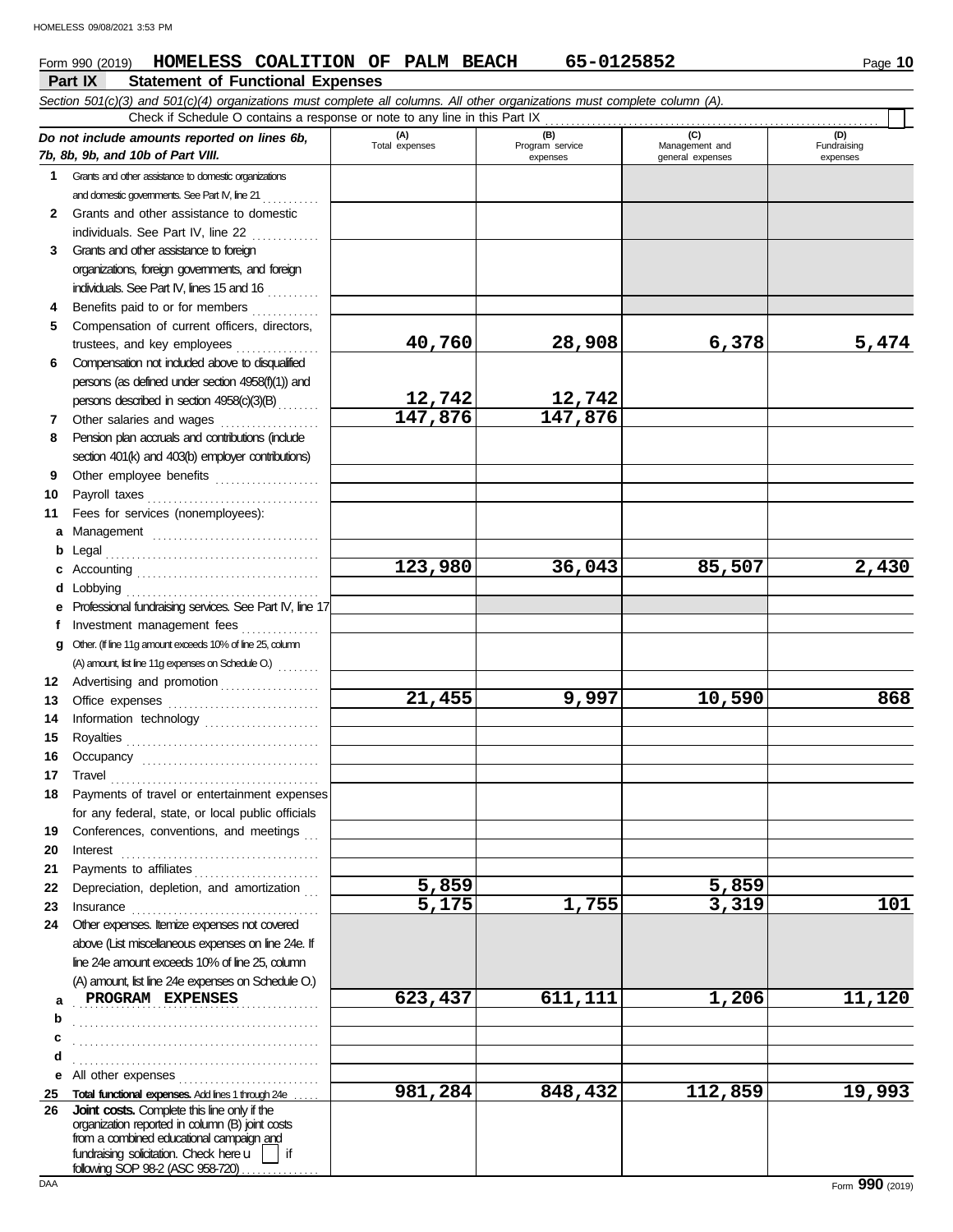|                      |        | Form 990 (2019)                                                                                                                                                                                                                | HOMELESS COALITION OF PALM BEACH  |   |                 |                |    | 65-0125852               |                         | Page 11                           |
|----------------------|--------|--------------------------------------------------------------------------------------------------------------------------------------------------------------------------------------------------------------------------------|-----------------------------------|---|-----------------|----------------|----|--------------------------|-------------------------|-----------------------------------|
|                      | Part X | <b>Balance Sheet</b>                                                                                                                                                                                                           |                                   |   |                 |                |    |                          |                         |                                   |
|                      |        |                                                                                                                                                                                                                                |                                   |   |                 |                |    |                          |                         |                                   |
|                      |        |                                                                                                                                                                                                                                |                                   |   |                 |                |    | (A)<br>Beginning of year |                         | (B)<br>End of year                |
|                      | 1      | Cash-non-interest-bearing                                                                                                                                                                                                      |                                   |   |                 |                |    | 794,817                  | $\overline{1}$          | 907,691                           |
|                      | 2      |                                                                                                                                                                                                                                |                                   |   |                 |                |    |                          | $\mathbf{2}$            |                                   |
|                      | 3      |                                                                                                                                                                                                                                |                                   |   |                 |                |    | 77,255                   | $\overline{\mathbf{3}}$ | 38,631                            |
|                      | 4      |                                                                                                                                                                                                                                |                                   |   |                 |                |    |                          | 4                       |                                   |
|                      | 5      | Loans and other receivables from any current or former officer, director,                                                                                                                                                      |                                   |   |                 |                |    |                          |                         |                                   |
|                      |        | trustee, key employee, creator or founder, substantial contributor, or 35%                                                                                                                                                     |                                   |   |                 |                |    |                          |                         |                                   |
|                      |        |                                                                                                                                                                                                                                |                                   |   |                 |                |    |                          | 5                       |                                   |
|                      | 6      | Loans and other receivables from other disqualified persons (as defined                                                                                                                                                        |                                   |   |                 |                |    |                          |                         |                                   |
|                      |        | under section 4958(f)(1)), and persons described in section 4958(c)(3)(B)                                                                                                                                                      |                                   | 6 |                 |                |    |                          |                         |                                   |
| Assets               | 7      |                                                                                                                                                                                                                                |                                   |   |                 | $\overline{7}$ |    |                          |                         |                                   |
|                      | 8      | Inventories for sale or use                                                                                                                                                                                                    |                                   |   |                 |                |    |                          | 8                       |                                   |
|                      | 9      | Prepaid expenses and deferred charges                                                                                                                                                                                          |                                   |   |                 |                |    | 50,473                   | 9                       | 58,030                            |
|                      |        | 10a Land, buildings, and equipment: cost or other                                                                                                                                                                              |                                   |   |                 |                |    |                          |                         |                                   |
|                      |        |                                                                                                                                                                                                                                |                                   |   |                 | <u> 10,634</u> |    |                          |                         |                                   |
|                      |        | <b>b</b> Less: accumulated depreciation                                                                                                                                                                                        |                                   |   | 10 <sub>b</sub> | 6,912          |    | 5,849                    | 10c                     | 3,722                             |
|                      | 11     |                                                                                                                                                                                                                                |                                   |   |                 |                |    |                          | 11                      |                                   |
|                      | 12     |                                                                                                                                                                                                                                |                                   |   |                 |                |    |                          | 12                      |                                   |
|                      | 13     |                                                                                                                                                                                                                                |                                   |   |                 |                |    | 13                       |                         |                                   |
|                      | 14     | Intangible assets                                                                                                                                                                                                              |                                   |   |                 |                |    | 16,089                   | 14                      | 12,356                            |
|                      | 15     |                                                                                                                                                                                                                                |                                   |   |                 |                |    |                          | 15                      |                                   |
|                      | 16     |                                                                                                                                                                                                                                |                                   |   |                 |                |    | 944,483                  | 16                      | 1,020,430                         |
|                      | 17     |                                                                                                                                                                                                                                |                                   |   |                 |                |    | 115,371                  | 17                      | 60,239                            |
|                      | 18     | Grants payable                                                                                                                                                                                                                 |                                   |   |                 |                | 18 |                          |                         |                                   |
|                      | 19     | Deferred revenue contains and all the container and all the container and all the container and all the containing of the containing of the containing of the containing of the containing of the containing of the containing |                                   |   |                 |                |    | 112,000                  | 19                      | 189,318                           |
|                      | 20     |                                                                                                                                                                                                                                |                                   |   |                 |                |    |                          | 20                      |                                   |
|                      | 21     | Escrow or custodial account liability. Complete Part IV of Schedule D                                                                                                                                                          |                                   |   |                 |                |    |                          | 21                      |                                   |
|                      | 22     | Loans and other payables to any current or former officer, director,                                                                                                                                                           |                                   |   |                 |                |    |                          |                         |                                   |
|                      |        | trustee, key employee, creator or founder, substantial contributor, or 35%                                                                                                                                                     |                                   |   |                 |                |    |                          |                         |                                   |
| Liabilities          |        | controlled entity or family member of any of these persons                                                                                                                                                                     |                                   |   |                 |                |    |                          | 22                      |                                   |
|                      | 23     |                                                                                                                                                                                                                                |                                   |   |                 |                |    |                          | 23                      |                                   |
|                      | 24     | Unsecured notes and loans payable to unrelated third parties                                                                                                                                                                   |                                   |   |                 |                |    |                          | 24                      | 39,683                            |
|                      | 25     | Other liabilities (including federal income tax, payables to related third                                                                                                                                                     |                                   |   |                 |                |    |                          |                         |                                   |
|                      |        | parties, and other liabilities not included on lines 17-24). Complete Part X                                                                                                                                                   |                                   |   |                 |                |    |                          |                         |                                   |
|                      |        | of Schedule D                                                                                                                                                                                                                  |                                   |   |                 |                |    |                          | 25                      |                                   |
|                      | 26     |                                                                                                                                                                                                                                |                                   |   |                 |                |    | 227,371                  | 26                      | 289,240                           |
|                      |        | Organizations that follow FASB ASC 958, check here $\mathbf{u}[\overline{\mathbf{X}}]$                                                                                                                                         |                                   |   |                 |                |    |                          |                         |                                   |
|                      |        | and complete lines 27, 28, 32, and 33.                                                                                                                                                                                         |                                   |   |                 |                |    |                          |                         |                                   |
|                      | 27     | Net assets without donor restrictions                                                                                                                                                                                          |                                   |   |                 |                |    | 717,112                  | 27                      | 731,190                           |
|                      | 28     | Net assets with donor restrictions                                                                                                                                                                                             |                                   |   |                 |                |    |                          | 28                      |                                   |
| <b>Fund Balances</b> |        | Organizations that do not follow FASB ASC 958, check here u                                                                                                                                                                    |                                   |   |                 |                |    |                          |                         |                                   |
|                      |        |                                                                                                                                                                                                                                | and complete lines 29 through 33. |   |                 |                |    |                          |                         |                                   |
|                      | 29     | Capital stock or trust principal, or current funds                                                                                                                                                                             |                                   |   |                 |                |    |                          | 29                      |                                   |
| Assets or            | 30     |                                                                                                                                                                                                                                |                                   |   |                 |                |    |                          | 30                      |                                   |
|                      | 31     | Retained earnings, endowment, accumulated income, or other funds                                                                                                                                                               |                                   |   |                 |                |    |                          | 31                      |                                   |
| <b>Net</b>           | 32     | Total net assets or fund balances                                                                                                                                                                                              |                                   |   |                 |                |    | 717,112                  | 32                      | 731,190<br>$\overline{1,020,430}$ |
|                      | 33     |                                                                                                                                                                                                                                |                                   |   |                 |                |    | 944,483                  | 33                      |                                   |

Form **990** (2019)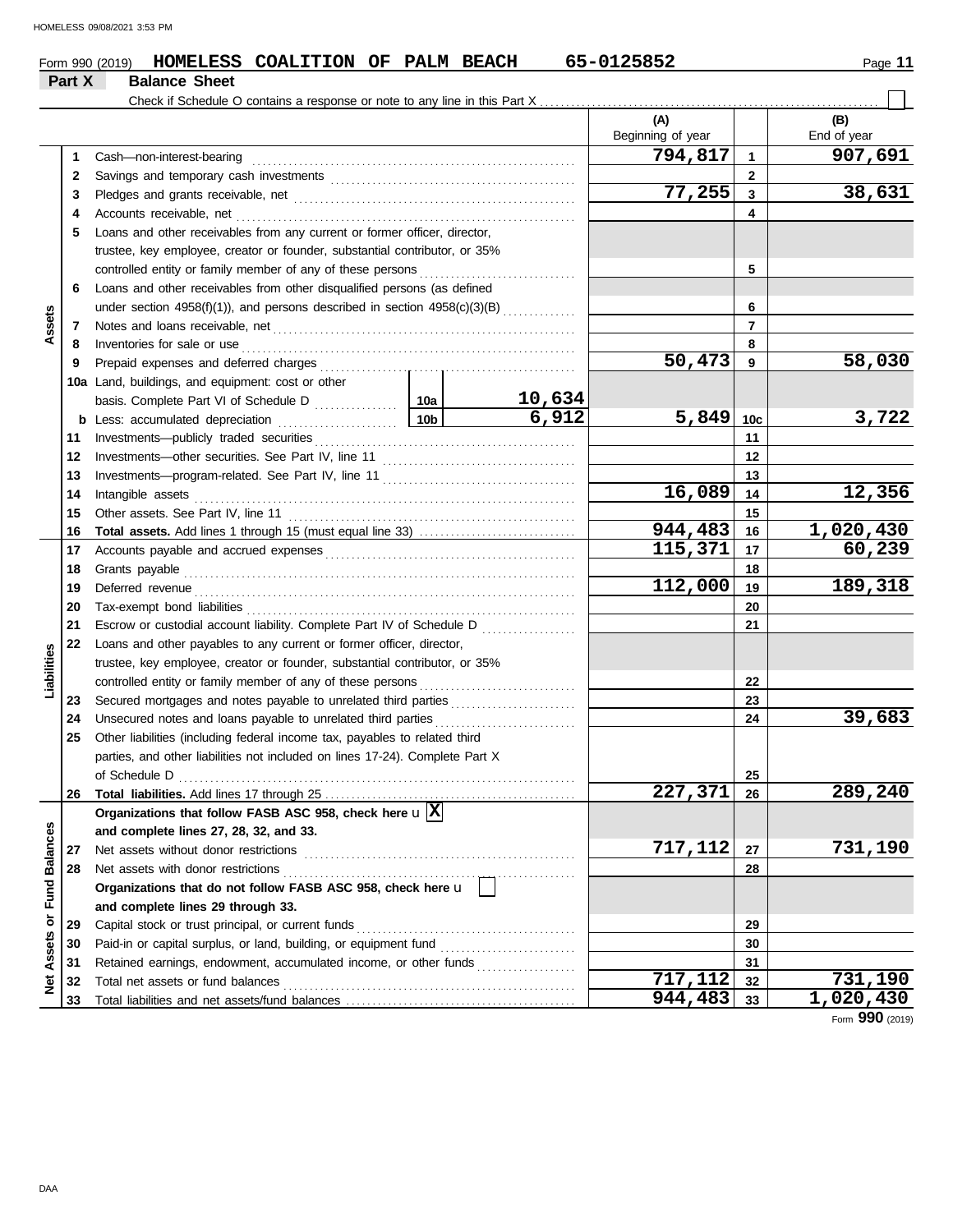|          | 65-0125852<br>Form 990 (2019) HOMELESS COALITION OF PALM BEACH                                                                                                                                                                 |                         |                |           | Page 12      |
|----------|--------------------------------------------------------------------------------------------------------------------------------------------------------------------------------------------------------------------------------|-------------------------|----------------|-----------|--------------|
| Part XI  | <b>Reconciliation of Net Assets</b>                                                                                                                                                                                            |                         |                |           |              |
|          |                                                                                                                                                                                                                                |                         |                |           | IX           |
| 1        |                                                                                                                                                                                                                                | $\mathbf{1}$            |                | 2,019,031 |              |
| 2        |                                                                                                                                                                                                                                | $\overline{2}$          |                |           | 981,284      |
| 3        | Revenue less expenses. Subtract line 2 from line 1                                                                                                                                                                             | $\overline{3}$          | 1,037,747      |           |              |
| 4        |                                                                                                                                                                                                                                | $\overline{\mathbf{4}}$ |                |           | 717,112      |
| 5        | Net unrealized gains (losses) on investments [11] match and the contract of the state of the state of the state of the state of the state of the state of the state of the state of the state of the state of the state of the | 5                       |                |           |              |
| 6        |                                                                                                                                                                                                                                | 6                       |                |           | $-1,023,669$ |
| 7        |                                                                                                                                                                                                                                | $\overline{7}$          |                |           |              |
| 8        | Prior period adjustments [11] production and the contract of the contract of the contract of the contract of the contract of the contract of the contract of the contract of the contract of the contract of the contract of t | 8                       |                |           |              |
| 9        |                                                                                                                                                                                                                                | 9                       |                |           |              |
| 10       | Net assets or fund balances at end of year. Combine lines 3 through 9 (must equal Part X, line                                                                                                                                 |                         |                |           |              |
|          |                                                                                                                                                                                                                                | 10                      |                | 731,190   |              |
| Part XII | <b>Financial Statements and Reporting</b>                                                                                                                                                                                      |                         |                |           |              |
|          |                                                                                                                                                                                                                                |                         |                |           |              |
|          |                                                                                                                                                                                                                                |                         |                | Yes       | No           |
| 1.       | $ {\bf x} $<br>Accounting method used to prepare the Form 990:<br>Cash<br>Accrual<br>Other                                                                                                                                     |                         |                |           |              |
|          | If the organization changed its method of accounting from a prior year or checked "Other," explain in                                                                                                                          |                         |                |           |              |
|          | Schedule O.                                                                                                                                                                                                                    |                         |                |           |              |
|          | 2a Were the organization's financial statements compiled or reviewed by an independent accountant?                                                                                                                             |                         | 2a             |           | х            |
|          | If "Yes," check a box below to indicate whether the financial statements for the year were compiled or                                                                                                                         |                         |                |           |              |
|          | reviewed on a separate basis, consolidated basis, or both:                                                                                                                                                                     |                         |                |           |              |
|          | Separate basis<br>Consolidated basis<br>Both consolidated and separate basis<br>$\mathbf{1}$                                                                                                                                   |                         |                |           |              |
|          | <b>b</b> Were the organization's financial statements audited by an independent accountant?                                                                                                                                    |                         | 2 <sub>b</sub> | X         |              |
|          | If "Yes," check a box below to indicate whether the financial statements for the year were audited on a                                                                                                                        |                         |                |           |              |
|          | separate basis, consolidated basis, or both:                                                                                                                                                                                   |                         |                |           |              |
|          | IXI<br>Separate basis<br>Consolidated basis<br>  Both consolidated and separate basis                                                                                                                                          |                         |                |           |              |
|          | If "Yes" to line 2a or 2b, does the organization have a committee that assumes responsibility for oversight of                                                                                                                 |                         |                |           |              |
|          | the audit, review, or compilation of its financial statements and selection of an independent accountant?                                                                                                                      |                         | 2c             | X         |              |
|          | If the organization changed either its oversight process or selection process during the tax year, explain on                                                                                                                  |                         |                |           |              |
|          | Schedule O.                                                                                                                                                                                                                    |                         |                |           |              |
|          | 3a As a result of a federal award, was the organization required to undergo an audit or audits as set forth in the                                                                                                             |                         |                |           |              |
|          | Single Audit Act and OMB Circular A-133?                                                                                                                                                                                       |                         | За             |           | х            |
|          | <b>b</b> If "Yes," did the organization undergo the required audit or audits? If the organization did not undergo the                                                                                                          |                         |                |           |              |
|          | required audit or audits, explain why on Schedule O and describe any steps taken to undergo such audits                                                                                                                        |                         | 3 <sub>b</sub> |           |              |

Form **990** (2019)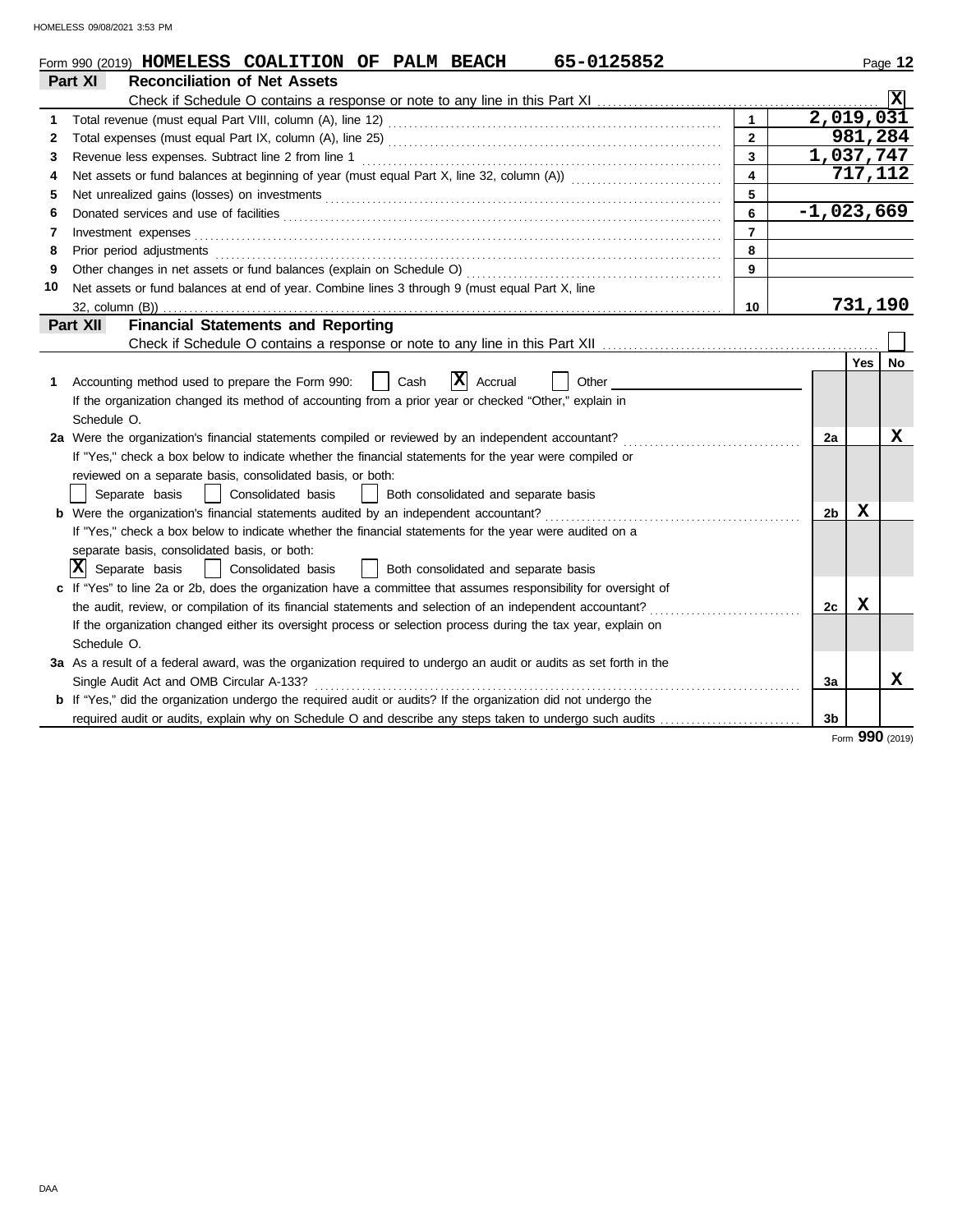|       | <b>SCHEDULE A</b>                                                                                                                                                                                                                                |                                                            |      | <b>Public Charity Status and Public Support</b>                                                                                                                                                       |     |                                                      |                                                                                                                                                                                                                                                                 | OMB No. 1545-0047                    |  |
|-------|--------------------------------------------------------------------------------------------------------------------------------------------------------------------------------------------------------------------------------------------------|------------------------------------------------------------|------|-------------------------------------------------------------------------------------------------------------------------------------------------------------------------------------------------------|-----|------------------------------------------------------|-----------------------------------------------------------------------------------------------------------------------------------------------------------------------------------------------------------------------------------------------------------------|--------------------------------------|--|
|       | (Form 990 or 990-EZ)                                                                                                                                                                                                                             |                                                            |      |                                                                                                                                                                                                       |     |                                                      | Complete if the organization is a section $501(c)(3)$ organization or a section $4947(a)(1)$ nonexempt charitable trust.                                                                                                                                        | 2019                                 |  |
|       | Department of the Treasury                                                                                                                                                                                                                       |                                                            |      | La Attach to Form 990 or Form 990-EZ.                                                                                                                                                                 |     |                                                      |                                                                                                                                                                                                                                                                 | Open to Public                       |  |
|       | Internal Revenue Service                                                                                                                                                                                                                         |                                                            |      | <b>Let Go to <i>www.irs.gov/Form990</i> for instructions and the latest information.</b>                                                                                                              |     |                                                      |                                                                                                                                                                                                                                                                 | <b>Inspection</b>                    |  |
|       | Name of the organization                                                                                                                                                                                                                         | COUNTY,                                                    | INC. | HOMELESS COALITION OF PALM BEACH                                                                                                                                                                      |     |                                                      | 65-0125852                                                                                                                                                                                                                                                      | Employer identification number       |  |
|       | Part I                                                                                                                                                                                                                                           |                                                            |      | Reason for Public Charity Status (All organizations must complete this part.)                                                                                                                         |     |                                                      | See instructions.                                                                                                                                                                                                                                               |                                      |  |
|       |                                                                                                                                                                                                                                                  |                                                            |      | The organization is not a private foundation because it is: (For lines 1 through 12, check only one box.)                                                                                             |     |                                                      |                                                                                                                                                                                                                                                                 |                                      |  |
| 1     |                                                                                                                                                                                                                                                  |                                                            |      | A church, convention of churches, or association of churches described in section 170(b)(1)(A)(i).                                                                                                    |     |                                                      |                                                                                                                                                                                                                                                                 |                                      |  |
| 2     |                                                                                                                                                                                                                                                  |                                                            |      | A school described in section 170(b)(1)(A)(ii). (Attach Schedule E (Form 990 or 990-EZ).)                                                                                                             |     |                                                      |                                                                                                                                                                                                                                                                 |                                      |  |
| 3     |                                                                                                                                                                                                                                                  |                                                            |      | A hospital or a cooperative hospital service organization described in section 170(b)(1)(A)(iii).                                                                                                     |     |                                                      |                                                                                                                                                                                                                                                                 |                                      |  |
| 4     | city, and state:                                                                                                                                                                                                                                 |                                                            |      |                                                                                                                                                                                                       |     |                                                      | A medical research organization operated in conjunction with a hospital described in section 170(b)(1)(A)(iii). Enter the hospital's name,                                                                                                                      |                                      |  |
| 5     | An organization operated for the benefit of a college or university owned or operated by a governmental unit described in                                                                                                                        |                                                            |      |                                                                                                                                                                                                       |     |                                                      |                                                                                                                                                                                                                                                                 |                                      |  |
|       |                                                                                                                                                                                                                                                  | section 170(b)(1)(A)(iv). (Complete Part II.)              |      |                                                                                                                                                                                                       |     |                                                      |                                                                                                                                                                                                                                                                 |                                      |  |
| 6     |                                                                                                                                                                                                                                                  |                                                            |      | A federal, state, or local government or governmental unit described in section 170(b)(1)(A)(v).                                                                                                      |     |                                                      |                                                                                                                                                                                                                                                                 |                                      |  |
| 7     | x                                                                                                                                                                                                                                                | described in section 170(b)(1)(A)(vi). (Complete Part II.) |      |                                                                                                                                                                                                       |     |                                                      | An organization that normally receives a substantial part of its support from a governmental unit or from the general public                                                                                                                                    |                                      |  |
| 8     |                                                                                                                                                                                                                                                  |                                                            |      | A community trust described in section 170(b)(1)(A)(vi). (Complete Part II.)                                                                                                                          |     |                                                      |                                                                                                                                                                                                                                                                 |                                      |  |
| 9     | university:                                                                                                                                                                                                                                      |                                                            |      |                                                                                                                                                                                                       |     |                                                      | An agricultural research organization described in section 170(b)(1)(A)(ix) operated in conjunction with a land-grant college<br>or university or a non-land-grant college of agriculture (see instructions). Enter the name, city, and state of the college or |                                      |  |
| 10    |                                                                                                                                                                                                                                                  |                                                            |      |                                                                                                                                                                                                       |     |                                                      | An organization that normally receives: (1) more than 33 1/3% of its support from contributions, membership fees, and gross                                                                                                                                     |                                      |  |
|       | receipts from activities related to its exempt functions—subject to certain exceptions, and (2) no more than 33 1/3% of its<br>support from gross investment income and unrelated business taxable income (less section 511 tax) from businesses |                                                            |      |                                                                                                                                                                                                       |     |                                                      |                                                                                                                                                                                                                                                                 |                                      |  |
| 11    |                                                                                                                                                                                                                                                  |                                                            |      | acquired by the organization after June 30, 1975. See section 509(a)(2). (Complete Part III.)<br>An organization organized and operated exclusively to test for public safety. See section 509(a)(4). |     |                                                      |                                                                                                                                                                                                                                                                 |                                      |  |
| 12    |                                                                                                                                                                                                                                                  |                                                            |      |                                                                                                                                                                                                       |     |                                                      | An organization organized and operated exclusively for the benefit of, to perform the functions of, or to carry out the purposes                                                                                                                                |                                      |  |
|       |                                                                                                                                                                                                                                                  |                                                            |      |                                                                                                                                                                                                       |     |                                                      | of one or more publicly supported organizations described in section 509(a)(1) or section 509(a)(2). See section 509(a)(3).                                                                                                                                     |                                      |  |
|       |                                                                                                                                                                                                                                                  |                                                            |      |                                                                                                                                                                                                       |     |                                                      | Check the box in lines 12a through 12d that describes the type of supporting organization and complete lines 12e, 12f, and 12g.                                                                                                                                 |                                      |  |
|       | a                                                                                                                                                                                                                                                |                                                            |      | the supported organization(s) the power to regularly appoint or elect a majority of the directors or trustees of the                                                                                  |     |                                                      | Type I. A supporting organization operated, supervised, or controlled by its supported organization(s), typically by giving                                                                                                                                     |                                      |  |
|       | b                                                                                                                                                                                                                                                |                                                            |      | supporting organization. You must complete Part IV, Sections A and B.                                                                                                                                 |     |                                                      | Type II. A supporting organization supervised or controlled in connection with its supported organization(s), by having                                                                                                                                         |                                      |  |
|       |                                                                                                                                                                                                                                                  |                                                            |      | organization(s). You must complete Part IV, Sections A and C.                                                                                                                                         |     |                                                      | control or management of the supporting organization vested in the same persons that control or manage the supported                                                                                                                                            |                                      |  |
|       | c                                                                                                                                                                                                                                                |                                                            |      |                                                                                                                                                                                                       |     |                                                      | Type III functionally integrated. A supporting organization operated in connection with, and functionally integrated with,                                                                                                                                      |                                      |  |
|       | d                                                                                                                                                                                                                                                |                                                            |      | its supported organization(s) (see instructions). You must complete Part IV, Sections A, D, and E.                                                                                                    |     |                                                      | Type III non-functionally integrated. A supporting organization operated in connection with its supported organization(s)                                                                                                                                       |                                      |  |
|       |                                                                                                                                                                                                                                                  |                                                            |      |                                                                                                                                                                                                       |     |                                                      | that is not functionally integrated. The organization generally must satisfy a distribution requirement and an attentiveness                                                                                                                                    |                                      |  |
|       |                                                                                                                                                                                                                                                  |                                                            |      | requirement (see instructions). You must complete Part IV, Sections A and D, and Part V.                                                                                                              |     |                                                      |                                                                                                                                                                                                                                                                 |                                      |  |
|       | е                                                                                                                                                                                                                                                |                                                            |      | functionally integrated, or Type III non-functionally integrated supporting organization.                                                                                                             |     |                                                      | Check this box if the organization received a written determination from the IRS that it is a Type I, Type II, Type III                                                                                                                                         |                                      |  |
|       | f                                                                                                                                                                                                                                                | Enter the number of supported organizations                |      |                                                                                                                                                                                                       |     |                                                      |                                                                                                                                                                                                                                                                 |                                      |  |
|       | g                                                                                                                                                                                                                                                |                                                            |      | Provide the following information about the supported organization(s).                                                                                                                                |     |                                                      |                                                                                                                                                                                                                                                                 |                                      |  |
|       | (i) Name of supported<br>organization                                                                                                                                                                                                            | (ii) EIN                                                   |      | (iii) Type of organization<br>(described on lines 1-10                                                                                                                                                |     | (iv) Is the organization<br>listed in your governing | (v) Amount of monetary<br>support (see                                                                                                                                                                                                                          | (vi) Amount of<br>other support (see |  |
|       |                                                                                                                                                                                                                                                  |                                                            |      | above (see instructions))                                                                                                                                                                             |     | document?                                            | instructions)                                                                                                                                                                                                                                                   | instructions)                        |  |
|       |                                                                                                                                                                                                                                                  |                                                            |      |                                                                                                                                                                                                       | Yes | No                                                   |                                                                                                                                                                                                                                                                 |                                      |  |
| (A)   |                                                                                                                                                                                                                                                  |                                                            |      |                                                                                                                                                                                                       |     |                                                      |                                                                                                                                                                                                                                                                 |                                      |  |
| (B)   |                                                                                                                                                                                                                                                  |                                                            |      |                                                                                                                                                                                                       |     |                                                      |                                                                                                                                                                                                                                                                 |                                      |  |
| (C)   |                                                                                                                                                                                                                                                  |                                                            |      |                                                                                                                                                                                                       |     |                                                      |                                                                                                                                                                                                                                                                 |                                      |  |
| (D)   |                                                                                                                                                                                                                                                  |                                                            |      |                                                                                                                                                                                                       |     |                                                      |                                                                                                                                                                                                                                                                 |                                      |  |
|       | (E)                                                                                                                                                                                                                                              |                                                            |      |                                                                                                                                                                                                       |     |                                                      |                                                                                                                                                                                                                                                                 |                                      |  |
| Total |                                                                                                                                                                                                                                                  |                                                            |      |                                                                                                                                                                                                       |     |                                                      |                                                                                                                                                                                                                                                                 |                                      |  |

**For Paperwork Reduction Act Notice, see the Instructions for Form 990 or 990-EZ.**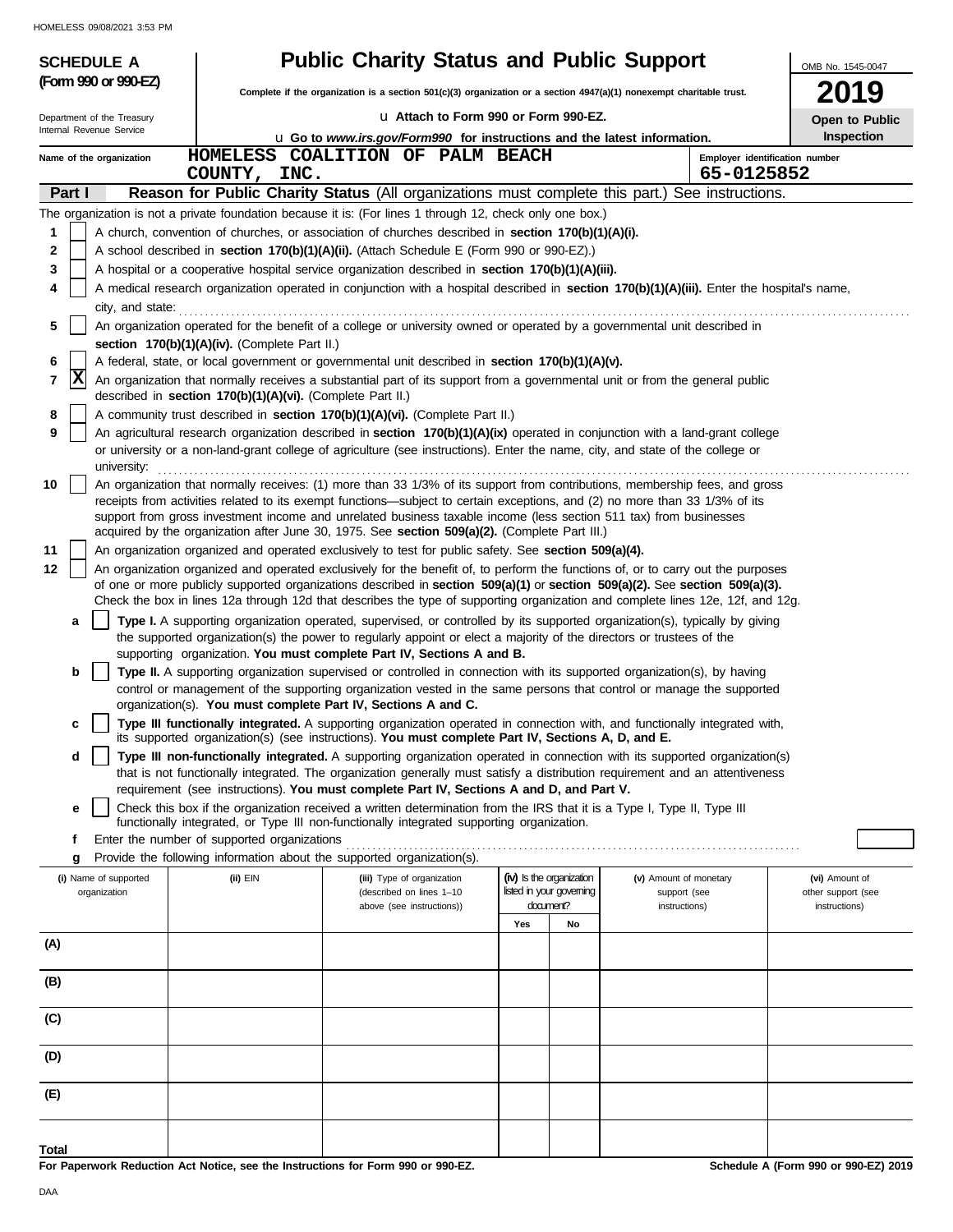# Schedule A (Form 990 or 990-EZ) 2019 **HOMELESS COALITION OF PALM BEACH** 65-0125852 Page 2 **Part II** Support Schedule for Organizations Described in Sections 170(b)(1)(A)(iv) and 170(b)(1)(A)(vi)

(Complete only if you checked the box on line 5, 7, or 8 of Part I or if the organization failed to qualify under Part III. If the organization fails to qualify under the tests listed below, please complete Part III.)

|              | <b>Section A. Public Support</b>                                                                                                                                                                                                             |          |          |            |            |            |                                             |  |  |  |  |  |
|--------------|----------------------------------------------------------------------------------------------------------------------------------------------------------------------------------------------------------------------------------------------|----------|----------|------------|------------|------------|---------------------------------------------|--|--|--|--|--|
|              | Calendar year (or fiscal year beginning in)<br>u                                                                                                                                                                                             | (a) 2015 | (b) 2016 | $(c)$ 2017 | $(d)$ 2018 | (e) 2019   | (f) Total                                   |  |  |  |  |  |
| $\mathbf 1$  | Gifts, grants, contributions, and<br>membership fees received. (Do not<br>include any "unusual grants.")                                                                                                                                     | 346,349  | 456,213  | 772,007    | 429,983    | 2,018,569  | 4,023,121                                   |  |  |  |  |  |
| $\mathbf{2}$ | Tax revenues levied for the<br>organization's benefit and either paid<br>to or expended on its behalf                                                                                                                                        |          |          |            |            |            |                                             |  |  |  |  |  |
| 3            | The value of services or facilities<br>furnished by a governmental unit to the<br>organization without charge                                                                                                                                | 128,200  | 139,200  | 45,700     | 45,700     | 46,000     | 404,800                                     |  |  |  |  |  |
| 4            | Total. Add lines 1 through 3                                                                                                                                                                                                                 | 474,549  | 595,413  | 817,707    | 475,683    | 2,064,569  | 4,427,921                                   |  |  |  |  |  |
| 5            | The portion of total contributions by<br>each person (other than a<br>governmental unit or publicly<br>supported organization) included on<br>line 1 that exceeds 2% of the amount<br>shown on line 11, column (f)                           |          |          |            |            |            | 256,703                                     |  |  |  |  |  |
| 6            | <b>Public support.</b> Subtract line 5 from line 4.                                                                                                                                                                                          |          |          |            |            |            | 4,171,218                                   |  |  |  |  |  |
|              | <b>Section B. Total Support</b>                                                                                                                                                                                                              |          |          |            |            |            |                                             |  |  |  |  |  |
|              | Calendar year (or fiscal year beginning in)<br>$\mathbf{u}$                                                                                                                                                                                  | (a) 2015 | (b) 2016 | $(c)$ 2017 | $(d)$ 2018 | (e) $2019$ | (f) Total                                   |  |  |  |  |  |
| 7            | Amounts from line 4                                                                                                                                                                                                                          | 474,549  | 595,413  | 817,707    | 475,683    | 2,064,569  | 4,427,921                                   |  |  |  |  |  |
| 8            | Gross income from interest, dividends,<br>payments received on securities loans,<br>rents, royalties, and income from<br>similar sources                                                                                                     |          |          |            | 2,710      | 462        | 3,172                                       |  |  |  |  |  |
| 9            | Net income from unrelated business<br>activities, whether or not the business<br>is regularly carried on                                                                                                                                     |          |          |            |            |            |                                             |  |  |  |  |  |
| 10           | Other income. Do not include gain or<br>loss from the sale of capital assets                                                                                                                                                                 |          |          |            |            |            |                                             |  |  |  |  |  |
| 11           | Total support. Add lines 7 through 10                                                                                                                                                                                                        |          |          |            |            |            | 4,431,093                                   |  |  |  |  |  |
| 12           | Gross receipts from related activities, etc. (see instructions)                                                                                                                                                                              |          |          |            |            | 12         | 741,159                                     |  |  |  |  |  |
| 13           | First five years. If the Form 990 is for the organization's first, second, third, fourth, or fifth tax year as a section 501(c)(3)                                                                                                           |          |          |            |            |            |                                             |  |  |  |  |  |
|              | organization, check this box and stop here                                                                                                                                                                                                   |          |          |            |            |            |                                             |  |  |  |  |  |
|              | Section C. Computation of Public Support Percentage                                                                                                                                                                                          |          |          |            |            |            |                                             |  |  |  |  |  |
| 14           | Public support percentage for 2019 (line 6, column (f) divided by line 11, column (f)) [[[[[[[[[[[[[[[[[[[[[[                                                                                                                                |          |          |            |            | 14         | 94.14%                                      |  |  |  |  |  |
| 15           |                                                                                                                                                                                                                                              |          |          |            |            | 15         | 99.90%                                      |  |  |  |  |  |
| 16a          | 33 1/3% support test-2019. If the organization did not check the box on line 13, and line 14 is 33 1/3% or more, check this                                                                                                                  |          |          |            |            |            |                                             |  |  |  |  |  |
|              | box and stop here. The organization qualifies as a publicly supported organization                                                                                                                                                           |          |          |            |            |            | $\blacktriangleright \overline{\mathbf{X}}$ |  |  |  |  |  |
| b            | 33 1/3% support test-2018. If the organization did not check a box on line 13 or 16a, and line 15 is 33 1/3% or more, check                                                                                                                  |          |          |            |            |            |                                             |  |  |  |  |  |
|              | this box and stop here. The organization qualifies as a publicly supported organization                                                                                                                                                      |          |          |            |            |            |                                             |  |  |  |  |  |
| 17a          | 10%-facts-and-circumstances test-2019. If the organization did not check a box on line 13, 16a, or 16b, and line 14 is                                                                                                                       |          |          |            |            |            |                                             |  |  |  |  |  |
|              | 10% or more, and if the organization meets the "facts-and-circumstances" test, check this box and stop here. Explain in                                                                                                                      |          |          |            |            |            |                                             |  |  |  |  |  |
|              | Part VI how the organization meets the "facts-and-circumstances" test. The organization qualifies as a publicly supported                                                                                                                    |          |          |            |            |            |                                             |  |  |  |  |  |
|              | organization                                                                                                                                                                                                                                 |          |          |            |            |            |                                             |  |  |  |  |  |
| b            | 10%-facts-and-circumstances test-2018. If the organization did not check a box on line 13, 16a, 16b, or 17a, and line                                                                                                                        |          |          |            |            |            |                                             |  |  |  |  |  |
|              | 15 is 10% or more, and if the organization meets the "facts-and-circumstances" test, check this box and stop here.                                                                                                                           |          |          |            |            |            |                                             |  |  |  |  |  |
|              | Explain in Part VI how the organization meets the "facts-and-circumstances" test. The organization qualifies as a publicly                                                                                                                   |          |          |            |            |            |                                             |  |  |  |  |  |
|              | supported organization                                                                                                                                                                                                                       |          |          |            |            |            |                                             |  |  |  |  |  |
| 18           | Private foundation. If the organization did not check a box on line 13, 16a, 16b, 17a, or 17b, check this box and see                                                                                                                        |          |          |            |            |            |                                             |  |  |  |  |  |
|              | instructions<br><sub>contr</sub> ettions<br>and the contract of the contract of the contract of the contract of the contract of the contract of the contract of the contract of the contract of the contract of the contract of the contract |          |          |            |            |            |                                             |  |  |  |  |  |
|              |                                                                                                                                                                                                                                              |          |          |            |            |            |                                             |  |  |  |  |  |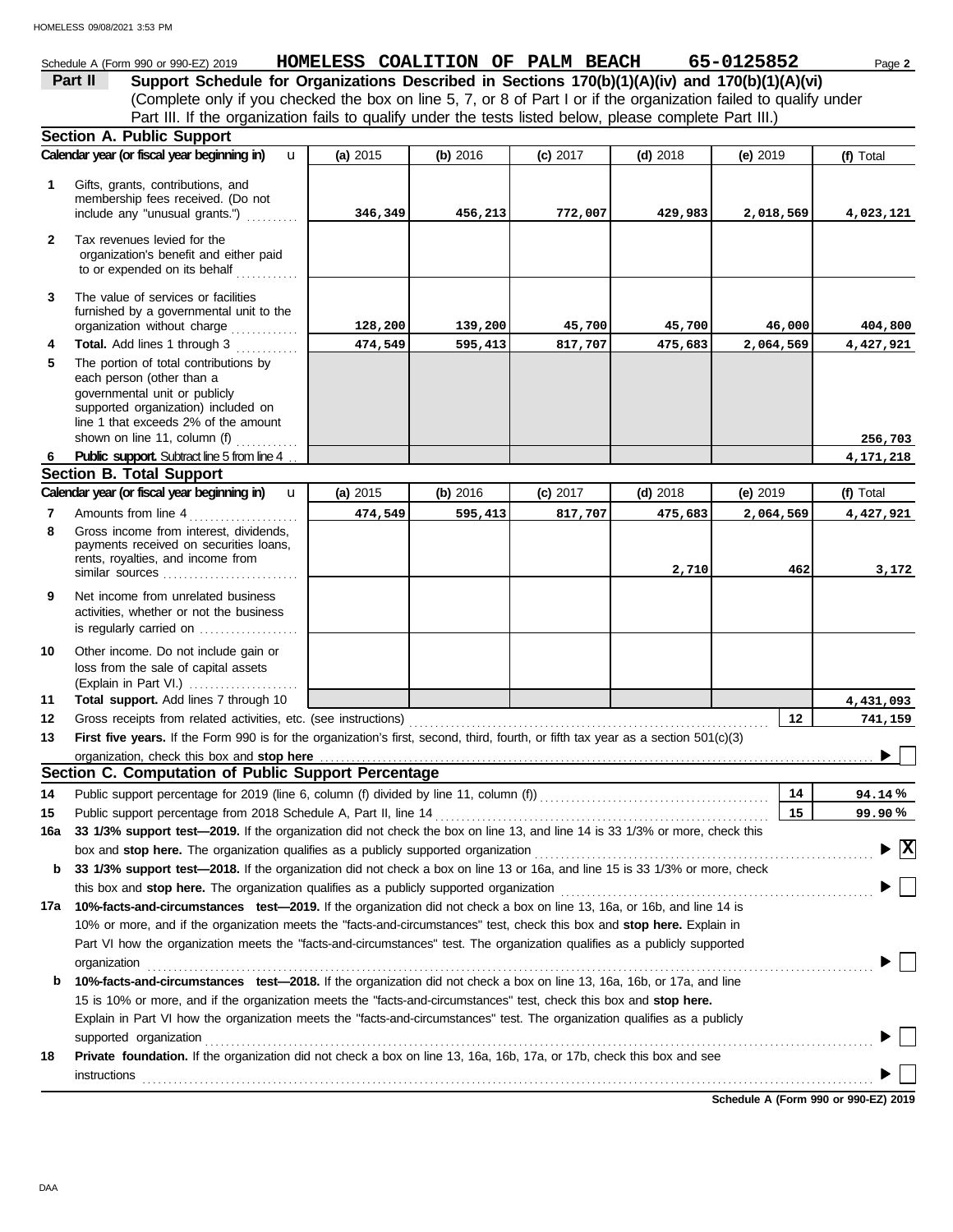### Schedule A (Form 990 or 990-EZ) 2019 **HOMELESS COALITION OF PALM BEACH** 65-0125852 Page 3

**Part III Support Schedule for Organizations Described in Section 509(a)(2)**

(Complete only if you checked the box on line 10 of Part I or if the organization failed to qualify under Part II. If the organization fails to qualify under the tests listed below, please complete Part II.)

|              | <b>Section A. Public Support</b>                                                                                                                                                 |          |          |            |            |            |    |           |
|--------------|----------------------------------------------------------------------------------------------------------------------------------------------------------------------------------|----------|----------|------------|------------|------------|----|-----------|
|              | Calendar year (or fiscal year beginning in)<br>u                                                                                                                                 | (a) 2015 | (b) 2016 | $(c)$ 2017 | $(d)$ 2018 | (e) $2019$ |    | (f) Total |
| $\mathbf{1}$ | Gifts, grants, contributions, and membership fees<br>received. (Do not include any "unusual grants.")                                                                            |          |          |            |            |            |    |           |
| $\mathbf{2}$ | Gross receipts from admissions, merchandise<br>sold or services performed, or facilities<br>fumished in any activity that is related to the<br>organization's tax-exempt purpose |          |          |            |            |            |    |           |
| 3            | Gross receipts from activities that are not an<br>unrelated trade or business under section 513                                                                                  |          |          |            |            |            |    |           |
| 4            | Tax revenues levied for the<br>organization's benefit and either paid<br>to or expended on its behalf                                                                            |          |          |            |            |            |    |           |
| 5            | The value of services or facilities<br>furnished by a governmental unit to the<br>organization without charge                                                                    |          |          |            |            |            |    |           |
| 6            | Total. Add lines 1 through 5                                                                                                                                                     |          |          |            |            |            |    |           |
|              | <b>7a</b> Amounts included on lines 1, 2, and 3<br>received from disqualified persons                                                                                            |          |          |            |            |            |    |           |
| b            | Amounts included on lines 2 and 3<br>received from other than disqualified<br>persons that exceed the greater of \$5,000<br>or 1% of the amount on line 13 for the year          |          |          |            |            |            |    |           |
| c            | Add lines 7a and 7b<br>.                                                                                                                                                         |          |          |            |            |            |    |           |
| 8            | Public support. (Subtract line 7c from                                                                                                                                           |          |          |            |            |            |    |           |
|              | line 6.) $\ldots$<br>.<br><b>Section B. Total Support</b>                                                                                                                        |          |          |            |            |            |    |           |
|              | Calendar year (or fiscal year beginning in)<br>$\mathbf{u}$                                                                                                                      | (a) 2015 | (b) 2016 |            |            |            |    | (f) Total |
| 9            | Amounts from line 6                                                                                                                                                              |          |          | $(c)$ 2017 | (d) $2018$ | (e) $2019$ |    |           |
|              | .                                                                                                                                                                                |          |          |            |            |            |    |           |
| 10a          | Gross income from interest, dividends,<br>payments received on securities loans, rents,<br>royalties, and income from similar sources                                            |          |          |            |            |            |    |           |
| b            | Unrelated business taxable income (less<br>section 511 taxes) from businesses<br>acquired after June 30, 1975                                                                    |          |          |            |            |            |    |           |
|              | <b>c</b> Add lines 10a and 10b $\ldots$                                                                                                                                          |          |          |            |            |            |    |           |
| 11           | Net income from unrelated business<br>activities not included in line 10b, whether<br>or not the business is regularly carried on                                                |          |          |            |            |            |    |           |
| 12           | Other income. Do not include gain or<br>loss from the sale of capital assets<br>(Explain in Part VI.)                                                                            |          |          |            |            |            |    |           |
| 13           | Total support. (Add lines 9, 10c, 11,<br>and 12.)                                                                                                                                |          |          |            |            |            |    |           |
| 14           | First five years. If the Form 990 is for the organization's first, second, third, fourth, or fifth tax year as a section 501(c)(3)<br>organization, check this box and stop here |          |          |            |            |            |    |           |
|              | Section C. Computation of Public Support Percentage                                                                                                                              |          |          |            |            |            |    |           |
| 15           |                                                                                                                                                                                  |          |          |            |            |            | 15 | %         |
| 16           | Public support percentage from 2018 Schedule A, Part III, line 15.                                                                                                               |          |          |            |            |            | 16 | $\%$      |
|              | Section D. Computation of Investment Income Percentage                                                                                                                           |          |          |            |            |            |    |           |
| 17           | Investment income percentage for 2019 (line 10c, column (f), divided by line 13, column (f)) [[[[[[[[[[[[[[[[[                                                                   |          |          |            |            |            | 17 | %         |
| 18           | Investment income percentage from 2018 Schedule A, Part III, line 17                                                                                                             |          |          |            |            |            | 18 | %         |
| 19a          | 33 1/3% support tests-2019. If the organization did not check the box on line 14, and line 15 is more than 33 1/3%, and line                                                     |          |          |            |            |            |    |           |
|              |                                                                                                                                                                                  |          |          |            |            |            |    |           |
| b            | 33 1/3% support tests-2018. If the organization did not check a box on line 14 or line 19a, and line 16 is more than 33 1/3%, and                                                |          |          |            |            |            |    |           |
|              | line 18 is not more than 33 1/3%, check this box and stop here. The organization qualifies as a publicly supported organization                                                  |          |          |            |            |            |    |           |
| 20           |                                                                                                                                                                                  |          |          |            |            |            |    |           |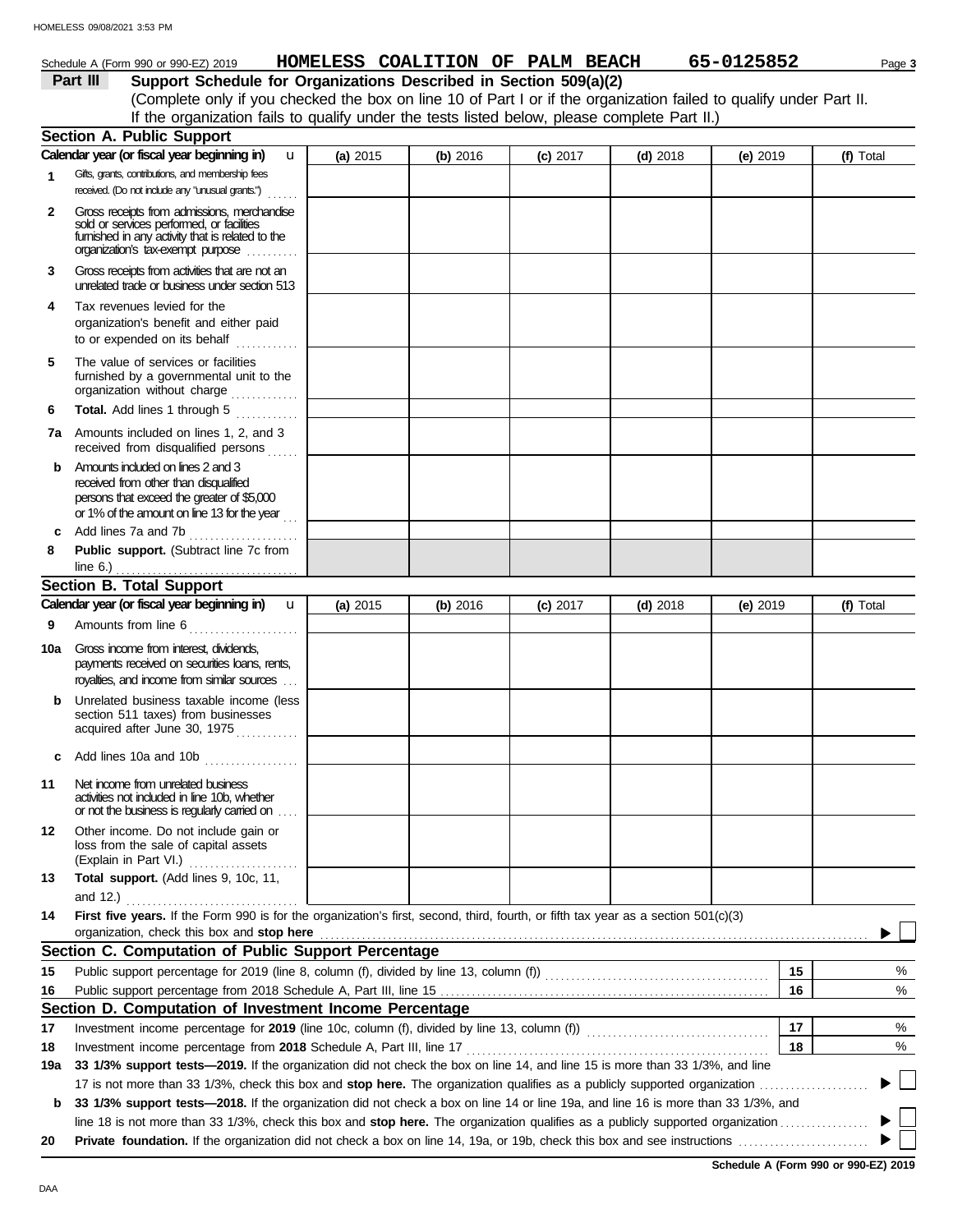|     | HOMELESS COALITION OF PALM BEACH<br>Schedule A (Form 990 or 990-EZ) 2019                                                  | 65-0125852      |     | Page 4 |
|-----|---------------------------------------------------------------------------------------------------------------------------|-----------------|-----|--------|
|     | Part IV<br><b>Supporting Organizations</b>                                                                                |                 |     |        |
|     | (Complete only if you checked a box in line 12 on Part I. If you checked 12a of Part I, complete Sections A               |                 |     |        |
|     | and B. If you checked 12b of Part I, complete Sections A and C. If you checked 12c of Part I, complete                    |                 |     |        |
|     | Sections A, D, and E. If you checked 12d of Part I, complete Sections A and D, and complete Part V.)                      |                 |     |        |
|     | Section A. All Supporting Organizations                                                                                   |                 |     |        |
|     |                                                                                                                           |                 | Yes | No     |
| 1   | Are all of the organization's supported organizations listed by name in the organization's governing                      |                 |     |        |
|     | documents? If "No," describe in Part VI how the supported organizations are designated. If designated by                  |                 |     |        |
|     | class or purpose, describe the designation. If historic and continuing relationship, explain.                             | 1               |     |        |
| 2   | Did the organization have any supported organization that does not have an IRS determination of status                    |                 |     |        |
|     | under section 509(a)(1) or (2)? If "Yes," explain in Part VI how the organization determined that the supported           |                 |     |        |
|     | organization was described in section 509(a)(1) or (2).                                                                   | 2               |     |        |
| За  | Did the organization have a supported organization described in section $501(c)(4)$ , $(5)$ , or $(6)$ ? If "Yes," answer |                 |     |        |
|     | $(b)$ and $(c)$ below.                                                                                                    | 3a              |     |        |
| b   | Did the organization confirm that each supported organization qualified under section $501(c)(4)$ , $(5)$ , or $(6)$ and  |                 |     |        |
|     | satisfied the public support tests under section 509(a)(2)? If "Yes," describe in Part VI when and how the                |                 |     |        |
|     |                                                                                                                           |                 |     |        |
|     | organization made the determination.                                                                                      | 3b              |     |        |
| c   | Did the organization ensure that all support to such organizations was used exclusively for section $170(c)(2)(B)$        |                 |     |        |
|     | purposes? If "Yes," explain in Part VI what controls the organization put in place to ensure such use.                    | 3c              |     |        |
| 4a  | Was any supported organization not organized in the United States ("foreign supported organization")? If                  |                 |     |        |
|     | "Yes," and if you checked 12a or 12b in Part I, answer (b) and (c) below.                                                 | 4a              |     |        |
| b   | Did the organization have ultimate control and discretion in deciding whether to make grants to the foreign               |                 |     |        |
|     | supported organization? If "Yes," describe in Part VI how the organization had such control and discretion                |                 |     |        |
|     | despite being controlled or supervised by or in connection with its supported organizations.                              | 4b              |     |        |
| c   | Did the organization support any foreign supported organization that does not have an IRS determination                   |                 |     |        |
|     | under sections $501(c)(3)$ and $509(a)(1)$ or (2)? If "Yes," explain in Part VI what controls the organization used       |                 |     |        |
|     | to ensure that all support to the foreign supported organization was used exclusively for section $170(c)(2)(B)$          |                 |     |        |
|     | purposes.                                                                                                                 | 4c              |     |        |
| 5a  | Did the organization add, substitute, or remove any supported organizations during the tax year? If "Yes,"                |                 |     |        |
|     | answer (b) and (c) below (if applicable). Also, provide detail in Part VI, including (i) the names and EIN                |                 |     |        |
|     | numbers of the supported organizations added, substituted, or removed; (ii) the reasons for each such action;             |                 |     |        |
|     | (iii) the authority under the organization's organizing document authorizing such action; and (iv) how the action         |                 |     |        |
|     | was accomplished (such as by amendment to the organizing document).                                                       | 5a              |     |        |
| b   | Type I or Type II only. Was any added or substituted supported organization part of a class already                       |                 |     |        |
|     | designated in the organization's organizing document?                                                                     | 5b              |     |        |
| c   | Substitutions only. Was the substitution the result of an event beyond the organization's control?                        | 5c              |     |        |
| 6   | Did the organization provide support (whether in the form of grants or the provision of services or facilities) to        |                 |     |        |
|     | anyone other than (i) its supported organizations, (ii) individuals that are part of the charitable class benefited       |                 |     |        |
|     | by one or more of its supported organizations, or (iii) other supporting organizations that also support or               |                 |     |        |
|     | benefit one or more of the filing organization's supported organizations? If "Yes," provide detail in Part VI.            | 6               |     |        |
| 7   | Did the organization provide a grant, loan, compensation, or other similar payment to a substantial contributor           |                 |     |        |
|     | (as defined in section 4958(c)(3)(C)), a family member of a substantial contributor, or a 35% controlled entity           |                 |     |        |
|     | with regard to a substantial contributor? If "Yes," complete Part I of Schedule L (Form 990 or 990-EZ).                   | 7               |     |        |
| 8   | Did the organization make a loan to a disqualified person (as defined in section 4958) not described in line 7?           |                 |     |        |
|     | If "Yes," complete Part I of Schedule L (Form 990 or 990-EZ).                                                             | 8               |     |        |
| 9a  | Was the organization controlled directly or indirectly at any time during the tax year by one or more                     |                 |     |        |
|     | disqualified persons as defined in section 4946 (other than foundation managers and organizations described               |                 |     |        |
|     | in section 509(a)(1) or (2))? If "Yes," provide detail in Part VI.                                                        | 9а              |     |        |
| b   | Did one or more disqualified persons (as defined in line 9a) hold a controlling interest in any entity in which           |                 |     |        |
|     | the supporting organization had an interest? If "Yes," provide detail in Part VI.                                         | 9b              |     |        |
|     |                                                                                                                           |                 |     |        |
| c   | Did a disqualified person (as defined in line 9a) have an ownership interest in, or derive any personal benefit           |                 |     |        |
|     | from, assets in which the supporting organization also had an interest? If "Yes," provide detail in Part VI.              | 9с              |     |        |
| 10a | Was the organization subject to the excess business holdings rules of section 4943 because of section                     |                 |     |        |
|     | 4943(f) (regarding certain Type II supporting organizations, and all Type III non-functionally integrated                 |                 |     |        |
|     | supporting organizations)? If "Yes," answer 10b below.                                                                    | 10a             |     |        |
| b   | Did the organization have any excess business holdings in the tax year? (Use Schedule C, Form 4720, to                    |                 |     |        |
|     | determine whether the organization had excess business holdings.)                                                         | 10 <sub>b</sub> |     |        |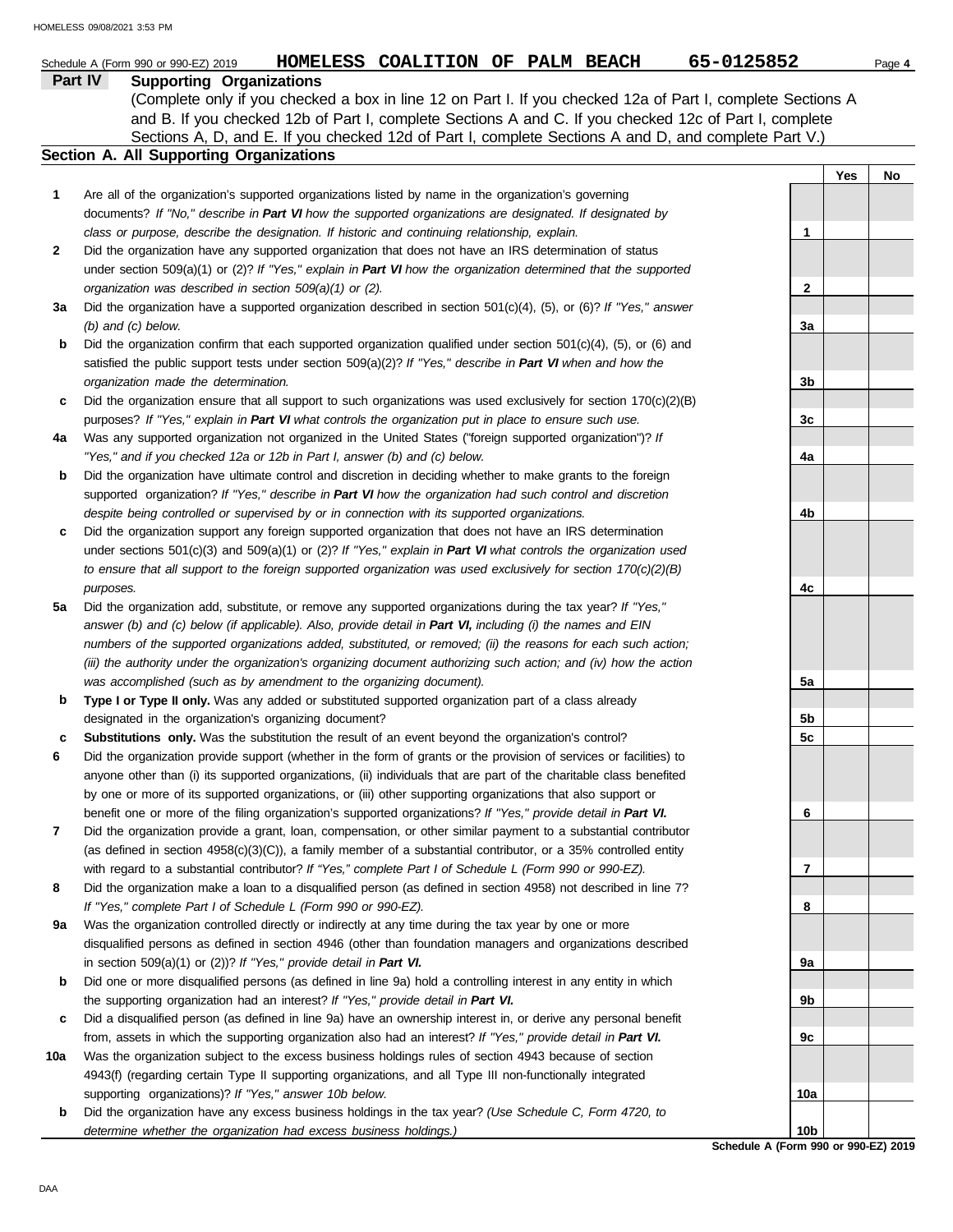|    | 65-0125852<br>HOMELESS COALITION OF PALM BEACH<br>Schedule A (Form 990 or 990-EZ) 2019                                            |                 |     | Page 5 |
|----|-----------------------------------------------------------------------------------------------------------------------------------|-----------------|-----|--------|
|    | <b>Supporting Organizations (continued)</b><br><b>Part IV</b>                                                                     |                 |     |        |
|    |                                                                                                                                   |                 | Yes | No     |
| 11 | Has the organization accepted a gift or contribution from any of the following persons?                                           |                 |     |        |
| a  | A person who directly or indirectly controls, either alone or together with persons described in (b) and (c)                      |                 |     |        |
|    | below, the governing body of a supported organization?                                                                            | 11a             |     |        |
|    | <b>b</b> A family member of a person described in (a) above?                                                                      | 11 <sub>b</sub> |     |        |
| c  | A 35% controlled entity of a person described in (a) or (b) above? If "Yes" to a, b, or c, provide detail in Part VI.             | 11c             |     |        |
|    | <b>Section B. Type I Supporting Organizations</b>                                                                                 |                 |     |        |
|    |                                                                                                                                   |                 | Yes | No     |
| 1  | Did the directors, trustees, or membership of one or more supported organizations have the power to                               |                 |     |        |
|    | regularly appoint or elect at least a majority of the organization's directors or trustees at all times during the                |                 |     |        |
|    | tax year? If "No," describe in Part VI how the supported organization(s) effectively operated, supervised, or                     |                 |     |        |
|    | controlled the organization's activities. If the organization had more than one supported organization,                           |                 |     |        |
|    | describe how the powers to appoint and/or remove directors or trustees were allocated among the supported                         |                 |     |        |
|    | organizations and what conditions or restrictions, if any, applied to such powers during the tax year.                            | 1               |     |        |
| 2  | Did the organization operate for the benefit of any supported organization other than the supported                               |                 |     |        |
|    | organization(s) that operated, supervised, or controlled the supporting organization? If "Yes," explain in Part                   |                 |     |        |
|    | VI how providing such benefit carried out the purposes of the supported organization(s) that operated,                            |                 |     |        |
|    | supervised, or controlled the supporting organization.<br>Section C. Type II Supporting Organizations                             | 2               |     |        |
|    |                                                                                                                                   |                 | Yes | No     |
| 1  | Were a majority of the organization's directors or trustees during the tax year also a majority of the directors                  |                 |     |        |
|    | or trustees of each of the organization's supported organization(s)? If "No," describe in Part VI how control                     |                 |     |        |
|    | or management of the supporting organization was vested in the same persons that controlled or managed                            |                 |     |        |
|    | the supported organization(s).                                                                                                    | 1               |     |        |
|    | Section D. All Type III Supporting Organizations                                                                                  |                 |     |        |
|    |                                                                                                                                   |                 | Yes | No     |
| 1  | Did the organization provide to each of its supported organizations, by the last day of the fifth month of the                    |                 |     |        |
|    | organization's tax year, (i) a written notice describing the type and amount of support provided during the prior tax             |                 |     |        |
|    | year, (ii) a copy of the Form 990 that was most recently filed as of the date of notification, and (iii) copies of the            |                 |     |        |
|    | organization's governing documents in effect on the date of notification, to the extent not previously provided?                  | 1               |     |        |
| 2  | Were any of the organization's officers, directors, or trustees either (i) appointed or elected by the supported                  |                 |     |        |
|    | organization(s) or (ii) serving on the governing body of a supported organization? If "No," explain in Part VI how                |                 |     |        |
|    | the organization maintained a close and continuous working relationship with the supported organization(s).                       | 2               |     |        |
| 3  | By reason of the relationship described in (2), did the organization's supported organizations have a                             |                 |     |        |
|    | significant voice in the organization's investment policies and in directing the use of the organization's                        |                 |     |        |
|    | income or assets at all times during the tax year? If "Yes," describe in Part VI the role the organization's                      |                 |     |        |
|    | supported organizations played in this regard.                                                                                    | 3               |     |        |
|    | Section E. Type III Functionally-Integrated Supporting Organizations                                                              |                 |     |        |
| 1  | Check the box next to the method that the organization used to satisfy the Integral Part Test during the year (see instructions). |                 |     |        |
| а  | The organization satisfied the Activities Test. Complete line 2 below.                                                            |                 |     |        |
| b  | The organization is the parent of each of its supported organizations. Complete line 3 below.                                     |                 |     |        |
| c  | The organization supported a governmental entity. Describe in Part VI how you supported a government entity (see instructions).   |                 |     |        |
|    |                                                                                                                                   |                 |     |        |
| 2  | Activities Test. Answer (a) and (b) below.                                                                                        |                 | Yes | No     |
| а  | Did substantially all of the organization's activities during the tax year directly further the exempt purposes of                |                 |     |        |
|    | the supported organization(s) to which the organization was responsive? If "Yes," then in Part VI identify                        |                 |     |        |
|    | those supported organizations and explain how these activities directly furthered their exempt purposes,                          |                 |     |        |
|    | how the organization was responsive to those supported organizations, and how the organization determined                         |                 |     |        |
|    | that these activities constituted substantially all of its activities.                                                            | 2a              |     |        |
| b  | Did the activities described in (a) constitute activities that, but for the organization's involvement, one or more               |                 |     |        |
|    | of the organization's supported organization(s) would have been engaged in? If "Yes," explain in Part VI the                      |                 |     |        |
|    | reasons for the organization's position that its supported organization(s) would have engaged in these                            |                 |     |        |
|    | activities but for the organization's involvement.                                                                                | 2b              |     |        |
| 3  | Parent of Supported Organizations. Answer (a) and (b) below.                                                                      |                 |     |        |
| а  | Did the organization have the power to regularly appoint or elect a majority of the officers, directors, or                       |                 |     |        |
|    | trustees of each of the supported organizations? Provide details in Part VI.                                                      | За              |     |        |
| b  | Did the organization exercise a substantial degree of direction over the policies, programs, and activities of each               |                 |     |        |
|    | of its supported organizations? If "Yes," describe in Part VI the role played by the organization in this regard.                 | 3b              |     |        |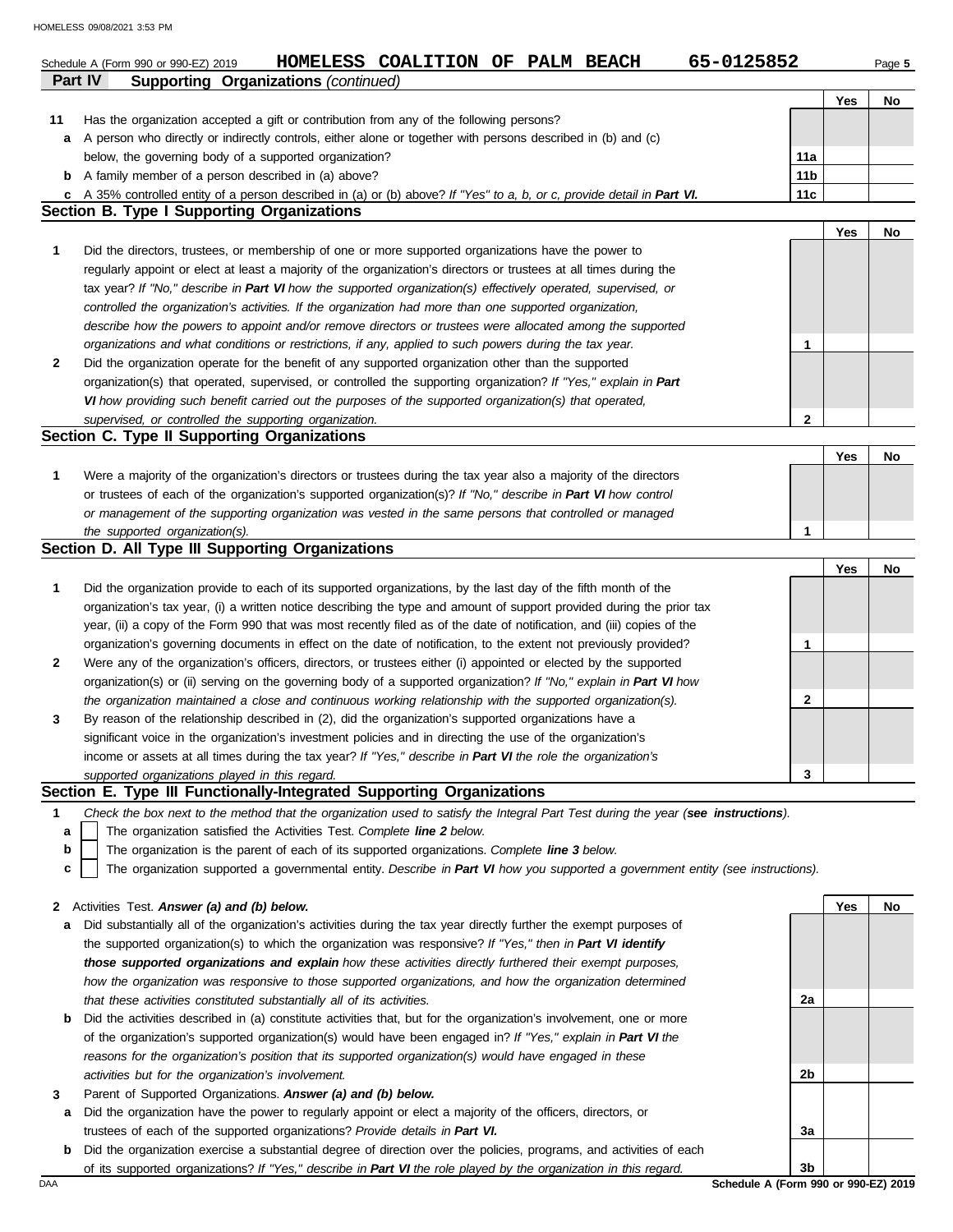| HOMELESS COALITION OF PALM BEACH<br>Schedule A (Form 990 or 990-EZ) 2019                                                                                                                                                                                                     |                | 65-0125852     | Page 6                         |
|------------------------------------------------------------------------------------------------------------------------------------------------------------------------------------------------------------------------------------------------------------------------------|----------------|----------------|--------------------------------|
| Part V<br>Type III Non-Functionally Integrated 509(a)(3) Supporting Organizations                                                                                                                                                                                            |                |                |                                |
| Check here if the organization satisfied the Integral Part Test as a qualifying trust on Nov. 20, 1970 (explain in Part VI). See<br>$\mathbf 1$<br>instructions. All other Type III non-functionally integrated supporting organizations must complete Sections A through E. |                |                |                                |
| Section A - Adjusted Net Income                                                                                                                                                                                                                                              |                | (A) Prior Year | (B) Current Year<br>(optional) |
| Net short-term capital gain<br>1                                                                                                                                                                                                                                             | 1              |                |                                |
| 2<br>Recoveries of prior-year distributions                                                                                                                                                                                                                                  | $\mathbf{2}$   |                |                                |
| 3<br>Other gross income (see instructions)                                                                                                                                                                                                                                   | 3              |                |                                |
| Add lines 1 through 3.<br>4                                                                                                                                                                                                                                                  | 4              |                |                                |
| 5<br>Depreciation and depletion                                                                                                                                                                                                                                              | 5              |                |                                |
| Portion of operating expenses paid or incurred for production or<br>6                                                                                                                                                                                                        |                |                |                                |
| collection of gross income or for management, conservation, or                                                                                                                                                                                                               |                |                |                                |
| maintenance of property held for production of income (see instructions)                                                                                                                                                                                                     | 6              |                |                                |
| 7<br>Other expenses (see instructions)                                                                                                                                                                                                                                       | $\overline{7}$ |                |                                |
| 8<br><b>Adjusted Net Income</b> (subtract lines 5, 6, and 7 from line 4)                                                                                                                                                                                                     | 8              |                |                                |
| <b>Section B - Minimum Asset Amount</b>                                                                                                                                                                                                                                      |                | (A) Prior Year | (B) Current Year<br>(optional) |
| Aggregate fair market value of all non-exempt-use assets (see<br>1                                                                                                                                                                                                           |                |                |                                |
| instructions for short tax year or assets held for part of year):                                                                                                                                                                                                            |                |                |                                |
| Average monthly value of securities<br>a                                                                                                                                                                                                                                     | 1a             |                |                                |
| Average monthly cash balances<br>b                                                                                                                                                                                                                                           | 1b             |                |                                |
| Fair market value of other non-exempt-use assets<br>c.                                                                                                                                                                                                                       | 1c             |                |                                |
| <b>Total</b> (add lines 1a, 1b, and 1c)<br>d                                                                                                                                                                                                                                 | 1d             |                |                                |
| <b>Discount</b> claimed for blockage or other<br>е                                                                                                                                                                                                                           |                |                |                                |
| factors (explain in detail in <b>Part VI</b> ):                                                                                                                                                                                                                              |                |                |                                |
| Acquisition indebtedness applicable to non-exempt-use assets<br>2                                                                                                                                                                                                            | $\mathbf{2}$   |                |                                |
| Subtract line 2 from line 1d.<br>3                                                                                                                                                                                                                                           | 3              |                |                                |
| Cash deemed held for exempt use. Enter 1-1/2% of line 3 (for greater amount,<br>4                                                                                                                                                                                            |                |                |                                |
| see instructions).                                                                                                                                                                                                                                                           | 4              |                |                                |
| 5<br>Net value of non-exempt-use assets (subtract line 4 from line 3)                                                                                                                                                                                                        | 5              |                |                                |
| 6<br>Multiply line 5 by .035.                                                                                                                                                                                                                                                | 6              |                |                                |
| 7<br>Recoveries of prior-year distributions                                                                                                                                                                                                                                  | 7              |                |                                |
| Minimum Asset Amount (add line 7 to line 6)<br>8                                                                                                                                                                                                                             | 8              |                |                                |
| Section C - Distributable Amount                                                                                                                                                                                                                                             |                |                | <b>Current Year</b>            |
| Adjusted net income for prior year (from Section A, line 8, Column A)                                                                                                                                                                                                        | 1              |                |                                |
| Enter 85% of line 1.<br>$\mathbf{2}$                                                                                                                                                                                                                                         | $\mathbf{2}$   |                |                                |
| 3<br>Minimum asset amount for prior year (from Section B, line 8, Column A)                                                                                                                                                                                                  | 3              |                |                                |
| Enter greater of line 2 or line 3.<br>4                                                                                                                                                                                                                                      | 4              |                |                                |
| 5<br>Income tax imposed in prior year                                                                                                                                                                                                                                        | 5              |                |                                |
| Distributable Amount. Subtract line 5 from line 4, unless subject to<br>6                                                                                                                                                                                                    |                |                |                                |
| emergency temporary reduction (see instructions).                                                                                                                                                                                                                            | 6              |                |                                |
|                                                                                                                                                                                                                                                                              |                |                |                                |

**7** | Check here if the current year is the organization's first as a non-functionally integrated Type III supporting organization (see instructions).

**Schedule A (Form 990 or 990-EZ) 2019**

DAA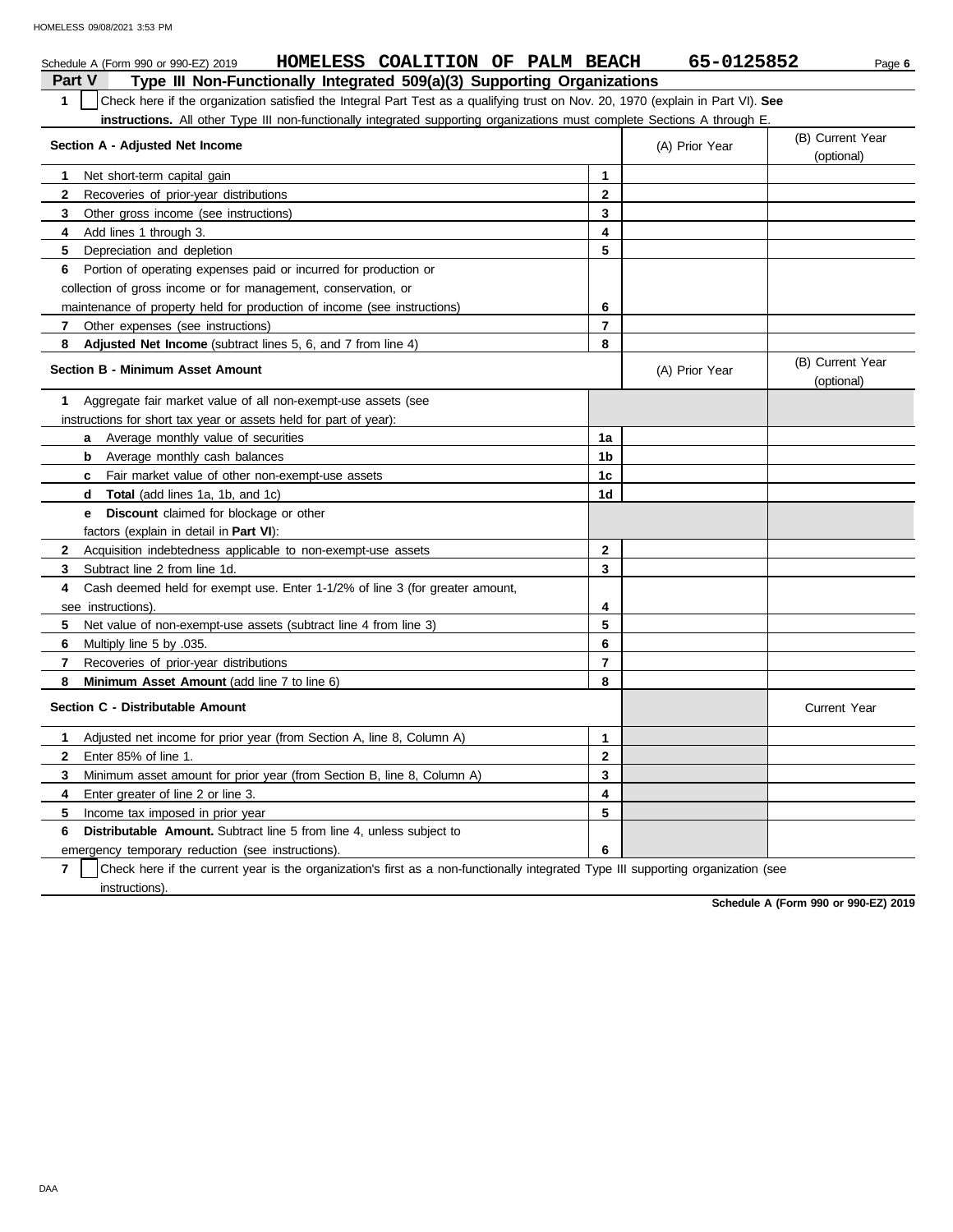| HOMELESS 09/08/2021 3:53 PM      | HOMELESS COALITION OF PALM BEACH<br>Schedule A (Form 990 or 990-EZ) 2019                                   |                                    | 65-0125852                                    | Page 7                                           |
|----------------------------------|------------------------------------------------------------------------------------------------------------|------------------------------------|-----------------------------------------------|--------------------------------------------------|
| <b>Part V</b>                    | Type III Non-Functionally Integrated 509(a)(3) Supporting Organizations (continued)                        |                                    |                                               |                                                  |
| <b>Section D - Distributions</b> |                                                                                                            |                                    |                                               | <b>Current Year</b>                              |
| -1                               | Amounts paid to supported organizations to accomplish exempt purposes                                      |                                    |                                               |                                                  |
| $\mathbf{2}$                     | Amounts paid to perform activity that directly furthers exempt purposes of supported                       |                                    |                                               |                                                  |
|                                  | organizations, in excess of income from activity                                                           |                                    |                                               |                                                  |
| 3                                | Administrative expenses paid to accomplish exempt purposes of supported organizations                      |                                    |                                               |                                                  |
| 4                                | Amounts paid to acquire exempt-use assets                                                                  |                                    |                                               |                                                  |
| 5                                | Qualified set-aside amounts (prior IRS approval required)                                                  |                                    |                                               |                                                  |
| 6                                | Other distributions (describe in Part VI). See instructions.                                               |                                    |                                               |                                                  |
| 7                                | Total annual distributions. Add lines 1 through 6.                                                         |                                    |                                               |                                                  |
| 8                                | Distributions to attentive supported organizations to which the organization is responsive                 |                                    |                                               |                                                  |
|                                  | (provide details in Part VI). See instructions.                                                            |                                    |                                               |                                                  |
| 9                                | Distributable amount for 2019 from Section C, line 6                                                       |                                    |                                               |                                                  |
| 10                               | Line 8 amount divided by line 9 amount                                                                     |                                    |                                               |                                                  |
|                                  | Section E - Distribution Allocations (see instructions)                                                    | (i)<br><b>Excess Distributions</b> | (ii)<br><b>Underdistributions</b><br>Pre-2019 | (iii)<br><b>Distributable</b><br>Amount for 2019 |
| $\mathbf 1$                      | Distributable amount for 2019 from Section C, line 6                                                       |                                    |                                               |                                                  |
| $\mathbf{2}$<br>instructions.    | Underdistributions, if any, for years prior to 2019<br>(reasonable cause required-explain in Part VI). See |                                    |                                               |                                                  |
| 3                                | Excess distributions carryover, if any, to 2019                                                            |                                    |                                               |                                                  |
|                                  |                                                                                                            |                                    |                                               |                                                  |
|                                  |                                                                                                            |                                    |                                               |                                                  |
|                                  |                                                                                                            |                                    |                                               |                                                  |
|                                  |                                                                                                            |                                    |                                               |                                                  |
|                                  |                                                                                                            |                                    |                                               |                                                  |
|                                  | f Total of lines 3a through e                                                                              |                                    |                                               |                                                  |
|                                  | <b>q</b> Applied to underdistributions of prior years                                                      |                                    |                                               |                                                  |
|                                  | <b>h</b> Applied to 2019 distributable amount                                                              |                                    |                                               |                                                  |
|                                  | <i>i</i> Carryover from 2014 not applied (see instructions)                                                |                                    |                                               |                                                  |
|                                  | Remainder. Subtract lines 3g, 3h, and 3i from 3f.                                                          |                                    |                                               |                                                  |
| 4                                | Distributions for 2019 from                                                                                |                                    |                                               |                                                  |
| Section D, line 7:               | \$                                                                                                         |                                    |                                               |                                                  |
|                                  | a Applied to underdistributions of prior years                                                             |                                    |                                               |                                                  |

**Schedule A (Form 990 or 990-EZ) 2019**

**7**

**6**

**8** Breakdown of line 7:

and 4c.

Part VI. See instructions.

**5** Remaining underdistributions for years prior to 2019, if

any. Subtract lines 3g and 4a from line 2. For result greater than zero, explain in **Part VI**. See instructions. Remaining underdistributions for 2019. Subtract lines 3h and 4b from line 1. For result greater than zero, explain in

**Excess distributions carryover to 2020.** Add lines 3j

**b** Applied to 2019 distributable amount **c** Remainder. Subtract lines 4a and 4b from 4.

**a** Excess from 2015 . . . . . . . . . . . . . . . . . . . . . . . . . . **b** Excess from 2016 . . . . . . . . . . . . . . . . . . . . . . . . . . **c** Excess from 2017 . . . . . . . . . . . . . . . . . . . . . . . . . . . **d** Excess from 2018 . . . . . . . . . . . . . . . . . . . . . . . . . . . **e** Excess from 2019 . . . . . . . . . . . . . . . . . . . . . . . . . . .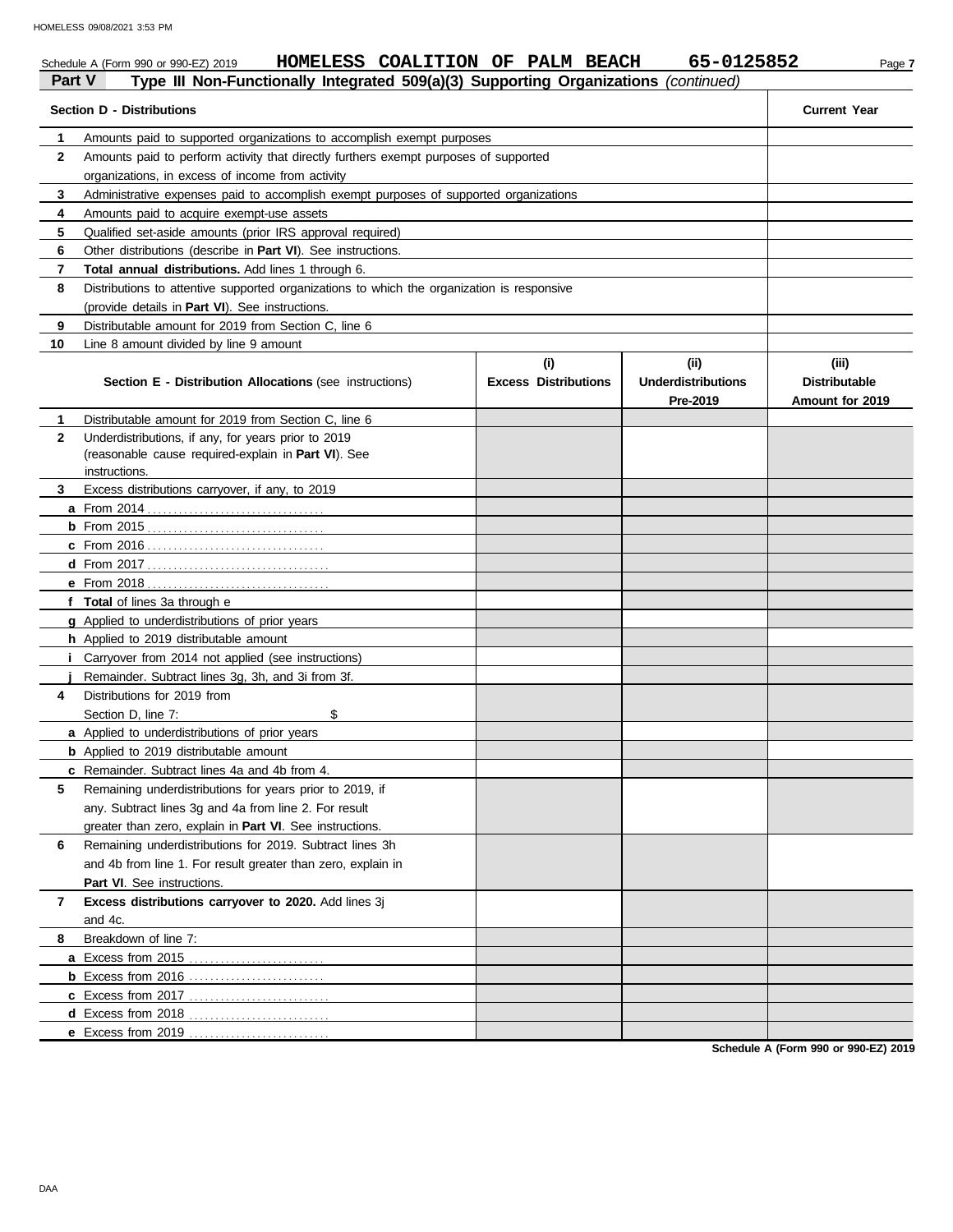|         | Schedule A (Form 990 or 990-EZ) 2019                                                           |  |  | HOMELESS COALITION OF PALM BEACH | 65-0125852                                                                                                                                                                                                                                                                                                                                                                                                                                                                                | Page 8 |
|---------|------------------------------------------------------------------------------------------------|--|--|----------------------------------|-------------------------------------------------------------------------------------------------------------------------------------------------------------------------------------------------------------------------------------------------------------------------------------------------------------------------------------------------------------------------------------------------------------------------------------------------------------------------------------------|--------|
| Part VI | lines 2, 5, and 6. Also complete this part for any additional information. (See instructions.) |  |  |                                  | Supplemental Information. Provide the explanations required by Part II, line 10; Part II, line 17a or 17b; Part<br>III, line 12; Part IV, Section A, lines 1, 2, 3b, 3c, 4b, 4c, 5a, 6, 9a, 9b, 9c, 11a, 11b, and 11c; Part IV, Section<br>B, lines 1 and 2; Part IV, Section C, line 1; Part IV, Section D, lines 2 and 3; Part IV, Section E, lines 1c, 2a, 2b,<br>3a, and 3b; Part V, line 1; Part V, Section B, line 1e; Part V, Section D, lines 5, 6, and 8; and Part V, Section E, |        |
|         |                                                                                                |  |  |                                  |                                                                                                                                                                                                                                                                                                                                                                                                                                                                                           |        |
|         |                                                                                                |  |  |                                  |                                                                                                                                                                                                                                                                                                                                                                                                                                                                                           |        |
|         |                                                                                                |  |  |                                  |                                                                                                                                                                                                                                                                                                                                                                                                                                                                                           |        |
|         |                                                                                                |  |  |                                  |                                                                                                                                                                                                                                                                                                                                                                                                                                                                                           |        |
|         |                                                                                                |  |  |                                  |                                                                                                                                                                                                                                                                                                                                                                                                                                                                                           |        |
|         |                                                                                                |  |  |                                  |                                                                                                                                                                                                                                                                                                                                                                                                                                                                                           |        |
|         |                                                                                                |  |  |                                  |                                                                                                                                                                                                                                                                                                                                                                                                                                                                                           |        |
|         |                                                                                                |  |  |                                  |                                                                                                                                                                                                                                                                                                                                                                                                                                                                                           |        |
|         |                                                                                                |  |  |                                  |                                                                                                                                                                                                                                                                                                                                                                                                                                                                                           |        |
|         |                                                                                                |  |  |                                  |                                                                                                                                                                                                                                                                                                                                                                                                                                                                                           |        |
|         |                                                                                                |  |  |                                  |                                                                                                                                                                                                                                                                                                                                                                                                                                                                                           |        |
|         |                                                                                                |  |  |                                  |                                                                                                                                                                                                                                                                                                                                                                                                                                                                                           |        |
|         |                                                                                                |  |  |                                  |                                                                                                                                                                                                                                                                                                                                                                                                                                                                                           |        |
|         |                                                                                                |  |  |                                  |                                                                                                                                                                                                                                                                                                                                                                                                                                                                                           |        |
|         |                                                                                                |  |  |                                  |                                                                                                                                                                                                                                                                                                                                                                                                                                                                                           |        |
|         |                                                                                                |  |  |                                  |                                                                                                                                                                                                                                                                                                                                                                                                                                                                                           |        |
|         |                                                                                                |  |  |                                  |                                                                                                                                                                                                                                                                                                                                                                                                                                                                                           |        |
|         |                                                                                                |  |  |                                  |                                                                                                                                                                                                                                                                                                                                                                                                                                                                                           |        |
|         |                                                                                                |  |  |                                  |                                                                                                                                                                                                                                                                                                                                                                                                                                                                                           |        |
|         |                                                                                                |  |  |                                  |                                                                                                                                                                                                                                                                                                                                                                                                                                                                                           |        |
|         |                                                                                                |  |  |                                  |                                                                                                                                                                                                                                                                                                                                                                                                                                                                                           |        |
|         |                                                                                                |  |  |                                  |                                                                                                                                                                                                                                                                                                                                                                                                                                                                                           |        |
|         |                                                                                                |  |  |                                  |                                                                                                                                                                                                                                                                                                                                                                                                                                                                                           |        |
|         |                                                                                                |  |  |                                  |                                                                                                                                                                                                                                                                                                                                                                                                                                                                                           |        |
|         |                                                                                                |  |  |                                  |                                                                                                                                                                                                                                                                                                                                                                                                                                                                                           |        |
|         |                                                                                                |  |  |                                  |                                                                                                                                                                                                                                                                                                                                                                                                                                                                                           |        |
|         |                                                                                                |  |  |                                  |                                                                                                                                                                                                                                                                                                                                                                                                                                                                                           |        |
|         |                                                                                                |  |  |                                  |                                                                                                                                                                                                                                                                                                                                                                                                                                                                                           |        |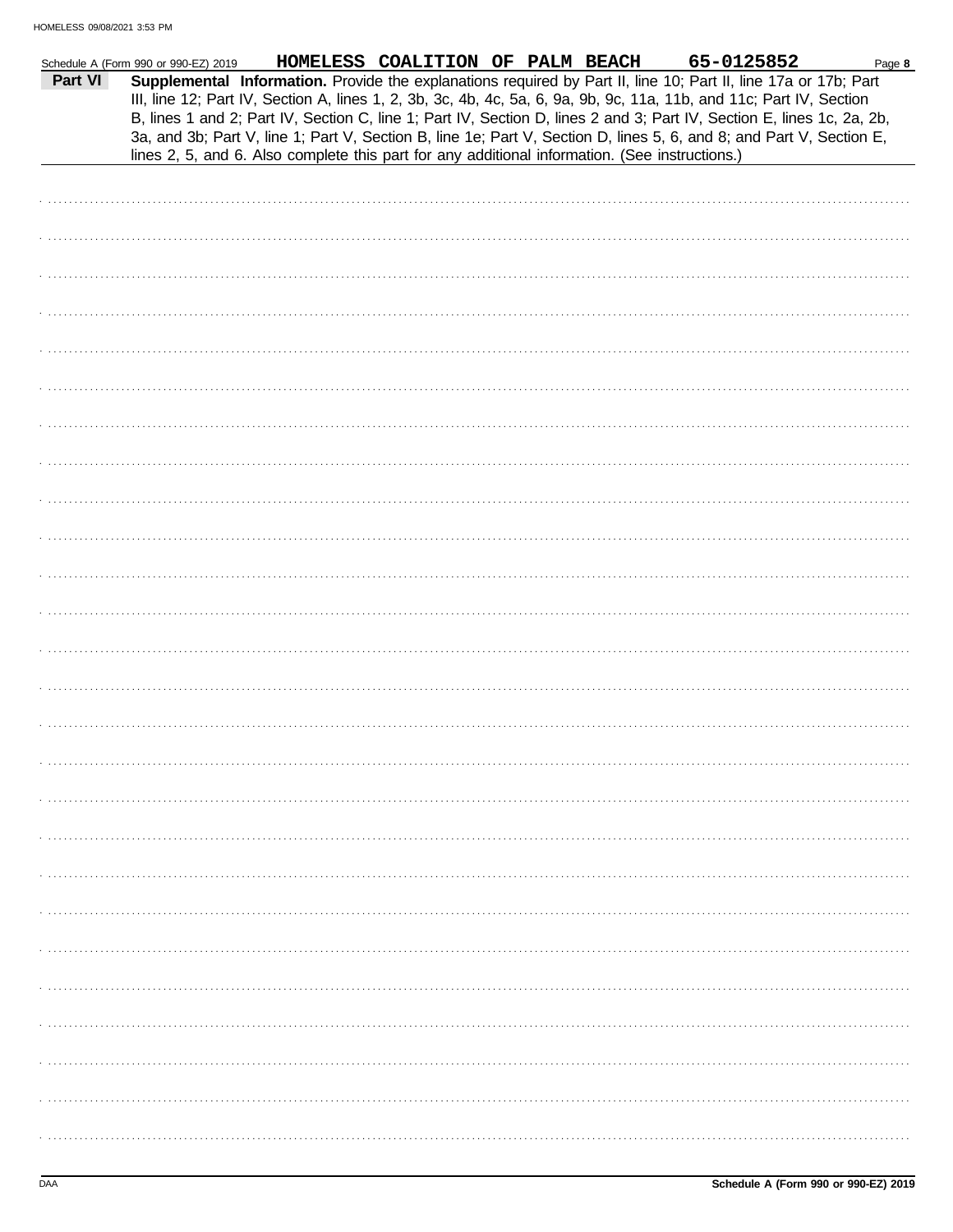| <b>Schedule B</b>                                                                          | <b>Schedule of Contributors</b>                                                                                       | OMB No. 1545-0047              |      |
|--------------------------------------------------------------------------------------------|-----------------------------------------------------------------------------------------------------------------------|--------------------------------|------|
| (Form 990, 990-EZ,<br>or 990-PF)<br>Department of the Treasury<br>Internal Revenue Service | La Attach to Form 990, Form 990-EZ, or Form 990-PF.<br><b>u</b> Go to www.irs.gov/Form990 for the latest information. |                                | 2019 |
| Name of the organization<br>HOMELESS COALITION                                             | 65-0125852                                                                                                            | Employer identification number |      |
| COUNTY, INC.<br><b>Organization type (check one):</b>                                      |                                                                                                                       |                                |      |
| Filers of:                                                                                 | Section:                                                                                                              |                                |      |
| Form 990 or 990-EZ                                                                         | X <br>501(c)<br>3<br>) (enter number) organization                                                                    |                                |      |
|                                                                                            | $4947(a)(1)$ nonexempt charitable trust not treated as a private foundation                                           |                                |      |
|                                                                                            | 527 political organization                                                                                            |                                |      |
| Form 990-PF                                                                                | 501(c)(3) exempt private foundation                                                                                   |                                |      |
|                                                                                            | 4947(a)(1) nonexempt charitable trust treated as a private foundation                                                 |                                |      |
|                                                                                            | 501(c)(3) taxable private foundation                                                                                  |                                |      |
|                                                                                            |                                                                                                                       |                                |      |

Check if your organization is covered by the **General Rule** or a **Special Rule. Note:** Only a section 501(c)(7), (8), or (10) organization can check boxes for both the General Rule and a Special Rule. See instructions.

#### **General Rule**

For an organization filing Form 990, 990-EZ, or 990-PF that received, during the year, contributions totaling \$5,000 or more (in money or property) from any one contributor. Complete Parts I and II. See instructions for determining a contributor's total contributions.

#### **Special Rules**

| $\overline{X}$ For an organization described in section 501(c)(3) filing Form 990 or 990-EZ that met the 33 <sup>1</sup> /3% support test of the |
|--------------------------------------------------------------------------------------------------------------------------------------------------|
| regulations under sections 509(a)(1) and 170(b)(1)(A)(vi), that checked Schedule A (Form 990 or 990-EZ), Part II, line                           |
| 13, 16a, or 16b, and that received from any one contributor, during the year, total contributions of the greater of (1)                          |
| \$5,000; or (2) 2% of the amount on (i) Form 990, Part VIII, line 1h; or (ii) Form 990-EZ, line 1. Complete Parts I and II.                      |

literary, or educational purposes, or for the prevention of cruelty to children or animals. Complete Parts I (entering For an organization described in section 501(c)(7), (8), or (10) filing Form 990 or 990-EZ that received from any one contributor, during the year, total contributions of more than \$1,000 *exclusively* for religious, charitable, scientific, "N/A" in column (b) instead of the contributor name and address), II, and III.

For an organization described in section 501(c)(7), (8), or (10) filing Form 990 or 990-EZ that received from any one contributor, during the year, contributions *exclusively* for religious, charitable, etc., purposes, but no such contributions totaled more than \$1,000. If this box is checked, enter here the total contributions that were received during the year for an *exclusively* religious, charitable, etc., purpose. Don't complete any of the parts unless the **General Rule** applies to this organization because it received *nonexclusively* religious, charitable, etc., contributions totaling \$5,000 or more during the year . . . . . . . . . . . . . . . . . . . . . . . . . . . . . . . . . . . . . . . . . . . . . . . . . . . . . . . . . . . . . . . . . . . . . . . . . . . . . . . .

990-EZ, or 990-PF), but it **must** answer "No" on Part IV, line 2, of its Form 990; or check the box on line H of its Form 990-EZ or on its Form 990-PF, Part I, line 2, to certify that it doesn't meet the filing requirements of Schedule B (Form 990, 990-EZ, or 990-PF). **Caution:** An organization that isn't covered by the General Rule and/or the Special Rules doesn't file Schedule B (Form 990,

**For Paperwork Reduction Act Notice, see the instructions for Form 990, 990-EZ, or 990-PF.**

\$ . . . . . . . . . . . . . . . . . . . . . . . . . . .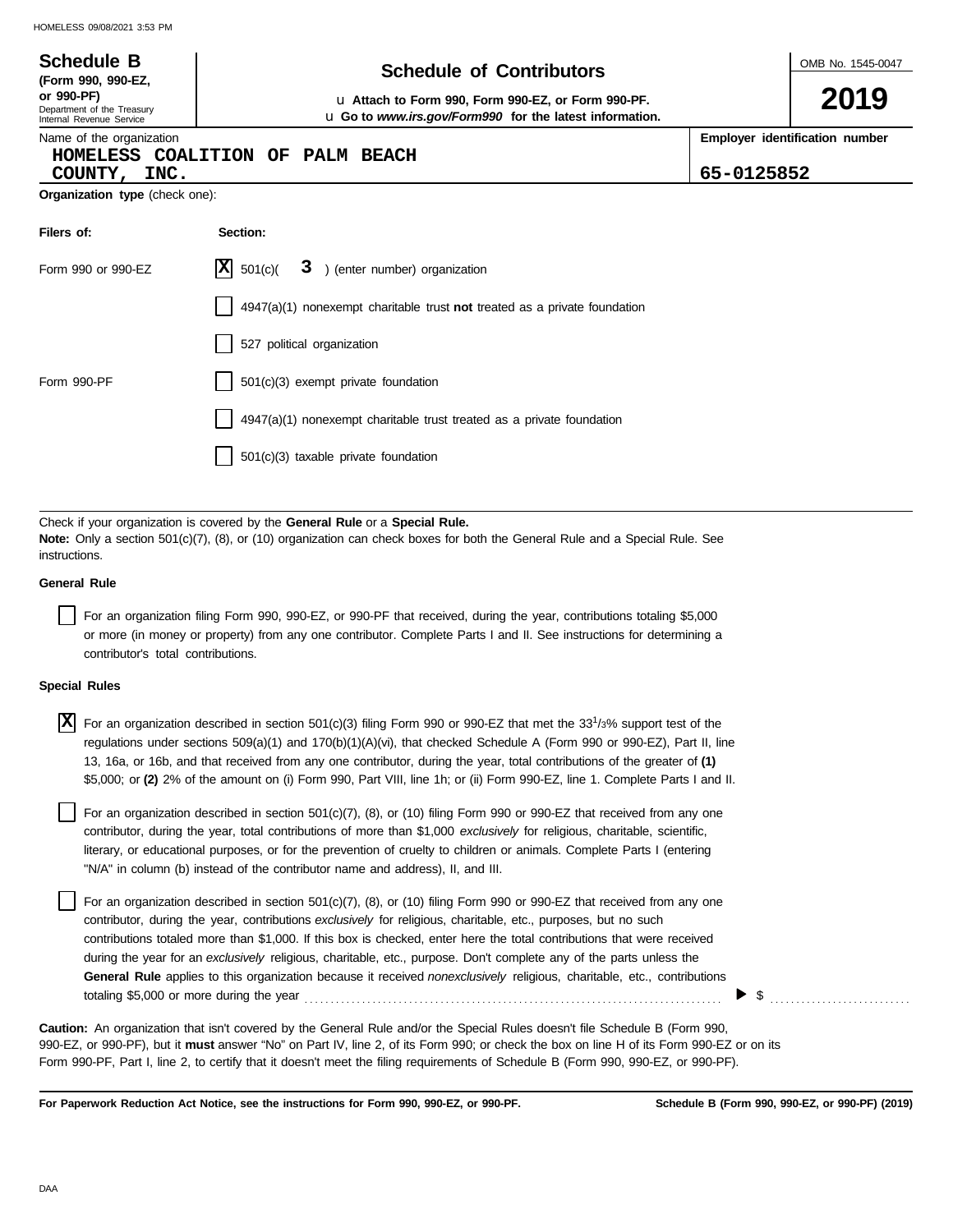| Schedule B (Form 990, 990-EZ, or 990-PF) (2019) | PAGE 1 OF  |  | Page 2                                |
|-------------------------------------------------|------------|--|---------------------------------------|
| Name of organization                            |            |  | <b>Employer identification number</b> |
| HOMELESS COALITION OF PALM BEACH                | 65-0125852 |  |                                       |

**Part I Contributors** (see instructions). Use duplicate copies of Part I if additional space is needed.

| (a)            | (b)                                                                                    | (c)                               | (d)                                                                                                    |
|----------------|----------------------------------------------------------------------------------------|-----------------------------------|--------------------------------------------------------------------------------------------------------|
| No.<br>1       | Name, address, and ZIP + 4<br>LESLIE L. ALEXANDER FOUNDATION                           | <b>Total contributions</b>        | Type of contribution<br>X<br>Person                                                                    |
|                | 110 E. ATLANTIC AVE.<br>FL 33444<br>DELRAY BEACH                                       | 220,000<br>$\mathsf{\$}$          | Payroll<br><b>Noncash</b><br>(Complete Part II for<br>noncash contributions.)                          |
| (a)<br>No.     | (b)<br>Name, address, and ZIP + 4                                                      | (c)<br><b>Total contributions</b> | (d)<br>Type of contribution                                                                            |
| $\overline{2}$ | PB BOARD OF COUNTY COMMISSIONERS<br>301 N. OLIVE AVANUE<br>FL 33401<br>WEST PALM BEACH | 213,947<br>$\mathcal{S}$          | $\mathbf x$<br>Person<br>Payroll<br><b>Noncash</b><br>(Complete Part II for<br>noncash contributions.) |
| (a)<br>No.     | (b)<br>Name, address, and ZIP + 4                                                      | (c)<br><b>Total contributions</b> | (d)<br>Type of contribution                                                                            |
|                |                                                                                        |                                   | Person<br>Payroll<br><b>Noncash</b><br>(Complete Part II for<br>noncash contributions.)                |
| (a)<br>No.     | (b)<br>Name, address, and ZIP + 4                                                      | (c)<br><b>Total contributions</b> | (d)<br>Type of contribution                                                                            |
|                |                                                                                        |                                   | <b>Person</b><br>Payroll<br>Noncash<br>(Complete Part II for<br>noncash contributions.)                |
| (a)<br>No.     | (b)<br>Name, address, and ZIP + 4                                                      | (c)<br><b>Total contributions</b> | (d)<br>Type of contribution                                                                            |
|                |                                                                                        | \$                                | Person<br>Payroll<br>Noncash<br>(Complete Part II for<br>noncash contributions.)                       |
| (a)<br>No.     | (b)<br>Name, address, and ZIP + 4                                                      | (c)<br><b>Total contributions</b> | (d)<br>Type of contribution                                                                            |
|                |                                                                                        | \$                                | Person<br>Payroll<br>Noncash<br>(Complete Part II for<br>noncash contributions.)                       |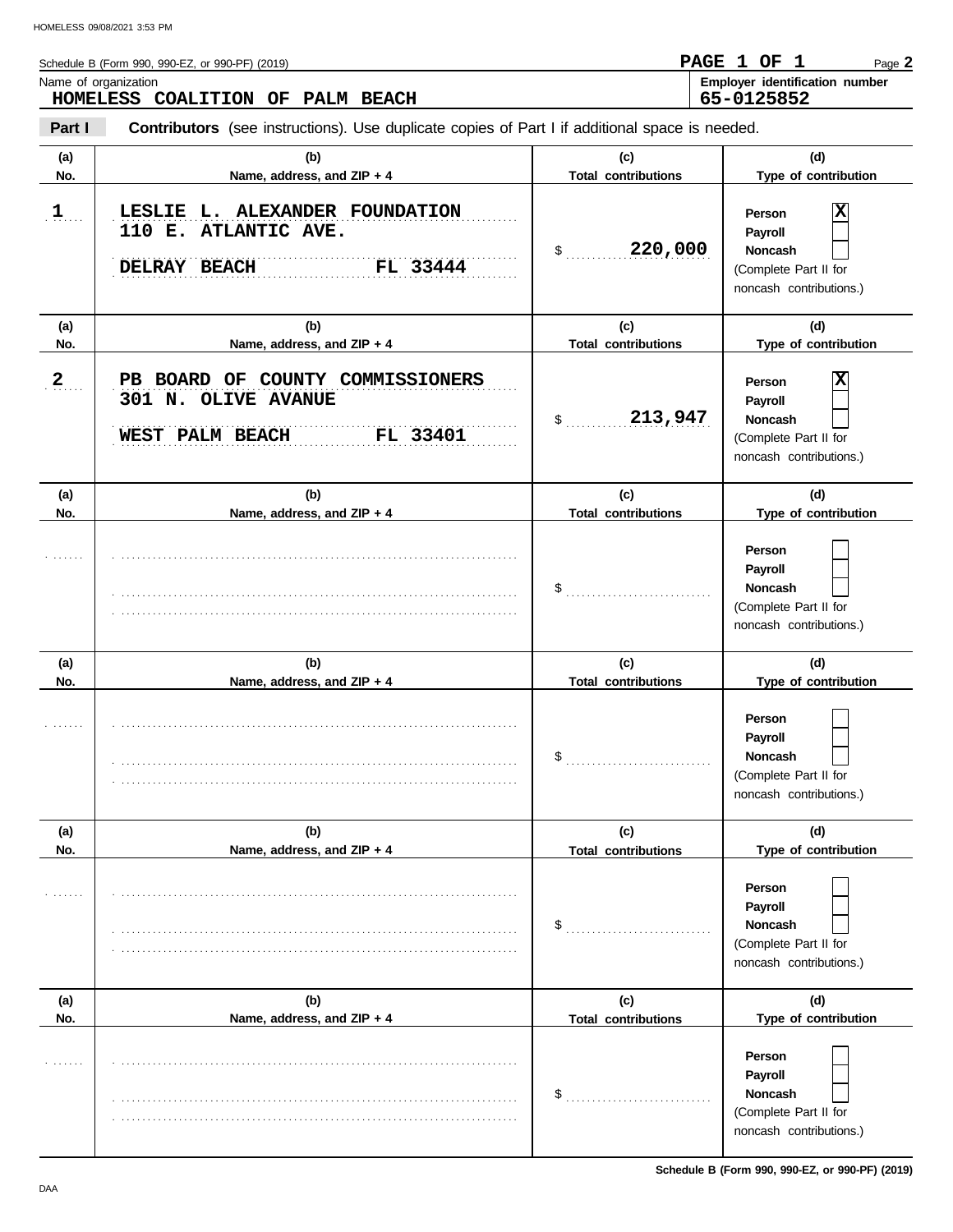|        | <b>SCHEDULE D</b>                                                  | Supplemental Financial Statements                                                                                                                                         |                       |                                                    |            |  |                              | OMB No. 1545-0047               |    |
|--------|--------------------------------------------------------------------|---------------------------------------------------------------------------------------------------------------------------------------------------------------------------|-----------------------|----------------------------------------------------|------------|--|------------------------------|---------------------------------|----|
|        | (Form 990)                                                         | u Complete if the organization answered "Yes" on Form 990,<br>Part IV, line 6, 7, 8, 9, 10, 11a, 11b, 11c, 11d, 11e, 11f, 12a, or 12b.                                    |                       |                                                    |            |  |                              |                                 |    |
|        | Department of the Treasury                                         |                                                                                                                                                                           | U Attach to Form 990. |                                                    |            |  |                              | Open to Public                  |    |
|        | Internal Revenue Service<br>Name of the organization               | U Go to www.irs.gov/Form990 for instructions and the latest information.                                                                                                  |                       |                                                    |            |  |                              | Inspection                      |    |
|        | Employer identification number<br>HOMELESS COALITION OF PALM BEACH |                                                                                                                                                                           |                       |                                                    |            |  |                              |                                 |    |
|        | COUNTY,<br>INC.                                                    |                                                                                                                                                                           |                       |                                                    | 65-0125852 |  |                              |                                 |    |
|        | Part I                                                             | Organizations Maintaining Donor Advised Funds or Other Similar Funds or Accounts.                                                                                         |                       |                                                    |            |  |                              |                                 |    |
|        |                                                                    | Complete if the organization answered "Yes" on Form 990, Part IV, line 6.                                                                                                 |                       |                                                    |            |  |                              |                                 |    |
|        |                                                                    |                                                                                                                                                                           |                       | (a) Donor advised funds                            |            |  | (b) Funds and other accounts |                                 |    |
| 1      |                                                                    |                                                                                                                                                                           |                       |                                                    |            |  |                              |                                 |    |
| 2      |                                                                    |                                                                                                                                                                           |                       |                                                    |            |  |                              |                                 |    |
| 3<br>4 |                                                                    |                                                                                                                                                                           |                       |                                                    |            |  |                              |                                 |    |
| 5      |                                                                    | Did the organization inform all donors and donor advisors in writing that the assets held in donor advised                                                                |                       |                                                    |            |  |                              |                                 |    |
|        |                                                                    |                                                                                                                                                                           |                       |                                                    |            |  |                              | Yes                             | No |
| 6      |                                                                    | Did the organization inform all grantees, donors, and donor advisors in writing that grant funds can be used                                                              |                       |                                                    |            |  |                              |                                 |    |
|        |                                                                    | only for charitable purposes and not for the benefit of the donor or donor advisor, or for any other purpose                                                              |                       |                                                    |            |  |                              |                                 |    |
|        |                                                                    |                                                                                                                                                                           |                       |                                                    |            |  |                              | Yes                             | No |
|        | Part II                                                            | <b>Conservation Easements.</b>                                                                                                                                            |                       |                                                    |            |  |                              |                                 |    |
|        |                                                                    | Complete if the organization answered "Yes" on Form 990, Part IV, line 7.                                                                                                 |                       |                                                    |            |  |                              |                                 |    |
| 1      |                                                                    | Purpose(s) of conservation easements held by the organization (check all that apply).                                                                                     |                       |                                                    |            |  |                              |                                 |    |
|        |                                                                    | Preservation of land for public use (for example, recreation or education)                                                                                                |                       | Preservation of a historically important land area |            |  |                              |                                 |    |
|        | Protection of natural habitat<br>Preservation of open space        |                                                                                                                                                                           |                       | Preservation of a certified historic structure     |            |  |                              |                                 |    |
| 2      |                                                                    | Complete lines 2a through 2d if the organization held a qualified conservation contribution in the form of a conservation                                                 |                       |                                                    |            |  |                              |                                 |    |
|        | easement on the last day of the tax year.                          |                                                                                                                                                                           |                       |                                                    |            |  |                              | Held at the End of the Tax Year |    |
| а      |                                                                    |                                                                                                                                                                           |                       |                                                    | 2a         |  |                              |                                 |    |
|        |                                                                    |                                                                                                                                                                           |                       |                                                    | 2b         |  |                              |                                 |    |
|        |                                                                    | Number of conservation easements on a certified historic structure included in (a)                                                                                        |                       |                                                    | 2c         |  |                              |                                 |    |
| d      |                                                                    | Number of conservation easements included in (c) acquired after 7/25/06, and not on a                                                                                     |                       |                                                    |            |  |                              |                                 |    |
|        |                                                                    | historic structure listed in the National Register                                                                                                                        |                       |                                                    | 2d         |  |                              |                                 |    |
| 3      |                                                                    | Number of conservation easements modified, transferred, released, extinguished, or terminated by the organization during the                                              |                       |                                                    |            |  |                              |                                 |    |
|        | tax year $\blacksquare$                                            |                                                                                                                                                                           |                       |                                                    |            |  |                              |                                 |    |
|        |                                                                    | Number of states where property subject to conservation easement is located U                                                                                             |                       |                                                    |            |  |                              |                                 |    |
| 5      |                                                                    | Does the organization have a written policy regarding the periodic monitoring, inspection, handling of                                                                    |                       |                                                    |            |  |                              |                                 |    |
| 6      |                                                                    | Staff and volunteer hours devoted to monitoring, inspecting, handling of violations, and enforcing conservation easements during the year                                 |                       |                                                    |            |  |                              |                                 |    |
|        |                                                                    |                                                                                                                                                                           |                       |                                                    |            |  |                              |                                 |    |
| 7      | u <u>.</u>                                                         | Amount of expenses incurred in monitoring, inspecting, handling of violations, and enforcing conservation easements during the year                                       |                       |                                                    |            |  |                              |                                 |    |
|        | u\$                                                                |                                                                                                                                                                           |                       |                                                    |            |  |                              |                                 |    |
| 8      |                                                                    | Does each conservation easement reported on line 2(d) above satisfy the requirements of section 170(h)(4)(B)(i)                                                           |                       |                                                    |            |  |                              |                                 |    |
|        |                                                                    |                                                                                                                                                                           |                       |                                                    |            |  |                              | Yes                             | No |
| 9      |                                                                    | In Part XIII, describe how the organization reports conservation easements in its revenue and expense statement and                                                       |                       |                                                    |            |  |                              |                                 |    |
|        |                                                                    | balance sheet, and include, if applicable, the text of the footnote to the organization's financial statements that describes the                                         |                       |                                                    |            |  |                              |                                 |    |
|        |                                                                    | organization's accounting for conservation easements.                                                                                                                     |                       |                                                    |            |  |                              |                                 |    |
|        | Part III                                                           | Organizations Maintaining Collections of Art, Historical Treasures, or Other Similar Assets.<br>Complete if the organization answered "Yes" on Form 990, Part IV, line 8. |                       |                                                    |            |  |                              |                                 |    |
|        |                                                                    | 1a If the organization elected, as permitted under FASB ASC 958, not to report in its revenue statement and balance sheet works                                           |                       |                                                    |            |  |                              |                                 |    |
|        |                                                                    | of art, historical treasures, or other similar assets held for public exhibition, education, or research in furtherance of public                                         |                       |                                                    |            |  |                              |                                 |    |
|        |                                                                    | service, provide in Part XIII the text of the footnote to its financial statements that describes these items.                                                            |                       |                                                    |            |  |                              |                                 |    |
|        |                                                                    | <b>b</b> If the organization elected, as permitted under FASB ASC 958, to report in its revenue statement and balance sheet works of                                      |                       |                                                    |            |  |                              |                                 |    |
|        |                                                                    | art, historical treasures, or other similar assets held for public exhibition, education, or research in furtherance of public service,                                   |                       |                                                    |            |  |                              |                                 |    |
|        |                                                                    | provide the following amounts relating to these items:                                                                                                                    |                       |                                                    |            |  |                              |                                 |    |
|        |                                                                    |                                                                                                                                                                           |                       |                                                    |            |  |                              |                                 |    |
|        |                                                                    |                                                                                                                                                                           |                       |                                                    |            |  |                              |                                 |    |
| 2      |                                                                    | If the organization received or held works of art, historical treasures, or other similar assets for financial gain, provide the                                          |                       |                                                    |            |  |                              |                                 |    |
|        |                                                                    | following amounts required to be reported under FASB ASC 958 relating to these items:                                                                                     |                       |                                                    |            |  |                              |                                 |    |
| a      |                                                                    |                                                                                                                                                                           |                       |                                                    |            |  |                              |                                 |    |
|        |                                                                    |                                                                                                                                                                           |                       |                                                    |            |  |                              |                                 |    |

| For Paperwork Reduction Act Notice, see the Instructions for Form 990. |  |  |  |
|------------------------------------------------------------------------|--|--|--|
| DAA                                                                    |  |  |  |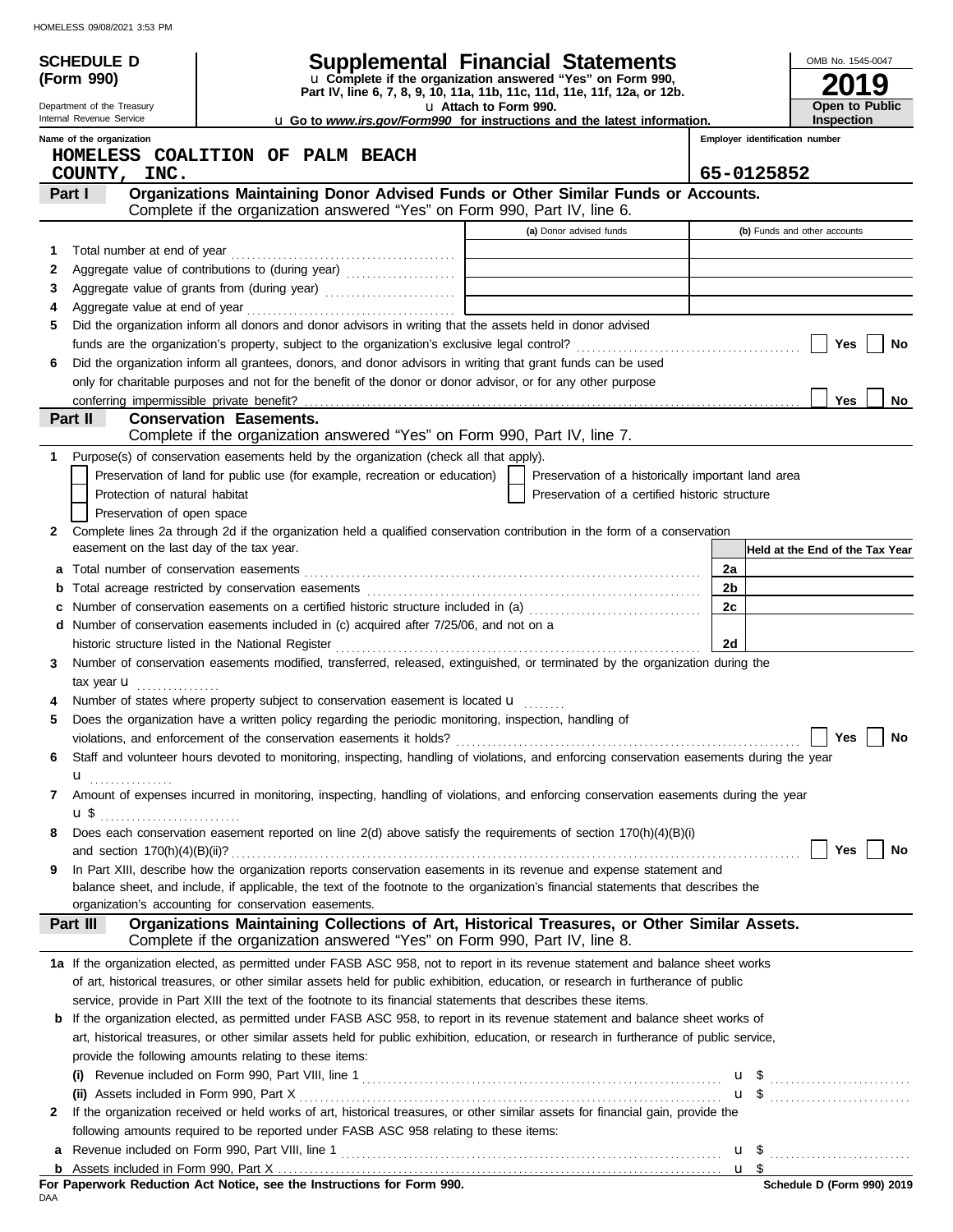|   |                  |                                          |                                                            | Schedule D (Form 990) 2019 HOMELESS COALITION OF PALM BEACH                                                                                                                                                                         |                          |                         |                    | 65-0125852      |                      |                     |       | Page 2 |
|---|------------------|------------------------------------------|------------------------------------------------------------|-------------------------------------------------------------------------------------------------------------------------------------------------------------------------------------------------------------------------------------|--------------------------|-------------------------|--------------------|-----------------|----------------------|---------------------|-------|--------|
|   | Part III         |                                          |                                                            | Organizations Maintaining Collections of Art, Historical Treasures, or Other Similar Assets (continued)                                                                                                                             |                          |                         |                    |                 |                      |                     |       |        |
| 3 |                  | collection items (check all that apply): |                                                            | Using the organization's acquisition, accession, and other records, check any of the following that make significant use of its                                                                                                     |                          |                         |                    |                 |                      |                     |       |        |
| a |                  | Public exhibition                        |                                                            | d                                                                                                                                                                                                                                   | Loan or exchange program |                         |                    |                 |                      |                     |       |        |
| b |                  | Scholarly research                       |                                                            | е                                                                                                                                                                                                                                   |                          |                         |                    |                 |                      |                     |       |        |
| c |                  | Preservation for future generations      |                                                            |                                                                                                                                                                                                                                     |                          |                         |                    |                 |                      |                     |       |        |
|   |                  |                                          |                                                            | Provide a description of the organization's collections and explain how they further the organization's exempt purpose in Part                                                                                                      |                          |                         |                    |                 |                      |                     |       |        |
|   | XIII.            |                                          |                                                            |                                                                                                                                                                                                                                     |                          |                         |                    |                 |                      |                     |       |        |
| 5 |                  |                                          |                                                            | During the year, did the organization solicit or receive donations of art, historical treasures, or other similar                                                                                                                   |                          |                         |                    |                 |                      |                     |       |        |
|   |                  |                                          |                                                            |                                                                                                                                                                                                                                     |                          |                         |                    |                 |                      | Yes                 |       | No     |
|   | Part IV          |                                          | <b>Escrow and Custodial Arrangements.</b>                  |                                                                                                                                                                                                                                     |                          |                         |                    |                 |                      |                     |       |        |
|   |                  |                                          |                                                            | Complete if the organization answered "Yes" on Form 990, Part IV, line 9, or reported an amount on Form                                                                                                                             |                          |                         |                    |                 |                      |                     |       |        |
|   |                  | 990, Part X, line 21.                    |                                                            |                                                                                                                                                                                                                                     |                          |                         |                    |                 |                      |                     |       |        |
|   |                  |                                          |                                                            | 1a Is the organization an agent, trustee, custodian or other intermediary for contributions or other assets not                                                                                                                     |                          |                         |                    |                 |                      |                     |       |        |
|   |                  |                                          |                                                            |                                                                                                                                                                                                                                     |                          |                         |                    |                 |                      | Yes                 |       | No     |
|   |                  |                                          |                                                            | b If "Yes," explain the arrangement in Part XIII and complete the following table:                                                                                                                                                  |                          |                         |                    |                 |                      |                     |       |        |
|   |                  |                                          |                                                            |                                                                                                                                                                                                                                     |                          |                         |                    |                 |                      | Amount              |       |        |
|   |                  |                                          |                                                            | c Beginning balance contract and contract and contract and contract and contract and contract and contract and contract and contract and contract and contract and contract and contract and contract and contract and contrac      |                          |                         |                    |                 | 1с                   |                     |       |        |
|   |                  |                                          |                                                            |                                                                                                                                                                                                                                     |                          |                         |                    |                 | 1d                   |                     |       |        |
|   |                  |                                          |                                                            |                                                                                                                                                                                                                                     |                          |                         |                    |                 | 1е                   |                     |       |        |
| f |                  |                                          |                                                            |                                                                                                                                                                                                                                     |                          |                         |                    |                 | 1f                   |                     |       |        |
|   |                  |                                          |                                                            | 2a Did the organization include an amount on Form 990, Part X, line 21, for escrow or custodial account liability?                                                                                                                  |                          |                         |                    |                 |                      | Yes                 |       | No     |
|   | <b>Part V</b>    | <b>Endowment Funds.</b>                  |                                                            |                                                                                                                                                                                                                                     |                          |                         |                    |                 |                      |                     |       |        |
|   |                  |                                          |                                                            | Complete if the organization answered "Yes" on Form 990, Part IV, line 10.                                                                                                                                                          |                          |                         |                    |                 |                      |                     |       |        |
|   |                  |                                          |                                                            | (a) Current year                                                                                                                                                                                                                    | (b) Prior year           |                         | (c) Two years back |                 | (d) Three years back | (e) Four years back |       |        |
|   |                  |                                          | 1a Beginning of year balance                               |                                                                                                                                                                                                                                     |                          |                         |                    |                 |                      |                     |       |        |
|   |                  |                                          | <b>b</b> Contributions <b>contributions</b>                |                                                                                                                                                                                                                                     |                          |                         |                    |                 |                      |                     |       |        |
|   |                  | c Net investment earnings, gains, and    |                                                            |                                                                                                                                                                                                                                     |                          |                         |                    |                 |                      |                     |       |        |
|   |                  |                                          |                                                            |                                                                                                                                                                                                                                     |                          |                         |                    |                 |                      |                     |       |        |
|   |                  |                                          | d Grants or scholarships                                   |                                                                                                                                                                                                                                     |                          |                         |                    |                 |                      |                     |       |        |
|   |                  | e Other expenditures for facilities and  |                                                            |                                                                                                                                                                                                                                     |                          |                         |                    |                 |                      |                     |       |        |
|   |                  |                                          |                                                            |                                                                                                                                                                                                                                     |                          |                         |                    |                 |                      |                     |       |        |
|   |                  |                                          | f Administrative expenses                                  |                                                                                                                                                                                                                                     |                          |                         |                    |                 |                      |                     |       |        |
| g |                  |                                          |                                                            |                                                                                                                                                                                                                                     |                          |                         |                    |                 |                      |                     |       |        |
| 2 |                  |                                          |                                                            | Provide the estimated percentage of the current year end balance (line 1g, column (a)) held as:                                                                                                                                     |                          |                         |                    |                 |                      |                     |       |        |
|   |                  |                                          | a Board designated or quasi-endowment u                    |                                                                                                                                                                                                                                     |                          |                         |                    |                 |                      |                     |       |        |
| b |                  |                                          | Permanent endowment <b>u</b> %                             |                                                                                                                                                                                                                                     |                          |                         |                    |                 |                      |                     |       |        |
|   |                  | <b>c</b> Term endowment $\mathbf{u}$ %   |                                                            |                                                                                                                                                                                                                                     |                          |                         |                    |                 |                      |                     |       |        |
|   |                  |                                          | The percentages on lines 2a, 2b, and 2c should equal 100%. |                                                                                                                                                                                                                                     |                          |                         |                    |                 |                      |                     |       |        |
|   |                  |                                          |                                                            | 3a Are there endowment funds not in the possession of the organization that are held and administered for the                                                                                                                       |                          |                         |                    |                 |                      |                     |       |        |
|   | organization by: |                                          |                                                            |                                                                                                                                                                                                                                     |                          |                         |                    |                 |                      |                     | Yes   | No     |
|   |                  |                                          |                                                            |                                                                                                                                                                                                                                     |                          |                         |                    |                 |                      | 3a(i)               |       |        |
|   |                  |                                          |                                                            | (ii) Related organizations <b>constants</b> and constant of the constant of the constant of the constant of the constant of the constant of the constant of the constant of the constant of the constant of the constant of the con |                          |                         |                    |                 |                      | 3a(ii)              |       |        |
|   |                  |                                          |                                                            |                                                                                                                                                                                                                                     |                          |                         |                    |                 |                      | 3b                  |       |        |
|   |                  |                                          |                                                            | Describe in Part XIII the intended uses of the organization's endowment funds.                                                                                                                                                      |                          |                         |                    |                 |                      |                     |       |        |
|   | Part VI          |                                          | Land, Buildings, and Equipment.                            |                                                                                                                                                                                                                                     |                          |                         |                    |                 |                      |                     |       |        |
|   |                  |                                          |                                                            | Complete if the organization answered "Yes" on Form 990, Part IV, line 11a. See Form 990, Part X, line 10.                                                                                                                          |                          |                         |                    |                 |                      |                     |       |        |
|   |                  | Description of property                  |                                                            | (a) Cost or other basis                                                                                                                                                                                                             |                          | (b) Cost or other basis |                    | (c) Accumulated |                      | (d) Book value      |       |        |
|   |                  |                                          |                                                            | (investment)                                                                                                                                                                                                                        |                          | (other)                 |                    | depreciation    |                      |                     |       |        |
|   |                  |                                          |                                                            |                                                                                                                                                                                                                                     |                          |                         |                    |                 |                      |                     |       |        |
|   |                  |                                          |                                                            |                                                                                                                                                                                                                                     |                          |                         |                    |                 |                      |                     |       |        |
| c |                  |                                          | Leasehold improvements                                     |                                                                                                                                                                                                                                     |                          |                         |                    |                 |                      |                     |       |        |
| d |                  |                                          |                                                            |                                                                                                                                                                                                                                     |                          | 10,634                  |                    |                 | 6,912                |                     | 3,722 |        |
|   |                  |                                          |                                                            |                                                                                                                                                                                                                                     |                          |                         |                    |                 |                      |                     |       |        |
|   |                  |                                          |                                                            |                                                                                                                                                                                                                                     |                          |                         |                    |                 | $\mathbf{u}$         |                     | 3,722 |        |

**Schedule D (Form 990) 2019**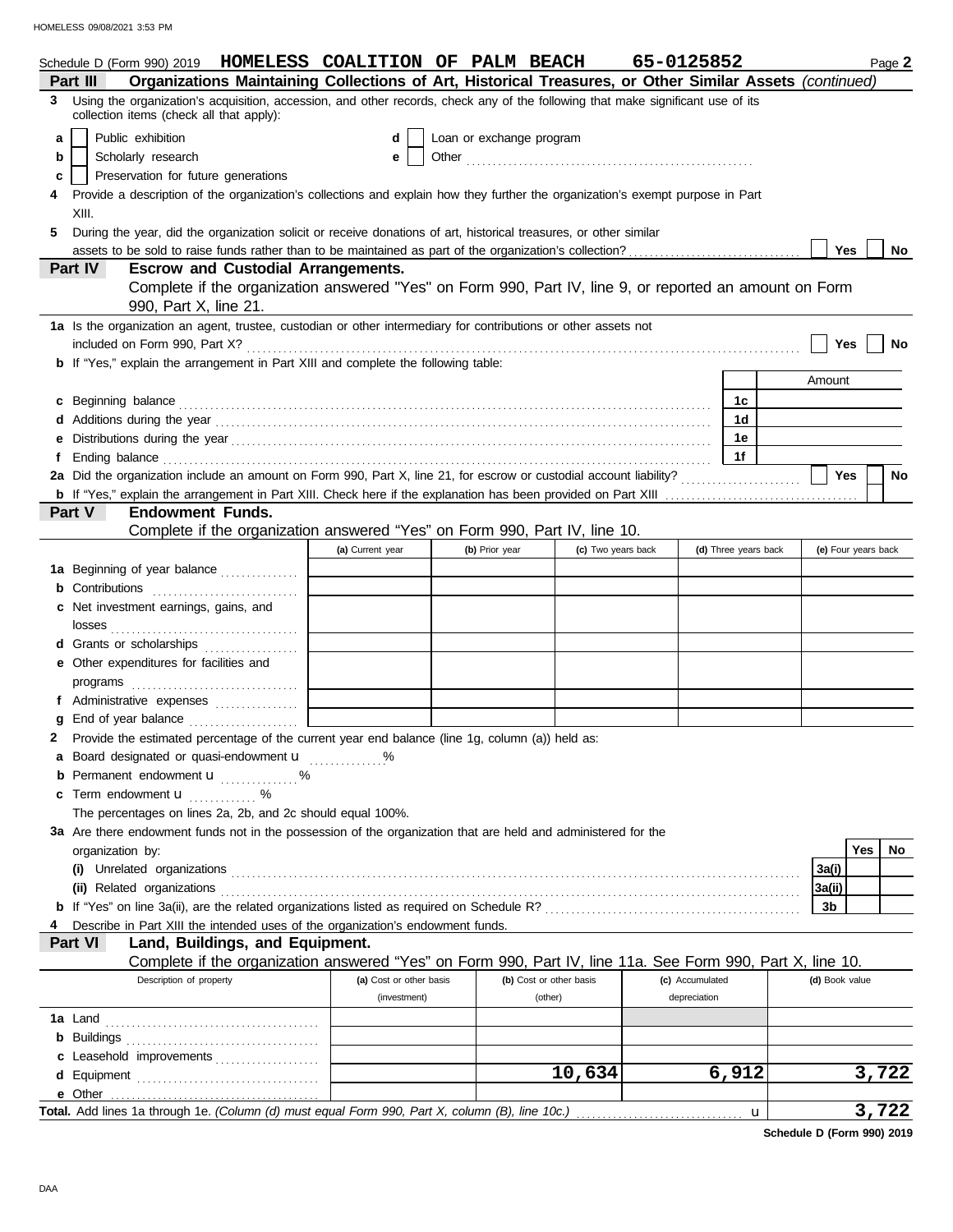|                           | Schedule D (Form 990) 2019 HOMELESS COALITION OF PALM BEACH                                                |                | 65-0125852                       | Page 3         |
|---------------------------|------------------------------------------------------------------------------------------------------------|----------------|----------------------------------|----------------|
| <b>Part VII</b>           | <b>Investments - Other Securities.</b>                                                                     |                |                                  |                |
|                           | Complete if the organization answered "Yes" on Form 990, Part IV, line 11b. See Form 990, Part X, line 12. |                |                                  |                |
|                           | (a) Description of security or category                                                                    | (b) Book value | (c) Method of valuation:         |                |
|                           | (including name of security)                                                                               |                | Cost or end-of-year market value |                |
| (1) Financial derivatives |                                                                                                            |                |                                  |                |
|                           |                                                                                                            |                |                                  |                |
| $(3)$ Other               |                                                                                                            |                |                                  |                |
| (A)                       |                                                                                                            |                |                                  |                |
| (B)                       |                                                                                                            |                |                                  |                |
| (C)                       |                                                                                                            |                |                                  |                |
|                           |                                                                                                            |                |                                  |                |
| (E)                       |                                                                                                            |                |                                  |                |
| (F)                       |                                                                                                            |                |                                  |                |
| (G)                       |                                                                                                            |                |                                  |                |
| (H)                       |                                                                                                            |                |                                  |                |
| Part VIII                 | Total. (Column (b) must equal Form 990, Part X, col. (B) line 12.)<br>u<br>Investments - Program Related.  |                |                                  |                |
|                           | Complete if the organization answered "Yes" on Form 990, Part IV, line 11c. See Form 990, Part X, line 13. |                |                                  |                |
|                           | (a) Description of investment                                                                              | (b) Book value | (c) Method of valuation:         |                |
|                           |                                                                                                            |                | Cost or end-of-year market value |                |
| (1)                       |                                                                                                            |                |                                  |                |
| (2)                       |                                                                                                            |                |                                  |                |
| (3)                       |                                                                                                            |                |                                  |                |
| (4)                       |                                                                                                            |                |                                  |                |
| (5)                       |                                                                                                            |                |                                  |                |
| (6)                       |                                                                                                            |                |                                  |                |
| (7)                       |                                                                                                            |                |                                  |                |
| (8)                       |                                                                                                            |                |                                  |                |
| (9)                       |                                                                                                            |                |                                  |                |
|                           | Total. (Column (b) must equal Form 990, Part X, col. (B) line 13.)<br>u                                    |                |                                  |                |
| Part IX                   | Other Assets.                                                                                              |                |                                  |                |
|                           | Complete if the organization answered "Yes" on Form 990, Part IV, line 11d. See Form 990, Part X, line 15. |                |                                  |                |
|                           | (a) Description                                                                                            |                |                                  | (b) Book value |
| (1)                       |                                                                                                            |                |                                  |                |
| (2)                       |                                                                                                            |                |                                  |                |
| (3)                       |                                                                                                            |                |                                  |                |
| <u>(4)</u>                |                                                                                                            |                |                                  |                |
| (5)                       |                                                                                                            |                |                                  |                |
| (6)<br>(7)                |                                                                                                            |                |                                  |                |
| (8)                       |                                                                                                            |                |                                  |                |
| (9)                       |                                                                                                            |                |                                  |                |
|                           | Total. (Column (b) must equal Form 990, Part X, col. (B) line 15.)                                         |                | u                                |                |
| Part X                    | Other Liabilities.                                                                                         |                |                                  |                |
|                           | Complete if the organization answered "Yes" on Form 990, Part IV, line 11e or 11f. See Form 990, Part X,   |                |                                  |                |
|                           | line 25.                                                                                                   |                |                                  |                |
| 1.                        | (a) Description of liability                                                                               |                |                                  | (b) Book value |
| (1)                       | Federal income taxes                                                                                       |                |                                  |                |
| (2)                       |                                                                                                            |                |                                  |                |
| (3)                       |                                                                                                            |                |                                  |                |
| (4)                       |                                                                                                            |                |                                  |                |
| (5)                       |                                                                                                            |                |                                  |                |
| (6)                       |                                                                                                            |                |                                  |                |
| (7)                       |                                                                                                            |                |                                  |                |
| (8)                       |                                                                                                            |                |                                  |                |
| (9)                       |                                                                                                            |                |                                  |                |
|                           | Total. (Column (b) must equal Form 990, Part X, col. (B) line 25.)                                         |                | u                                |                |

Liability for uncertain tax positions. In Part XIII, provide the text of the footnote to the organization's financial statements that reports the **2.** organization's liability for uncertain tax positions under FASB ASC 740. Check here if the text of the footnote has been provided in Part XIII ...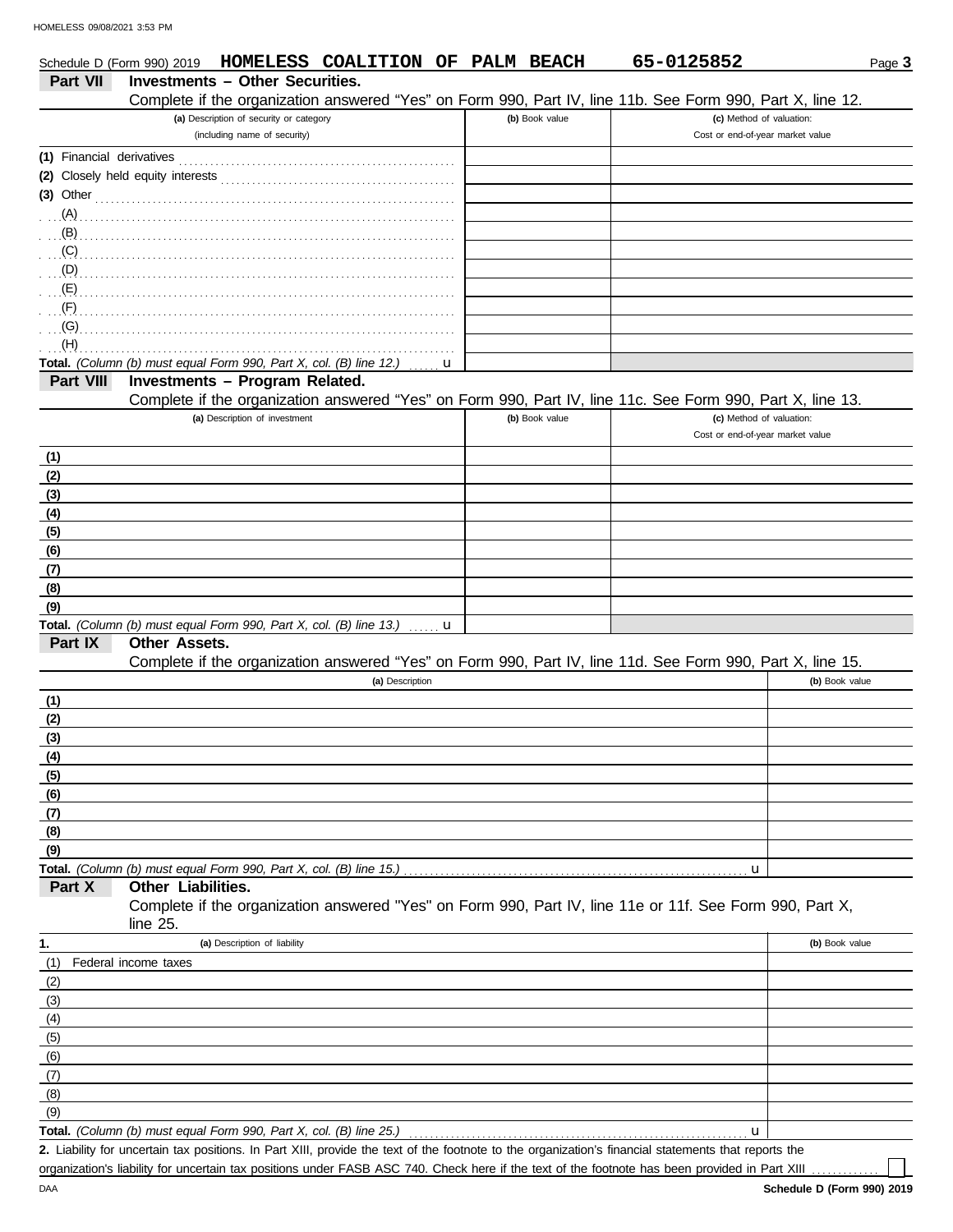|   | Schedule D (Form 990) 2019 HOMELESS COALITION OF PALM BEACH                                                                                                                                                                    |                | 65-0125852          |              | Page 4                 |
|---|--------------------------------------------------------------------------------------------------------------------------------------------------------------------------------------------------------------------------------|----------------|---------------------|--------------|------------------------|
|   | Reconciliation of Revenue per Audited Financial Statements With Revenue per Return.<br>Part XI                                                                                                                                 |                |                     |              |                        |
|   | Complete if the organization answered "Yes" on Form 990, Part IV, line 12a.                                                                                                                                                    |                |                     |              |                        |
| 1 | Total revenue, gains, and other support per audited financial statements [11] [11] Total revenues controlled in the statements and other statements and other statements and other statements and other statements and other s |                |                     | $\mathbf{1}$ | 2,231,622              |
| 2 | Amounts included on line 1 but not on Form 990, Part VIII, line 12:                                                                                                                                                            |                |                     |              |                        |
|   |                                                                                                                                                                                                                                | 2a             |                     |              |                        |
|   |                                                                                                                                                                                                                                | 2 <sub>b</sub> | 169,078             |              |                        |
| c |                                                                                                                                                                                                                                | 2c             |                     |              |                        |
|   |                                                                                                                                                                                                                                | 2d             | 43,513              |              |                        |
| е | Add lines 2a through 2d [11] March 2014 [12] March 2014 [12] March 2014 [12] March 2014 [12] March 2014 [12] March 2015 [12] March 2015 [12] March 2015 [12] March 2015 [12] March 2015 [12] March 2015 [12] March 2015 [12] M |                |                     | 2e           | 212,591                |
| 3 |                                                                                                                                                                                                                                |                |                     | 3            | $\overline{2,019,031}$ |
| 4 | Amounts included on Form 990, Part VIII, line 12, but not on line 1:                                                                                                                                                           |                |                     |              |                        |
| а |                                                                                                                                                                                                                                | 4a             |                     |              |                        |
| b |                                                                                                                                                                                                                                | 4b             |                     |              |                        |
| c | Add lines 4a and 4b                                                                                                                                                                                                            |                |                     | 4c           |                        |
| 5 |                                                                                                                                                                                                                                |                |                     | 5            | 2,019,031              |
|   | Reconciliation of Expenses per Audited Financial Statements With Expenses per Return.<br>Part XII                                                                                                                              |                |                     |              |                        |
|   | Complete if the organization answered "Yes" on Form 990, Part IV, line 12a.                                                                                                                                                    |                |                     |              |                        |
| 1 | Total expenses and losses per audited financial statements                                                                                                                                                                     |                |                     | 1            | 2,217,544              |
| 2 | Amounts included on line 1 but not on Form 990, Part IX, line 25:                                                                                                                                                              |                |                     |              |                        |
|   |                                                                                                                                                                                                                                | 2a             | 1,192,747           |              |                        |
| b |                                                                                                                                                                                                                                | 2 <sub>b</sub> |                     |              |                        |
| c |                                                                                                                                                                                                                                | 2c             |                     |              |                        |
| d |                                                                                                                                                                                                                                | 2d             | $\overline{43,513}$ |              |                        |
| е | Add lines 2a through 2d [11] Additional Property and Property and Property and Property and Property and Property and Property and Property and Property and Property and Property and Property and Property and Property and  |                |                     | 2e           | 1,236,260              |
| 3 |                                                                                                                                                                                                                                |                |                     | 3            | 981,284                |
| 4 | Amounts included on Form 990, Part IX, line 25, but not on line 1:                                                                                                                                                             |                |                     |              |                        |
| а |                                                                                                                                                                                                                                | 4a             |                     |              |                        |
| b |                                                                                                                                                                                                                                | 4b             |                     |              |                        |
|   | c Add lines 4a and 4b                                                                                                                                                                                                          |                |                     | 4c           |                        |
| 5 |                                                                                                                                                                                                                                |                |                     | 5            | 981,284                |
|   | Part XIII Supplemental Information.                                                                                                                                                                                            |                |                     |              |                        |
|   | Provide the descriptions required for Part II, lines 3, 5, and 9; Part III, lines 1a and 4; Part IV, lines 1b and 2b; Part V, line 4; Part X, line                                                                             |                |                     |              |                        |
|   | 2; Part XI, lines 2d and 4b; and Part XII, lines 2d and 4b. Also complete this part to provide any additional information.                                                                                                     |                |                     |              |                        |
|   | PART XI, LINE 2D - REVENUE AMOUNTS INCLUDED IN FINANCIALS - OTHER                                                                                                                                                              |                |                     |              |                        |
|   |                                                                                                                                                                                                                                |                |                     |              |                        |
|   | FUNDRAISING EXPENSES<br><b>DIRECT</b>                                                                                                                                                                                          |                | \$                  |              | 43,513                 |
|   |                                                                                                                                                                                                                                |                |                     |              |                        |
|   |                                                                                                                                                                                                                                |                |                     |              |                        |
|   |                                                                                                                                                                                                                                |                |                     |              |                        |
|   | - EXPENSE AMOUNTS INCLUDED IN FINANCIALS - OTHER<br>PART XII, LINE 2D                                                                                                                                                          |                |                     |              |                        |
|   |                                                                                                                                                                                                                                |                |                     |              |                        |
|   | <b>FUNDRAISING EXPENSES</b><br>DIRECT                                                                                                                                                                                          |                | \$                  |              | 43,513                 |
|   |                                                                                                                                                                                                                                |                |                     |              |                        |
|   |                                                                                                                                                                                                                                |                |                     |              |                        |
|   |                                                                                                                                                                                                                                |                |                     |              |                        |
|   | PART XII, LINE 4B - EXPENSE AMOUNTS INCLUDED ON RETURN - OTHER                                                                                                                                                                 |                |                     |              |                        |
|   |                                                                                                                                                                                                                                |                |                     |              |                        |
|   | <b>AMORTIZATION</b>                                                                                                                                                                                                            |                |                     |              | $-3,732$               |
|   |                                                                                                                                                                                                                                |                |                     |              |                        |
|   | / TAX DEPRECIATION DIFFERENCE<br><b>BOOK</b>                                                                                                                                                                                   |                | \$                  |              | 3,732                  |
|   |                                                                                                                                                                                                                                |                |                     |              |                        |
|   |                                                                                                                                                                                                                                |                |                     |              |                        |
|   |                                                                                                                                                                                                                                |                |                     |              |                        |
|   |                                                                                                                                                                                                                                |                |                     |              |                        |
|   |                                                                                                                                                                                                                                |                |                     |              |                        |
|   |                                                                                                                                                                                                                                |                |                     |              |                        |
|   |                                                                                                                                                                                                                                |                |                     |              |                        |
|   |                                                                                                                                                                                                                                |                |                     |              |                        |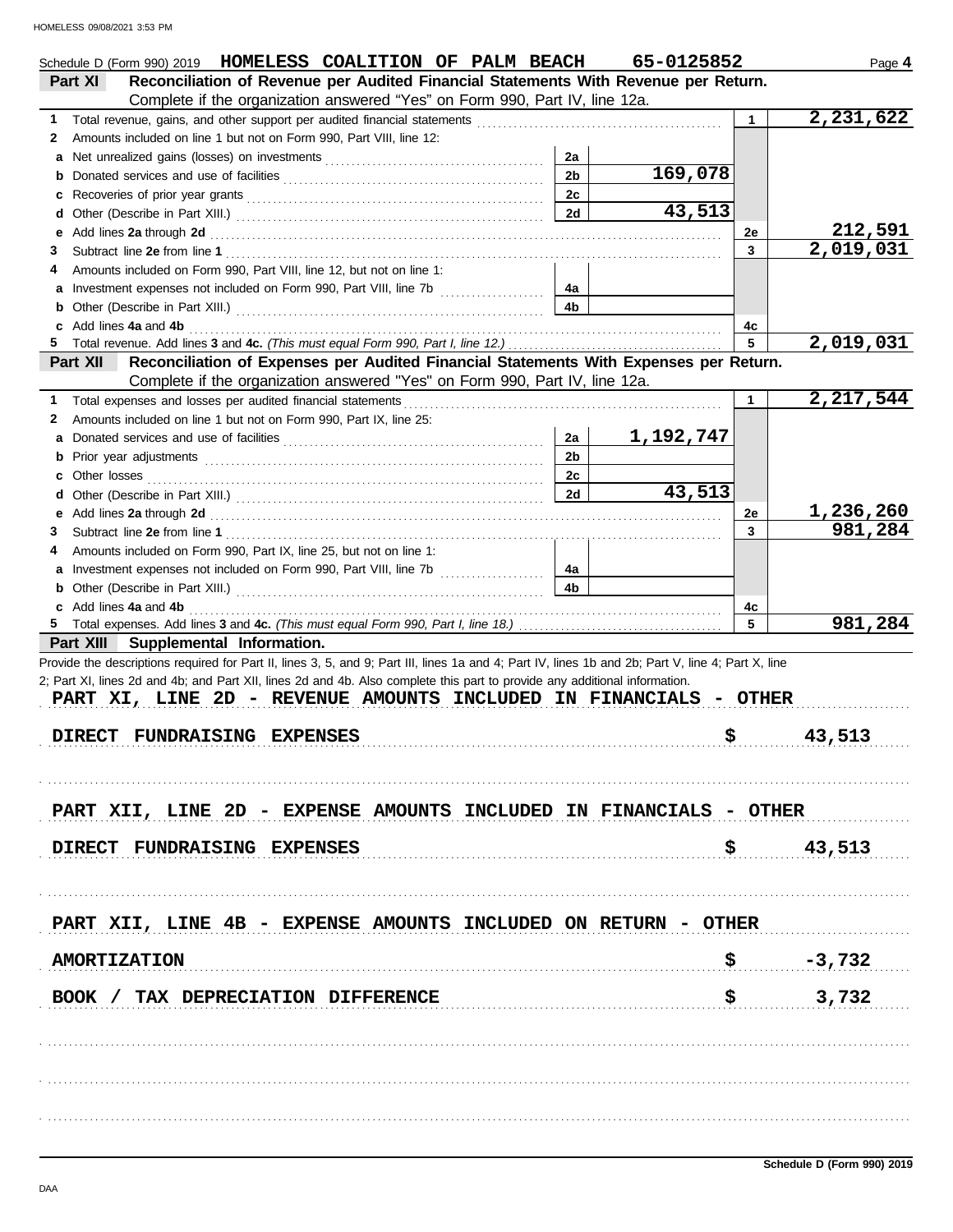|  |  | Schedule D (Form 990) 2019 HOMELESS COALITION OF PALM BEACH<br>Part XIII Supplemental Information (continued) |  | 65-0125852 | Page 5 |
|--|--|---------------------------------------------------------------------------------------------------------------|--|------------|--------|
|  |  |                                                                                                               |  |            |        |
|  |  |                                                                                                               |  |            |        |
|  |  |                                                                                                               |  |            |        |
|  |  |                                                                                                               |  |            |        |
|  |  |                                                                                                               |  |            |        |
|  |  |                                                                                                               |  |            |        |
|  |  |                                                                                                               |  |            |        |
|  |  |                                                                                                               |  |            |        |
|  |  |                                                                                                               |  |            |        |
|  |  |                                                                                                               |  |            |        |
|  |  |                                                                                                               |  |            |        |
|  |  |                                                                                                               |  |            |        |
|  |  |                                                                                                               |  |            |        |
|  |  |                                                                                                               |  |            |        |
|  |  |                                                                                                               |  |            |        |
|  |  |                                                                                                               |  |            |        |
|  |  |                                                                                                               |  |            |        |
|  |  |                                                                                                               |  |            |        |
|  |  |                                                                                                               |  |            |        |
|  |  |                                                                                                               |  |            |        |
|  |  |                                                                                                               |  |            |        |
|  |  |                                                                                                               |  |            |        |
|  |  |                                                                                                               |  |            |        |
|  |  |                                                                                                               |  |            |        |
|  |  |                                                                                                               |  |            |        |
|  |  |                                                                                                               |  |            |        |
|  |  |                                                                                                               |  |            |        |
|  |  |                                                                                                               |  |            |        |
|  |  |                                                                                                               |  |            |        |
|  |  |                                                                                                               |  |            |        |
|  |  |                                                                                                               |  |            |        |
|  |  |                                                                                                               |  |            |        |
|  |  |                                                                                                               |  |            |        |
|  |  |                                                                                                               |  |            |        |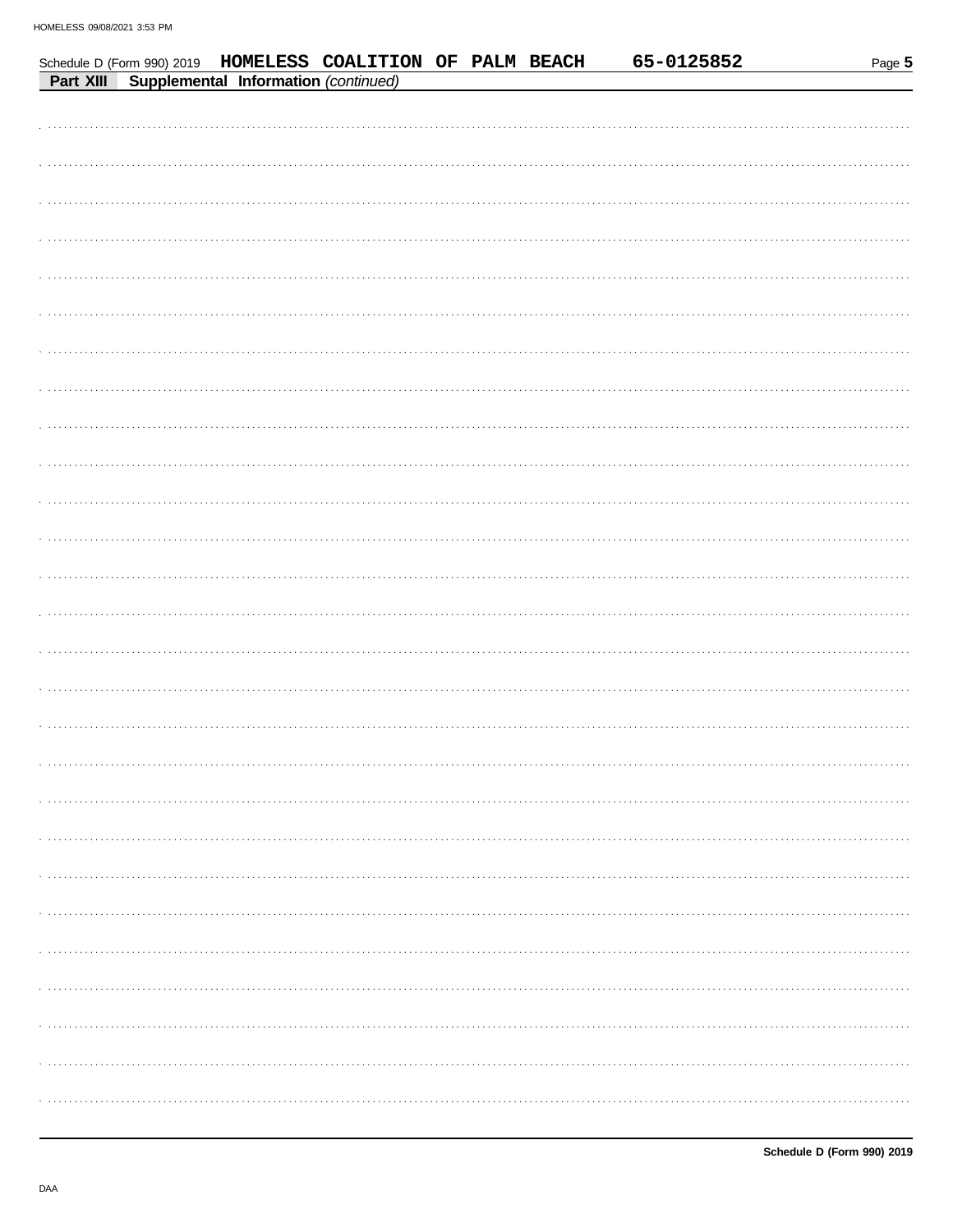| <b>SCHEDULE G</b><br>Supplemental Information Regarding Fundraising or Gaming Activities                                                                                                                                                 |                                      |                                                                              |    |                                                                          |                                                                            | OMB No. 1545-0047                                       |
|------------------------------------------------------------------------------------------------------------------------------------------------------------------------------------------------------------------------------------------|--------------------------------------|------------------------------------------------------------------------------|----|--------------------------------------------------------------------------|----------------------------------------------------------------------------|---------------------------------------------------------|
| Complete if the organization answered "Yes" on Form 990, Part IV, line 17, 18, or 19, or if the<br>(Form 990 or 990-EZ)                                                                                                                  |                                      |                                                                              |    | organization entered more than \$15,000 on Form 990-EZ, line 6a.         |                                                                            |                                                         |
| Department of the Treasury<br>Internal Revenue Service                                                                                                                                                                                   | U Attach to Form 990 or Form 990-EZ. |                                                                              |    | U Go to www.irs.gov/Form990 for instructions and the latest information. |                                                                            | Open to Public<br>Inspection                            |
| HOMELESS COALITION OF PALM BEACH<br>Name of the organization<br>COUNTY,<br>INC.                                                                                                                                                          |                                      |                                                                              |    |                                                                          | Employer identification number<br>65-0125852                               |                                                         |
| Fundraising Activities. Complete if the organization answered "Yes" on Form 990, Part IV, line 17.<br>Part I                                                                                                                             |                                      |                                                                              |    |                                                                          |                                                                            |                                                         |
| Form 990-EZ filers are not required to complete this part.                                                                                                                                                                               |                                      |                                                                              |    |                                                                          |                                                                            |                                                         |
| Indicate whether the organization raised funds through any of the following activities. Check all that apply.<br>1.                                                                                                                      |                                      |                                                                              |    |                                                                          |                                                                            |                                                         |
| Mail solicitations<br>a                                                                                                                                                                                                                  | e                                    |                                                                              |    | Solicitation of non-government grants                                    |                                                                            |                                                         |
| Internet and email solicitations<br>b                                                                                                                                                                                                    | f                                    |                                                                              |    | Solicitation of government grants                                        |                                                                            |                                                         |
| Phone solicitations<br>c                                                                                                                                                                                                                 | Special fundraising events<br>q      |                                                                              |    |                                                                          |                                                                            |                                                         |
| In-person solicitations<br>d                                                                                                                                                                                                             |                                      |                                                                              |    |                                                                          |                                                                            |                                                         |
| 2a Did the organization have a written or oral agreement with any individual (including officers, directors, trustees,<br>or key employees listed in Form 990, Part VII) or entity in connection with professional fundraising services? |                                      |                                                                              |    |                                                                          |                                                                            | No<br>Yes                                               |
| b If "Yes," list the 10 highest paid individuals or entities (fundraisers) pursuant to agreements under which the fundraiser is to be<br>compensated at least \$5,000 by the organization.                                               |                                      |                                                                              |    |                                                                          |                                                                            |                                                         |
| (i) Name and address of individual<br>or entity (fundraiser)                                                                                                                                                                             | (ii) Activity                        | (iii) Did fund-<br>raiser have<br>custody or<br>control of<br>contributions? |    | (iv) Gross receipts<br>from activity                                     | (v) Amount paid to<br>(or retained by)<br>fundraiser listed in<br>col. (i) | (vi) Amount paid to<br>(or retained by)<br>organization |
|                                                                                                                                                                                                                                          |                                      | Yes I                                                                        | No |                                                                          |                                                                            |                                                         |
| 1                                                                                                                                                                                                                                        |                                      |                                                                              |    |                                                                          |                                                                            |                                                         |
| $\mathbf{2}$                                                                                                                                                                                                                             |                                      |                                                                              |    |                                                                          |                                                                            |                                                         |
| 3                                                                                                                                                                                                                                        |                                      |                                                                              |    |                                                                          |                                                                            |                                                         |
|                                                                                                                                                                                                                                          |                                      |                                                                              |    |                                                                          |                                                                            |                                                         |
|                                                                                                                                                                                                                                          |                                      |                                                                              |    |                                                                          |                                                                            |                                                         |
| 5                                                                                                                                                                                                                                        |                                      |                                                                              |    |                                                                          |                                                                            |                                                         |
|                                                                                                                                                                                                                                          |                                      |                                                                              |    |                                                                          |                                                                            |                                                         |
|                                                                                                                                                                                                                                          |                                      |                                                                              |    |                                                                          |                                                                            |                                                         |
| 7                                                                                                                                                                                                                                        |                                      |                                                                              |    |                                                                          |                                                                            |                                                         |
| 8                                                                                                                                                                                                                                        |                                      |                                                                              |    |                                                                          |                                                                            |                                                         |
| 9                                                                                                                                                                                                                                        |                                      |                                                                              |    |                                                                          |                                                                            |                                                         |
|                                                                                                                                                                                                                                          |                                      |                                                                              |    |                                                                          |                                                                            |                                                         |
| 10                                                                                                                                                                                                                                       |                                      |                                                                              |    |                                                                          |                                                                            |                                                         |
| Total                                                                                                                                                                                                                                    |                                      |                                                                              |    |                                                                          |                                                                            |                                                         |
| List all states in which the organization is registered or licensed to solicit contributions or has been notified it is exempt from<br>3<br>registration or licensing.                                                                   |                                      |                                                                              |    |                                                                          |                                                                            |                                                         |
|                                                                                                                                                                                                                                          |                                      |                                                                              |    |                                                                          |                                                                            |                                                         |
|                                                                                                                                                                                                                                          |                                      |                                                                              |    |                                                                          |                                                                            |                                                         |

.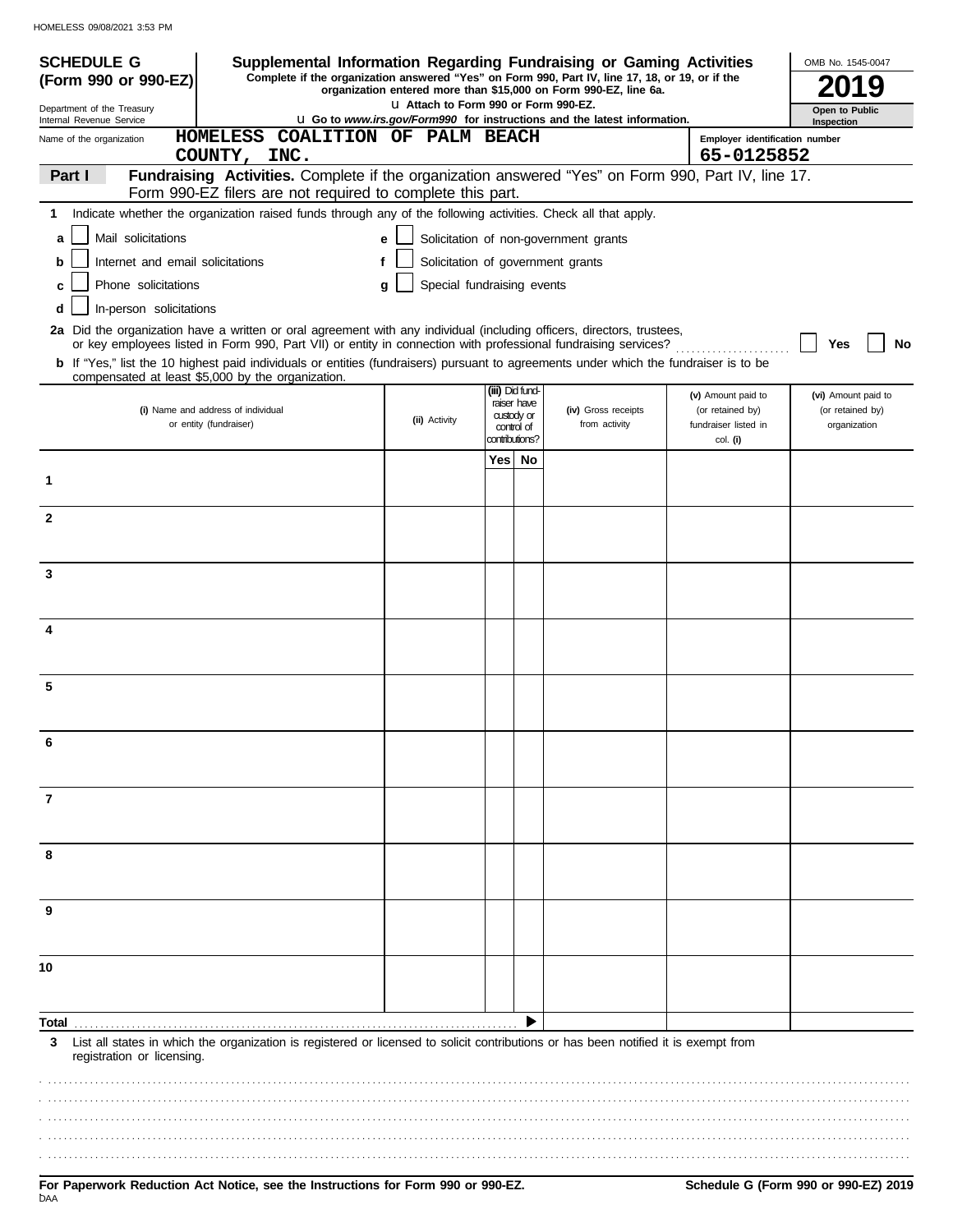|         | Schedule G (Form 990 or 990-EZ) 2019 | HOMELESS COALITION OF PALM BEACH |  | 65-0125852                                                                                                             | Page 2 |
|---------|--------------------------------------|----------------------------------|--|------------------------------------------------------------------------------------------------------------------------|--------|
| Part II |                                      |                                  |  | <b>Fundraising Events.</b> Complete if the organization answered "Yes" on Form 990, Part IV, line 18, or reported more |        |
|         |                                      |                                  |  | than \$15,000 of fundraising event contributions and gross income on Form 990-EZ, lines 1 and 6b. List events with     |        |
|         | gross receipts greater than \$5,000. |                                  |  |                                                                                                                        |        |

|          |          |                              | (a) Event #1                                                                                                                                                                                                                                                                                                                                                                                                                                                | (b) Event $#2$          | (c) Other events |                                           |
|----------|----------|------------------------------|-------------------------------------------------------------------------------------------------------------------------------------------------------------------------------------------------------------------------------------------------------------------------------------------------------------------------------------------------------------------------------------------------------------------------------------------------------------|-------------------------|------------------|-------------------------------------------|
|          |          |                              | LEWIS LUNCH                                                                                                                                                                                                                                                                                                                                                                                                                                                 |                         | <b>NONE</b>      | (d) Total events<br>(add col. (a) through |
|          |          |                              | (event type)                                                                                                                                                                                                                                                                                                                                                                                                                                                | (event type)            | (total number)   | col. (c)                                  |
|          |          |                              |                                                                                                                                                                                                                                                                                                                                                                                                                                                             |                         |                  |                                           |
| Revenue  |          | 1 Gross receipts             | 172,674                                                                                                                                                                                                                                                                                                                                                                                                                                                     |                         |                  | <u>172,674</u>                            |
|          |          | 2 Less: Contributions        | 129,162                                                                                                                                                                                                                                                                                                                                                                                                                                                     |                         |                  | 129,162                                   |
|          |          | 3 Gross income (line 1 minus |                                                                                                                                                                                                                                                                                                                                                                                                                                                             |                         |                  |                                           |
|          |          |                              | 43,512                                                                                                                                                                                                                                                                                                                                                                                                                                                      |                         |                  | 43,512                                    |
|          |          |                              |                                                                                                                                                                                                                                                                                                                                                                                                                                                             |                         |                  |                                           |
|          |          | 4 Cash prizes                |                                                                                                                                                                                                                                                                                                                                                                                                                                                             |                         |                  |                                           |
|          |          | 5 Noncash prizes             |                                                                                                                                                                                                                                                                                                                                                                                                                                                             |                         |                  |                                           |
|          |          | 6 Rent/facility costs        |                                                                                                                                                                                                                                                                                                                                                                                                                                                             |                         |                  |                                           |
| Expenses |          |                              |                                                                                                                                                                                                                                                                                                                                                                                                                                                             |                         |                  |                                           |
|          |          | 7 Food and beverages         | 31,629                                                                                                                                                                                                                                                                                                                                                                                                                                                      |                         |                  | 31,629                                    |
| Direct   |          |                              |                                                                                                                                                                                                                                                                                                                                                                                                                                                             |                         |                  |                                           |
|          |          | 8 Entertainment              |                                                                                                                                                                                                                                                                                                                                                                                                                                                             |                         |                  |                                           |
|          |          | 9 Other direct expenses      | 11,883                                                                                                                                                                                                                                                                                                                                                                                                                                                      |                         |                  | 11,883                                    |
|          |          |                              |                                                                                                                                                                                                                                                                                                                                                                                                                                                             |                         |                  |                                           |
|          |          |                              |                                                                                                                                                                                                                                                                                                                                                                                                                                                             |                         |                  | 43,512                                    |
|          | Part III |                              | Gaming. Complete if the organization answered "Yes" on Form 990, Part IV, line 19, or reported more than                                                                                                                                                                                                                                                                                                                                                    |                         |                  |                                           |
|          |          |                              | \$15,000 on Form 990-EZ, line 6a.                                                                                                                                                                                                                                                                                                                                                                                                                           |                         |                  |                                           |
|          |          |                              | (a) Bingo                                                                                                                                                                                                                                                                                                                                                                                                                                                   | (b) Pull tabs/instant   | (c) Other gaming | (d) Total gaming (add                     |
| Revenue  |          |                              |                                                                                                                                                                                                                                                                                                                                                                                                                                                             | bingo/progressive bingo |                  | col. (a) through col. (c))                |
|          |          |                              |                                                                                                                                                                                                                                                                                                                                                                                                                                                             |                         |                  |                                           |
|          |          | 1 Gross revenue              |                                                                                                                                                                                                                                                                                                                                                                                                                                                             |                         |                  |                                           |
|          |          |                              |                                                                                                                                                                                                                                                                                                                                                                                                                                                             |                         |                  |                                           |
|          |          |                              |                                                                                                                                                                                                                                                                                                                                                                                                                                                             |                         |                  |                                           |
| Expenses |          | 3 Noncash prizes             | $\mathcal{L}(\mathcal{L}(\mathcal{L}(\mathcal{L}(\mathcal{L}(\mathcal{L}(\mathcal{L}(\mathcal{L}(\mathcal{L}(\mathcal{L}(\mathcal{L}(\mathcal{L}(\mathcal{L}(\mathcal{L}(\mathcal{L}(\mathcal{L}(\mathcal{L}(\mathcal{L}(\mathcal{L}(\mathcal{L}(\mathcal{L}(\mathcal{L}(\mathcal{L}(\mathcal{L}(\mathcal{L}(\mathcal{L}(\mathcal{L}(\mathcal{L}(\mathcal{L}(\mathcal{L}(\mathcal{L}(\mathcal{L}(\mathcal{L}(\mathcal{L}(\mathcal{L}(\mathcal{L}(\mathcal{$ |                         |                  |                                           |
| Direct   |          | 4 Rent/facility costs        |                                                                                                                                                                                                                                                                                                                                                                                                                                                             |                         |                  |                                           |
|          |          | 5 Other direct expenses      |                                                                                                                                                                                                                                                                                                                                                                                                                                                             |                         |                  |                                           |
|          |          |                              | Yes<br>$\%$<br>a da da da da                                                                                                                                                                                                                                                                                                                                                                                                                                | Yes<br>%<br>.           | Yes<br>$\%$      |                                           |
|          |          | 6 Volunteer labor            | No                                                                                                                                                                                                                                                                                                                                                                                                                                                          | No                      | No               |                                           |
|          |          |                              |                                                                                                                                                                                                                                                                                                                                                                                                                                                             |                         |                  |                                           |
|          |          |                              |                                                                                                                                                                                                                                                                                                                                                                                                                                                             |                         |                  |                                           |
|          |          |                              |                                                                                                                                                                                                                                                                                                                                                                                                                                                             |                         |                  |                                           |
| 9        |          |                              |                                                                                                                                                                                                                                                                                                                                                                                                                                                             |                         |                  |                                           |
|          |          | <b>b</b> If "No," explain:   |                                                                                                                                                                                                                                                                                                                                                                                                                                                             |                         |                  | Yes<br>No                                 |
|          |          |                              |                                                                                                                                                                                                                                                                                                                                                                                                                                                             |                         |                  |                                           |
|          |          |                              |                                                                                                                                                                                                                                                                                                                                                                                                                                                             |                         |                  |                                           |
|          |          |                              | 10a Were any of the organization's gaming licenses revoked, suspended, or terminated during the tax year?<br>10a Were any of the organization's gaming licenses revoked, suspended, or terminated during the tax year?                                                                                                                                                                                                                                      |                         |                  | Yes<br>No                                 |
|          |          | <b>b</b> If "Yes," explain:  |                                                                                                                                                                                                                                                                                                                                                                                                                                                             |                         |                  |                                           |
|          |          |                              |                                                                                                                                                                                                                                                                                                                                                                                                                                                             |                         |                  |                                           |
|          |          |                              |                                                                                                                                                                                                                                                                                                                                                                                                                                                             |                         |                  |                                           |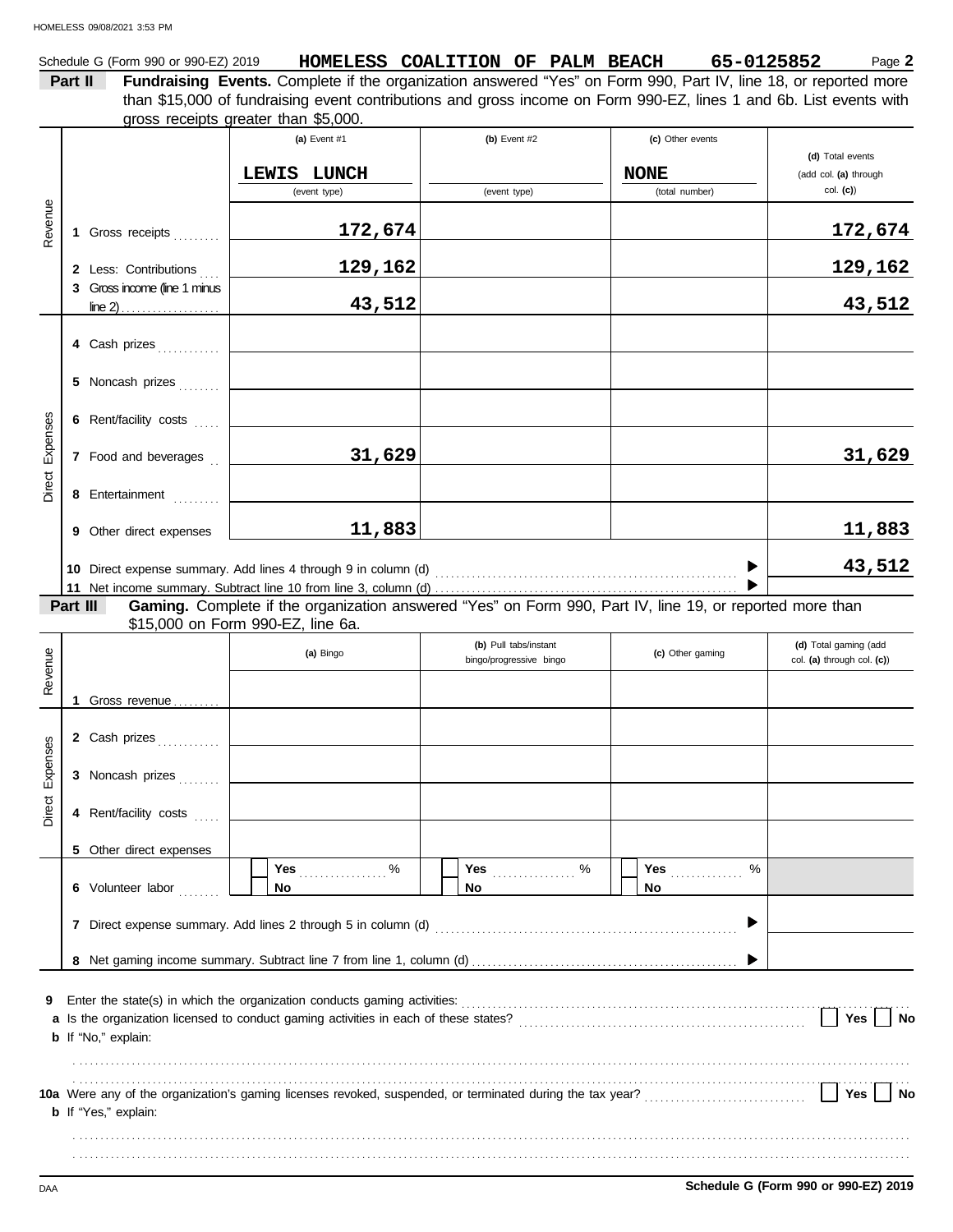|     | Schedule G (Form 990 or 990-EZ) 2019                                                                                                                                                                                                                                                                                                             |                                                                                                            | HOMELESS COALITION OF PALM BEACH 65-0125852 |  |  |                 |            | Page 3 |
|-----|--------------------------------------------------------------------------------------------------------------------------------------------------------------------------------------------------------------------------------------------------------------------------------------------------------------------------------------------------|------------------------------------------------------------------------------------------------------------|---------------------------------------------|--|--|-----------------|------------|--------|
| 11  |                                                                                                                                                                                                                                                                                                                                                  |                                                                                                            |                                             |  |  |                 | Yes        | No     |
| 12  | Is the organization a grantor, beneficiary or trustee of a trust, or a member of a partnership or other entity                                                                                                                                                                                                                                   |                                                                                                            |                                             |  |  |                 |            |        |
|     |                                                                                                                                                                                                                                                                                                                                                  |                                                                                                            |                                             |  |  |                 | Yes        | No     |
| 13  | Indicate the percentage of gaming activity conducted in:                                                                                                                                                                                                                                                                                         |                                                                                                            |                                             |  |  |                 |            |        |
| a   |                                                                                                                                                                                                                                                                                                                                                  |                                                                                                            |                                             |  |  | 13a             |            | %      |
| b   | An outside facility <b>contained a set of the contract of the contract of the contract of the contract of the contract of the contract of the contract of the contract of the contract of the contract of the contract of the co</b><br>Enter the name and address of the person who prepares the organization's gaming/special events books and |                                                                                                            |                                             |  |  | 13 <sub>b</sub> |            | %      |
| 14  | records:                                                                                                                                                                                                                                                                                                                                         |                                                                                                            |                                             |  |  |                 |            |        |
|     |                                                                                                                                                                                                                                                                                                                                                  |                                                                                                            |                                             |  |  |                 |            |        |
|     | Address <b>u</b>                                                                                                                                                                                                                                                                                                                                 |                                                                                                            |                                             |  |  |                 |            |        |
| 15a | Does the organization have a contract with a third party from whom the organization receives gaming<br>revenue?                                                                                                                                                                                                                                  |                                                                                                            |                                             |  |  |                 | Yes        | No     |
| b   |                                                                                                                                                                                                                                                                                                                                                  |                                                                                                            |                                             |  |  |                 |            |        |
|     |                                                                                                                                                                                                                                                                                                                                                  |                                                                                                            |                                             |  |  |                 |            |        |
| c   | If "Yes," enter name and address of the third party:                                                                                                                                                                                                                                                                                             |                                                                                                            |                                             |  |  |                 |            |        |
|     |                                                                                                                                                                                                                                                                                                                                                  |                                                                                                            |                                             |  |  |                 |            |        |
|     |                                                                                                                                                                                                                                                                                                                                                  |                                                                                                            |                                             |  |  |                 |            |        |
|     | Address <b>u</b>                                                                                                                                                                                                                                                                                                                                 |                                                                                                            |                                             |  |  |                 |            |        |
| 16  | Gaming manager information:                                                                                                                                                                                                                                                                                                                      |                                                                                                            |                                             |  |  |                 |            |        |
|     |                                                                                                                                                                                                                                                                                                                                                  |                                                                                                            |                                             |  |  |                 |            |        |
|     |                                                                                                                                                                                                                                                                                                                                                  |                                                                                                            |                                             |  |  |                 |            |        |
|     | Description of services provided <b>u</b> electron contract the contract of the contract of the contract of the contract of the contract of the contract of the contract of the contract of the contract of the contract of the con                                                                                                              |                                                                                                            |                                             |  |  |                 |            |        |
|     | Director/officer                                                                                                                                                                                                                                                                                                                                 | Employee                                                                                                   | Independent contractor                      |  |  |                 |            |        |
| 17  |                                                                                                                                                                                                                                                                                                                                                  |                                                                                                            |                                             |  |  |                 |            |        |
| a   | Mandatory distributions:<br>Is the organization required under state law to make charitable distributions from the gaming proceeds to                                                                                                                                                                                                            |                                                                                                            |                                             |  |  |                 |            |        |
|     | retain the state gaming license?                                                                                                                                                                                                                                                                                                                 |                                                                                                            |                                             |  |  |                 | <b>Yes</b> | No     |
| b   | Enter the amount of distributions required under state law to be distributed to other exempt organizations or                                                                                                                                                                                                                                    |                                                                                                            |                                             |  |  |                 |            |        |
|     | spent in the organization's own exempt activities during the tax year $\frac{u}{s}$                                                                                                                                                                                                                                                              |                                                                                                            |                                             |  |  |                 |            |        |
|     | Part IV                                                                                                                                                                                                                                                                                                                                          | Supplemental Information. Provide the explanations required by Part I, line 2b, columns (iii) and (v); and |                                             |  |  |                 |            |        |
|     |                                                                                                                                                                                                                                                                                                                                                  | Part III, lines 9, 9b, 10b, 15b, 15c, 16, and 17b, as applicable. Also provide any additional information. |                                             |  |  |                 |            |        |
|     | See instructions.                                                                                                                                                                                                                                                                                                                                |                                                                                                            |                                             |  |  |                 |            |        |
|     |                                                                                                                                                                                                                                                                                                                                                  |                                                                                                            |                                             |  |  |                 |            |        |
|     |                                                                                                                                                                                                                                                                                                                                                  |                                                                                                            |                                             |  |  |                 |            |        |
|     |                                                                                                                                                                                                                                                                                                                                                  |                                                                                                            |                                             |  |  |                 |            |        |
|     |                                                                                                                                                                                                                                                                                                                                                  |                                                                                                            |                                             |  |  |                 |            |        |
|     |                                                                                                                                                                                                                                                                                                                                                  |                                                                                                            |                                             |  |  |                 |            |        |
|     |                                                                                                                                                                                                                                                                                                                                                  |                                                                                                            |                                             |  |  |                 |            |        |
|     |                                                                                                                                                                                                                                                                                                                                                  |                                                                                                            |                                             |  |  |                 |            |        |
|     |                                                                                                                                                                                                                                                                                                                                                  |                                                                                                            |                                             |  |  |                 |            |        |
|     |                                                                                                                                                                                                                                                                                                                                                  |                                                                                                            |                                             |  |  |                 |            |        |
|     |                                                                                                                                                                                                                                                                                                                                                  |                                                                                                            |                                             |  |  |                 |            |        |
|     |                                                                                                                                                                                                                                                                                                                                                  |                                                                                                            |                                             |  |  |                 |            |        |
|     |                                                                                                                                                                                                                                                                                                                                                  |                                                                                                            |                                             |  |  |                 |            |        |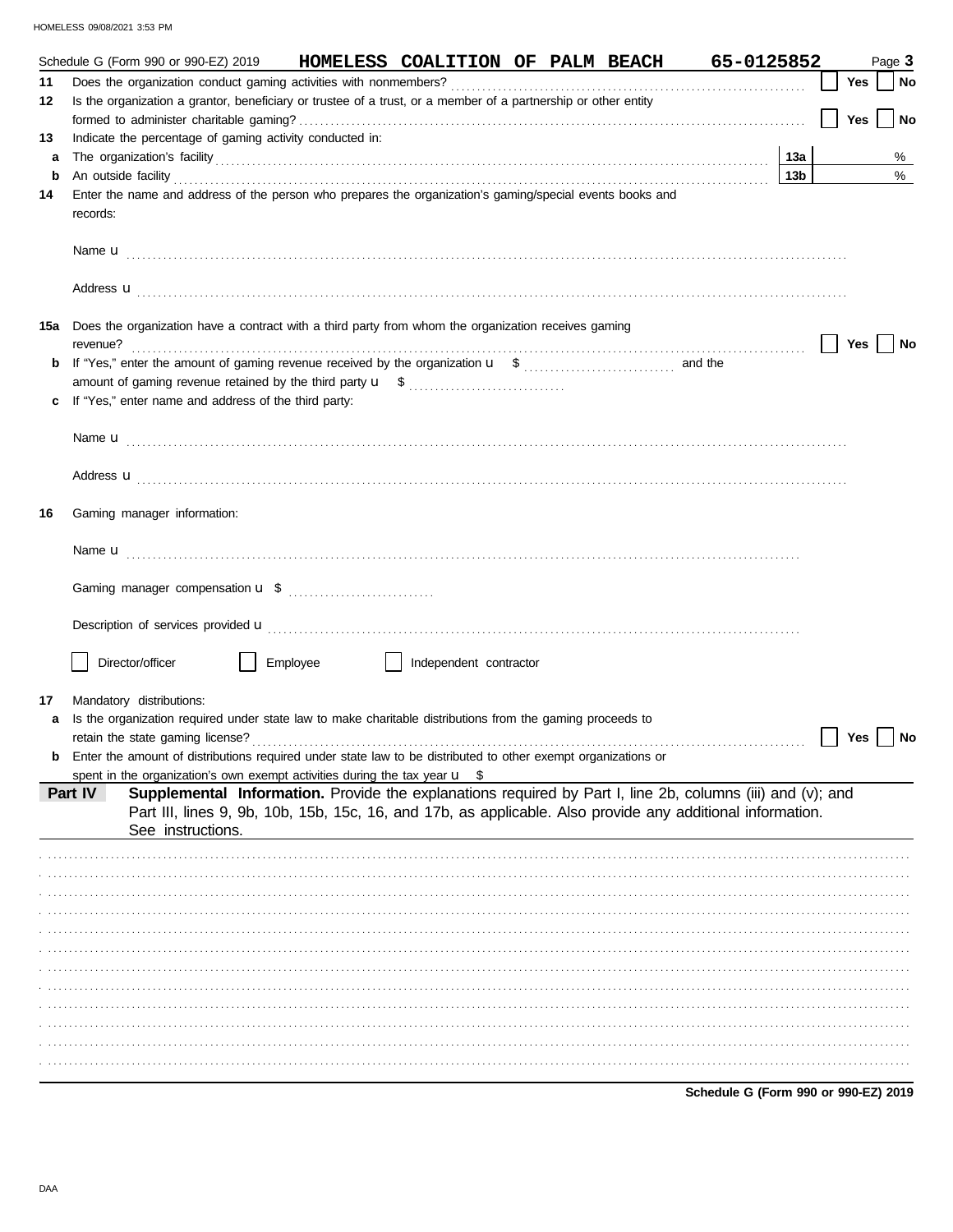| <b>SCHEDULE M</b><br>(Form 990) |                                                                                                                                                                                           |  |                       |   |                            |                                                                                      |    | OMB No. 1545-0047              |                       |     |    |
|---------------------------------|-------------------------------------------------------------------------------------------------------------------------------------------------------------------------------------------|--|-----------------------|---|----------------------------|--------------------------------------------------------------------------------------|----|--------------------------------|-----------------------|-----|----|
|                                 |                                                                                                                                                                                           |  |                       |   |                            | <b>Noncash Contributions</b>                                                         |    |                                | 2019                  |     |    |
|                                 |                                                                                                                                                                                           |  |                       |   |                            | U Complete if the organizations answered "Yes" on Form 990, Part IV, lines 29 or 30. |    |                                |                       |     |    |
|                                 | Department of the Treasury                                                                                                                                                                |  | U Attach to Form 990. |   |                            | U Go to www.irs.gov/Form990 for instructions and the latest information.             |    |                                | <b>Open To Public</b> |     |    |
|                                 | Internal Revenue Service<br>Name of the organization                                                                                                                                      |  |                       |   |                            | HOMELESS COALITION OF PALM BEACH                                                     |    | Employer identification number | Inspection            |     |    |
|                                 | COUNTY,                                                                                                                                                                                   |  | INC.                  |   |                            |                                                                                      |    | 65-0125852                     |                       |     |    |
|                                 | <b>Types of Property</b><br>Part I                                                                                                                                                        |  |                       |   |                            |                                                                                      |    |                                |                       |     |    |
|                                 |                                                                                                                                                                                           |  | (a)                   |   | (b)                        | (c)                                                                                  |    | (d)                            |                       |     |    |
|                                 |                                                                                                                                                                                           |  | Check if              |   | Number of contributions or | Noncash contribution<br>amounts reported on                                          |    | Method of determining          |                       |     |    |
|                                 |                                                                                                                                                                                           |  | applicable            |   | items contributed          | Form 990, Part VIII, line 1g                                                         |    | noncash contribution amounts   |                       |     |    |
| 1                               | Art - Works of art                                                                                                                                                                        |  |                       |   |                            |                                                                                      |    |                                |                       |     |    |
| $\mathbf{2}$                    | Art - Historical treasures                                                                                                                                                                |  |                       |   |                            |                                                                                      |    |                                |                       |     |    |
| 3                               | Art - Fractional interests                                                                                                                                                                |  |                       |   |                            |                                                                                      |    |                                |                       |     |    |
| 4                               | Books and publications                                                                                                                                                                    |  | $\mathbf x$           |   |                            | 21,128                                                                               |    |                                |                       |     |    |
| 5                               | Clothing and household                                                                                                                                                                    |  |                       |   |                            |                                                                                      |    |                                |                       |     |    |
|                                 |                                                                                                                                                                                           |  | X                     |   |                            | 749,405                                                                              |    |                                |                       |     |    |
| 6                               | Cars and other vehicles                                                                                                                                                                   |  |                       |   |                            |                                                                                      |    |                                |                       |     |    |
| 7                               | Boats and planes                                                                                                                                                                          |  |                       |   |                            |                                                                                      |    |                                |                       |     |    |
| 8                               | Intellectual property                                                                                                                                                                     |  |                       |   |                            |                                                                                      |    |                                |                       |     |    |
| 9                               | Securities - Publicly traded                                                                                                                                                              |  |                       |   |                            |                                                                                      |    |                                |                       |     |    |
| 10                              | Securities - Closely held stock                                                                                                                                                           |  |                       |   |                            |                                                                                      |    |                                |                       |     |    |
| 11                              | Securities - Partnership, LLC,                                                                                                                                                            |  |                       |   |                            |                                                                                      |    |                                |                       |     |    |
| 12                              | or trust interests<br>Securities - Miscellaneous                                                                                                                                          |  |                       |   |                            |                                                                                      |    |                                |                       |     |    |
| 13                              | Qualified conservation                                                                                                                                                                    |  |                       |   |                            |                                                                                      |    |                                |                       |     |    |
|                                 | contribution - Historic                                                                                                                                                                   |  |                       |   |                            |                                                                                      |    |                                |                       |     |    |
|                                 | structures                                                                                                                                                                                |  |                       |   |                            |                                                                                      |    |                                |                       |     |    |
| 14                              | Qualified conservation                                                                                                                                                                    |  |                       |   |                            |                                                                                      |    |                                |                       |     |    |
|                                 | contribution - Other                                                                                                                                                                      |  |                       |   |                            |                                                                                      |    |                                |                       |     |    |
| 15                              | Real estate - Residential                                                                                                                                                                 |  |                       |   |                            |                                                                                      |    |                                |                       |     |    |
| 16                              | Real estate - Commercial                                                                                                                                                                  |  |                       |   |                            |                                                                                      |    |                                |                       |     |    |
| 17                              | Real estate - Other                                                                                                                                                                       |  |                       |   |                            |                                                                                      |    |                                |                       |     |    |
| 18                              |                                                                                                                                                                                           |  |                       |   |                            |                                                                                      |    |                                |                       |     |    |
| 19                              | Food inventory                                                                                                                                                                            |  | $\mathbf x$           | 1 |                            | 253,136                                                                              |    |                                |                       |     |    |
| 20                              | Drugs and medical supplies                                                                                                                                                                |  |                       |   |                            |                                                                                      |    |                                |                       |     |    |
| 21                              | Taxidermy                                                                                                                                                                                 |  |                       |   |                            |                                                                                      |    |                                |                       |     |    |
| 22                              | Historical artifacts                                                                                                                                                                      |  |                       |   |                            |                                                                                      |    |                                |                       |     |    |
| 23                              | Scientific specimens                                                                                                                                                                      |  |                       |   |                            |                                                                                      |    |                                |                       |     |    |
| 24                              | Archeological artifacts                                                                                                                                                                   |  |                       |   |                            |                                                                                      |    |                                |                       |     |    |
| 25                              |                                                                                                                                                                                           |  |                       |   |                            |                                                                                      |    |                                |                       |     |    |
| 26                              |                                                                                                                                                                                           |  |                       |   |                            |                                                                                      |    |                                |                       |     |    |
| 27                              |                                                                                                                                                                                           |  |                       |   |                            |                                                                                      |    |                                |                       |     |    |
| 28                              | Other $U($                                                                                                                                                                                |  |                       |   |                            |                                                                                      |    |                                |                       |     |    |
| 29                              | Number of Forms 8283 received by the organization during the tax year for contributions for<br>which the organization completed Form 8283, Part IV, Donee Acknowledgement [ [ [ [ [ ] ] ] |  |                       |   |                            |                                                                                      | 29 |                                |                       |     |    |
|                                 |                                                                                                                                                                                           |  |                       |   |                            |                                                                                      |    |                                |                       | Yes | No |
| 30a                             | During the year, did the organization receive by contribution any property reported in Part I, lines 1 through                                                                            |  |                       |   |                            |                                                                                      |    |                                |                       |     |    |
|                                 | 28, that it must hold for at least three years from the date of the initial contribution, and which isn't required                                                                        |  |                       |   |                            |                                                                                      |    |                                |                       |     |    |
|                                 |                                                                                                                                                                                           |  |                       |   |                            |                                                                                      |    |                                | 30a                   |     | x  |
| b                               | If "Yes," describe the arrangement in Part II.                                                                                                                                            |  |                       |   |                            |                                                                                      |    |                                |                       |     |    |
| 31                              | Does the organization have a gift acceptance policy that requires the review of any nonstandard                                                                                           |  |                       |   |                            |                                                                                      |    |                                |                       |     |    |
|                                 | contributions?                                                                                                                                                                            |  |                       |   |                            |                                                                                      |    |                                | 31                    |     | x  |
| 32a                             | Does the organization hire or use third parties or related organizations to solicit, process, or sell noncash                                                                             |  |                       |   |                            |                                                                                      |    |                                |                       |     |    |
|                                 | contributions?                                                                                                                                                                            |  |                       |   |                            |                                                                                      |    |                                | 32a                   |     | x  |
| b                               | If "Yes," describe in Part II.                                                                                                                                                            |  |                       |   |                            |                                                                                      |    |                                |                       |     |    |
| 33                              | If the organization didn't report an amount in column (c) for a type of property for which column (a) is checked,                                                                         |  |                       |   |                            |                                                                                      |    |                                |                       |     |    |
|                                 | describe in Part II.                                                                                                                                                                      |  |                       |   |                            |                                                                                      |    |                                |                       |     |    |

**For Paperwork Reduction Act Notice, see the Instructions for Form 990. Schedule M (Form 990) 2019**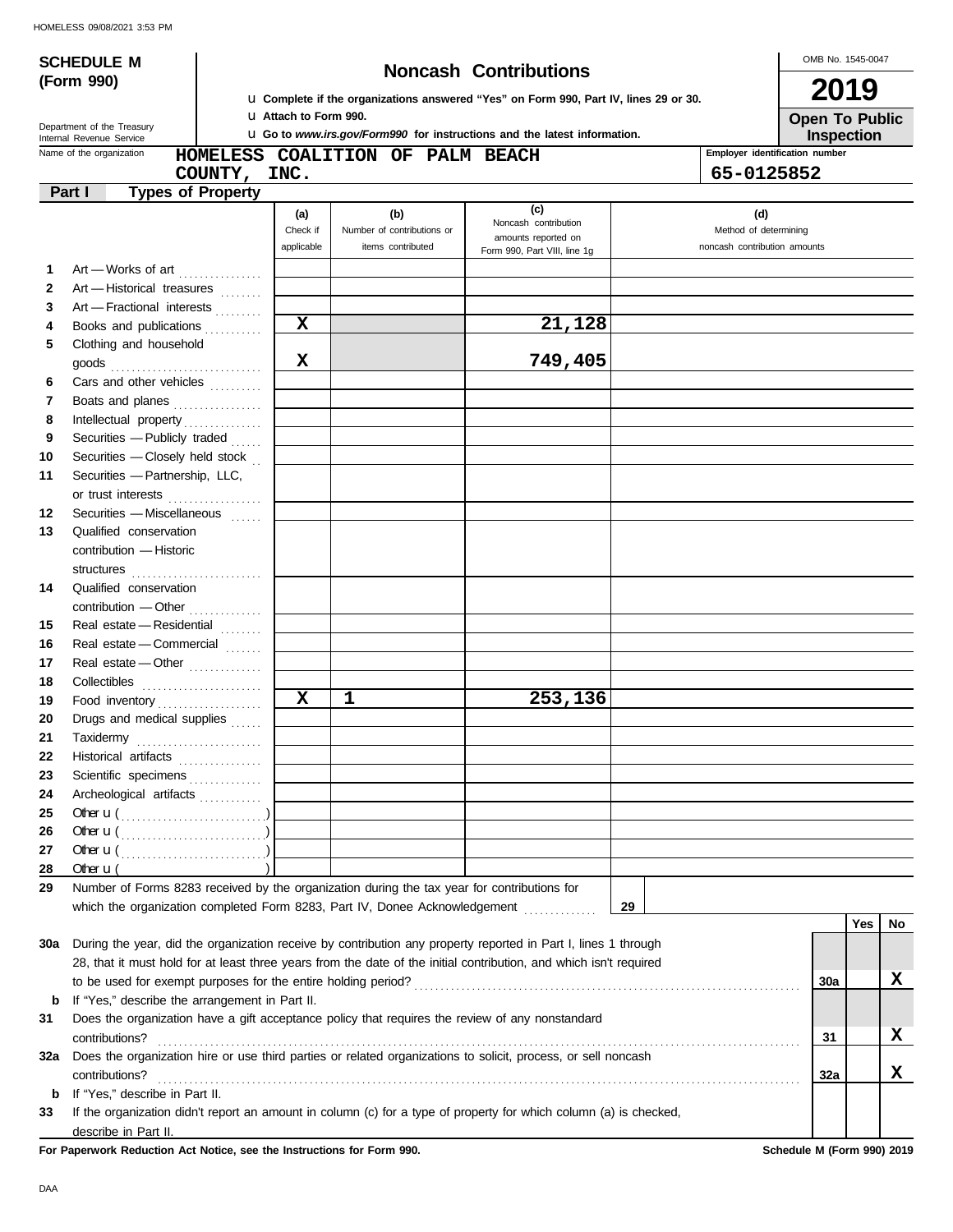|         | Schedule M (Form 990) 2019 HOMELESS COALITION OF PALM BEACH |  |  |  |  | 65-0125852                                                                        |                                                                                                                                                                                                                              | Page 2 |
|---------|-------------------------------------------------------------|--|--|--|--|-----------------------------------------------------------------------------------|------------------------------------------------------------------------------------------------------------------------------------------------------------------------------------------------------------------------------|--------|
| Part II |                                                             |  |  |  |  | or a combination of both. Also complete this part for any additional information. | Supplemental Information. Provide the information required by Part I, lines 30b, 32b, and 33, and whether<br>the organization is reporting in Part I, column (b), the number of contributions, the number of items received, |        |
|         |                                                             |  |  |  |  |                                                                                   |                                                                                                                                                                                                                              |        |
|         |                                                             |  |  |  |  |                                                                                   |                                                                                                                                                                                                                              |        |
|         |                                                             |  |  |  |  |                                                                                   |                                                                                                                                                                                                                              |        |
|         |                                                             |  |  |  |  |                                                                                   |                                                                                                                                                                                                                              |        |
|         |                                                             |  |  |  |  |                                                                                   |                                                                                                                                                                                                                              |        |
|         |                                                             |  |  |  |  |                                                                                   |                                                                                                                                                                                                                              |        |
|         |                                                             |  |  |  |  |                                                                                   |                                                                                                                                                                                                                              |        |
|         |                                                             |  |  |  |  |                                                                                   |                                                                                                                                                                                                                              |        |
|         |                                                             |  |  |  |  |                                                                                   |                                                                                                                                                                                                                              |        |
|         |                                                             |  |  |  |  |                                                                                   |                                                                                                                                                                                                                              |        |
|         |                                                             |  |  |  |  |                                                                                   |                                                                                                                                                                                                                              |        |
|         |                                                             |  |  |  |  |                                                                                   |                                                                                                                                                                                                                              |        |
|         |                                                             |  |  |  |  |                                                                                   |                                                                                                                                                                                                                              |        |
|         |                                                             |  |  |  |  |                                                                                   |                                                                                                                                                                                                                              |        |
|         |                                                             |  |  |  |  |                                                                                   |                                                                                                                                                                                                                              |        |
|         |                                                             |  |  |  |  |                                                                                   |                                                                                                                                                                                                                              |        |
|         |                                                             |  |  |  |  |                                                                                   |                                                                                                                                                                                                                              |        |
|         |                                                             |  |  |  |  |                                                                                   |                                                                                                                                                                                                                              |        |
|         |                                                             |  |  |  |  |                                                                                   |                                                                                                                                                                                                                              |        |
|         |                                                             |  |  |  |  |                                                                                   |                                                                                                                                                                                                                              |        |
|         |                                                             |  |  |  |  |                                                                                   |                                                                                                                                                                                                                              |        |
|         |                                                             |  |  |  |  |                                                                                   |                                                                                                                                                                                                                              |        |
|         |                                                             |  |  |  |  |                                                                                   |                                                                                                                                                                                                                              |        |
|         |                                                             |  |  |  |  |                                                                                   |                                                                                                                                                                                                                              |        |
|         |                                                             |  |  |  |  |                                                                                   |                                                                                                                                                                                                                              |        |
|         |                                                             |  |  |  |  |                                                                                   |                                                                                                                                                                                                                              |        |
|         |                                                             |  |  |  |  |                                                                                   |                                                                                                                                                                                                                              |        |
|         |                                                             |  |  |  |  |                                                                                   |                                                                                                                                                                                                                              |        |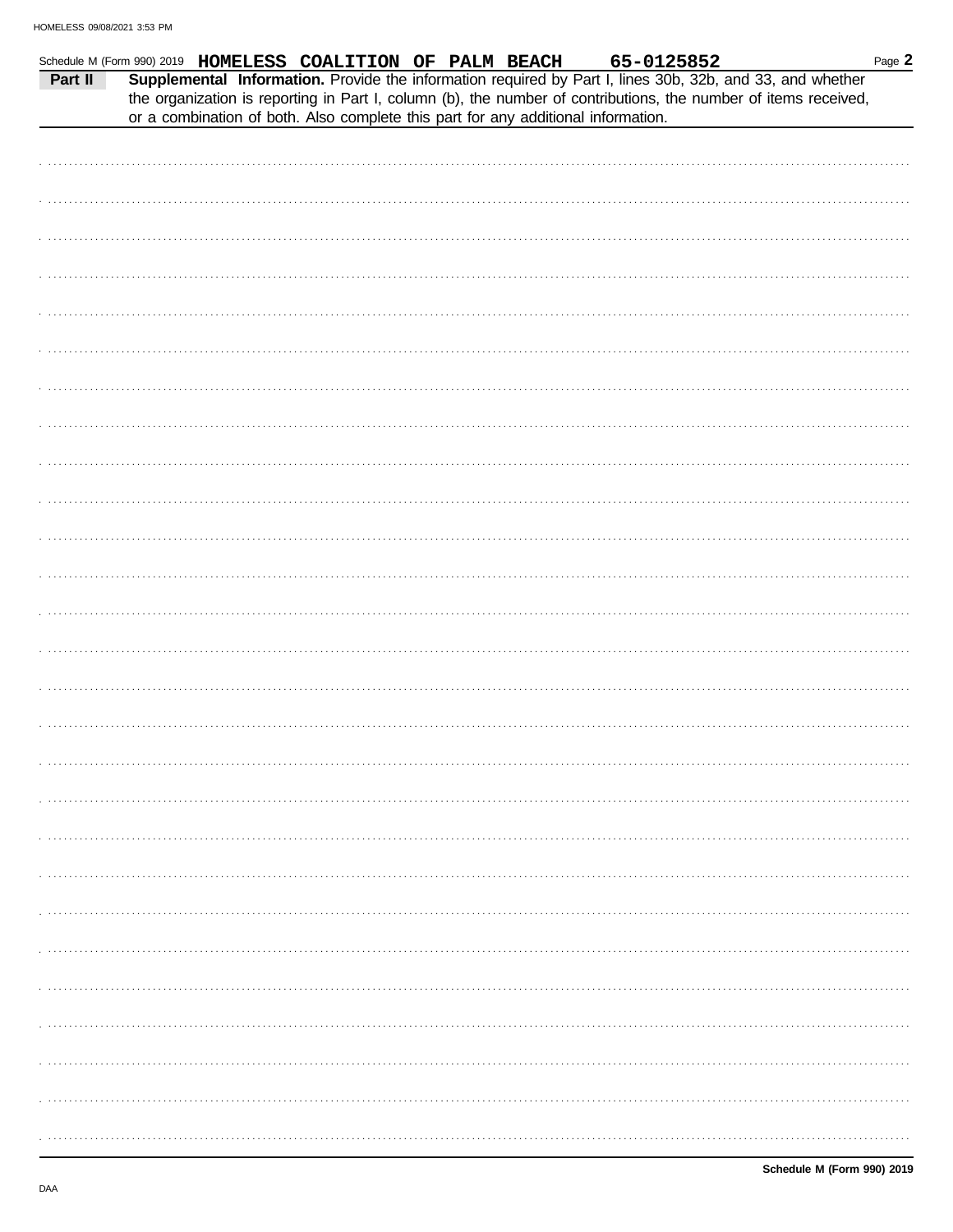| <b>SCHEDULE O</b>                                      | Supplemental Information to Form 990 or 990-EZ                                                                                                                                                                                                                                                                                                                                                                                                                                                                           |                                | OMB No. 1545-0047     |
|--------------------------------------------------------|--------------------------------------------------------------------------------------------------------------------------------------------------------------------------------------------------------------------------------------------------------------------------------------------------------------------------------------------------------------------------------------------------------------------------------------------------------------------------------------------------------------------------|--------------------------------|-----------------------|
| (Form 990 or 990-EZ)                                   | Complete to provide information for responses to specific questions on<br>Form 990 or 990-EZ or to provide any additional information.                                                                                                                                                                                                                                                                                                                                                                                   |                                | 2019                  |
| Department of the Treasury                             | U Attach to Form 990 or 990-EZ.                                                                                                                                                                                                                                                                                                                                                                                                                                                                                          |                                | <b>Open to Public</b> |
| Internal Revenue Service<br>Name of the organization   | U Go to www.irs.gov/Form990 for the latest information.<br><b>HOMELESS</b><br>COALITION OF PALM BEACH                                                                                                                                                                                                                                                                                                                                                                                                                    | Employer identification number | <b>Inspection</b>     |
|                                                        | COUNTY,<br>INC.                                                                                                                                                                                                                                                                                                                                                                                                                                                                                                          | 65-0125852                     |                       |
| <b>GET</b><br>THE<br>BREAKING BREAD,<br>PRIVATE DONORS | FORM 990, PART III, LINE 4D - ALL OTHER ACCOMPLISHMENTS<br>COMMUNITY OUTREACH AND PUBLIC AWARENESS PROGRAM IS<br>COMMUNITY OF PALM BEACH COUNTY<br>INVOLVED WITH ENDING HOMELESSNESS.<br>BREAKING BARRIERS GIVES LOCAL BUSINESSES, CHURCH GROUPS AND<br>SPONSOR AND/OR SERVE MEALS TO THE<br>THE OPPORTUNITY<br><b>TO</b><br>HOMELESS MEN AND WOMEN STAYING AT<br>THE<br>SENATOR PHILIP D. NON-TANGIBLE IN-<br>KIND DONATIONS FOR THIS PROGRAM BY WAY OF<br><b>VOLUNTEER HOURS TOTAL</b><br>\$123,078 REPORTED ON SCH. D | A SERIES OF EVENTS             | TO<br>-70             |
| REVIEWED BY BOARD                                      | FORM 990, PART VI, LINE 11B - ORGANIZATION'S PROCESS TO REVIEW FORM 990<br>TREASURER                                                                                                                                                                                                                                                                                                                                                                                                                                     |                                |                       |
| <b>BOARD REVIEW</b>                                    | FORM 990, PART VI, LINE 12C - ENFORCEMENT OF CONFLICTS POLICY<br><b>CONFLICT</b><br>OF<br>THE                                                                                                                                                                                                                                                                                                                                                                                                                            |                                |                       |
|                                                        | FORM 990, PART VI, LINE 19 - GOVERNING DOCUMENTS DISCLOSURE EXPLANATION<br>UPON REQUEST OF THE EXECUTIVE DIRECTOR                                                                                                                                                                                                                                                                                                                                                                                                        |                                |                       |
|                                                        | FORM 990, PART XI, LINE 9 - OTHER CHANGES IN NET ASSETS EXPLANATION                                                                                                                                                                                                                                                                                                                                                                                                                                                      |                                |                       |
|                                                        | DIRECT FUNDRAISING EXPENSES                                                                                                                                                                                                                                                                                                                                                                                                                                                                                              |                                | 43,513                |
|                                                        | DIRECT FUNDRAISING EXPENSES                                                                                                                                                                                                                                                                                                                                                                                                                                                                                              |                                | $$ -43,513$           |
| <b>AMORTIZATION</b>                                    |                                                                                                                                                                                                                                                                                                                                                                                                                                                                                                                          |                                | $-3,732$              |
|                                                        | BOOK / TAX DEPRECIATION DIFFERENCE                                                                                                                                                                                                                                                                                                                                                                                                                                                                                       |                                | \$732                 |
|                                                        |                                                                                                                                                                                                                                                                                                                                                                                                                                                                                                                          |                                |                       |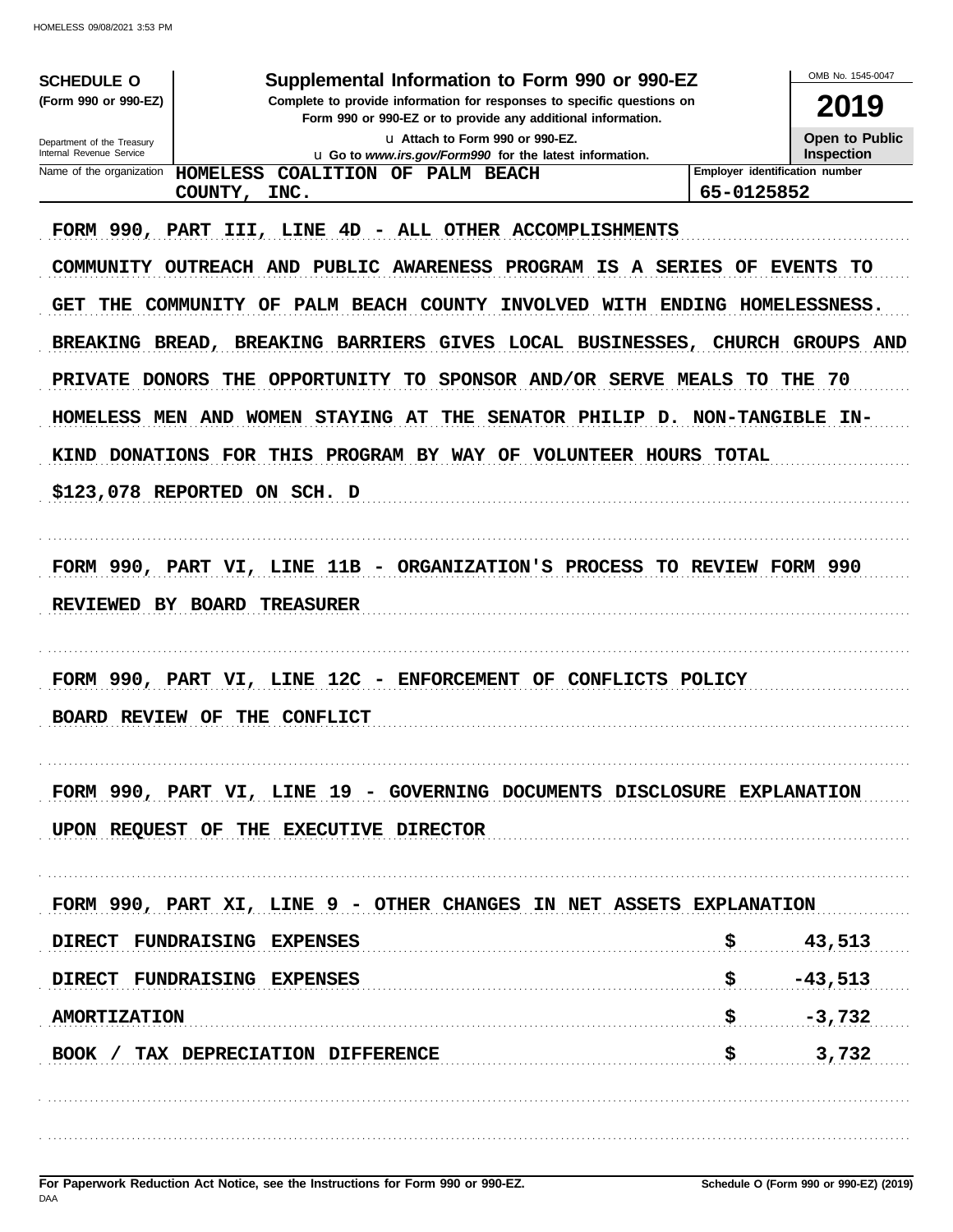|          | Form $4562$<br>Department of the Treasury<br>(99)<br>Internal Revenue Service                                                                                      | Lu Go to www.irs.gov/Form4562 for instructions and the latest information.                               | <b>Depreciation and Amortization</b><br>(Including Information on Listed Property) |                  |                              | OMB No. 1545-0172<br>19<br>Attachment<br>179<br>Sequence No. |                  |                         |                            |
|----------|--------------------------------------------------------------------------------------------------------------------------------------------------------------------|----------------------------------------------------------------------------------------------------------|------------------------------------------------------------------------------------|------------------|------------------------------|--------------------------------------------------------------|------------------|-------------------------|----------------------------|
|          | Name(s) shown on return                                                                                                                                            | HOMELESS COALITION OF PALM BEACH                                                                         |                                                                                    |                  |                              |                                                              |                  | Identifying number      |                            |
|          |                                                                                                                                                                    | COUNTY, INC.                                                                                             |                                                                                    |                  |                              |                                                              |                  | 65-0125852              |                            |
|          | Business or activity to which this form relates                                                                                                                    |                                                                                                          |                                                                                    |                  |                              |                                                              |                  |                         |                            |
|          | <b>INDIRECT DEPRECIATION</b>                                                                                                                                       |                                                                                                          |                                                                                    |                  |                              |                                                              |                  |                         |                            |
|          | Part I                                                                                                                                                             | Election To Expense Certain Property Under Section 179                                                   |                                                                                    |                  |                              |                                                              |                  |                         |                            |
|          |                                                                                                                                                                    | Note: If you have any listed property, complete Part V before you complete Part I.                       |                                                                                    |                  |                              |                                                              |                  |                         |                            |
| 1        | Maximum amount (see instructions)                                                                                                                                  |                                                                                                          |                                                                                    |                  |                              |                                                              |                  | $\mathbf{1}$            | 1,020,000                  |
| 2        |                                                                                                                                                                    |                                                                                                          |                                                                                    |                  |                              |                                                              |                  | $\overline{2}$          |                            |
| 3        |                                                                                                                                                                    |                                                                                                          |                                                                                    |                  |                              |                                                              |                  | 3                       | 2,550,000                  |
| 4        | Reduction in limitation. Subtract line 3 from line 2. If zero or less, enter -0-                                                                                   |                                                                                                          |                                                                                    |                  |                              |                                                              |                  | $\overline{\mathbf{4}}$ |                            |
| 5        | Dollar limitation for tax year. Subtract line 4 from line 1. If zero or less, enter -0-. If married filing separately, see instructions                            |                                                                                                          |                                                                                    |                  | (b) Cost (business use only) |                                                              | (c) Elected cost | 5                       |                            |
| 6        |                                                                                                                                                                    | (a) Description of property                                                                              |                                                                                    |                  |                              |                                                              |                  |                         |                            |
|          |                                                                                                                                                                    |                                                                                                          |                                                                                    |                  |                              |                                                              |                  |                         |                            |
|          |                                                                                                                                                                    |                                                                                                          |                                                                                    |                  |                              |                                                              |                  |                         |                            |
| 7        | Listed property. Enter the amount from line 29                                                                                                                     |                                                                                                          |                                                                                    |                  |                              |                                                              |                  |                         |                            |
| 8        | Total elected cost of section 179 property. Add amounts in column (c), lines 6 and 7 [[[[[[[[[[[[[[[[[[[[[[[[                                                      |                                                                                                          |                                                                                    |                  |                              |                                                              |                  | 8<br>9                  |                            |
| 9        | Tentative deduction. Enter the smaller of line 5 or line 8                                                                                                         |                                                                                                          |                                                                                    |                  |                              |                                                              |                  |                         |                            |
| 10       | Carryover of disallowed deduction from line 13 of your 2018 Form 4562                                                                                              |                                                                                                          |                                                                                    |                  |                              |                                                              |                  | 10                      |                            |
| 11       | Business income limitation. Enter the smaller of business income (not less than zero) or line 5. See instructions                                                  |                                                                                                          |                                                                                    |                  |                              |                                                              |                  | 11<br>12                |                            |
| 12       |                                                                                                                                                                    |                                                                                                          |                                                                                    |                  |                              |                                                              |                  |                         |                            |
| 13       | Carryover of disallowed deduction to 2020. Add lines 9 and 10, less line 12<br>Note: Don't use Part II or Part III below for listed property. Instead, use Part V. |                                                                                                          |                                                                                    |                  | ▶                            | 13                                                           |                  |                         |                            |
|          | Part II                                                                                                                                                            |                                                                                                          |                                                                                    |                  |                              |                                                              |                  |                         |                            |
|          |                                                                                                                                                                    | Special Depreciation Allowance and Other Depreciation (Don't include listed property. See instructions.) |                                                                                    |                  |                              |                                                              |                  |                         |                            |
| 14       | Special depreciation allowance for qualified property (other than listed property) placed in service                                                               |                                                                                                          |                                                                                    |                  |                              |                                                              |                  |                         |                            |
|          | during the tax year. See instructions                                                                                                                              |                                                                                                          |                                                                                    |                  |                              |                                                              |                  | 14                      |                            |
| 15       |                                                                                                                                                                    |                                                                                                          |                                                                                    |                  |                              |                                                              |                  | 15                      | 5,859                      |
| 16       |                                                                                                                                                                    | <b>MACRS Depreciation (Don't include listed property. See instructions.)</b>                             |                                                                                    |                  |                              |                                                              |                  | 16                      |                            |
|          | Part III                                                                                                                                                           |                                                                                                          |                                                                                    | <b>Section A</b> |                              |                                                              |                  |                         |                            |
| 17       |                                                                                                                                                                    |                                                                                                          |                                                                                    |                  |                              |                                                              |                  | 17                      | $\mathbf 0$                |
| 18       | If you are electing to group any assets placed in service during the tax year into one or more general asset accounts, check here                                  |                                                                                                          |                                                                                    |                  |                              |                                                              | $\mathbf{u}$     |                         |                            |
|          |                                                                                                                                                                    | Section B-Assets Placed in Service During 2019 Tax Year Using the General Depreciation System            |                                                                                    |                  |                              |                                                              |                  |                         |                            |
|          | (a) Classification of property                                                                                                                                     | (b) Month and year<br>placed in<br>service                                                               | (c) Basis for depreciation<br>(business/investment use<br>only-see instructions)   |                  | (d) Recovery<br>period       | (e) Convention                                               | (f) Method       |                         | (g) Depreciation deduction |
| 19a      | 3-year property                                                                                                                                                    |                                                                                                          |                                                                                    |                  |                              |                                                              |                  |                         |                            |
| b        | 5-year property                                                                                                                                                    |                                                                                                          |                                                                                    |                  |                              |                                                              |                  |                         |                            |
| c        | 7-year property                                                                                                                                                    |                                                                                                          |                                                                                    |                  |                              |                                                              |                  |                         |                            |
| d        | 10-year property                                                                                                                                                   |                                                                                                          |                                                                                    |                  |                              |                                                              |                  |                         |                            |
| е        | 15-year property                                                                                                                                                   |                                                                                                          |                                                                                    |                  |                              |                                                              |                  |                         |                            |
| f        | 20-year property                                                                                                                                                   |                                                                                                          |                                                                                    |                  |                              |                                                              |                  |                         |                            |
| q        | 25-year property                                                                                                                                                   |                                                                                                          |                                                                                    |                  | 25 yrs.                      |                                                              | S/L              |                         |                            |
|          | <b>h</b> Residential rental                                                                                                                                        |                                                                                                          |                                                                                    |                  | 27.5 yrs.                    | МM                                                           | S/L              |                         |                            |
|          | property                                                                                                                                                           |                                                                                                          |                                                                                    |                  | 27.5 yrs.                    | МM                                                           | S/L              |                         |                            |
| Î.       | Nonresidential real                                                                                                                                                |                                                                                                          |                                                                                    |                  | 39 yrs.                      | МM                                                           | S/L              |                         |                            |
|          | property                                                                                                                                                           |                                                                                                          |                                                                                    |                  |                              | <b>MM</b>                                                    | S/L              |                         |                            |
|          |                                                                                                                                                                    | Section C-Assets Placed in Service During 2019 Tax Year Using the Alternative Depreciation System        |                                                                                    |                  |                              |                                                              |                  |                         |                            |
|          | Class life                                                                                                                                                         |                                                                                                          |                                                                                    |                  |                              |                                                              | S/L              |                         |                            |
| 20a      |                                                                                                                                                                    |                                                                                                          |                                                                                    |                  | 12 yrs.                      |                                                              | S/L              |                         |                            |
| b        | 12-year                                                                                                                                                            |                                                                                                          |                                                                                    |                  | 30 yrs.                      | ΜМ                                                           | S/L              |                         |                            |
| c        | 30-year                                                                                                                                                            |                                                                                                          |                                                                                    |                  |                              |                                                              |                  |                         |                            |
| d        | 40-year                                                                                                                                                            |                                                                                                          |                                                                                    |                  | 40 yrs.                      | ΜМ                                                           | S/L              |                         |                            |
|          |                                                                                                                                                                    |                                                                                                          |                                                                                    |                  |                              |                                                              |                  |                         |                            |
|          | Part IV<br><b>Summary</b> (See instructions.)                                                                                                                      |                                                                                                          |                                                                                    |                  |                              |                                                              |                  |                         |                            |
| 21<br>22 |                                                                                                                                                                    |                                                                                                          |                                                                                    |                  |                              |                                                              |                  | 21                      |                            |
|          | Total. Add amounts from line 12, lines 14 through 17, lines 19 and 20 in column (g), and line 21. Enter                                                            |                                                                                                          |                                                                                    |                  |                              |                                                              |                  | 22                      |                            |
| 23       | For assets shown above and placed in service during the current year, enter the                                                                                    |                                                                                                          |                                                                                    |                  |                              | 23                                                           |                  |                         | 5,859                      |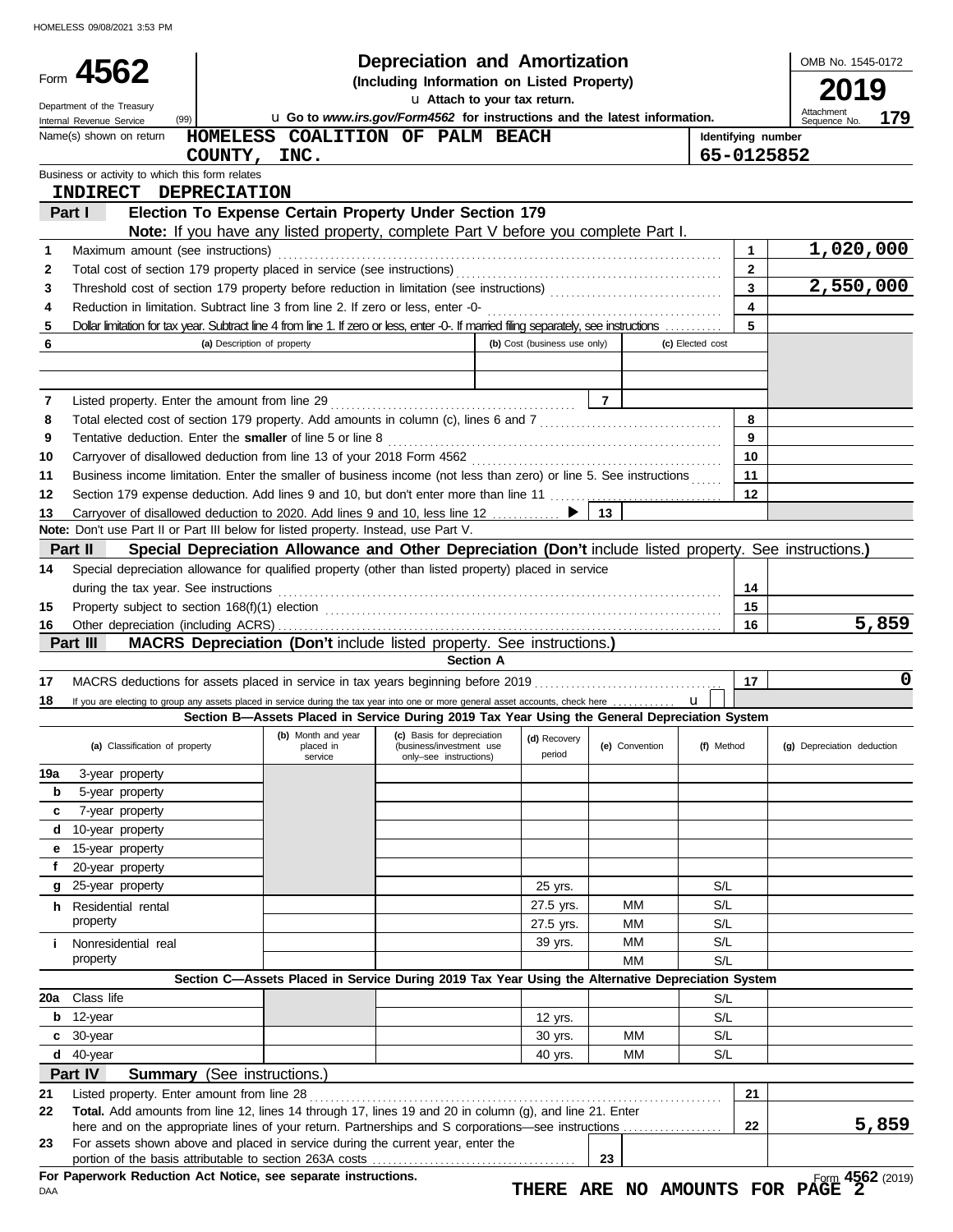| HOMELESS HOMELESS COALITION OF PALM BEACH<br>65-0125852<br>FYE: 9/30/2020 | <b>Depreciation Adjustment Report</b><br><b>All Business Activities</b>  | 09/08/2021 3:53 PM |                                    |  |
|---------------------------------------------------------------------------|--------------------------------------------------------------------------|--------------------|------------------------------------|--|
| Unit Asset<br>Form                                                        | Description<br>There are no assets that meet the criteria of this report | AMT                | AMT<br>Adjustments/<br>Preferences |  |
|                                                                           |                                                                          |                    |                                    |  |
|                                                                           |                                                                          |                    |                                    |  |
|                                                                           |                                                                          |                    |                                    |  |
|                                                                           |                                                                          |                    |                                    |  |
|                                                                           |                                                                          |                    |                                    |  |
|                                                                           |                                                                          |                    |                                    |  |
|                                                                           |                                                                          |                    |                                    |  |
|                                                                           |                                                                          |                    |                                    |  |
|                                                                           |                                                                          |                    |                                    |  |
|                                                                           |                                                                          |                    |                                    |  |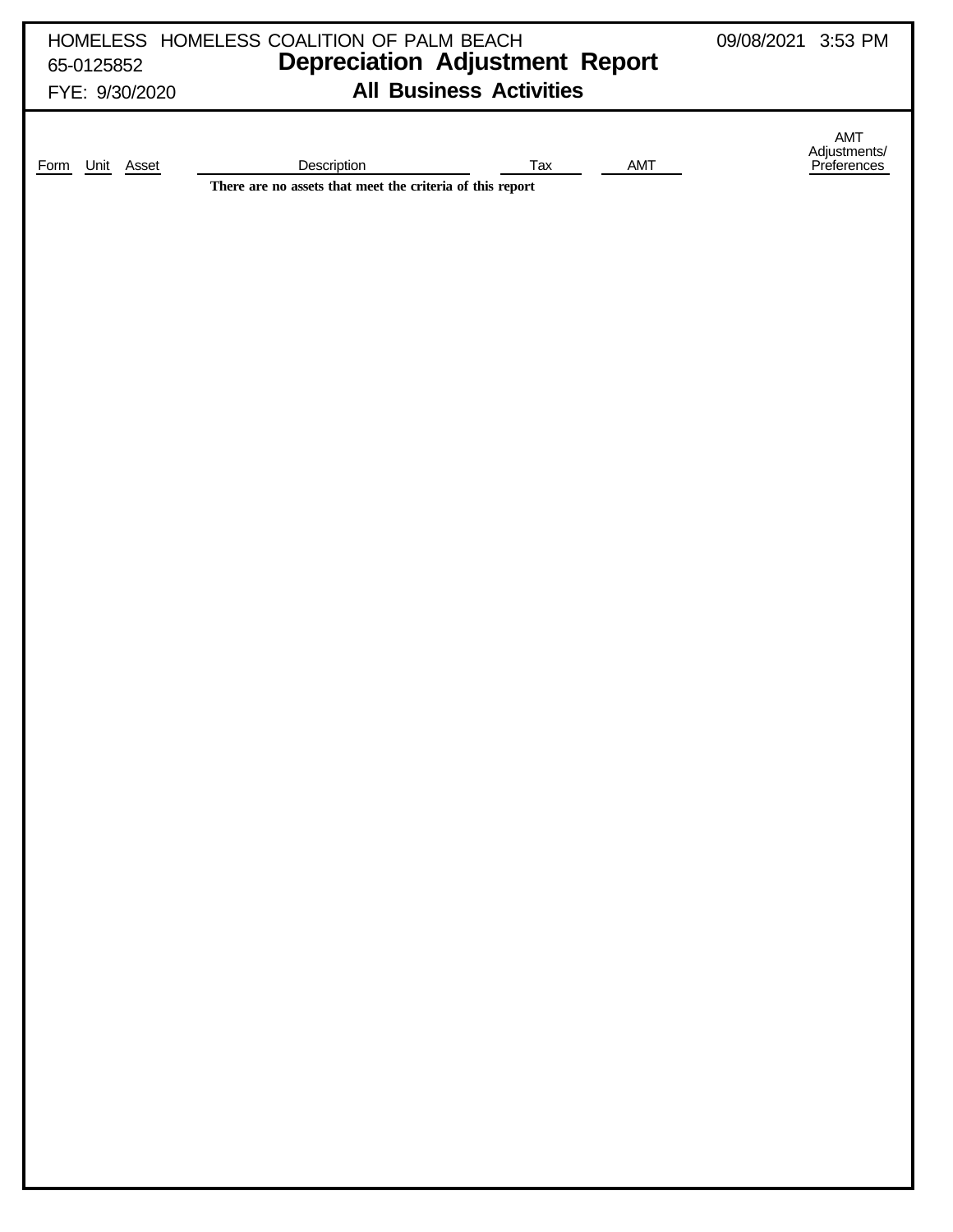|             | Form 990                        |                                                                                                                                                                                                                                                                                    |            | <b>Two Year Comparison Report</b> |                | 2018 & 2019                    |  |
|-------------|---------------------------------|------------------------------------------------------------------------------------------------------------------------------------------------------------------------------------------------------------------------------------------------------------------------------------|------------|-----------------------------------|----------------|--------------------------------|--|
|             |                                 | For calendar year 2019, or tax year beginning                                                                                                                                                                                                                                      |            | 10/01/19<br>, ending              | 09/30/20       |                                |  |
| Name        |                                 |                                                                                                                                                                                                                                                                                    |            |                                   |                | Taxpayer Identification Number |  |
|             |                                 | HOMELESS COALITION OF PALM BEACH                                                                                                                                                                                                                                                   |            |                                   |                |                                |  |
|             | COUNTY,<br>INC.                 |                                                                                                                                                                                                                                                                                    |            |                                   |                | 65-0125852                     |  |
|             |                                 |                                                                                                                                                                                                                                                                                    |            | 2018                              | 2019           | <b>Differences</b>             |  |
|             | 1. Contributions, gifts, grants |                                                                                                                                                                                                                                                                                    | 1.         | 983,551                           | 1,804,622      | 821,071                        |  |
|             |                                 |                                                                                                                                                                                                                                                                                    | 2.         |                                   |                |                                |  |
|             |                                 | 3. Government contributions and grants                                                                                                                                                                                                                                             | 3.         | 224,965                           | 213,947        | $-11,018$                      |  |
| Ξ           |                                 |                                                                                                                                                                                                                                                                                    | 4.         |                                   |                |                                |  |
|             |                                 |                                                                                                                                                                                                                                                                                    | 5.         | 2,710                             | 462            | $-2,248$                       |  |
|             |                                 |                                                                                                                                                                                                                                                                                    | 6.         |                                   |                |                                |  |
| œ           |                                 | 7. Net gain or (loss) from sale of assets other than inventory                                                                                                                                                                                                                     | 7.         |                                   |                |                                |  |
|             |                                 | 8. Net income or (loss) from fundraising events                                                                                                                                                                                                                                    | 8.         | 403,806                           |                | $-403,806$                     |  |
|             |                                 |                                                                                                                                                                                                                                                                                    | 9.         |                                   |                |                                |  |
|             |                                 | 10. Net gain or (loss) on sales of inventory $\ldots$                                                                                                                                                                                                                              | 10.        |                                   |                |                                |  |
|             |                                 | 11. Other revenue <i>communication</i> and the revenue of the contract of the contract of the set of the contract of the contract of the contract of the contract of the contract of the contract of the contract of the contract o                                                | 11.        |                                   |                |                                |  |
|             |                                 | 12. Total revenue. Add lines 1 through 11                                                                                                                                                                                                                                          | 12.        | 1,615,032                         | 2,019,031      | 403,999                        |  |
|             |                                 | 13. Grants and similar amounts paid                                                                                                                                                                                                                                                | 13.        |                                   |                |                                |  |
|             |                                 | 14. Benefits paid to or for members                                                                                                                                                                                                                                                | 14.        | 53,502                            | 40,760         | $-12,742$                      |  |
| m           |                                 | 15. Compensation of officers, directors, trustees, etc.                                                                                                                                                                                                                            | 15.        | 145,867                           | 160,618        | 14,751                         |  |
|             |                                 | 16. Salaries, other compensation, and employee benefits                                                                                                                                                                                                                            | 16.        |                                   |                |                                |  |
| o           |                                 |                                                                                                                                                                                                                                                                                    | 17.        | 137,257                           | 123,980        | $-13,277$                      |  |
| ш           | 18. Other professional fees     |                                                                                                                                                                                                                                                                                    | 18.<br>19. |                                   |                |                                |  |
|             |                                 | 19. Occupancy, rent, utilities, and maintenance                                                                                                                                                                                                                                    | 20.        | 4,705                             | 5,859          | 1,154                          |  |
|             |                                 |                                                                                                                                                                                                                                                                                    | 21.        | 560,807                           | 650,067        | 89,260                         |  |
|             |                                 | 21. Other expenses <b>constants</b> and the constant of the constant of the constant of the constant of the constant of the constant of the constant of the constant of the constant of the constant of the constant of the constan<br>22. Total expenses. Add lines 13 through 21 | 22.        | 902, 138                          | 981,284        | 79,146                         |  |
|             |                                 | 23. Excess or (Deficit). Subtract line 22 from line 12                                                                                                                                                                                                                             | 23.        | 712,894                           | 1,037,747      | 324,853                        |  |
|             |                                 |                                                                                                                                                                                                                                                                                    | 24.        | 1,615,032                         | 2,019,031      | 403,999                        |  |
|             |                                 |                                                                                                                                                                                                                                                                                    | 25.        |                                   |                |                                |  |
|             |                                 |                                                                                                                                                                                                                                                                                    | 26.        | 2,710                             | 462            | $-2,248$                       |  |
|             |                                 |                                                                                                                                                                                                                                                                                    | 27.        | 944,483                           | 1,020,430      | 75,947                         |  |
| Information | 28. Total liabilities           |                                                                                                                                                                                                                                                                                    | 28.        | 227,371                           | 289,240        | 61,869                         |  |
|             |                                 |                                                                                                                                                                                                                                                                                    | 29.        | 717,112                           | 731,190        | 14,078                         |  |
|             |                                 | 30. Number of voting members of governing body                                                                                                                                                                                                                                     | 30.        | 14                                | 14             |                                |  |
|             |                                 | 31. Number of independent voting members of governing body                                                                                                                                                                                                                         | 31.        | 14                                | 14             |                                |  |
|             | 32. Number of employees         |                                                                                                                                                                                                                                                                                    | 32.        | 6                                 | $\overline{6}$ |                                |  |
|             | 33. Number of volunteers        |                                                                                                                                                                                                                                                                                    | 33.        | 100                               | 100            |                                |  |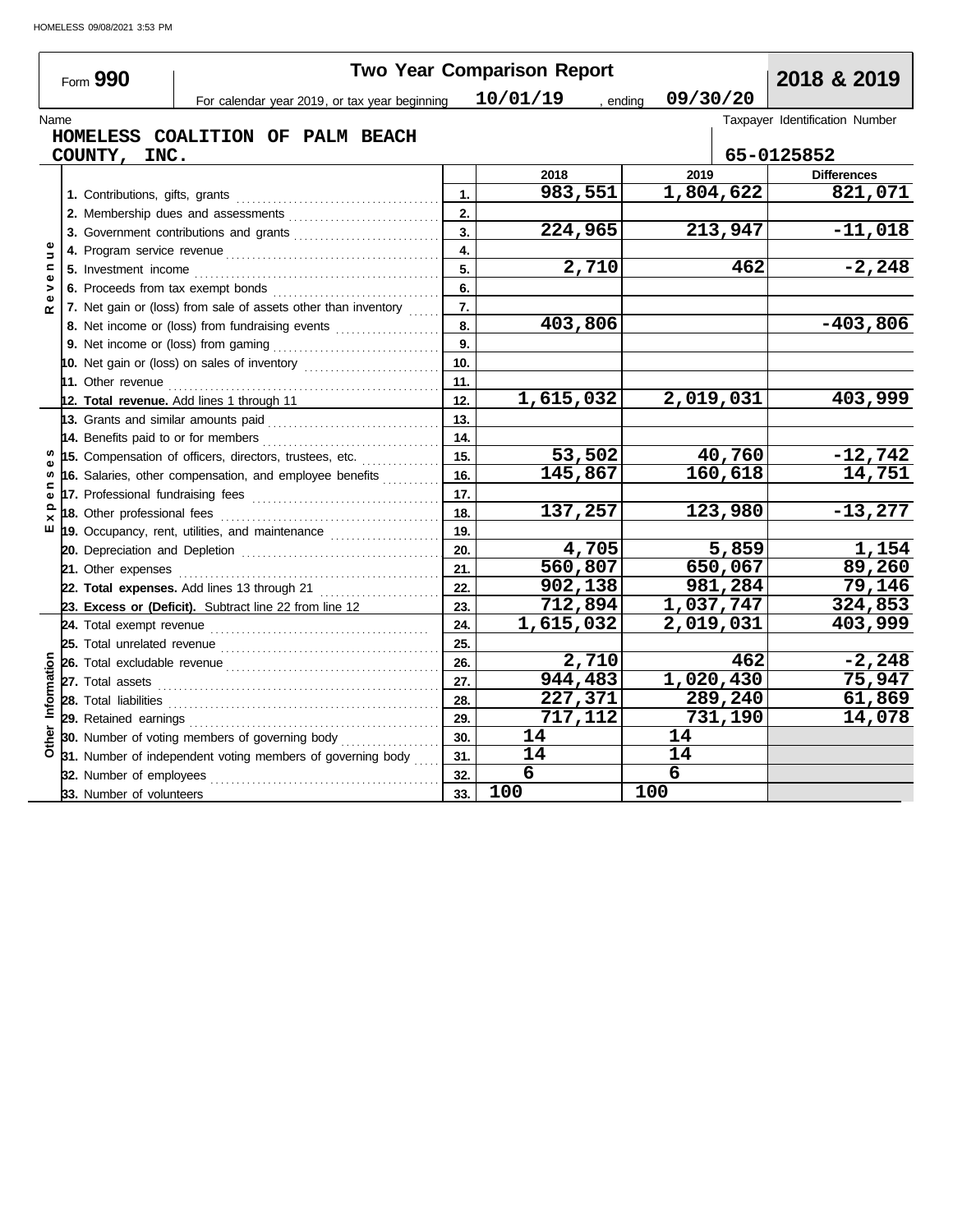Form **990**

# **Tax Projection Worksheet 2019 & 2020**

Name<br>
Taxpayer Identification Number<br>
Taxpayer Identification Number<br>
Taxpayer Identification Number

|               | HOMELESS COALITION OF PALM BEACH<br>COUNTY, INC.                                                          |                           |                        |           |         | 65-0125852         |
|---------------|-----------------------------------------------------------------------------------------------------------|---------------------------|------------------------|-----------|---------|--------------------|
|               |                                                                                                           |                           | 2019                   | 2020      |         | <b>Differences</b> |
|               |                                                                                                           | 1.                        | 1,804,622              | 1,804,622 |         |                    |
|               |                                                                                                           | 2.                        |                        |           |         |                    |
|               | 3. Government contributions and grants                                                                    | $\overline{\mathbf{3}}$ . | 213,947                |           | 213,947 |                    |
| Φ<br>Ξ        |                                                                                                           | 4.                        |                        |           |         |                    |
| Ξ             |                                                                                                           | 5.                        | 462                    |           | 462     |                    |
| $\omega$<br>> |                                                                                                           | 6.                        |                        |           |         |                    |
| ω<br>œ        | 7. Net gain or (loss) from sale of assets other than inventory                                            | 7.                        |                        |           |         |                    |
|               | 8. Net income or (loss) from fundraising events                                                           | 8.                        |                        |           |         |                    |
|               |                                                                                                           | 9.                        |                        |           |         |                    |
|               |                                                                                                           | 10.                       |                        |           |         |                    |
|               |                                                                                                           | 11.                       |                        |           |         |                    |
|               | 12. Total revenue. Add lines 1 through 11                                                                 | 12.                       | 2,019,031              | 2,019,031 |         |                    |
|               |                                                                                                           | 13.                       |                        |           |         |                    |
|               |                                                                                                           | 14.                       |                        |           |         |                    |
|               | 15. Compensation of officers, directors, trustees, etc.                                                   | 15.                       | 40,760                 |           | 40,760  |                    |
| w             | 16. Salaries, other compensation, and employee benefits                                                   | 16.                       | 160,618                |           | 160,618 |                    |
| ω             |                                                                                                           | 17.                       |                        |           |         |                    |
| ≏<br>$\times$ | 18. Other professional fees                                                                               | 18.                       | 123,980                |           | 123,980 |                    |
| ш             | 19. Occupancy, rent, utilities, and maintenance <i>[[19. Occupancy, rent, utilities</i> , and maintenance | 19.                       |                        |           |         |                    |
|               |                                                                                                           | 20.                       | 5,859                  |           | 5,859   |                    |
|               |                                                                                                           | 21.                       | 650,067                |           | 650,067 |                    |
|               | 22. Total expenses. Add lines 13 through 21                                                               | 22.                       | 981,284                |           | 981,284 |                    |
|               | 23. Excess or (Deficit). Subtract line 22 from line 12                                                    | 23.                       | 1,037,747              | 1,037,747 |         |                    |
|               |                                                                                                           | 24.                       | 2,019,031              | 2,019,031 |         |                    |
|               |                                                                                                           | 25.                       |                        |           |         |                    |
|               |                                                                                                           | 26.                       | 462                    |           | 462     |                    |
|               |                                                                                                           | 27.                       | $\overline{1,020,430}$ | 1,020,430 |         |                    |
|               |                                                                                                           | 28.                       | 289,240                |           | 289,240 |                    |
|               |                                                                                                           | 29.<br>30.                | 731,190                |           | 731,190 |                    |
|               | 30. Number of voting members of governing body                                                            |                           | 14                     | 14        |         |                    |
|               | 31. Number of independent voting members of governing body                                                | 31.                       | 14                     | 14        |         |                    |
|               | 32. Number of employees                                                                                   | 32.                       | 6                      | 6         |         |                    |
|               | 33. Number of volunteers                                                                                  | 33.                       | 100                    | 100       |         |                    |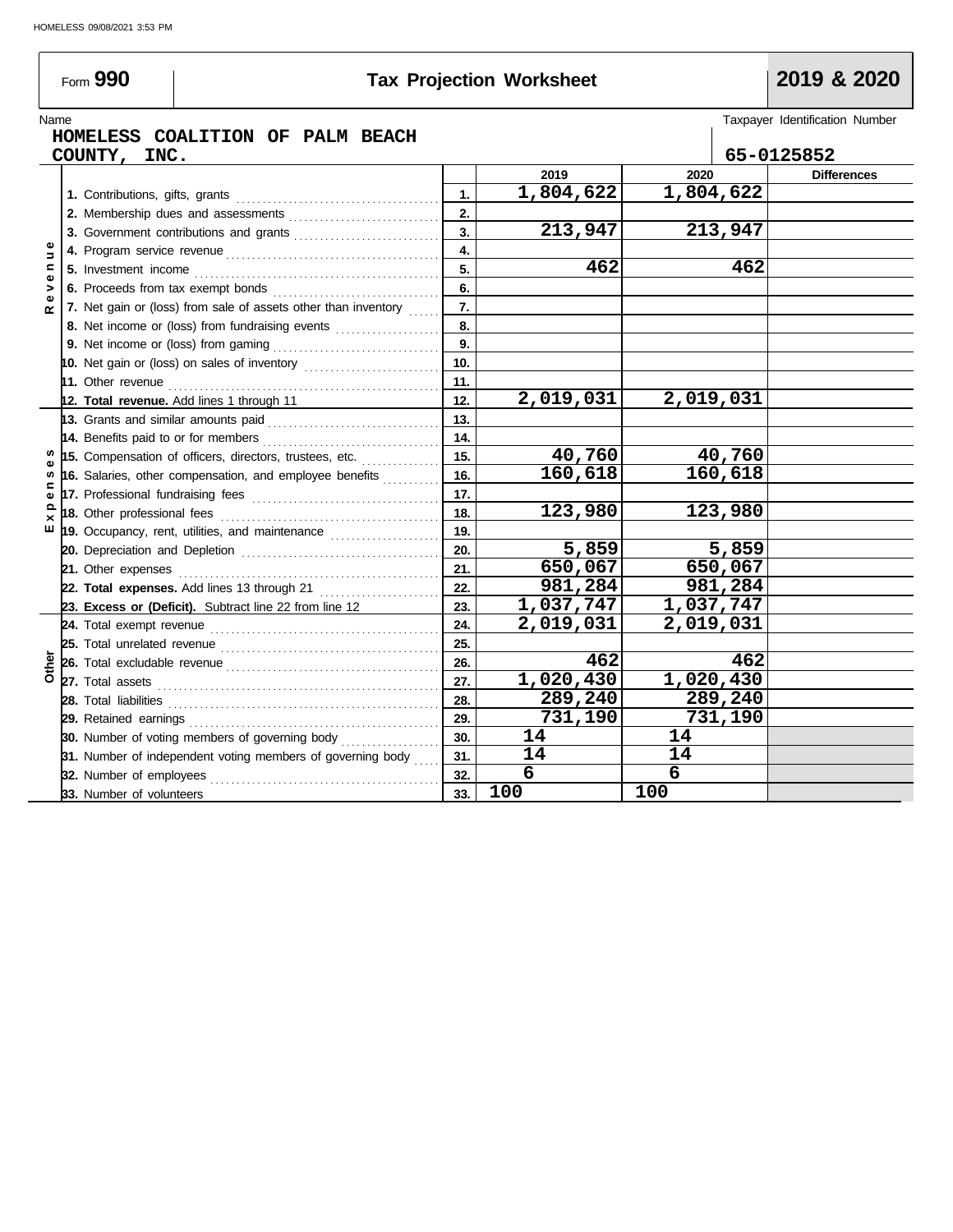| Form 990                                       |              |                                  |             | <b>Tax Return History</b> |           |           |       | 2019                                         |
|------------------------------------------------|--------------|----------------------------------|-------------|---------------------------|-----------|-----------|-------|----------------------------------------------|
| Name                                           | COUNTY, INC. | HOMELESS COALITION OF PALM BEACH |             |                           |           |           |       | Employer Identification Number<br>65-0125852 |
|                                                |              | 2015                             | 2016        | 2017                      | 2018      | 2019      |       | 2020                                         |
|                                                |              |                                  | 456,213     | 772,007                   | 1,208,516 | 2,018,569 |       | 2,018,569                                    |
|                                                |              |                                  |             |                           |           |           |       |                                              |
| Program service revenue                        |              |                                  |             |                           |           |           |       |                                              |
|                                                |              |                                  |             |                           |           |           |       |                                              |
|                                                |              |                                  | 1,439       | 5,120                     | 2,710     |           | 462   | 462                                          |
| Fundraising revenue (income/loss) [11]         |              |                                  | 201,386     | 169,359                   | 403,806   |           |       |                                              |
|                                                |              |                                  |             |                           |           |           |       |                                              |
|                                                |              |                                  |             |                           |           |           |       |                                              |
|                                                |              |                                  | 659,038     | 946,486                   | 1,615,032 | 2,019,031 |       | 2,019,031                                    |
| Grants and similar amounts paid                |              |                                  |             |                           |           |           |       |                                              |
|                                                |              |                                  |             |                           |           |           |       |                                              |
|                                                |              |                                  |             |                           | 53,502    | 40,760    |       | 40,760                                       |
|                                                |              |                                  | 147,161     | 154,990                   | 145,867   | 160,618   |       | 160,618                                      |
|                                                |              |                                  | 8,601       | 8,650                     | 137,257   | 123,980   |       | 123,980                                      |
|                                                |              |                                  |             |                           |           |           |       |                                              |
|                                                |              |                                  | 532         | 2,125                     | 4,705     |           | 5,859 | 5,859                                        |
|                                                |              |                                  | 707,848     | 695,505                   | 560,807   | 650,067   |       | 650,067                                      |
| <b>Total expenses</b>                          |              |                                  | 864,142     | 861,270                   | 902,138   | 981,284   |       | 981,284                                      |
| Excess or (Deficit) <b>Excess</b> or (Deficit) |              |                                  | $-205, 104$ | 85,216                    | 712,894   | 1,037,747 |       | 1,037,747                                    |
|                                                |              |                                  |             |                           |           |           |       |                                              |
|                                                |              |                                  | 659,038     | 946,486                   | 1,615,032 | 2,019,031 |       | 2,019,031                                    |
|                                                |              |                                  |             |                           |           |           |       |                                              |
|                                                |              |                                  | 1,439       | 5,120                     | 2,710     |           | 462   | 462                                          |
|                                                |              |                                  | 723,332     | 955,576                   | 944,483   | 1,020,430 |       | 1,020,430                                    |
|                                                |              |                                  | 25,797      | 172,825                   | 227,371   | 289,240   |       | 289,240                                      |
| Net Fund Balances                              |              |                                  | 697,535     | 782,751                   | 717,112   | 731,190   |       | 731,190                                      |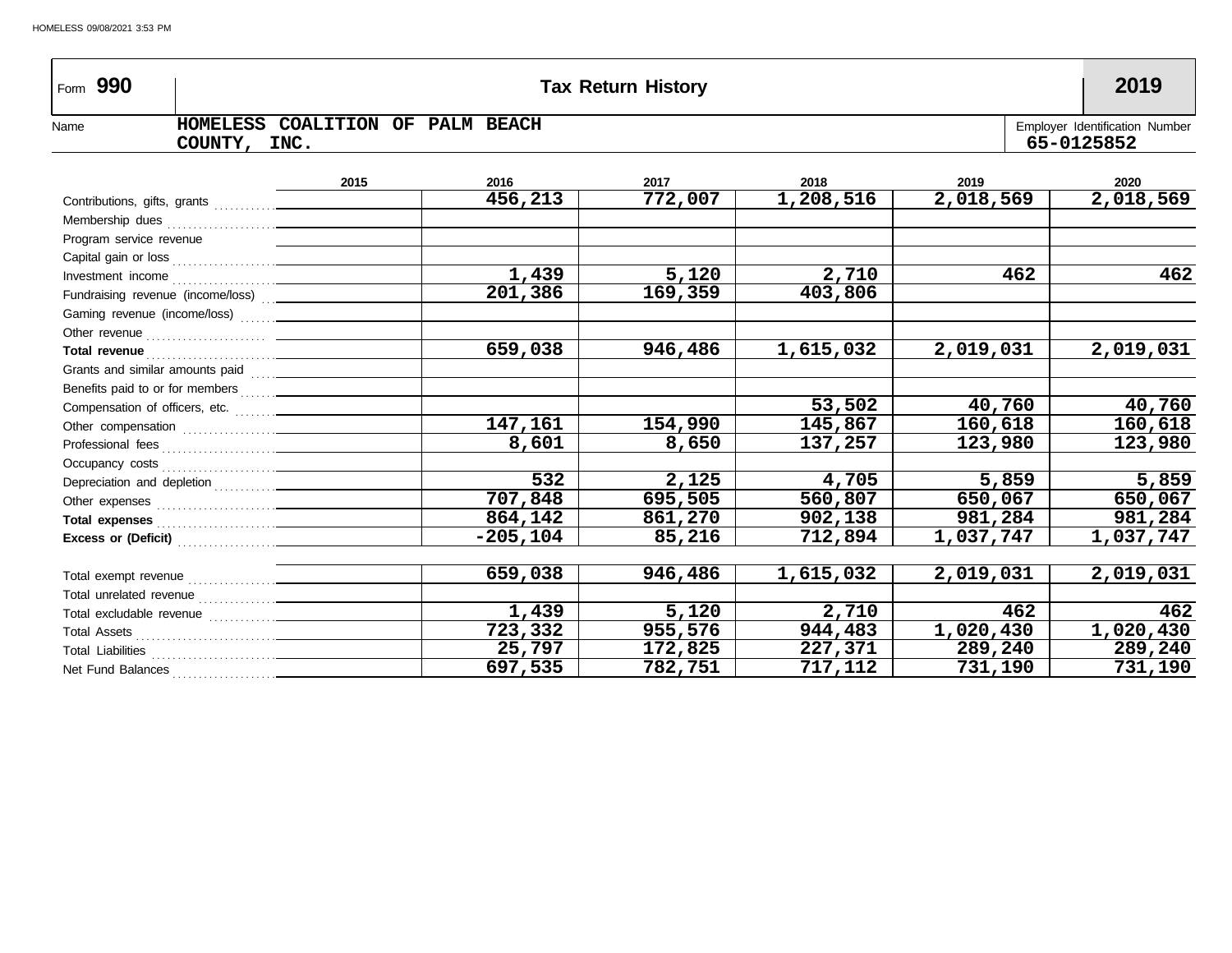|            |             |   | <b>Tax-Exempt Interest on Investments</b> |                 |      |      |                                                      |                                      |
|------------|-------------|---|-------------------------------------------|-----------------|------|------|------------------------------------------------------|--------------------------------------|
|            | Description |   |                                           |                 |      |      |                                                      |                                      |
|            |             |   | Amount                                    | <b>Business</b> | Code | Code | Unrelated Exclusion Postal Acquired after<br>6/30/75 | <b>InState</b><br>Muni $($$ or $\%)$ |
| INVESTMENT | INCOME      |   |                                           |                 |      |      |                                                      |                                      |
|            |             | Ŝ | 462                                       |                 | 14   |      |                                                      |                                      |
| TOTAL      |             | Ŝ | 462                                       |                 |      |      |                                                      |                                      |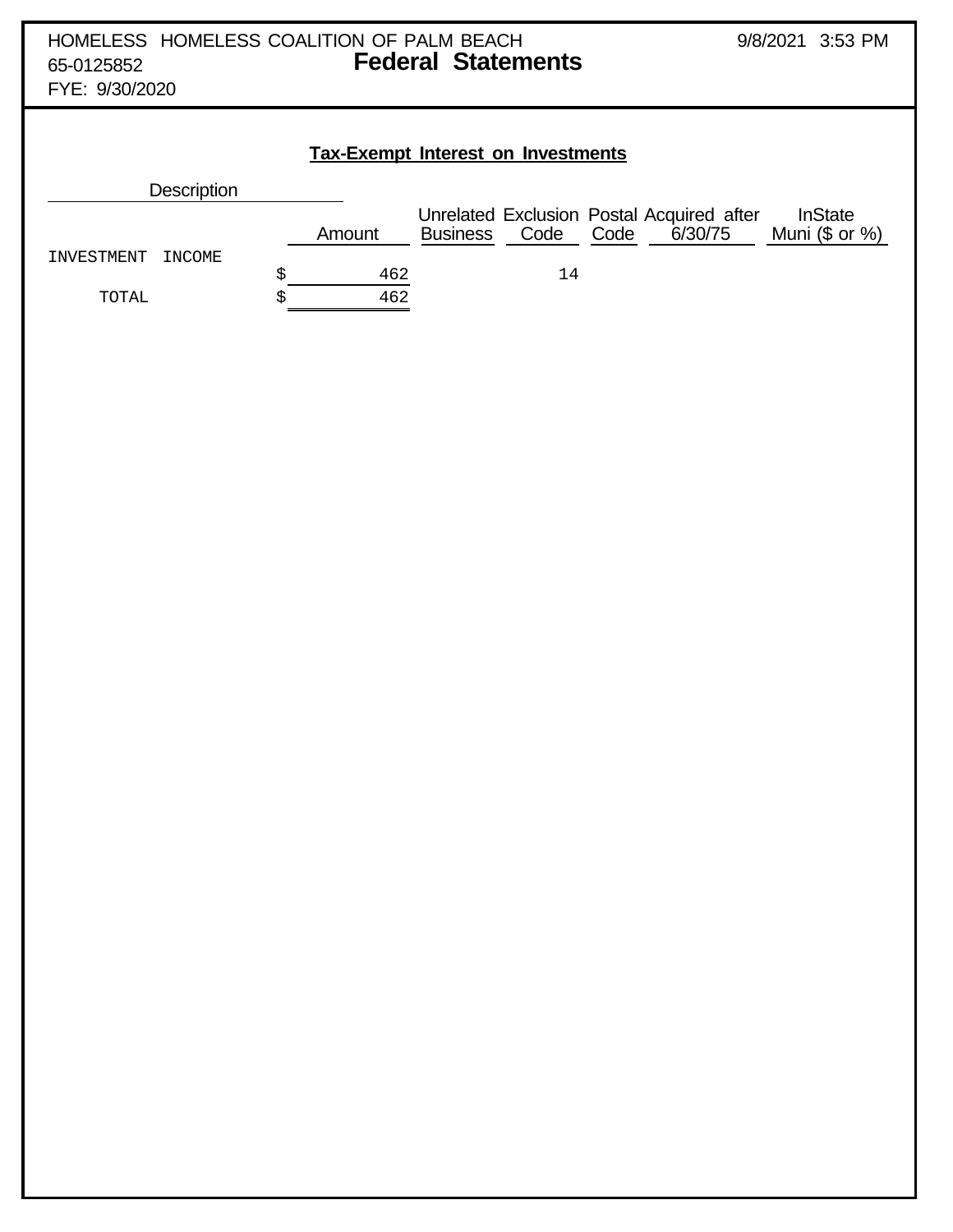# HOMELESS HOMELESS COALITION OF PALM BEACH **19/8/2021** 3:53 PM 65-0125852 **Federal Statements**

FYE: 9/30/2020

## **Schedule A, Part II, Line 1(e)**

| <b>Description</b>                                                                  | Amount                              |
|-------------------------------------------------------------------------------------|-------------------------------------|
| CONTRIBUTIONS AND SPONSORSHIP<br>INKIND<br>CONTRIBUTIONS<br>CONTRIBUTIONS<br>INKIND | 215,358<br>\$<br>749,405<br>253,136 |
| CONTRIBUTIONS<br>INKIND<br>LESLIE L. ALEXANDER FOUNDATION                           | 21,128                              |
| CONTRIBUTION<br>CASH<br>OF COUNTY COMMISSIONERS<br>PB BOARD                         | 220,000                             |
| CASH CONTRIBUTION<br>VOLO FOUNDATION                                                | 213,947                             |
| CASH CONTRIBUTION                                                                   | 40,000                              |
| FLORIDA POWER AND LIGHT<br>CASH CONTRIBUTION                                        | 39,200                              |
| AMERICA<br>BANK OF<br>CASH CONTRIBUTION                                             | 36,400                              |
| PALM BEACH COUNTY SHERRIF'S OFFICE<br>CASH CONTRIBUTION                             | 35,000                              |
| WELLS FARGO FOUNDATION<br>CASH CONTRIBUTION                                         | 20,000                              |
| PALM BEACH UNITED WAY<br>TOWN OF<br>CASH CONTRIBUTION                               |                                     |
| IBIS CHARITIES FOUNDATION                                                           | 15,833                              |
| CASH CONTRIBUTION<br>MIRASOL FOUNDATION,<br>THE<br>INC.                             | 10,000                              |
| CASH CONTRIBUTION<br>TD BANK                                                        | 15,000                              |
| CASH CONTRIBUTION<br>LEWIS LUNCH                                                    | 5,000                               |
| CASH CONTRIBUTION                                                                   | 129,162                             |
| TOTAL                                                                               | 2,018,569                           |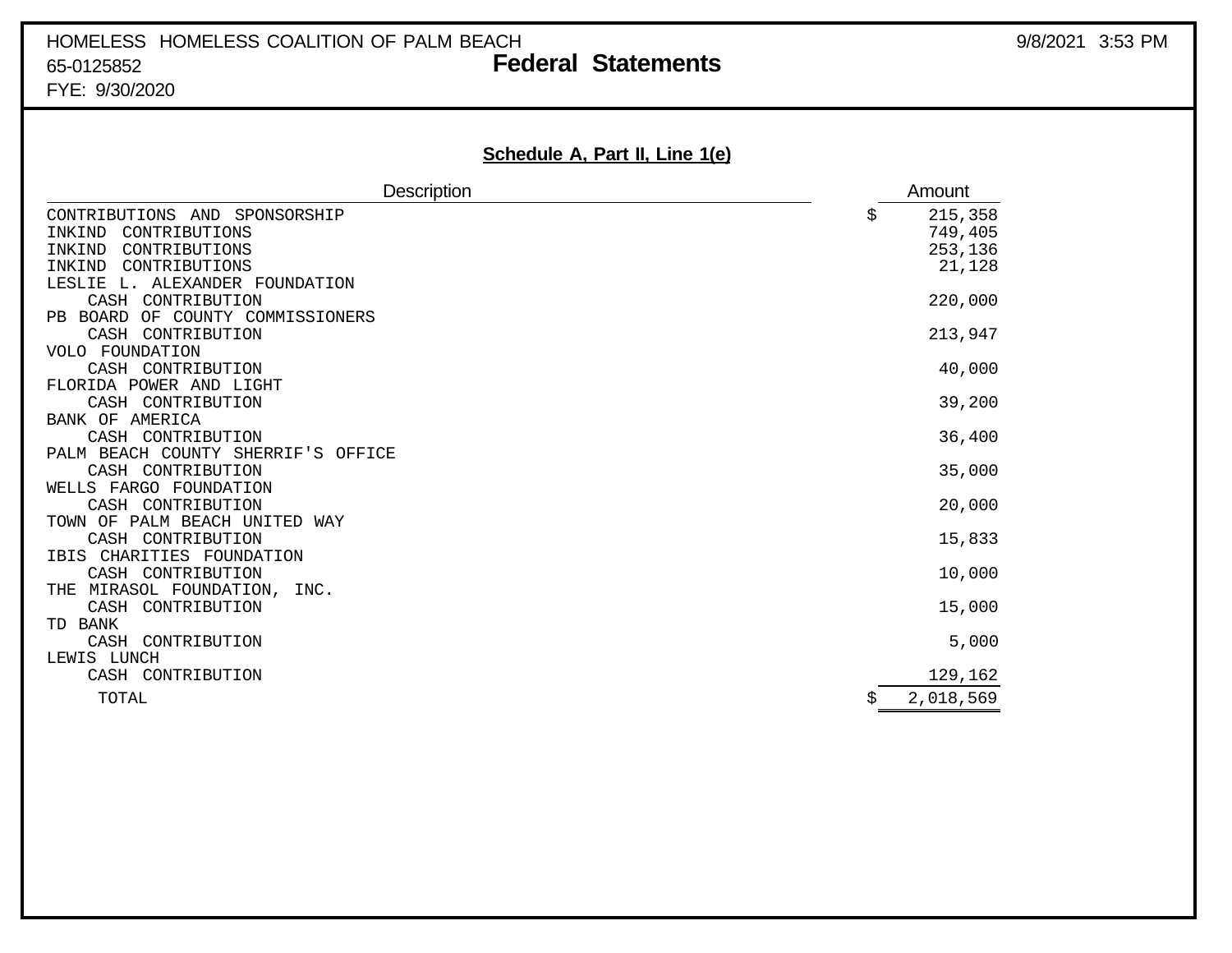# HOMELESS HOMELESS COALITION OF PALM BEACH 9/8/2021 3:53 PM 65-0125852 **Federal Statements**

FYE: 9/30/2020

## **Schedule A, Part II, Line 5 - Excess Gifts**

| Donor Name                         | Total         | <b>Excess</b> |
|------------------------------------|---------------|---------------|
| LESLIE L. ALEXANDER FOUNDATION     | \$<br>220,000 | \$<br>131,378 |
| PB BOARD OF COUNTY COMMISSIONERS   | 213,947       | 125,325       |
| VOLO FOUNDATION                    | 40,000        |               |
| FLORIDA POWER AND LIGHT            | 39,200        |               |
| BANK OF AMERICA                    | 36,400        |               |
| PALM BEACH COUNTY SHERRIF'S OFFICE | 35,000        |               |
| WELLS FARGO FOUNDATION             | 20,000        |               |
| TOWN OF PALM BEACH UNITED WAY      | 15,833        |               |
| IBIS CHARITIES FOUNDATION          | 10,000        |               |
| THE MIRASOL FOUNDATION, INC.       | 15,000        |               |
| BANK<br>TD.                        | 5,000         |               |
| TOTAL                              | \$<br>650,380 | \$<br>256,703 |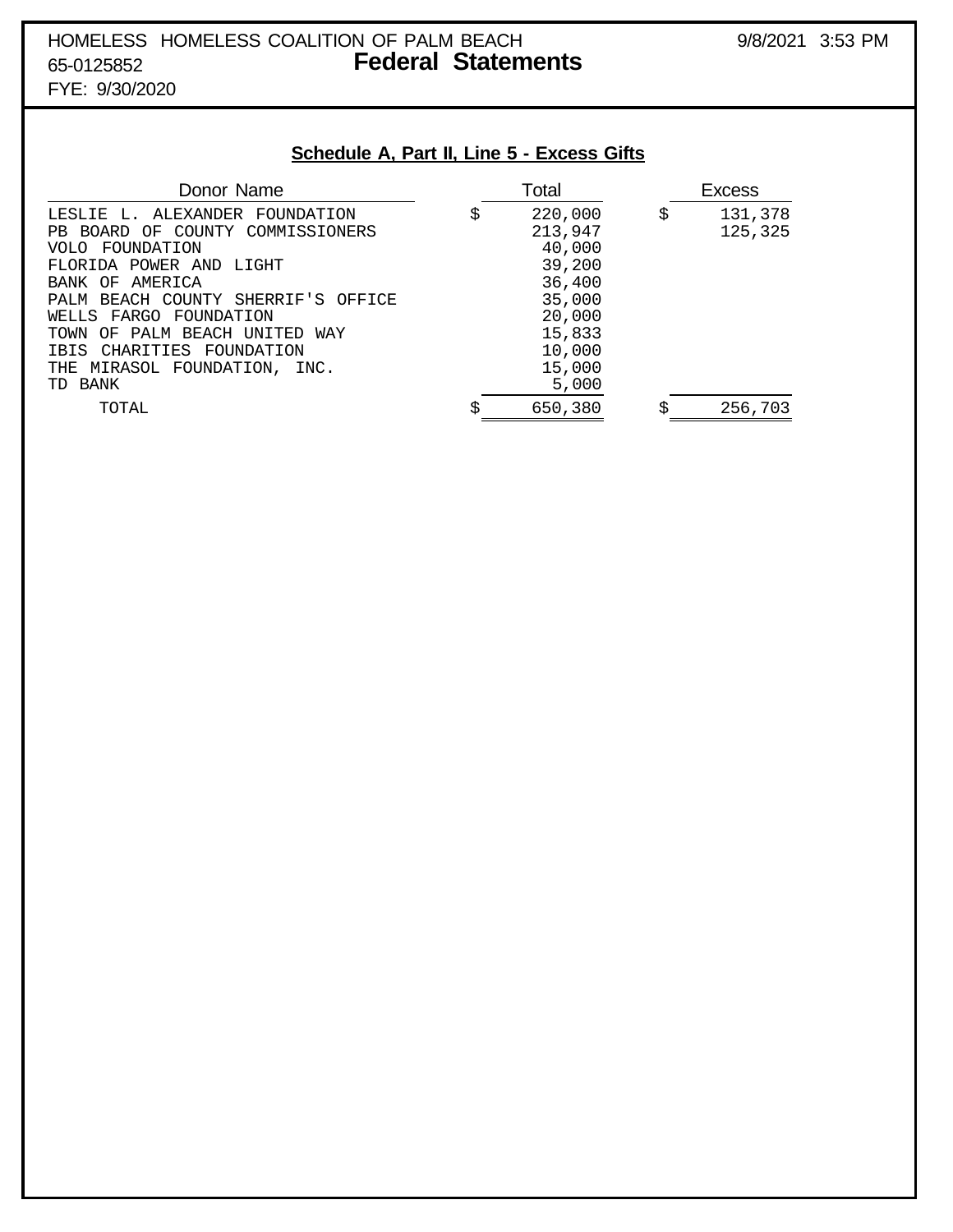| HOMELESS HOMELESS COALITION OF PALM BEACH<br><b>Federal Statements</b><br>65-0125852<br>FYE: 9/30/2020 |             | 9/8/2021<br>3:53 PM |
|--------------------------------------------------------------------------------------------------------|-------------|---------------------|
| Schedule A, Part II, Line 8(e)                                                                         |             |                     |
| Description                                                                                            | Amount      |                     |
| INCOME<br>INVESTMENT                                                                                   | 462         |                     |
| TOTAL                                                                                                  | 462<br>Ŝ    |                     |
| Schedule A, Part II, Line 12 - Current year                                                            |             |                     |
| Description                                                                                            | Amount      |                     |
| <b>OTHER</b>                                                                                           | \$          |                     |
| MAYOR'S BALL<br>LEWIS LUNCH                                                                            | 43,512      |                     |
| SAFARI                                                                                                 |             |                     |
| TOTAL                                                                                                  | 43,512<br>Ś |                     |